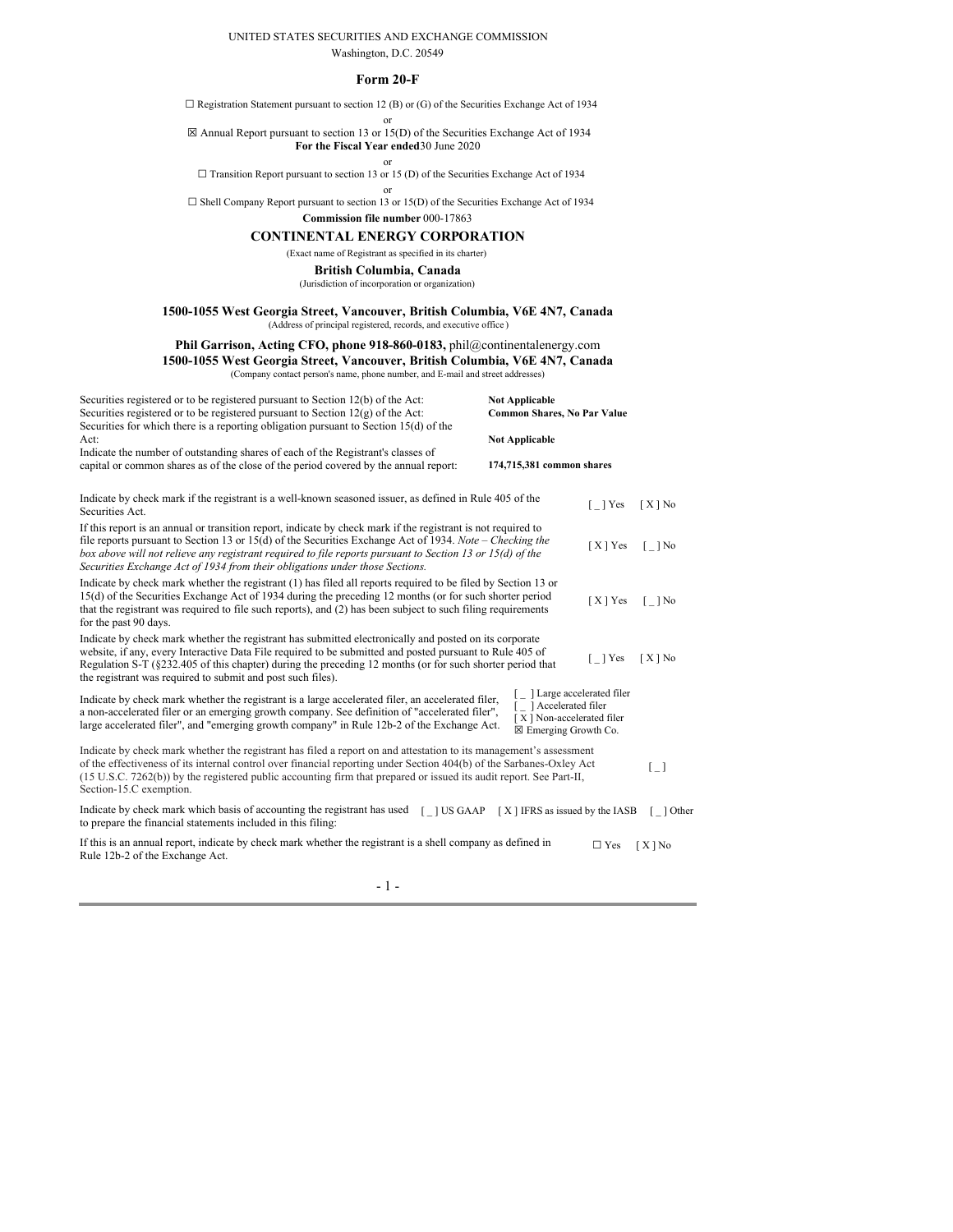### **TABLE OF CONTENTS**

|                                                                              | Page |
|------------------------------------------------------------------------------|------|
| PART-I                                                                       |      |
| <b>ITEM-1: Identity Of Directors, Senior Management And Advisers</b>         | 3    |
| <b>ITEM-2: Offer Statistics And Expected Timetable</b>                       | 3    |
| <b>ITEM-3: Key Information</b>                                               | 3    |
| ITEM-4 : Information on the Company                                          | 10   |
| <b>ITEM-4A</b> : Unresolved Staff Comments                                   | 13   |
| <b>ITEM-5: Operating and Financial Review and Prospects</b>                  | 13   |
| ITEM-6 : Directors, Officers, Employees and Their Compensation               | 16   |
| <b>ITEM-7: Major Shareholders and Related Party Transactions</b>             | 24   |
| <b>ITEM-8</b> : Financial Information                                        | 27   |
| ITEM-9 : The Offer and Listing                                               | 28   |
| <b>ITEM-10: Additional Information</b>                                       | 28   |
| ITEM-11: Quantitative and Qualitative Disclosure About Market Risk           | 31   |
| ITEM-12 : Description of Securities Other than Equity Securities             | 31   |
| <b>PART-II</b>                                                               | 31   |
| ITEM-13 : Defaults, Dividend Arrearages and Delinquencies                    | 31   |
| ITEM-14 : Material Modifications to Security Holder Rights & Use of Proceeds | 31   |
| <b>ITEM-15: Controls and Procedures</b>                                      | 32   |
| ITEM-16 : [Reserved]                                                         | 33   |
|                                                                              |      |
| <b>PART-III</b>                                                              | 34   |
| <b>ITEM-17: Financial Statements</b>                                         | 34   |
| Report of Indepenent Registered Public Accounting Firm                       | 36   |
| <b>Statements of Financial Position</b>                                      | 37   |
| <b>Statements of Loss and Comprehensive Loss</b>                             | 38   |
| <b>Statements of Cash Flows</b>                                              | 39   |
| <b>Statements of Changes in Deficiency</b>                                   | 40   |
| <b>Notes to Financial Statements</b>                                         | 41   |
| Management's Discussion and Analysis                                         | 54   |
| <b>ITEM-18: Financial Statements</b>                                         | 63   |
| ITEM-19 : Exhibits                                                           | 64   |
| <b>SIGNATURES</b>                                                            | 64   |
|                                                                              |      |
| $-2-$                                                                        |      |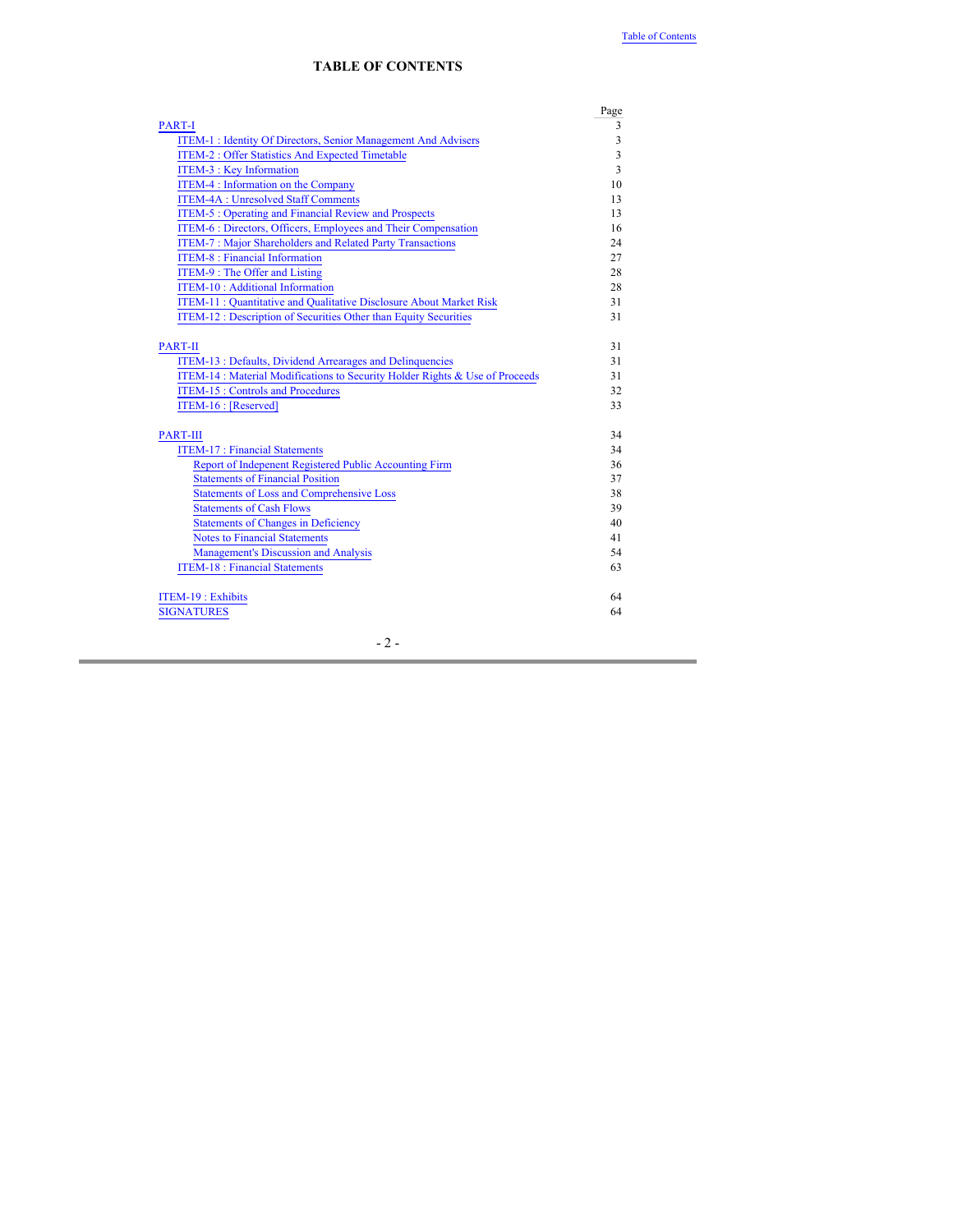### **PART-I**

This report is made on EDGAR in electronic form, in English, on US SEC Form-20F pursuant to sections 13 or 15(d) of the Securities Exchange Act of 1934 (the "**Exchange Act**") and constitutes an "**Annual Report**" report by the filer, a foreign private issuer. The following defined terms are used consistently throughout this Annual Report.

**Company** - As used in this Annual Report, the terms "we", "us", "our" and "**Company**" all refer to and mean Continental Energy Corporation, a foreign private issuer incorporated in British Columbia, Canada, whose shares trade on the OTCQB under the symbol "CPPXF". ·

**Date Format** - Dates are expressed in this Annual Report in the form "**6/30/20**", which in this case means 30 June 2020. ·

**Fiscal Year** - The Company's fiscal year ends on June  $30^{\text{h}}$  and the term "**Fiscal Year**" shall refer to a year so ending. This Annual Report is for the period pertaining to our Fiscal Year ended on 6/30/20, which is herein referred to as "**Fiscal 2020**", and includes audited annual consolidated financial statements as at that date. ·

**Report Date** - The date of this Annual Report is **10/28/20**, which is referred to herein as the**"Report Date"**. This Annual Report was prepared during October 2020 and the information contained herein is current and valid as at the Report Date. ·

In accordance with the Company's Canadian securities regulatory requirements and continuous disclosure obligations promulgated under *National Instrument 51-102*, the Company is also filing a copy of this Form-20F on SEDAR in Canada as an "**AIF**" or "**Annual Information Form**". This AIF filing is as permitted under *Part-1.1.(1) of NI 51-102*. Some additional content required by*Form NI 51- 102F2 AIF* is contained herein that would not otherwise be required for the sole purposes of a Form-20F Annual Report pursuant to sections 13 or 15(d) of the Exchange Act.

### **ITEM-1 : Identity Of Directors, Senior Management And Advisers**

This Form-20F is filed as an Exchange Act "Annual Report" and therefore the provision of information called for by this Item-1 is not applicable. Disclosure of information on directors and senior managers may instead be found in Item-6.

### **ITEM-2 : Offer Statistics And Expected Timetable**

This Form-20F is filed as an Exchange Act "Annual Report" and not as a "registration statement" and therefore the provision of information called for by this Item-2 is not applicable.

#### **ITEM-3 : Key Information**

#### **SELECTED FINANCIAL DATA. A.**

The financial data for Fiscal Years ended 6/30/18, 6/30/19, and 6/30/20 as shown in the following table is derived from our audited financial statements as indicated in the independent auditor's report included elsewhere in this Annual Report. The data for the Fiscal Years ended 6/30/16 and 6/30/17 are derived from the Company's audited financial statements, not included herein, but filed with previous Form-20F Annual Reports and incorporated herein by this reference. Commencing from 7/01/11 and for the Fiscal Years ended 6/30/12 and later, the Company's financial statements were prepared in accordance with International Financial Reporting Standards {"**IFRS**") as issued by the International Accounting Standards Board ("**IASB**") instead of GAAP. The Company's first annual IFRS consolidated financial statements were prepared for the Fiscal Year ended 6/30/12 with restated comparatives for the previous Fiscal Year ended 6/30/11.

The Company has not calculated and is not reporting any ratio of earning to fixed charges, to combined fixed charges or to any dividends and has not calculated and reported any other ratios, other than earnings per share, in this Annual Report; and hence no basis for such calculation is included. The selected financial data set forth in the following table, stated in accordance with IFRS as issued by IASB, should be read in conjunction with the financial statements and other financial information included elsewhere in the Annual Report.

#### **Selected Financial Data For Last Five Fiscal Years** *For Last 5 Fiscal Years Ended*

| In US\$ 000's, except for shares data     | 6/30/20 | 6/30/19 | 6/30/18 | 6/30/17 | 6/30/16 |
|-------------------------------------------|---------|---------|---------|---------|---------|
| Revenue                                   |         |         |         |         |         |
| Net Loss                                  | (355)   | (516)   | (712)   | (439)   | (473)   |
| Loss Per Share – Basic                    | (0.00)  | (0.00)  | (0.01)  | (0.00)  | (0.00)  |
| Loss Per Share – Diluted                  | (0.00)  | (0.00)  | (0.01)  | (0.00)  | (0.00)  |
| Dividends per Share                       |         |         |         |         |         |
| Weighted Average Number of Shares (000's) | 174.715 | 171,091 | 152,620 | 123.015 | 123,015 |
| Working Capital (deficiency)              | (549)   | (318)   | (537)   | (1,721) | (1,282) |
| Oil and Gas Properties                    |         |         |         |         |         |
| Long Term Debt                            | 152     | 81      |         |         |         |
| Shareholders Equity (deficiency)          | (701)   | (399)   | (536)   | (1,720) | (1,280) |
| <b>Total Assets</b>                       | 92      | 102     | 78      | 54      |         |

*Foreign Currency Exchange* - The Company's financial statements are stated in US Dollars ("\$" or "US\$"). The Company transacts most of its business in US Dollars but has some expenditures and deposits denominated in two other currencies: Canadian Dollars ("CDN") and Indonesian

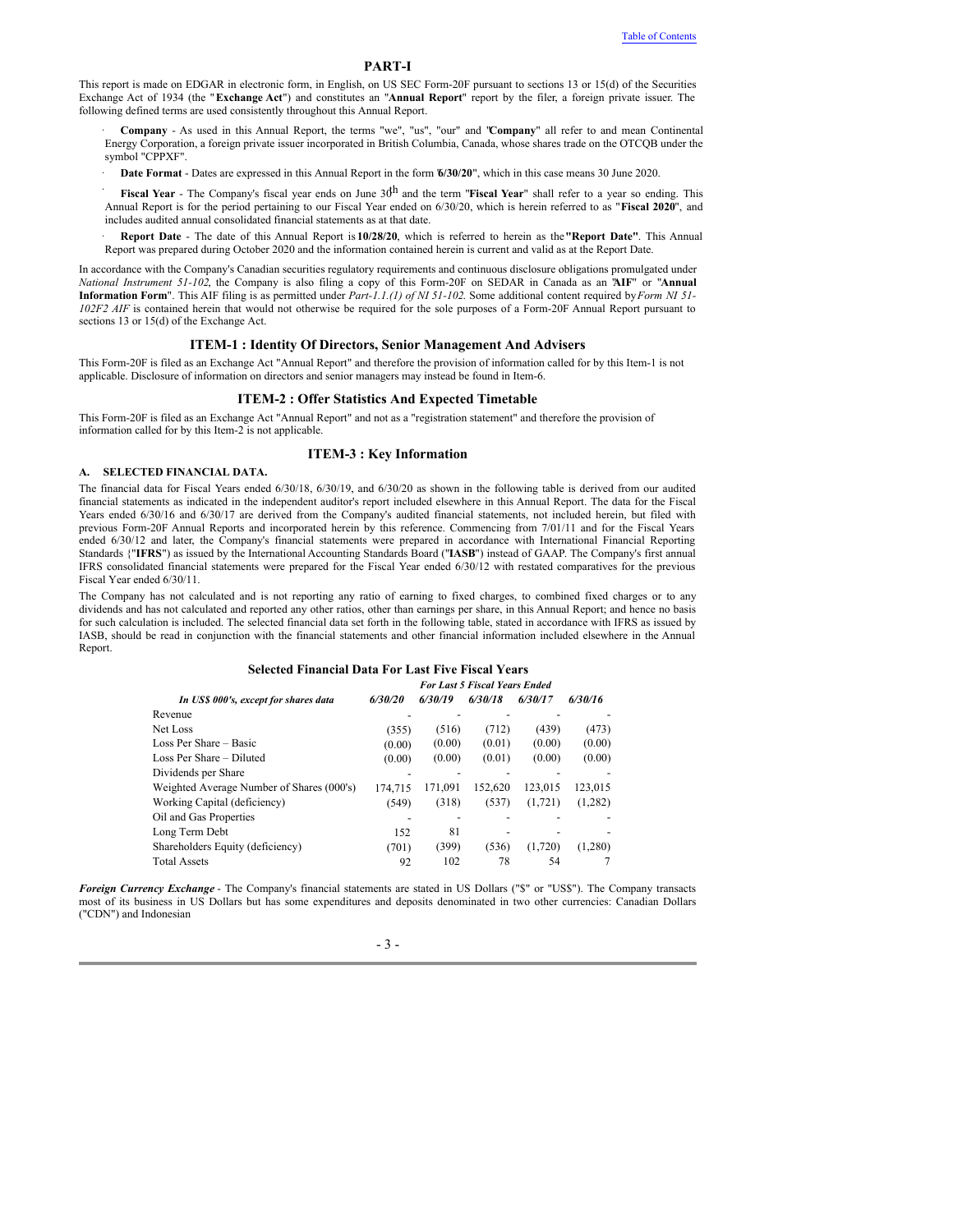Rupiah ("IDR"). The following table sets forth the rate of exchange for these currencies upon the last trading day at the end of the 5 most recently completed Fiscal Years and at the most recently completed calendar month preceding the Report Date.

| <b>Foreign Currency Exchange Rates</b> |            |  |  |  |  |  |  |
|----------------------------------------|------------|--|--|--|--|--|--|
| <b>Equal to One US Dollar</b>          |            |  |  |  |  |  |  |
| <b>CDN</b>                             | <b>IDR</b> |  |  |  |  |  |  |
| 1.3339                                 | 14.918     |  |  |  |  |  |  |
| 1.3577                                 | 14.295     |  |  |  |  |  |  |
| 1.3086                                 | 14.121     |  |  |  |  |  |  |
| 1.3140                                 | 14,330     |  |  |  |  |  |  |
| 1.2982                                 | 13,333     |  |  |  |  |  |  |
| 1.2991                                 | 13.204     |  |  |  |  |  |  |
|                                        |            |  |  |  |  |  |  |

#### **CAPITALIZATION AND INDEBTEDNESS. B.**

This Form-20F is filed as an Exchange Act "Annual Report" and therefore the provision of information called for by this Item-3.B is not applicable.

### **REASONS FOR THE OFFER AND USE OF PROCEEDS. C.**

This Form-20F is filed as an Exchange Act "Annual Report" and therefore the provision of information called for by this Item-3.C is not applicable.

#### **RISK FACTORS. D.**

Much of the information contained in this Annual Report includes or is based on estimates, projections or other "forward looking" statements. Such forward looking statements include any projections or estimates made by our Company and our management in connection with our business operations. While these forward looking statements, and any assumptions upon which they are based, are made in good faith and reflect our current judgment regarding the direction of our business, actual results will almost always vary, sometimes materially, from any estimates, predictions, projections, assumptions or other future performance suggested herein.

Such estimates, projections or other forward looking statements involve various risks and uncertainties as outlined below. We caution the reader that important factors in some cases have affected and, in the future, could materially affect actual results and cause actual results to differ materially from the results expressed in any such estimates, projections or other forward looking statements. Our business prospects, our ongoing operations at a particular project, or our overall financial condition could be harmed due to any of the following risks:

- *Emerging Economy Operational Risk* A substantial component of the Company's business activities are conducted in the Republic of Indonesia and the Company considers itself to be an "Emerging Market Issuer" as defined in the Issuer Guide for Companies Operating in Emerging Markets (the "EMI Guide") published by the Ontario Securities Commission as Staff Notice 51-720. The EMI Guide identifies eight matters as worthy of additional disclosure that Emerging Market Issuer's consider. These are: 1) the local business and operating environment, 2) language and cultural differences, 3) corporate structure, 4) related parties, 5) risk management and disclosure, 6) internal controls, 7) use of and reliance on experts, and 8) oversight of the external auditor and how the effect on the Company's operations of these eight matters may differ in the emerging market from what may be expected if the Company's same business activities were conducted in Canada. Most of these risks are described in the following paragraphs. a)
- **Corporate Structure, Indonesia Corporation Law, and the Two Tier Board** The Company operates its Indonesian business activities through two special purpose, limited liability, corporate subsidiaries, each incorporated in Indonesia. Indonesian law requires a new company to have at least two shareholders and a two board governance structure consisting of a managing board of directors having at least one director and a supervisory board of commissioners having at least one commissioner. Both boards are shareholder elected. The board of commissioners advise and supervise the board of directors who manage the company's operations. The Company exerts absolute control over its Indonesian subsidiaries due to its shareholder voting control and control of the composition of both board its Indonesian subsidiaries. b)
- *Political Risk* The Company's business activities and investments are all located out of its home jurisdiction of Canada and are subject to the political risks of foreign investment. These include potential changes in laws affecting foreign ownership, contract and area tenure, government participation, taxation, royalties, duties, rates of exchange and exchange controls. Any new government policies that are adverse to the Company's interests could include a change in crude oil or refined petroleum products pricing policy, expropriation, nationalization, taxation policies, foreign exchange and repatriation restrictions, international monetary fluctuations and currency controls. Direct and indirect effects of the decline in value of the local currency have included high levels of domestic inflation, reductions in employment, high interest rates, unavailability of traditional sources of financing, and an overall contraction in commercial business activity. The normal economic conditions in any country may sustain shocks that exacerbate adverse economic conditions and such shocks could originate from various sources, including social unrest, terrorism, Islamic fundamentalism, secessionist provinces, lack of government effectiveness due to political uncertainty, or policy initiatives that are adverse to foreign investment. *c)*
- *Taxation Risks on International Operations* The governments and other regulatory agencies in Indonesia may make changes in laws or regulations relating to taxation or impose higher tax rates which may affect the Company's operations in a significant manner. These governments and agencies may not allow certain deductions in calculating tax payable that the Company believes should be deductible under applicable laws or may have differing views as to values of transferred properties. *d)*

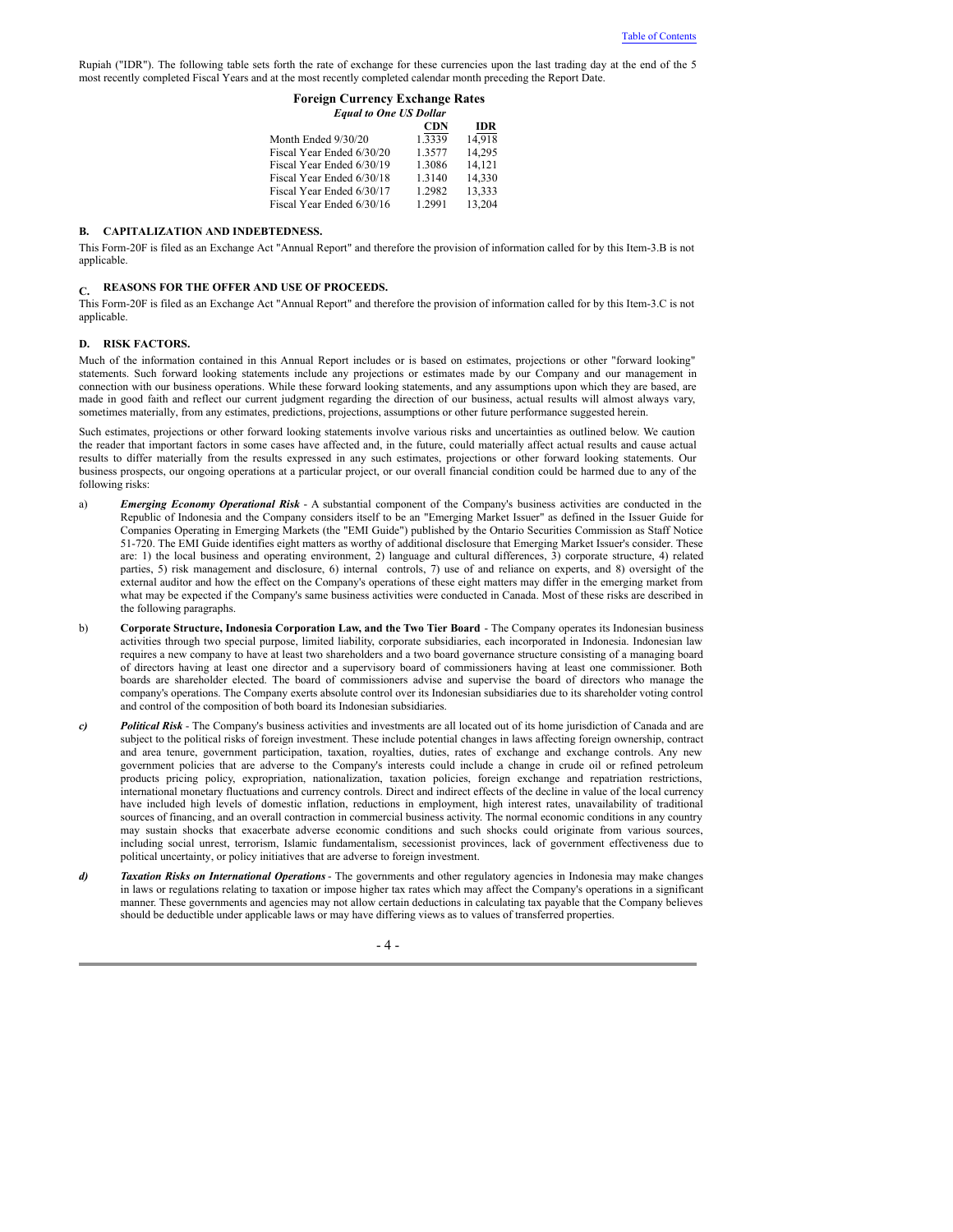- *Jurisdiction Conflict Risk on International Operations* The Company's international operations may also be adversely affected by laws and policies of Canada, the United States and other jurisdictions affecting foreign trade, taxation and investment. The Company may be at a disadvantage in that it may be required to compete against corporations or other entities from countries that are not subject to Canadian laws and regulations, including the Corruption of Foreign Public Officials Act or similar legislation of other jurisdictions, including the United States Foreign Corrupt Practices Act. Residents or nationals of countries not subject to such legal regimes may offer inducements to foreign governments and foreign public officials to entice such governments and officials to deal with them to the disadvantage of the Company. Furthermore, in the event of a dispute arising from international operations, the Company may be subject to the exclusive jurisdiction of foreign courts or may not be successful in subjecting foreign persons to the jurisdiction of courts in Canada. *e)*
- *Legal Risks in International Operations* Some of the jurisdictions in which the Company operates may have less developed legal systems than jurisdictions with more established economies which may result in risks such as (a) difficulty in obtaining effective legal redress in the courts of such jurisdictions, whether in respect of breaches of law or regulation or in an ownership dispute, being more difficult to obtain; (b) a higher degree of discretion on the part of governmental authorities; () the lack of judicial or administrative guidance on interpreting applicable rules and regulations; (d) inconsistencies or conflicts between and within various laws, regulations, decrees, orders and resolutions; or () relative inexperience of the judiciary and courts in such matters. There can be no assurance that joint operations, licenses, license applications or other legal arrangements will not be adversely affected by the actions of government authorities or other third parties and the effectiveness of and enforcement of such arrangements in these jurisdictions cannot be assured. Failure to comply with applicable laws, regulations and permit requirements may result in enforcement actions thereunder, including orders issued by regulatory or judicial authorities causing operations to cease or be curtailed, and may include corrective measures requiring capital expenditures, installation of additional equipment or remedial actions. Parties engaged in oil and gas operations may be required to compensate those suffering loss or damage by reason of such activities and may have civil or criminal fines or penalties imposed. *f)*
- *Legal System Dif erences in Indonesia* Indonesia uses a *Civil Law* legal system based on the *Roman-Dutch Model* influenced by Customary Law which differs to a modest extent from the *Common Law* legal system used in Canada and the USA.*Civil Law* is the most widespread type of legal system in the world, applied in various forms in approximately 150 countries. The Civil Law system is derived mainly from the Roman Corpus Juris Civilus, a collection of laws and legal interpretations compiled under the East Roman (Byzantine) Emperor Justinian I between A.D. 528 and 565. *Roman-Dutch Model* refers to a variant type of Civil Law originally based on Roman Law as applied in the Netherlands. Roman-Dutch Model Civil Law serves as the basis for legal systems in several modern day countries, including Indonesia, all of whom were formerly Dutch colonies. The Dutch historian/lawyer Simon van Leeuwen coined the term "Roman-Dutch law" in 1652. g)

Customary Law is a type of legal system that serves as the basis of, or in Indonesia's case has influenced, the present-day laws in approximately 40 countries. There is no single history of Customary Law such as that found in Civil Law or Common Law. As the term implies, Customary Law is based upon the customs of a community. Common attributes of customary legal systems are that they are seldom written down, they embody an organized set of rules regulating social relations, and they are agreed upon by members of the community. Although such law systems include sanctions for law infractions, resolution tends to be reconciliatory rather than punitive. The peoples of what is now Indonesia practiced customary law many centuries prior to Dutch colonial influence. Following colonization, many Customary Laws were written down and incorporated to varying extents into the Roman-Dutch Model of Civil Law that exists today.

Common Law aka "English Common Law" is a type of legal system used in the United Kingdom and approximately 80 countries formerly part of or influenced by the former British Empire including Canada and the USA. Formed by King Henry II in 1189 who established the king's court and designated that laws were "common" to the entire English realm.

The major feature of Common Law legal systems is "legal precedent" - referred to as stare decisis, meaning "to stand by things decided." In the Common Law system, court judges are bound in their decisions in large part by the rules, cases, and other doctrines developed - and supplemented over time - by the judges of earlier courts. The major feature of Civil Law systems is that the laws are organized into systematic written codes. In Civil Law legal systems the sources recognized as authoritative are principally legislation - especially codifications in constitutions or statutes enacted by governments - and secondarily, custom.

*Anti-Corruption Violations* - The Canadian Corruption of Foreign Public Officials Act, the U.S. Foreign Corrupt Practices Act, and similar anti-bribery laws generally prohibit companies from making improper payments to foreign officials for the purpose of obtaining or retaining business. Given the nature of the Company's business and international operations, the Company has extensive regulatory and business interaction with governments and government-owned entities and frequent contact with persons who may be considered foreign officials in parts of the world that have experienced governmental corruption to some degree, and in which strict compliance with anti-bribery laws may conflict with local customs or practice. While the Company has an anti-corruption compliance policy, the Company cannot guarantee that its employees, officers, directors, agents, contractors, counterparties, or business partners have not in the past or will not in the future engage in conduct undetected by the Company's processes and procedures and for which the Company might be held liable under applicable anti-corruption laws. Violations of these laws, or allegations or investigations of allegations of such violations, could harm the Company's reputation, disrupt its business and result in a material adverse effect on the business, results of operations, and financial condition of the Company. *h)*

- 5 -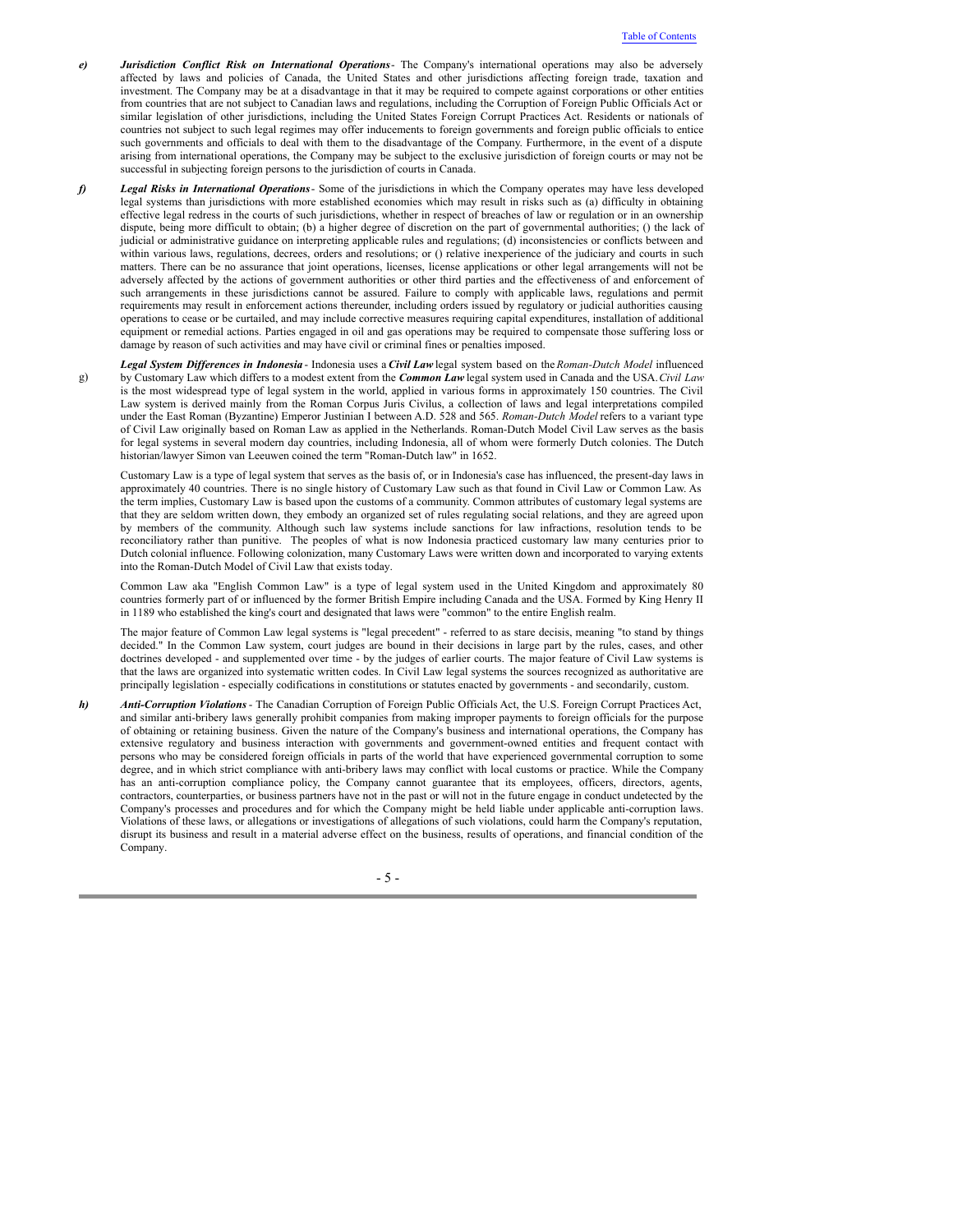- *Government Approvals* The Company is dependent on receipt and maintenance of Indonesian government approvals, licenses, and permits to develop and operate its business. Any change in government or legislation or delays in receiving government approvals or permits may delay the realization of the Company's projects. The Company's contractors and other counterparties who are subject to similar regulatory requirements may also face similar delays or fail to obtain or maintain the necessary approvals, licenses, registration or permits. If any of these occur, the Company or the sub-contractors or other counterparties that perform obligations for it could materially and adversely affect the Company's business, prospects, financial condition and results of operations. *i)*
- *Licensing and Regulatory Requirements* The Company's current operations are, and future operations will be, dependent upon the maintenance of appropriate licenses, leases, regulations and approvals of governmental authorities for construction, operation, marketing, pricing, transportation and storage of crude oil, natural gas and refined petroleum fuels and products, taxation and environmental and health and safety matters. The Company cannot guarantee that authorizations will be granted, renewed, renewable, extended, or may be withdrawn, or made subject to limitations or onerous conditions. The Company is subject to extensive government laws and regulations governing many aspects of its business. Although the Company believes it has good relations with the governments of the countries in which it operates, there can be no assurance that the actions of present or future governments in these countries, or of governments of other countries in which the Company may operate in the future, will not materially adversely affect the business or financial condition of the Company. *j)*
- *Marketability Risks* The marketability of refined petroleum products, fuels, crude oil, and natural gas utilized or produced by the Company will be affected by numerous factors beyond the control of the Company. These factors include physical and chemical characteristics and quality, market fluctuations, the proximity and capacity of petroleum transport and processing infrastructure. All of these factors could result in a material decrease in the Company's net revenue or a material increase in operating costs, causing a material adverse effect on the Company's business operations. *k)*
- *Fluctuating Commodity and Refined Product Prices* The prices of the Company's commodity feedstocks and refined petroleum fuels and products can be influenced by global and regional supply and demand factors, which are factors that are beyond our control and can result in a degree of price volatility. *l)*
- *Competitive Risk* The upstream and downstream petroleum industry in Indonesia is competitive in all its phases. The Company actively competes for capital, skilled personnel, undeveloped land, acquisitions, access to equipment, access to processing facilities, pipelines, and marine tankers, and in all other aspects of its operations. The Company's competitors include oil and gas companies which many have greater technical and financial resources, staff and facilities than those of the Company. Some of those competitors not only explore for, develop and produce oil and natural gas but also carry on refining operations and market petroleum and other products on a world-wide basis and as such have greater and more diverse resources on which to draw. The Company's ability to effectively compete in the future will depend not only on its ability to develop its present projects, but also on its ability to capitalize on new opportunities. Competitive factors in the distribution and marketing of refined petroleum products, crude oil and natural gas include price and methods and reliability of delivery. m)
- *Minority Shareholding Risks* The Company from time to time holds only a minority or similar non-controlling shareholding interest in a partially owned subsidiary company which in turn owns and operates a particular project, property, business, and/or investment. In such cases the Company may exert no direct management control and have only very limited influence on decisions which may impact the performance of such partially owned subsidiary. This lack of direct management control could have a detrimental effect upon the value of the Company's interests. n)
- *Joint Arrangements and Non-Operatorship* The Company may carry out a portion of its business through joint operations and similar arrangements with third parties. These arrangements involve a number of risks, including: disputes with partners in connection with the performance of their obligations under the relevant joint operating agreements, disputes as to the scope of each party's responsibilities under such arrangements, financial difficulties encountered by partners affecting their ability to perform their obligations under the relevant joint operating agreement, and conflicts between the policies or objectives adopted by partners and those adopted by the Company. In joint operating agreements where the Company is a non-operator, there are risks of limited ability to influence or control operations or future development, safety and environmental standards, and timing and amount of capital expenditure spending. The Company's partners that operate these properties may not necessarily share the Company's health, safety and environmental standards or strategic or operational goals, which may result in accidents, regulatory misalignments, project delays or unexpected future costs, all of which may affect the viability of these projects. In the event that the Company encounters any of the foregoing issues with respect to its joint operating partners, its business, prospects, financial condition and results of operation may be materially and adversely affected. As a result, the Company's ability to execute its business plan may be constrained by partner involvement and the action of its joint operating partners particularly where the joint operating partner is the operator and/or holds a significantly larger interest in the property than the Company. o)
- *JV Partner Risk* Any number of risks beyond the control of the Company could have a detrimental effect on the Company's JV partners, including the JV Operator and cause them to be unable to fund their own share of JV costs or meet their share of JV commitments. In such case there is a high degree of risk that the Company would not be able to take up and pay a failed partner's share of JV costs and the Company's own JV interest may thereby be detrimentally affected. p)

- 6 -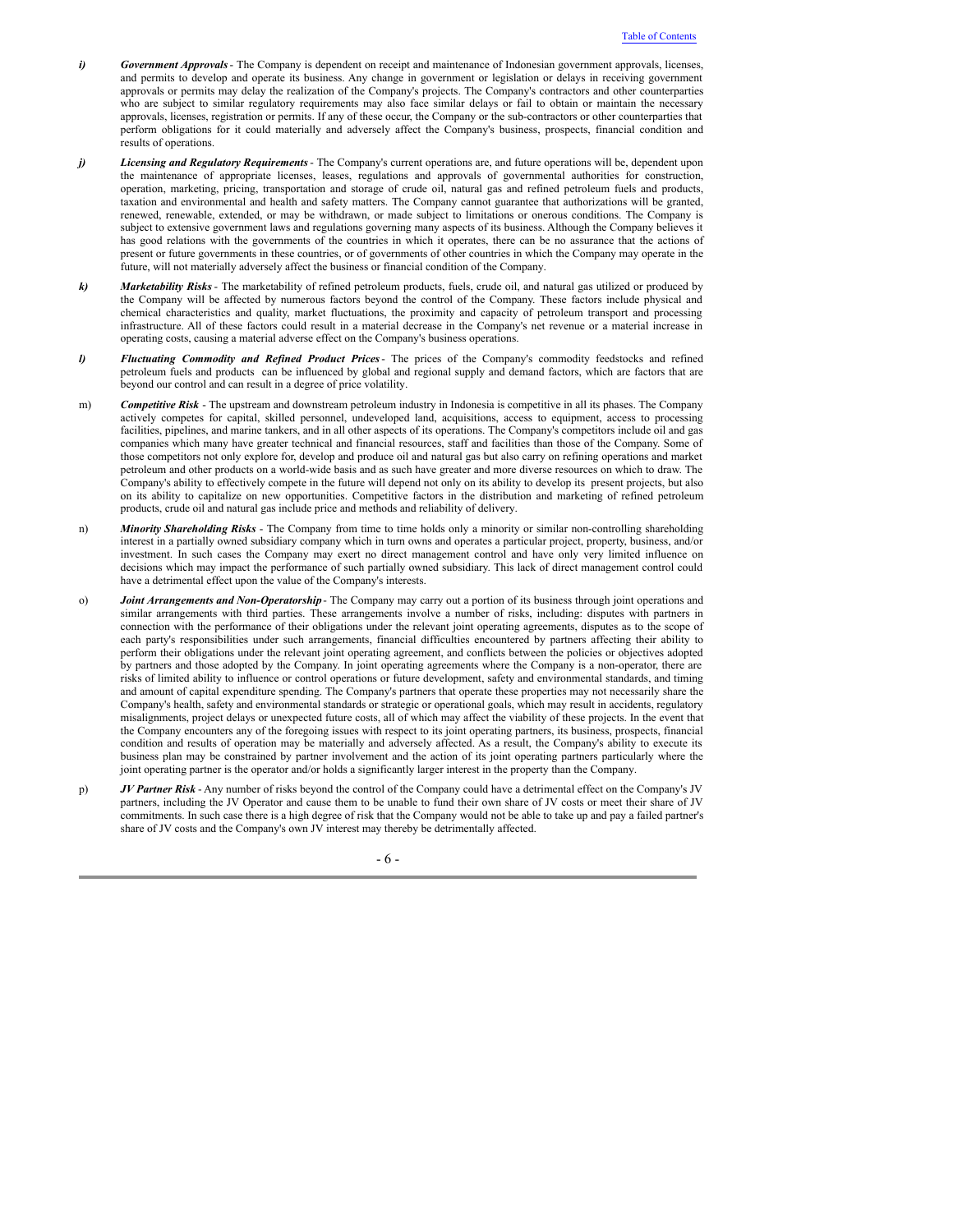- *Counterparty Credit Risk* In the normal course of business, the Company enters into contractual sales and purchase relationships with counterparties including suppliers of crude oil feedstock and other commodities and offtake of refined fuels and products. If such counterparties do not fulfil their contractual obligations or settle their liabilities to the Company, the Company may suffer losses. Fluctuations in prevailing prices of could have a material adverse effect on the operations and financial condition of such counterparties. The Company also has credit risk arising from cash and cash equivalents held with banks and financial institutions. Losses due to the failure by counterparties to fulfil their contractual obligations may adversely affect the Company's financial condition. q)
- *Transport Risk* The marketability of any oil, gas, or refined petroleum products which the Company may produce may be affected by numerous factors beyond the control of the Company. These factors may determine whether a new project is commercially viable at all, and include the proximity and capacity of existing pipelines, storage capacity, power transmission lines, and the locations of principal off-takers or markets. r)
- *Operating Risks* Oil, gas, and electricity production operations involve risks normally incident to such heavy industrial activities, including fires, spills, equipment failure, accidents, and well blowouts. Any of these hazards could result in damage to, or destruction of, our facilities or properties. Such hazards could also injure persons or adversely affect the environment. Dealing with such damage could greatly increase the cost of operations and detrimentally affect our financial condition. *s)*
- *Infrastructure Risk -* Petroleum transport, storage, and delivery infrastructure development in areas of Indonesia in which the Company operates are often limited. This may affect the Company's ability to receive crude oil feedstock and deliver refined fuels and petroleum products to available markets. There can be no assurance that lack of infrastructure in areas in which the Company operates, actions by companies doing business there, or actions taken by the international community will not have a material adverse effect on the available infrastructure and in turn on the Company's ability to operate and on its financial conditions or operations. *t)*
- *Environmental Concerns* Both the upstream and downstream sectors of the oil and gas industry are subject to extensive and changing international, national and local environmental and safety laws, regulations, treaties and conventions in force in the jurisdictions in which the Company operates (for example, in relation discharge of materials into the environment and otherwise relating to environmental protection). This legislation may change in a manner that may require additional or stricter standards than those now in effect, a heightened degree of responsibility for companies and their directors and employees and more stringent enforcement of existing laws and regulations. Such legislation or regulations may require additional capital expenditures or operating expenses in order for the Company to maintain compliance with international and/or national regulations. The Company may also become subject to additional laws and regulations if it enters new markets. u)

There may be unforeseen environmental liabilities resulting from the Company's operations that may be costly to remedy. In particular, the acceptable level of pollution and the potential clean-up costs and obligations and liability for toxic or hazardous substances for which the Company may become liable as a result of its activities may be impossible to assess against the current legal framework and current enforcement practices of the various jurisdictions in which the Company operates. The Company could also become subject to personal injury or property damage claims relating to the release of or exposure to hazardous materials associated with its operations. In addition, failure to comply with applicable laws and regulations may result in administrative and civil penalties, criminal sanctions or the suspension or termination of the Company's operations. The extent of potential liability, if any, for the costs of abatement of environmental hazards cannot be accurately determined and consequently no assurances can be given that the costs of implementing environmental measures or meeting any liabilities in the future will not be material to the Company or affect its business or operations.

- *Climate Change* Due to concern over the risk of climate change, a number of countries have adopted, or are considering the adoption of, regulatory frameworks to reduce greenhouse gas emissions. These regulatory measures may include, among others, adoption of cap and trade regimes, carbon taxes, increased efficiency standards, and incentives or mandates for renewable energy. Compliance with changes in laws and regulations relating to climate change could increase the Company's costs of operating and could require it to make significant financial expenditures that cannot be predicted with certainty at this time. Additionally, adverse effects upon the oil and natural gas industry relating to climate change, including growing public concern about the environmental impact of climate change, may also adversely affect demand for the Company's products. For example, increased regulation of greenhouse gases or other concerns relating to climate change may reduce the demand for oil and natural gas and refined petroleum products in the future. Any long-term material adverse effect on the oil and natural gas industry could have a significant financial and operational adverse impact on the Company's business that cannot be predicted with certainty at this time. v)
- *Health and Safety Risks* Many of our business activities are subject to health and safety standards imposed by federal, state, or local authorities of the countries in which we conduct our business activities. We may become subject to claims for liability for injuries or deaths to our workers or others against which we cannot adequately insure or which we may elect not to insure. Incurring any such liability may have a material adverse effect on our financial position and operations. w)
- *Covid 19 Pandemic Risks* The continuing direct and indirect impact of the Covid 19 pandemic on the Company presents a great risk and high level of uncertainty affecting the Company's ability to conduct its business, raise project finance, and implement development of its plans and projects. x)

- 7 -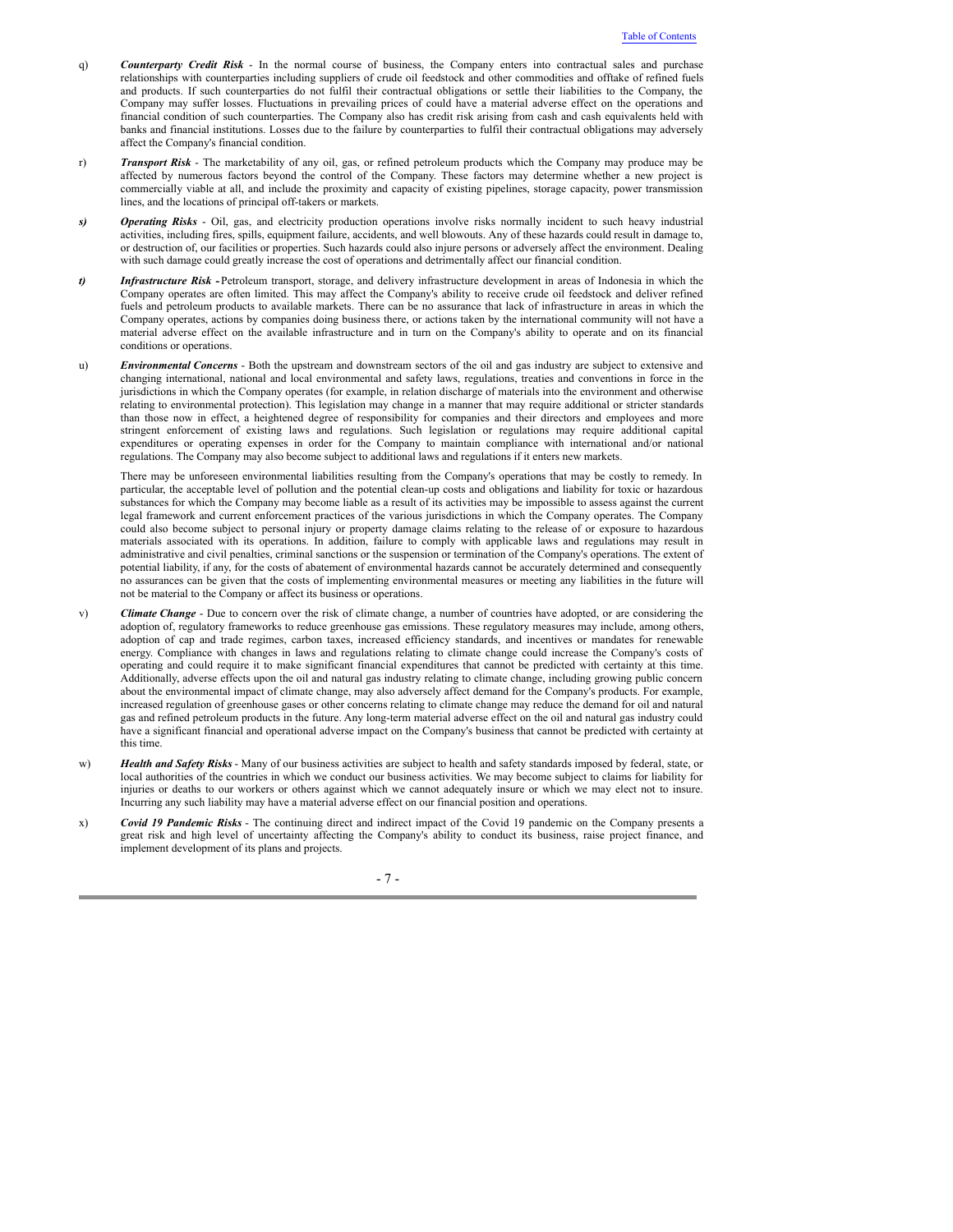- *Title Risk* We have or may acquire leases, rights or other real property associated with our projects, but the property may be subject to prior unregistered agreements, or transfers which have not been recorded or detected through our due diligence searches. We believe our interests are valid, but this is no guarantee against possible claims. If title to property associated with our projects is challenged, we may have to expend funds defending any such claims and our ownership interest therein may be detrimentally affected if we lose. y)
- *Price Volatility Risks* During the past few years, world oil and gas prices have undergone an unprecedented rise followed closely by a precipitous decline. Skyrocketing demand in emerging markets has driven electricity prices to record highs in many localities. This price volatility has substantial impact upon the international oil and gas and energy business and the Company's business in particular. The nature of the impact and its future effect upon the Company is almost impossible to determine with any degree of confidence. Continued volatility of oil, gas, and electricity prices adds substantial risk to the Company's efforts to plan, budget, or forecast its business activities. Price volatility may contribute to an inability of the Company to repay any debt or pay any obligations on its projects which could have serious and material adverse consequences on the Company. z)
- *Currency/Exchange Rate Risk* Many of the financial obligations and commitments the Company from time to time undertakes in its international energy business are denominated in US Dollars. A substantial amount of the Company's business transactions are, and may be, denominated in other currencies, especially the Indonesian Rupiah. Fluctuations in these currencies may have a substantial effect on the Company's financial statements due to related gains or losses due to exchange rate changes. Significant variations in exchange rates could have a material adverse effect on the ability of the Company to meet its obligations because the Company is exposed to fluctuations in the value of the Rupiah against the US Dollar on working capital of the Company's Indonesian subsidiaries and of their respective Rupiah denominated accounts receivable, accounts payable and accrued liabilities, which are exposed to fluctuations against the US Dollar. aa)
- *Financing Risks* The Company is not generating income or revenue, has generated losses to date and does not presently have sufficient financial resources to undertake by itself all of its planned acquisitions. The Company's ability to continue as a going concern depends upon its ability to obtain new financing. There is no assurance that the Company will be able to obtain such financing on acceptable terms, or at all. There is no assurance that the Company will be able to extend or defer its contractual work commitments in the event sufficient funds are not available. It is possible that prolonged inability of the Company to fund its commitments could result in a loss of some or all of its interest. Management is pursuing all available options to raise working capital and funds for its various projects. There can be no assurance that the management will be successful. bb)
- *Liquidity Risk* The future development of the properties of the Company and acquisition of new properties shall depend upon the ability of the Company to finance through the joint venturing of projects, debt financing, equity financing or other means. The Company intends to raise required additional funds by selling equity or debt securities, until it develops or acquires cash flow from operations. While the Company has been successful in raising the necessary funds in the past, there can be no assurance it can continue to do so. If such funds cannot be secured, the Company will be forced to curtail its exploration/development efforts to a level for which funding can be secured. There is no assurance that the Company will be successful in obtaining such financing. This situation could be exacerbated by acts of international terrorism or unforeseen political disturbances. Material increases or decreases in the Company's liquidity are substantially determined by the success or failure of its exploration programs or the acquisition of new properties and projects. cc)
- *Stock Market Volatility* The effect of volatile oil and gas prices as described above has had a huge effect upon the world stock markets and most companies, including the Company have seen a severe reduction in their market capitalization. Lower stock prices and loss of investor confidence reduce the Company's ability to raise equity capital on the stock markets. dd)
- *Risk of Future Changes in Regulatory Environment* Regardless of their location, our properties and our operations thereon are governed by laws and regulations relating to the development, production, marketing, pricing, transportation and storage of crude oil, taxation and environmental and safety matters. Changes to regulations or compliance with regulations may cause substantial delays or require capital outlays in excess of those anticipated causing an adverse effect on our Company. Further, exploration and production activities are subject to certain environmental regulations which may prevent or delay the commencement or continuance of our operations. ee)
- *Risks relating to our Common Stock* Shareholders' interests in our Company will be diluted and investors may suffer dilution in their net book value per share if we issue additional shares or raise funds through the sale of equity securities. In the event that we are required to issue additional shares, enter into private placements to raise financing through the sale of equity securities or acquire additional oil and gas property interests in the future from the issuance of shares of our common stock to acquire such interests, the interests of existing shareholders in our Company will be diluted and existing shareholders may suffer dilution in their net book value per share depending on the price at which such securities are sold. If we do issue additional shares, it will cause a reduction in the proportionate ownership and voting power of all existing shareholders. ff)

- 8 -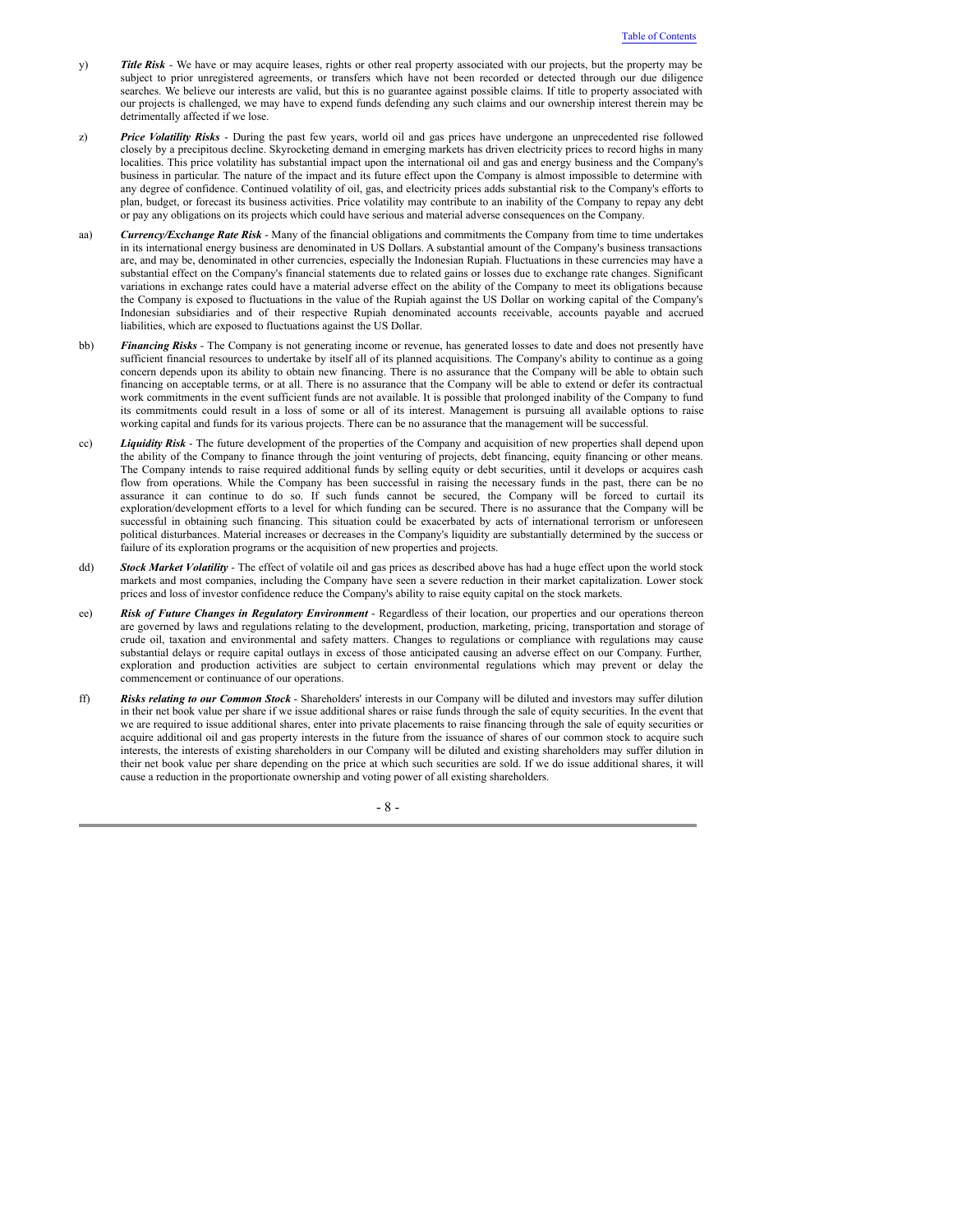- *Risk of Concentration of Shareholder Control* Principal shareholders, senior management and Directors have significant influence regarding share ownership. This concentration could lead to conflicts of interest and difficulties for non-insider investors effecting corporate changes, and could adversely affect our Company's share price. As of the Report Date, our senior management, Directors and greater than five percent shareholders (and their affiliates), acting together, held approximately 47 percent of the issued and outstanding shares of our Company and have the ability to influence all matters submitted to our Company's shareholders for approval (including the election and removal of Directors and any merger, consolidation or sale of all or substantially all of our Company's assets) and to control our Company's management and affairs (see "Share Ownership" below in this Annual Report).Accordingly, this concentration of ownership may have the effect of delaying, deferring or preventing a change in control of our Company, impeding a merger, consolidation, takeover or other business combination involving our Company or discouraging a potential acquirer from making a tender offer or otherwise attempting to obtain control of our Company, which in turn could have a material adverse effect on the market price of our shares. Employee, Director and consultant stock options and warrants could lead to greater concentration of share ownership among insiders and could lead to dilution of share ownership which could lead to depressed share prices. gg)
- *Stock Option Risk* Because the success of our Company is highly dependent upon our respective employees, our Company has granted to certain employees, Directors and consultants stock options to purchase shares of our common stock as non-cash incentives (see "Share Ownership" below in this Annual Report).To the extent that significant numbers of such stock options may be granted and exercised, the interests of the other shareholders of our Company may be diluted causing possible loss of investment value. hh)
- *No Dividend Distribution* We have never declared or paid cash dividends on our common shares and do not anticipate doing so in the foreseeable future. Our Board of Directors may never declare cash dividends, and such action is exclusively within our discretion. Shareholders cannot expect to receive a dividend on our common stock in the foreseeable future, if at all. ii)
- *Penny Stock Rules* Trading of our common stock may be restricted by the Securities and Exchange Commission (SEC)'s "Penny Stock" rules which may limit a shareholder's ability to buy and sell our shares. The SEC has adopted rules which generally define "penny stock" to be any equity security that has a market price (as defined) less than US\$5.00 per share or an exercise price of less than \$5.00 per share, subject to certain exceptions. Our securities are covered by the penny stock rules, which impose additional sales practice requirements on broker-dealers who sell to persons other than established customers and "accredited investors". The term "accredited investor" refers generally to institutions with assets in excess of US\$5,000,000 or individuals with a net worth in excess of US\$1,000,000 or annual income exceeding US\$200,000 or US\$300,000 jointly with their spouse. jj)

The penny stock rules require a broker-dealer, prior to a transaction in a penny stock not otherwise exempt from the rules, to deliver a standardized risk disclosure document in a form prepared by the SEC which provides information about penny stocks and the nature and level of risks in the penny stock market. The broker-dealer also must provide the customer with current bid and offer quotations for the penny stock, the compensation of the broker-dealer and its salesperson in the transaction and monthly account statements showing the market value of each penny stock held in the customer's account. The bid and offer quotations, and the broker-dealer and salesperson compensation information, must be given to the customer orally or in writing prior to effecting the transaction and must be given to the customer in writing before or with the customer's confirmation.

In addition, the penny stock rules require that prior to a transaction in a penny stock not otherwise exempt from these rules, the broker-dealer must make a special written determination that the penny stock is a suitable investment for the purchaser and receive the purchaser's written agreement to the transaction. These disclosure requirements may have the effect of reducing the level of trading activity in the secondary market for the share that is subject to these penny stock rules. Consequently, these penny stock rules may affect the ability of broker-dealers to trade our securities. We believe that the penny stock rules discourage investor interest in and limit the marketability of our common shares.

- *Limitations to Buy or Sell Shares* The National Association of Securities Dealer (NASD) has adopted sales practice requirements which may limit a shareholder's ability to buy and sell our shares. In addition to the "penny stock" rules described above, the NASD has adopted rules that require that in recommending an investment to a customer, a broker-dealer must have reasonable grounds for believing that the investment is suitable for that customer. Prior to recommending speculative low priced securities to their non-institutional customers, broker-dealers must make reasonable efforts to obtain information about the customer's financial status, tax status, investment objectives and other information. Under interpretations of these rules, the NASD believes that there is a high probability that speculative low priced securities will not be suitable for at least some customers. The NASD requirements make it more difficult for broker-dealers to recommend that their customers buy our common shares, which may limit your ability to buy and sell our shares and have an adverse effect on the market for our shares. kk)
- *Indemnity of Of icers and Directors* Our articles contain provisions that state, subject to applicable law, we must indemnify every Director or officer of our Company, subject to the limitations of the Business Corporations Act (British Columbia), against all losses or liabilities that our Company's Directors or Officers may sustain or incur in the execution of their duties. Our articles further state that no Director or officer will be liable for any loss, damage or misfortune that may happen to, or be incurred by our Company in the execution of his duties if he acted honestly and in good faith with a view to the best interests of our Company. Such limitations on liability may reduce the likelihood of litigation against our Company's Officers and Directors and may discourage or deter our shareholders from suing our Company's Officers and Directors based upon breaches of their duties to our Company, though such an action, if successful, might otherwise benefit our Company and our shareholders. ll)

### - 9 -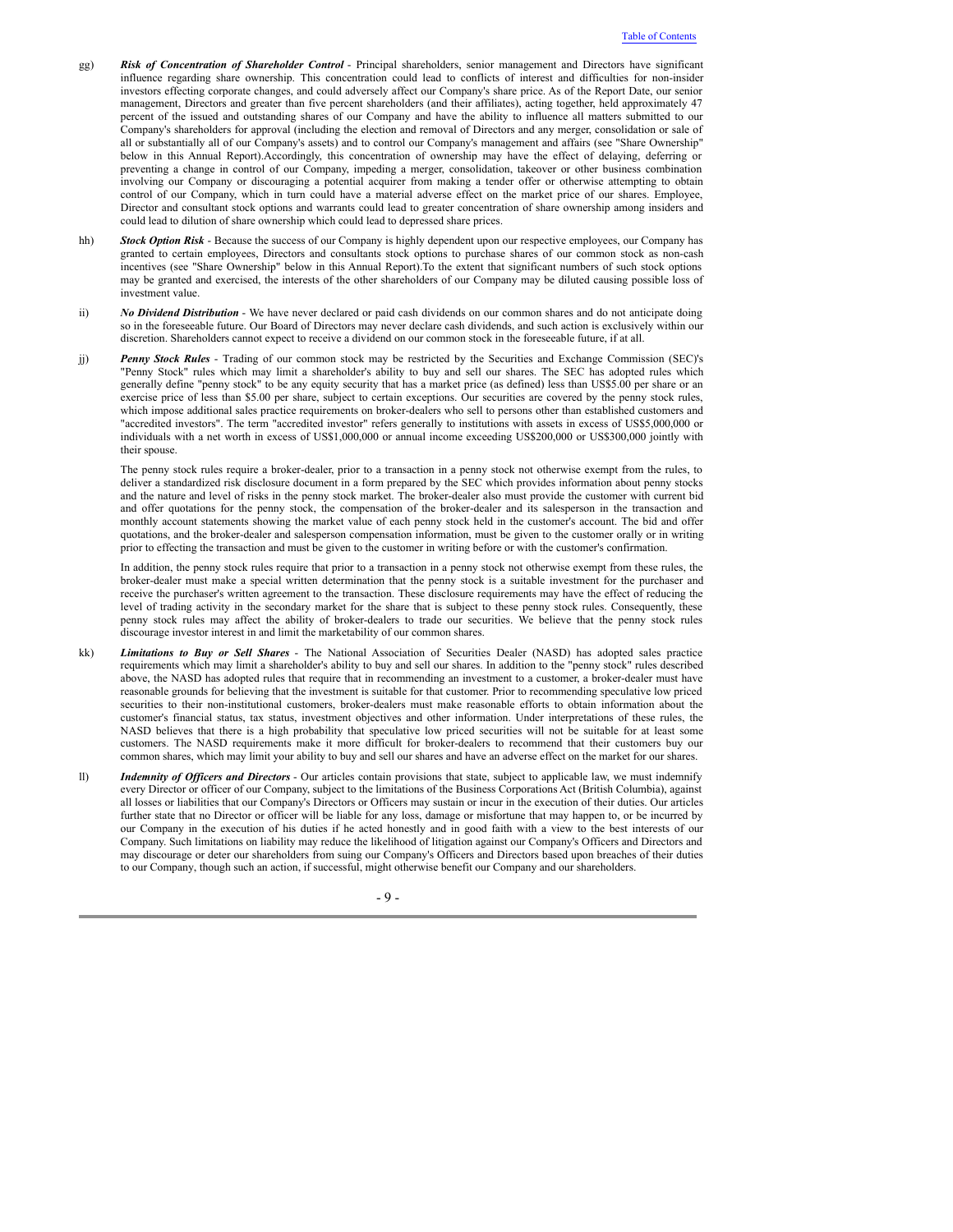- *Management and Employee Risks* Key management employees may fail to properly carry out their duties or may leave, which could negatively impact our corporate operations and/or our share price. Our Company's financial condition and the success of our oil and gas operations is dependent on our ability to hire and retain highly skilled and qualified personnel. We face competition for qualified personnel from numerous industry sources, and we may not be able to attract and retain qualified personnel on acceptable terms. The loss of service of any of our key personnel could have a material adverse effect on our operations and/or financial condition, which may negatively impact our share price. We do not have key-man insurance on any of our employees. mm)
- *Key Management Risk* The Company depends entirely upon its management and personnel to identify, acquire, finance and operate a portfolio of upstream and downstream oil and gas assets through which the Company can grow. The Company's management is comprised of a small number of key employees with technical skills and expertise in the business, the loss of any one of whom could harm the Company. There is strong competition for qualified personnel in the oil and natural gas industry, as such there can be no assurance that the Company will be able to continue to attract and retain all personnel necessary for the development and operation of its business. The Company does not currently maintain "key-man" insurance for any of its employees. nn)
- *Forward-Looking Statements* This Annual Report may contain forward-looking statements as that term is defined in Section 27A of the United States Securities Act of 1933 and Section 21E of the United States Securities Exchange Act of 1934.These statements relate to future events or our future financial performance. In some cases, you can identify forward-looking statements by terminology such as "may", "should", "expects", "plans", "anticipates", "believes", "estimates", "predicts", "potential" or "continue" or the negative of these terms or other comparable terminology. These statements are only predictions and involve known and unknown risks, uncertainties and other factors, including the risks in the section entitled "Risk Factors" that may cause our or our industry's actual results, levels of activity, performance or achievements to be materially different from any future results, levels of activity, performance or achievements expressed or implied by these forward-looking statements. Although we believe that the expectations reflected in the forward-looking statements are reasonable, we cannot guarantee future results, levels of activity, performance or achievements. Except as required by applicable law, including the securities laws of the United States, we do not intend to update any of the forward-looking statements to conform these statements to actual results. oo)

### **ITEM-4 : Information on the Company**

#### **HISTORY AND DEVELOPMENT OF THE COMPANY. A.**

- *Name of the Company* The name of the company is "Continental Energy Corporation" and it is herein referred to as the "Company". Upon its incorporation on May 29, 1984, the name of the Company was "Intl. Focus Res. Inc." On January 3, 1996 the name was changed to "Continental Copper Corporation". On October 23, 1997 the name was changed to "Continental Energy Corporation". a)
- *Incorporation* The Company was incorporated under the Business Corporations Act of British Columbia on May 29, 1984 under incorporation number BC0278646 issued by the Province of British Columbia Registrar of Companies in Victoria, British Columbia, Canada. b)
- c) **Domicile** The Company is a limited liability company and its domicile is at its registered and records office located at 1500-1055 West Georgia Street, Vancouver, British Columbia, Canada V6E 4N7, telephone +1-604-687-5700, care of the Company's general counsel, McMillan LLP. The Company does not have an office in the USA.
- d) *Important Events* Except for those certain events described in Item-4.A.h and Item-4.A.i herein below, the Company has not made, during the fiscal year covered by this Annual Report and up to the Report Date, any important events in the development of the its business through any material reclassification, merger or consolidation or any of its significant subsidiaries; any acquisitions or dispositions of material assets other than in the ordinary course of business; any material changes in the mode of conducting its business or to the types of business conducted; name changes; or any bankruptcy, receivership or similar proceedings with respect to the Company or any one of its significant subsidiaries.
- *Important Investments or Divestitures* Except for the CHI Transaction described in Item-8.B.c herein below, the Company has not e) made, during its last three financial years and up to the Report Date, any material capital expenditure investments and divestitures (including interests in other companies).
- *Important Planned Investments or Divestitures* As at the Report Date, the Company does not have any material capital f) expenditures and divestitures (including interests in other companies) planned and/or committed under contract. However, the Company is always looking to develop new business opportunities for expansion of its core business interests in upstream and downstream oil and gas within the Company's focus area of Indonesia. The Company expects to source external finance for any new acquisitions or opportunities realized.
- *Public Takeover Offers* During the fiscal year covered by this annual report and up to the Report Date, the Company has not received or sought any public takeover offers by third parties in respect of the Company's shares, nor has the Company made any public offers in respect of a takeover of other Companies' shares. g)

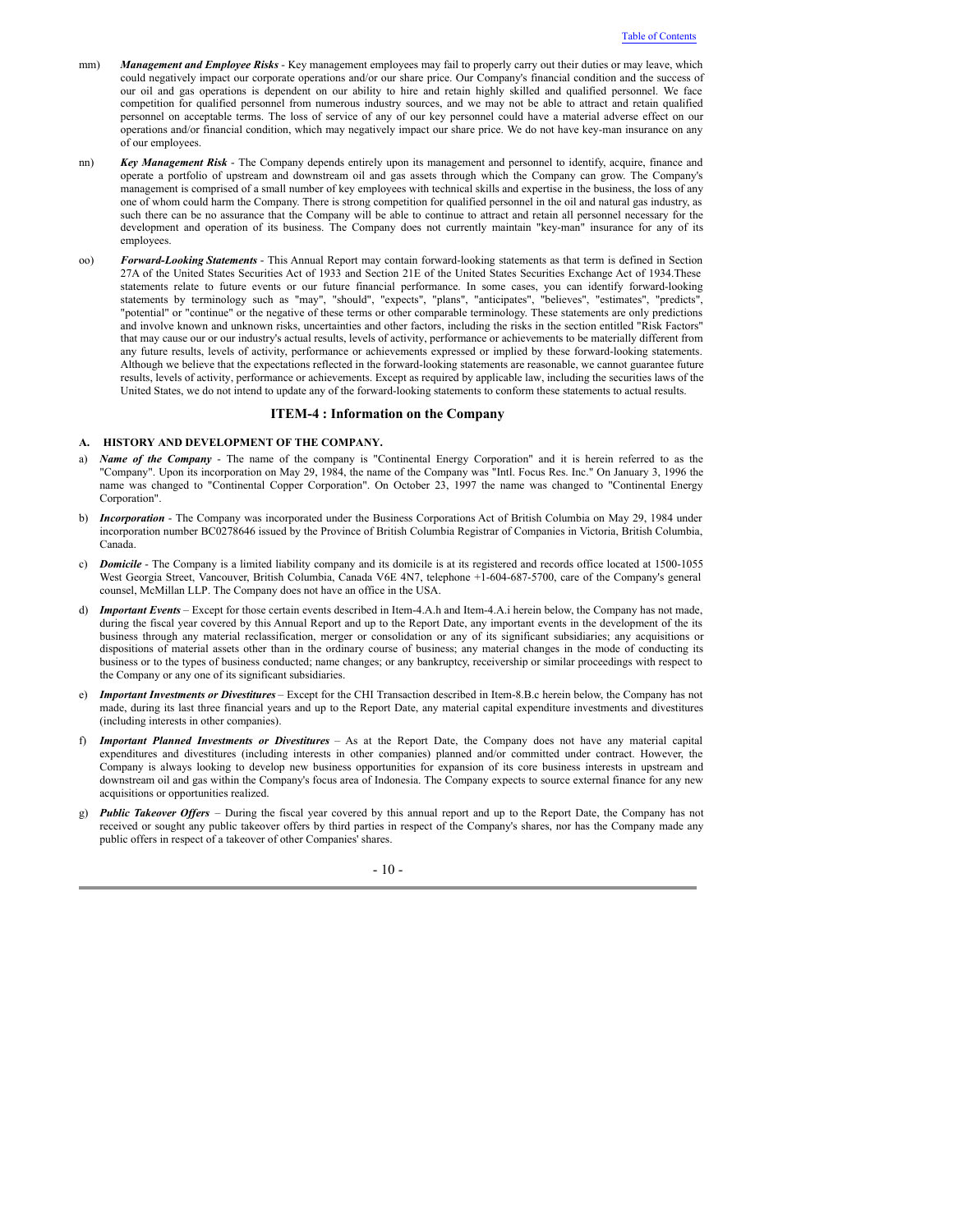#### Material Events Occurring During the Fiscal 2020 Year - 7/01/19 to 6/30/20 - Described in Chronological Order **h)**

- **New Director Appointed** In a news release dated 10/01/19 the Company announced the appointment of a new and additional independent director, Mr. Stuart J. Doshi, to the Company's board of directors. He has also been appointed to serve on the Audit, Governance, and Compensation board committees. Mr. Doshi is a resident of San Francisco, California. Stuart is a graduate of the University of San Francisco with a degree in Finance and holds an MA in Economics from UC Santa Barbara. He has over 40 years of extensive experience in the founding, management, financing, and operations of energy and resource development business. He began his oil and gas career at Natomas Company soon after its acquisition of the Independent Indonesian American Petroleum Company (IIAPCO) and the discovery of substantial oil reserves in Indonesia's first offshore production sharing contract. Stuart rose through a variety of executive management positions to become director of corporate planning for Natomas at the time of its merger with Diamond Shamrock. i)
- **Directors Meetings** In accordance with the Company's policy of holding periodic board meetings on or about the first Saturday of every other month. The meetings were held by VoIP conference call and all of the Company's directors were present at each meeting. The board discussed the Company's plans and progress on its objectives. The board held meetings during the second quarter of Fiscal 2020 were held on 8/03/19, 8/3119, and 9/30/19. The board held meetings during the second quarter on 10/05/19, and 12/07/19. The board held meetings during the third quarter on 1/04/20 and 3/07/20. The board held meetings during the fourth quarter on 5/02/20 and 6/06/20. ii)
- **Vice President Resignation -** The Company's Vice President of Business Development gave notice of his resignation in order to pursue other personal opportunities. The resignation is effective on 12/07/19. iii)
- **Annual General Meeting Notice for Fiscal 2019** The Company published notice that its Fiscal 2019 Annual General Meeting will be held on 12/09/19 at the Company's registered offices in Vancouver. All holders of the Company's shares as of the 10/28/19 (the "Record Date") for the meeting will be entitled to receive a package of proxy related materials including an Information Circular containing details of matters to be voted on at the meeting. The notice, agenda, and information circular were posted on SEDAR and available for public download. The same were mailed to those shareholders that were registered shareholders and non-objecting beneficial owners on the Record Date. **iv)**
- **Audited Annual Financial Statements for Fiscal 2019** The Company completed its annual audit for its Fiscal 2019 year ended 6/30/19. The audited annual consolidated financial statements, management discussion and analysis, and annual reports on Form-20F were filed on both SEDAR and on EDGAR and are available for public download. **v)**
- **Annual General Meeting Held** The Company held its Fiscal 2019 Annual General Meeting on 12/09/19 at the Company's registered offices in Vancouver. By majority vote of those cast at the Annual General Meeting, incumbent directors McAdoo, Garrison, Aulia, Klein, and Doshi were re-elected to serve as directors until the next annual general meeting. Davidson and Co were re-appointed as the Company's auditors for Fiscal 2020. **vi)**
- **Board Committee Appointees Confirmed** At the board meeting held on 12/09/19, the standing committees of the board of directors were confirmed and constituted as follow: **vii)**

*Audit Committee*

- Independent director Klein, Chairman of the Audit Committee. ·
- Independent director Doshi, Member of the Audit Committee. ·
- Executive director Garrison, Member of the Audit Committee ·

*Governance Committee*

- Independent director Doshi, Chairman of the Governance Committee. ·
- Independent director Klein, Member of the Governance Committee. ·
- Executive director McAdoo, Member of the Governance Committee. ·

*Compensation Committee*

- Independent director Doshi, Chairman of the Compensation Committee. ·
- Independent director Klein, Member of the Compensation Committee. ·
- Executive director Aulia, Member of the Compensation Committee. ·

*Reserves Committee*

- Executive director Aulia, Chairman of the Reserves Committee. ·
- Independent director Doshi, Member of the Reserves Committee ·
- Independent director Klein, Member of the Reserves Committee. ·
- **Options Expired** A total of 500,000 incentive stock options expired in accordance with their terms on 01/07/20. viii)

- 11 -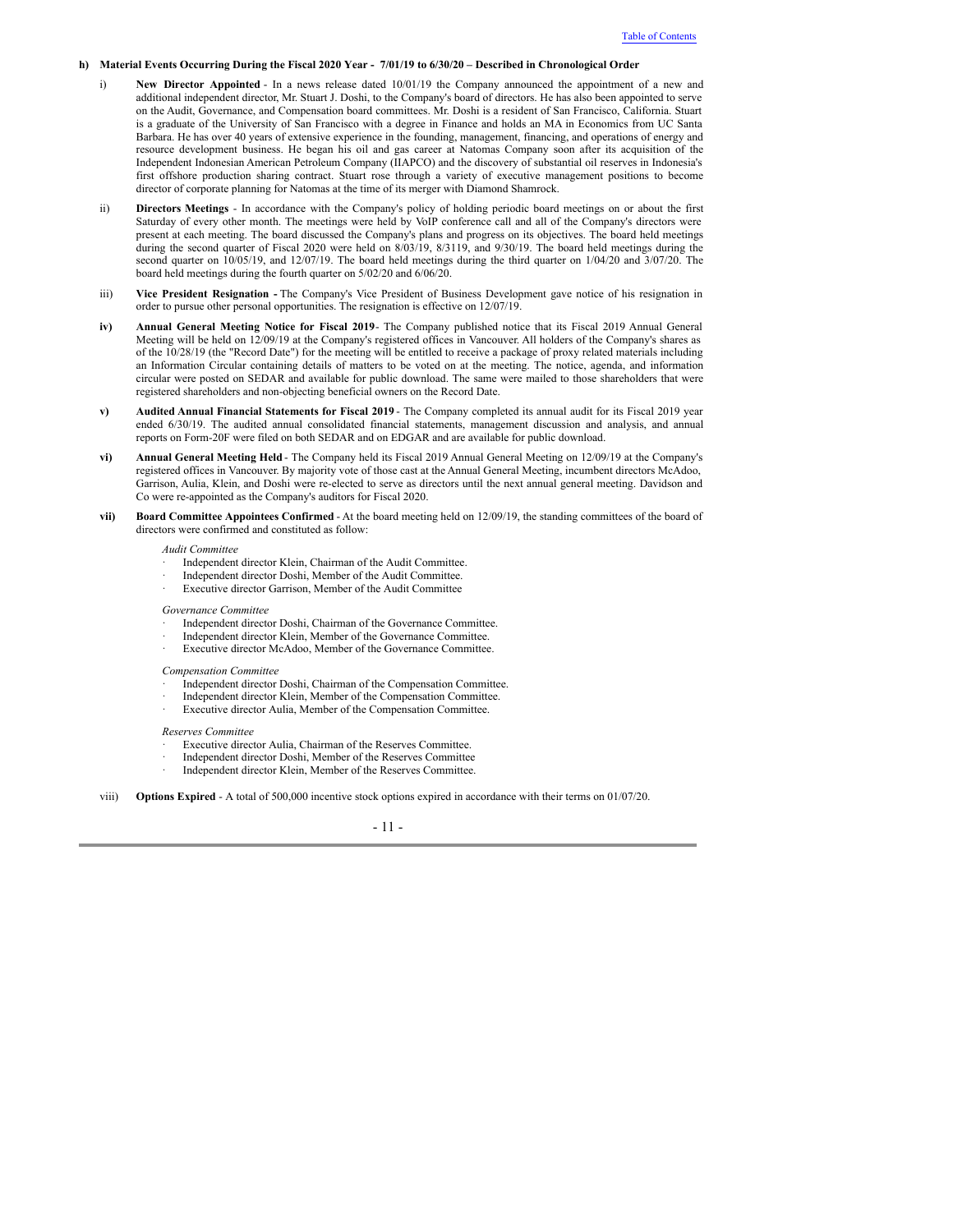- **Working Capital Loans** On 3/23/20, the Company issued two promissory notes to unrelated arms-length parties for an aggregate principal amount of \$150,000 in respect of working capital loans to the Company. The notes bear noncompounding simple interest at a rate of six  $(6%)$  per year, become due and payable on  $7/01/21$ , may be repaid together with all accumulated interest thereon, at the election of the holders, in cash or in the form of the Company's common shares valued at the volume weighted average trading price during the twenty business days preceding the maturity date or as a participation at the same terms of any private placement closed by the Company prior to the maturity date. ix)
- **Warrants Amended** On 3/23/20, the term of a total of 14,000,000 outstanding common share purchase warrants held by unrelated parties were amended from an old expiry date of 6/30/20 to a new expiry date of 6/30/22. There was no change to the exercise price of five US cents (\$0.05) each. x)
- **Covid 19 Effect on Ongoing Operations** During the fourth quarter of fiscal 2020, the Company's ability to pursue its ongoing operations activities in both Indonesia and Canada This Quarter have been severely affected due to the Covid 19 pandemic largely due to travel limitations, face to face meeting restrictions, and many potential investors, partners, and contractors reducing their own activity for the same reasons. xi)

#### **Subsequent Material Events Occurring Since 6/30/20 up to the Report Date – Described in Chronological Order i)**

- **Directors Meetings** In accordance with the Company's policy of holding periodic board meetings on or about the first Saturday of every other month. The meetings were held by VoIP conference call and all of the Company's directors were present at each meeting. The board discussed the Company's plans and progress on its objectives. The board held meetings subsequent to the 6/3-/20 fiscal year end on 7/04/20 and 9/12/20. i)
- **Covid 19 Effect on Ongoing Operations** Subsequent to the end of fiscal year 2020 and up to the Report Date, the Company's ability to pursue its ongoing operations activities in both Indonesia and Canada have been severely affected due to the Covid 19 pandemic largely due to travel limitations, face to face meeting restrictions, and many potential investors, partners, and contractors reducing their own activity for the same reasons.. ii)

#### **BUSINESS OVERVIEW. B.**

The Company is an emerging developer of conventional and alternative energy capacity integrated with upstream and downstream petroleum supply within the Republic of Indonesia. Why Indonesia? Already a G20 member, Indonesia is predicted by the World Bank

to grow to the 4<sup>th</sup> largest economy in the world by 2045. The Company is a developer of modular, small-scale crude oil refineries that are co-located with smaller and/or stranded oil and gas producing fields. Each refinery is designed to refine high demand motor fuels for supply to underserved local markets in the Republic of Indonesia. The Company operates its primary business activities through two special purpose, limited liability, corporate subsidiaries more fully described in the following section. Each of these subsidiaries has received the necessary investment licenses to permit foreign direct investment in Indonesia and one has received the required licenses from the Indonesian Ministry of Mines and Energy to build, own, and operate a petroleum refining business.

#### **ORGANIZATIONAL STRUCTURE. C.**

The Company conducts and manages substantially all of its business activities through the use of wholly-owned corporate subsidiaries, partially owned joint venture corporations, and joint ventures. The Company itself functions as a holding company centralizing management and administrative activities while specific project and property ownership and management are held and vested in the subsidiary, joint venture company or joint venture.

a) Majority and Wholly-owned Subsidiaries - From time to time the Company establishes certain wholly and exclusively owned and controlled subsidiary companies usually for a special and single purpose such as, for example, to own and hold the rights to build, own, and operate an oil refinery. The accounts of wholly-owned subsidiaries are consolidated into those of the Company. The Company's current business activities are limited to the upstream, midstream, and downstream industries of the oil and gas business and are geographically concentrated within the Republic of Indonesia. The Company operates these business activities through two special purpose, limited liability, corporate subsidiaries, each incorporated in Indonesia in 2017.

The companies law of Indonesia mandates at least two shareholders and imposes a two tiered, shareholder elected, two board governance regime consisting of a managing board of directors having at least one director and a supervisory board of commissioners having at least one commissioner. The board of commissioners advise and supervise the board of directors who manage the company's operations. The Company exerts absolute control over its Indonesian subsidiaries due to its shareholder voting control and control of the composition of both board its Indonesian subsidiaries. At the Report Date the Company's subsidiaries include:.

- 12 -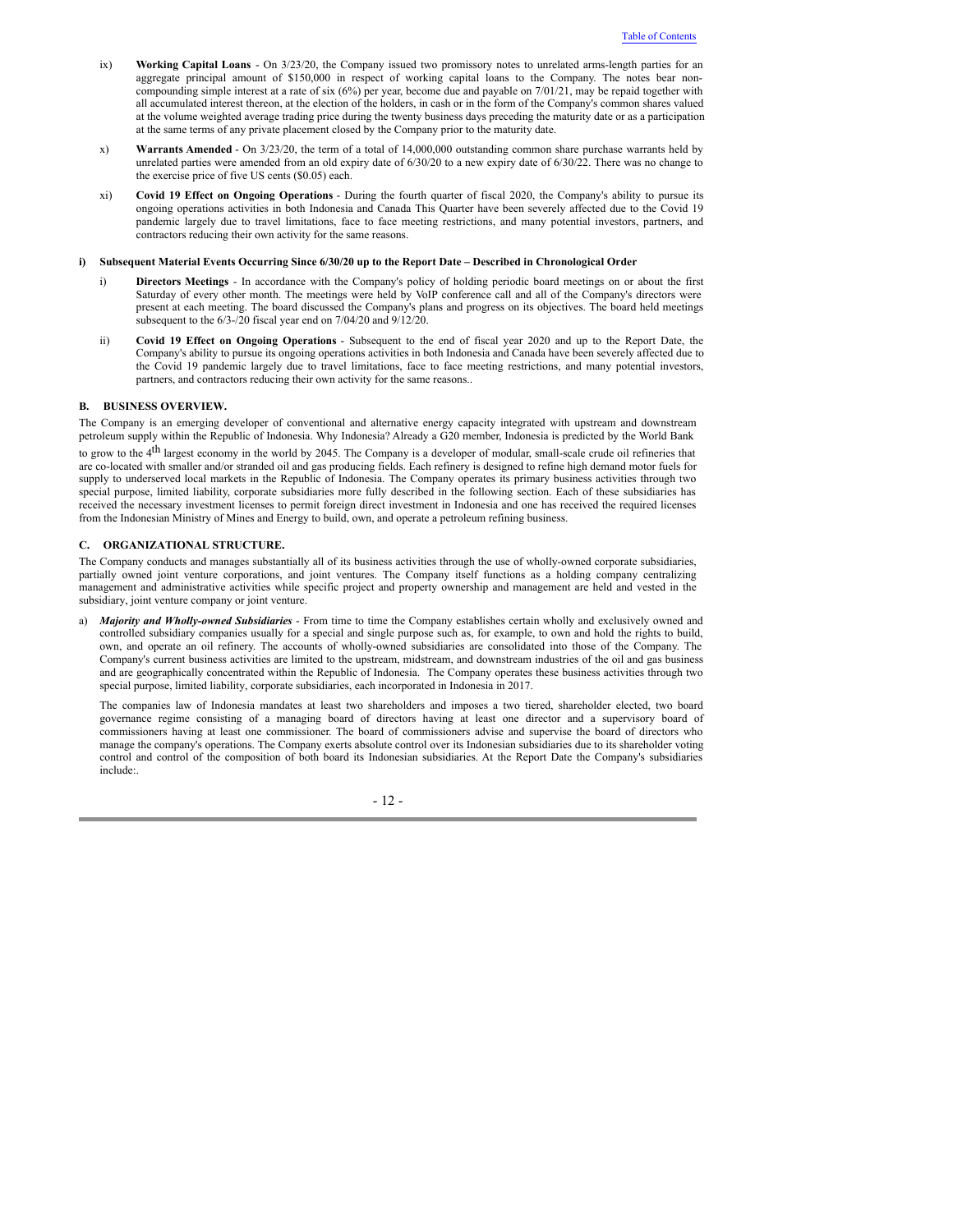#### *PT Continental Hilir Indonesia ("PT-CHI")*

PT-CHI was incorporated on 9/12/17 under a foreign direct investment license with the Indonesian government as a management consulting business. The Company acts through PT-CHI and utilizes it to seek out and develop new Indonesian downstream oil and gas industry business opportunities for the Company's benefit. PT-CHI successfully identified and developed one such opportunity which directly led to the formation of a second new special purpose corporate subsidiary, KKC, to build, own, and operate the Maloy Refinery. A total of 85% of the allocated share capital of PT-CHI is owned by the Company and 15% was allocated to three directors of the Company, in the proportions 5% each, who hold the shares in trust for the Company. PT-CHI has a board of directors with three duly elected members and a board of commissioners with two duly elected members. PT-CHI shares two directors with the Company and the third PT-CHI is an employee of the Company. Another two directors of the Company are commissioners of PT-CHI. As of 6/30/19 and the Report Date, no other directors, officers, or senior executives of PT-CHI have been appointed, and PT-CHI has not issued any management contracts.

#### *PT Kilang Kaltim Continental ("KKC")*

KKC was incorporated on 12/05/17 under a foreign direct investment license with the Indonesian government and holds other licenses from the Ministry of Mines and Energy which permit it to build, own, and operate a 24,000 barrels per day capacity crude oil refinery at the KIPI Maloy International Port and Industrial Park, a new special economic zone and industrial center located in the Kutai Timur Regency of East Kalimantan Province, Indonesia. The Maloy Refinery is intended to refine local domestic Indonesian crude oil feedstocks into motor fuels and other refined products for sale direct to underserved industrial and retail consumers within the East Kalimantan Province. The Company directly owns a total of 80% of the allocated share capital of KKC and indirectly owns the other 20% through its subsidiary PT-CHI's direct shareholding of 20% in KKC. KKC has a board of directors with one duly elected member and a board of commissioners with one duly elected member. Both the KKC director and the KKC commissioner are also directors of the Company As of 6/30/20 and at the Report Date, no other directors, officers, or senior executives of KKC have been appointed.

b) **Joint Ventures** - From time to time the Company enters joint ventures with other partners pursuant to a joint venture agreement or joint operating agreement. Such unincorporated joint venture arrangements are a customary practice for multiple otherwise unrelated companies to jointly own and share the risks and rewards of the oil, gas, and energy business. At the Report Date the Company's is not involved in any joint venture activities.

#### **PROPERTY, PLANT, AND EQUIPMENT. D.**

- *Oil and Gas Reserves* Historically the Company has been involved in oil and gas exploration and production activities, but as at the *a)* Report Date, we have not established substantive proved reserves that are material to our operations or financial position in accordance with reserve guidance set out in US SEC Industry Guide 2 - Disclosure of Oil and Gas Operations. We have not filed reports claiming oil or gas reserves to any other federal authority or agency since the beginning of the last Fiscal Year.
- *Oil and Gas Production***-** Historically the Company has been involved in oil and gas exploration and production activities, but as at the Report Date, we have not established oil or gas production. **b)**
- *Oil and Gas Drilling Activity* **-** The Company has not participated in the drilling or completion of any number of oil or gas wells during each of our three most recently completed Fiscal Years. c)
- *Oil and Gas Acreage, Project Areas and Leases* **-** The Company has not held acreage, project areas, or leases for oil and gas activities during each of our three most recently completed Fiscal Years. d)
- *Oil and gas costs. -*The Company has not held incurred oil and gas exploration, drilling, acreage, leases, or project area costs for oil and gas activities during each of our three most recently completed Fiscal Years. e)

#### **ITEM-4A : Unresolved Staff Comments**

We are filing this Form-20F as an Annual Report under the Exchange Act and not as a registration statement, therefore the provision of information called for by this Item-4A is not applicable.

### **ITEM-5 : Operating and Financial Review and Prospects**

#### **OPERATING RESULTS. A.**

The following discussion of the Company's financial results includes those for the most recently completed last three Fiscal Years ended 6/30/20, 6/30/19, and 6/30/18. As used below, the phrases "last year" and "prior year" refers to financial results for the same fiscal period ended 30 June of the previous Fiscal Year. Additional information on the Company's operating results is presented in the Exhibit-18 attachment to its audited annual financial statements entitled "Management Discussion and Analysis" made on Form 51-102F in accordance with the Company's obligations in its home country pursuant to the Canadian Securities Administrator's National Instrument NI 51-102 Continuous Disclosure Obligations and its Companion Policy NI 51-102CP.

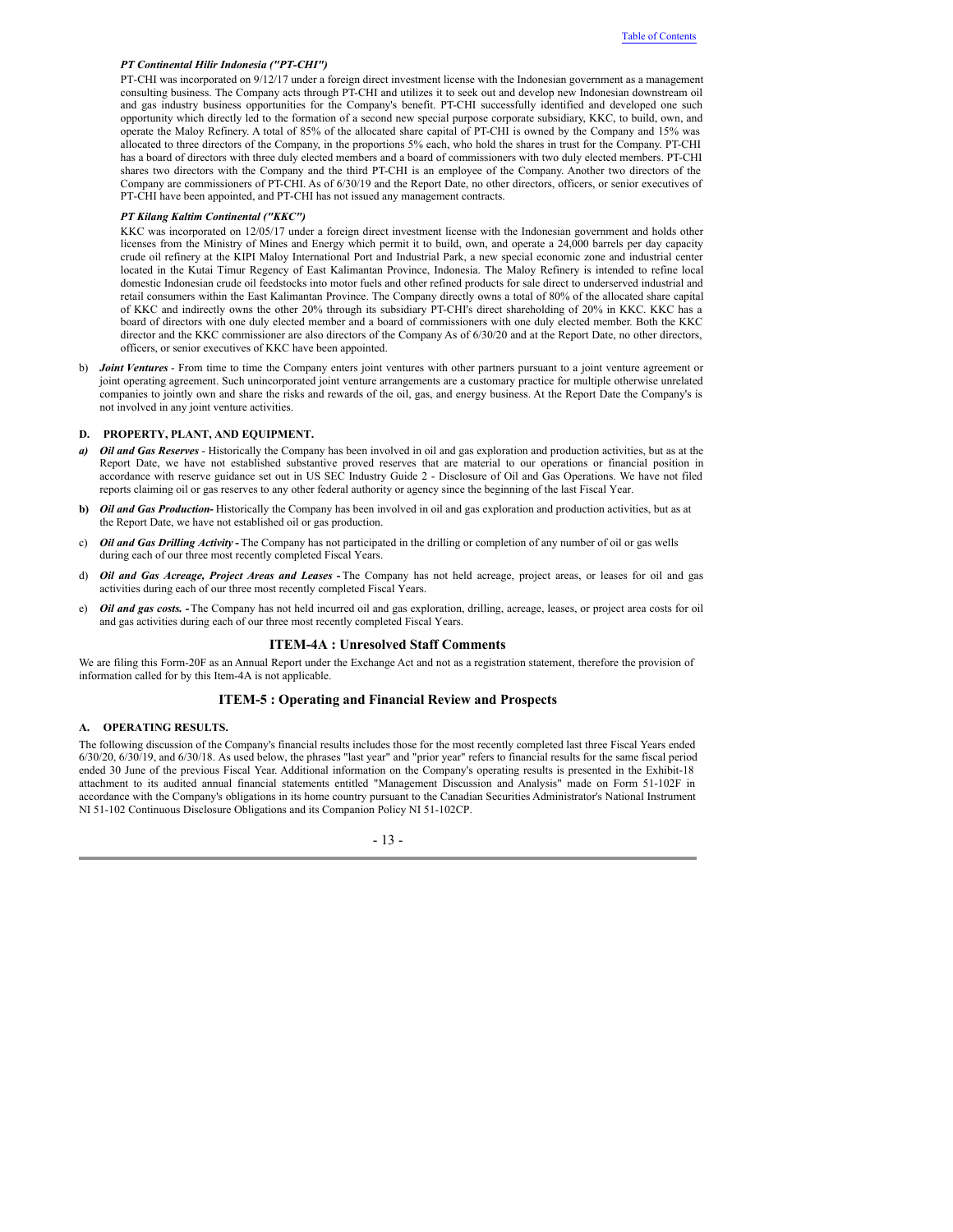#### **FINANCIAL RESULTS FOR THE COMPANY'S FISCAL YEAR 2020, ENDED 6/30/20**

All balances referred to in the following discussion are in US\$ currency unless otherwise indicated.

**Loss during Fiscal Year 2020 Ended 6/30/20** - Overall, the Company incurred a loss from operations during Fiscal 2020 of \$355,119 compared to a loss of \$516,860 for Fiscal 2019, a decrease of \$161,741, primarily due to reduced expenditures on third party services. The Company incurred a loss per share of \$0.00 in Fiscal 2020 compared to a loss per share of \$0.00 in Fiscal 2019.

**Finance during Fiscal Year 2020 Ended 6/30/20** - During Fiscal 2020, the Company received \$170,000 in working capital loads from related parties and non-related party shareholders compared to \$515,081 raised during Fiscal 2019. The Company's plans for raising finance during fiscal 2020 were restricted during the second half of the Current Fiscal Year due to Covid19 impacts.

**Expenses during Fiscal Year 2020 Ended 6/30/20** - The Company's cash administrative costs were \$299,022 during Fiscal 2020 compared to \$405,295 during Fiscal 2019, a reduction of \$106,273, primarily due to paying off promissory notes during Fiscal 2019 and reduced Fiscal 2020 expenditures on third party services and reduced operational costs attributable in the second half of Fiscal 2020 due to Covid19 impacts. Share-based payments expense were \$52,495 during the Fiscal 2020 compared to \$92,250 during the Fiscal 2019 primarily as a result of fewer new incentive stock options grants. Interest expense during Fiscal 2020r was \$10,089 compared to \$18,637 during Fiscal 2019, a reduction of \$8,548, primarily due to paying off promissory notes during Fiscal 2019.

### **FINANCIAL RESULTS FOR THE COMPANY'S FISCAL YEAR 2019, ENDED 6/30/19**

All balances referred to in the following discussion are in US\$ currency unless otherwise indicated.

**Loss during Fiscal Year 2019 Ended 6/30/19** - The Company incurred a loss from operations of \$516,860 during Fiscal 2019 compared to a loss of \$712,711 during Fiscal 2018, a decrease in loss of \$195,851 from the prior year. The decrease is primarily attributable to non-cash financing costs associated with the Fiscal 2018 issue of common shares in lieu of cash to pay off convertible debt, incur transaction costs on an acquisition, and settle payable employee compensation. The Company incurred a loss per share of \$0.00 in Fiscal 2019 compared to \$0.00 in Fiscal 2018.

**Finance during Fiscal Year 2019 Ended 6/30/19** - Net cash raised by the Company during Fiscal 2019 was \$515,081 compared to \$436,576 raised during the previous Fiscal 2018 year. During both Fiscal 2019 and 2018, the funds raised by the Company were primarily as a result of private placements.

**Expenses during Fiscal Year 2019 Ended 6/30/19** - Interest expenses during the Fiscal 2019 were \$18,637 compared to \$9,541 during the previous Fiscal 2018 year, an increase of \$9,096 due interest accrued on the Company's outstanding promissory notes. Cash administrative costs were \$405,295 during Fiscal 2019 compared to \$555,266 during Fiscal 2018, a decrease of \$149,971 largely attributable to higher professional fees and regulatory compliance costs incurred during the previous Fiscal 2018 year in order to complete annual audits and restore the Company's regulatory filings to current. Shares-based payments expenses were \$92,250 during Fiscal 2019 compared to \$41,950 during Fiscal 2018.

#### **FINANCIAL RESULTS FOR THE COMPANY'S FISCAL YEAR 2018, ENDED 6/30/18**

All balances referred to in the following discussion are in US\$ currency unless otherwise indicated.

**Loss during Fiscal Year 2018 Ended 6/30/18** - The Company incurred a loss from operations of \$712,711 during Fiscal 2018 compared to a loss of \$439,606 during Fiscal 2017, an increase in loss of \$273,105 primarily due to non-cash costs attributable to financing costs on the payoff of convertible debt and transaction costs on an acquisition, both of which involved the Company issuing its common shares in lieu of cash. The Company also recorded a gain on settlement of previously payable management fees through issuance of its common shares, reducing the impact of these non-cash costs. The Company incurred a loss per share of \$0.00 in 2018 and \$0.00 in 2017.

**Finance during Fiscal Year 2018 Ended 6/30/18** - During 2018, the Company raised funds from private placements and exercise of warrants of \$370,000. A total of \$79,676 was advanced to the Company by a joint venture partner compared to \$301,990 during 2017.

**Expenses during Fiscal Year 2018 Ended 6/30/18** - The Company's administrative costs were higher by \$165,265 in 2018 compared to 2017, primarily due to the Company's increased activity. The Company incurred higher professional and filing fees, office costs and travel expenses (in combination higher by \$262,189 in comparison to 2017) to expand its business plans to become a developer of crude oil refineries. As a result, the Company also incurred \$25,000 in engineering studies on the Maloy refinery. These higher costs were offset primarily by lower management fees (by \$126,206) due to the Company's CEO suspending his salary for the entire fiscal year and the resignation of the Company's CFO during part of the year and him not charging any fees in the capacity of the Acting CFO. The Company's interest costs were lower in 2018 by \$37,304 due to the settlement of its convertible debt. All other expenses incurred during Fiscal 2018 remained consistent with Fiscal 2017.

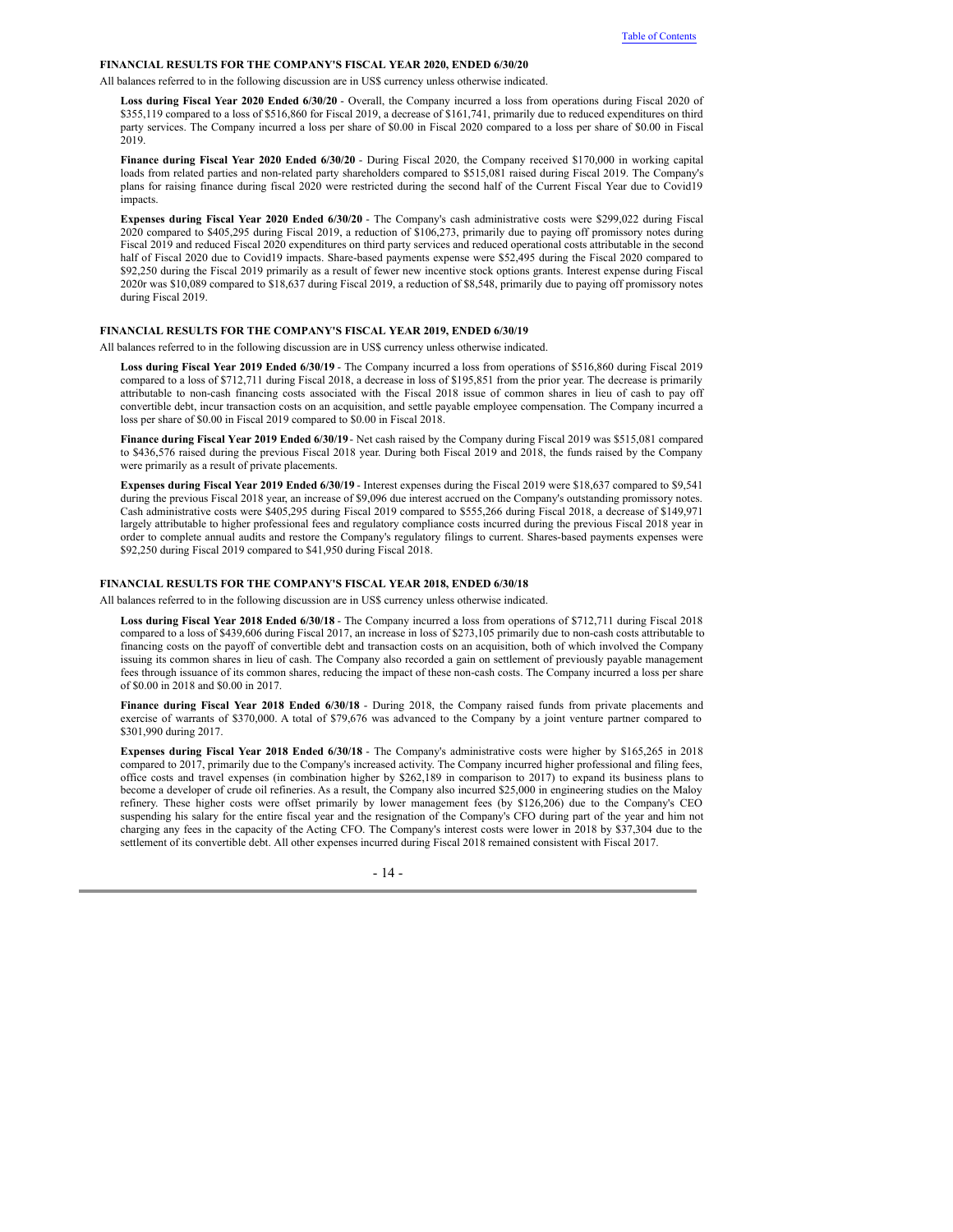#### **LIQUIDITY AND CAPITAL RESOURCES. B.**

The following discussion of the Company's liquidity and working capital situation includes those for the most recently completed last three Fiscal Years ended 6/30/20, 6/30/19, and 6/30/18. Cash on hand is not sufficient to fund the Company's overhead costs and new business development costs for the immediate future. The Company intends to focus its efforts on development of its existing and identified refinery projects to generate revenue. The Company also intends to conduct additional fund raising activities both at the corporate level and for project finance during the next fiscal year.

- **Working Capital Situation at End Fiscal 2020 on 6/30/20** At the end of Fiscal 2020 on 6/30/20, the Company's consolidated financial statements reflect a working capital deficit of \$549,182 compared to \$317,523 at the end of the prior Fiscal 2019 year. During Fiscal 2020, the Company spent \$171,789 on its operations. It received \$150,000 in proceeds from loans from third parties and \$20,000 from loans from related parties for a total of \$170,000 for net cash flows from financing activities. **·**
- **Working Capital Situation at End Fiscal 2019 on 6/30/19** At the end of Fiscal 2019 on 6/30/19, the Company's consolidated financial statements reflect a working capital deficit of \$317,523 compared to a working capital deficit of \$536,676 at the end of the prior Fiscal 2018 year. During Fiscal 2019, the Company spent \$479,843 on its operations. It received \$550,000 in private placements of common shares and warrants. The Company also repaid promissory note principal of \$30,000 and interest of \$4,919, for net cash flows from financing activities of \$515,081. **·**
- **Working Capital Situation at End Fiscal 2018 on 6/30/18** At the end of Fiscal 2018 on 6/30/18, the Company's consolidated financial statements reflect a working capital deficit of \$536,676 compared to \$1,721,256 in the previous year. Cash used in operating activities was \$430,847 compared to \$307,222 in Fiscal 2017 due to the Company's higher activities during Fiscal 2018. The Company received cash from financing activities of \$436,576 compared to \$331,090. During Fiscal 2018, the funds raised by the Company were primarily as a result of private placements whereas during Fiscal 2017, the Company had primarily received advances from its joint venture partners. **·**

#### **RESEARCH AND DEVELOPMENT, PATENTS AND LICENSES, ETC. C.**

We do not currently, and did not previously, have research and development policies in place. Over the past three Fiscal Years, no funds were expended by our Company on research and development activities.

#### **TREND INFORMATION. D.**

·

The Company is aware of certain South East Asia and Indonesian market trends which we believe could have a material effect upon our business operations. These are:

- **Rising Fuel Demand in Indonesia** Fuel demand in Indonesia already reached 1.6 million barrels per day (bpd). However, oil refining capacity only stands around 1.1 million bpd, implying that 43 percent of fuel consumption in Indonesia needs to be imported from abroad. Oil refining capacity today is roughly the same as it was 15 years ago, meaning that there has been limited progress in development of Indonesia's downstream oil industry. Without adding refining capacity, Indonesia is on track to become the world's largest fuel importer within the next decade. ·
- **Indonesia Refinery Incentives** Indonesia currently has six oil refineries, all operated by the nation's state-owned energy company Pertamina. The government has continuously emphasized the need to boost investment in Indonesia's downstream oil industry and has deregulated permitting and provide pioneer industry status of tax holidays for private refiners. Stagnating investment is reflected by the fact that Pertamina has not built a new oil refinery in the last quarter of a century. Growing energy demand and manufacturing activities are creating investment opportunities in Indonesia's downstream oil and gas sector. While in the past most oil and gas would be exported, strong economic growth and rapidly rising household spending mean the sector is increasingly focused on the home market. The Indonesian government is pushing to expedite the industry's reorientation, which presents challenges and opportunities for businesses. ·
- **Petroleum Refineries** The Indonesian government has been lethargic about adding oil refining capacity for the best part of the last two decades, which has created a substantial domestic supply gap and dependence on refined petroleum imports. The Energy and Mineral Resources Ministry has stated that Indonesia needs at least 750,000 barrels per day (bpd) in new refining capacity in addition to the current 1 million bpd (in practice refineries run below full capacity). Transportation fuel demand is rising quickly, as is feedstock demand from the petrochemical sector, which is forecast to outperform the overall economy over the coming years. Pertamina has entered into agreements with Middle Eastern companies and is seeking further cooperation with foreign firms on more refineries. Incentives to compensate for high upfront costs have been one of the main sticking points in negations, but as demand increases, so too does the pressure on the government to accommodate investors with more attractive arrangements to offset some of the capital risk. ·
- **Crude Price Gap** Since 2011 there has been a marked change to the historical gap between the global market price of benchmark crude oils WTI and Brent. Prior to 2011, the Brent versus WTI spread traded in a range between a \$4 discount for Brent to a \$4 premium for Brent oil. The normal state of the relationship was a discount for the Brent crude. Brent has higher sulfur content than WTI, so Brent is more expensive to refine into gasoline. In addition, in years past there were greater supplies of Brent crude as the U.S. was a big importer of the commodity. Therefore, the Brent discount relative to WTI generally hovered between \$2 and \$4 per barrel. In recent years, volatility in the spread between the two oils has increased and Brent crude has moved to a premium to WTI. Near the Report Date Brent is trading at a \$3 premium to WTI.

The Company expects this trend to continue and the gap to continue or widen in the foreseeable future due largely to the success and revitalization of the US shale oil producers whose oil production is a substitute in terms of volume to non-US sourced oil such as Brent. The Company's core business focus is Indonesia and the SE Asia region where the higher Brent price received for any oil we produce would have a positive effect on the Company. Similarly, the WTI-Brent gap and Brent premium is largely reflected in the prices of refined petroleum products and rapidly rising

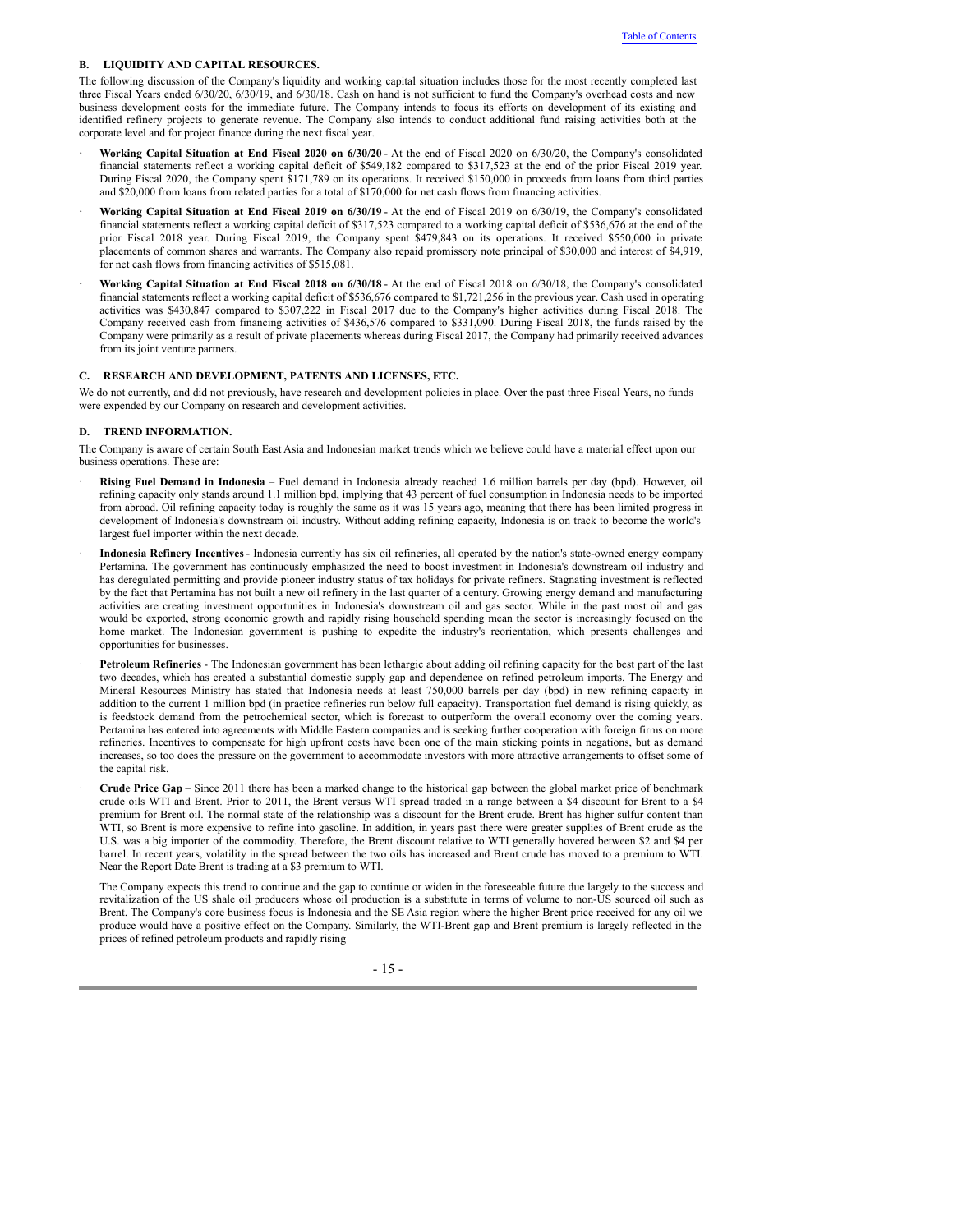consumer demand in our core region of operations would also have a positive effect on product revenues for any small-scale refinery we may develop.

**Natural Gas Prices in SE Asia** – Increasing consumer demand in SE Asia for electrical power is driving a rapidly growing market that is also becoming increasingly environmentally aware of the benefits of natural gas power generation over the traditional alternative of coal. Already, gas producers with access to any of the limited pipeline capacity of Indonesia enjoy long-term gas supply contract prices with commercial and sovereign cross-border buyers who pay at multiples of 3 to 5 times over peak season Henry Hub gas prices. New pipeline capacity is being laid to make more gas available to feed the demand. The Company sees the trend from coal to gas as the fuel of choice, and the continued increase in market demand for power, constrained by available transport capacity, as having a possible positive impact on the Company for any gas production or gas-fired power plants it develops. ·

#### **Off-balance sheet arrangements. E.**

We do not have any off-balance sheet arrangements that have or are reasonably likely to have a current or future effect on our financial condition, changes in financial condition, revenues or expenses, results of operations, liquidity, capital expenditures or capital resources that are material to investors.

#### **TABULAR DISCLOSURE OF CONTRACTUAL OBLIGATIONS. F.**

The table below reflects our "Short Term" (at least one year), "Mid Term" (two to three years) and "Long Term" (over three years) debt and fixed contractual obligations for the upcoming five Fiscal Years:

| Contractual Obligations as at 6/30/20 |              |                   |          |                  |  |  |
|---------------------------------------|--------------|-------------------|----------|------------------|--|--|
| <i><b>Obligation</b></i>              | <b>Total</b> | <b>Short Term</b> | Mid Term | <b>Long Term</b> |  |  |
| Debt Principal                        | 70,000       | 70,000            | nil      | nil              |  |  |
| Debt Service Interest                 | 17.813       | 17,813            | nil      | nil              |  |  |
| Non-Cancelable Leases                 | Nil          | Nil               | nil      | nil              |  |  |
| <b>Environmental liabilities</b>      | Nil          | Nil               | nil      | nil              |  |  |
| <b>Asset Retirement Obligations</b>   | Nil          | Nil               | nil      | nil              |  |  |
| <b>Property Work Commitments</b>      | Nil          | Nil               | nil      | nil              |  |  |
| Totals                                | 87.813       | 87,813            | nil      | nil              |  |  |

#### **SAFE HARBOR. G.**

The safe harbor provided in Section 27A of the Securities Act and Section 21E of the Exchange Act ("statutory safe harbors") shall apply to forward-looking information provided pursuant to Item 5.E and 5.F.

### **ITEM-6 : Directors, Officers, Employees and Their Compensation**

#### **DIRECTORS AND OFFICERS. A.**

**Directors** - The term "Directors" as used herein includes and is limited to those persons duly elected or appointed to the Board of Directors of the Company in the manner provided for in the Company's articles of association and in accordance with applicable law.

- **Terms** The Directors each generally serve in their respective capacities from their election on the day of the Annual General Meeting of the Company held each year normally in December. Directors serve until the next Annual General Meeting or until a successor is duly elected. In the event a Director's office is vacated for any reason then, in accordance with the Articles of the Company, casual vacancies may be filled by appointment by the remaining Directors. In such cases the persons filling the vacancy holds office until the next Annual General Meeting at which time they may be re-elected or replaced. ·
- **Family Relationships** -There are no family relationships between any of the Directors. There are no family relationships between any Director and any of the Officers of our Company. ·
- **Non-Arm's Length Arrangements** There are no arrangements or understandings between the Company and its major shareholders, customers, suppliers, or others, pursuant to which any Director or executive officer was selected. ·
- **Non-Executive or Independent Directors** The Company distinguishes its Directors into two groups, "Executive Directors" and "Non-Executive Directors". Executive Directors are those Directors who also serve as executive Officers employed under contract for such service by the Company. Non-Executive Directors are also considered to be "Independent Directors" who do not also serve as executive Officers of the Company and have no contractual relationship with the Company for personal services outside those of being solely a Director. ·

- 16 -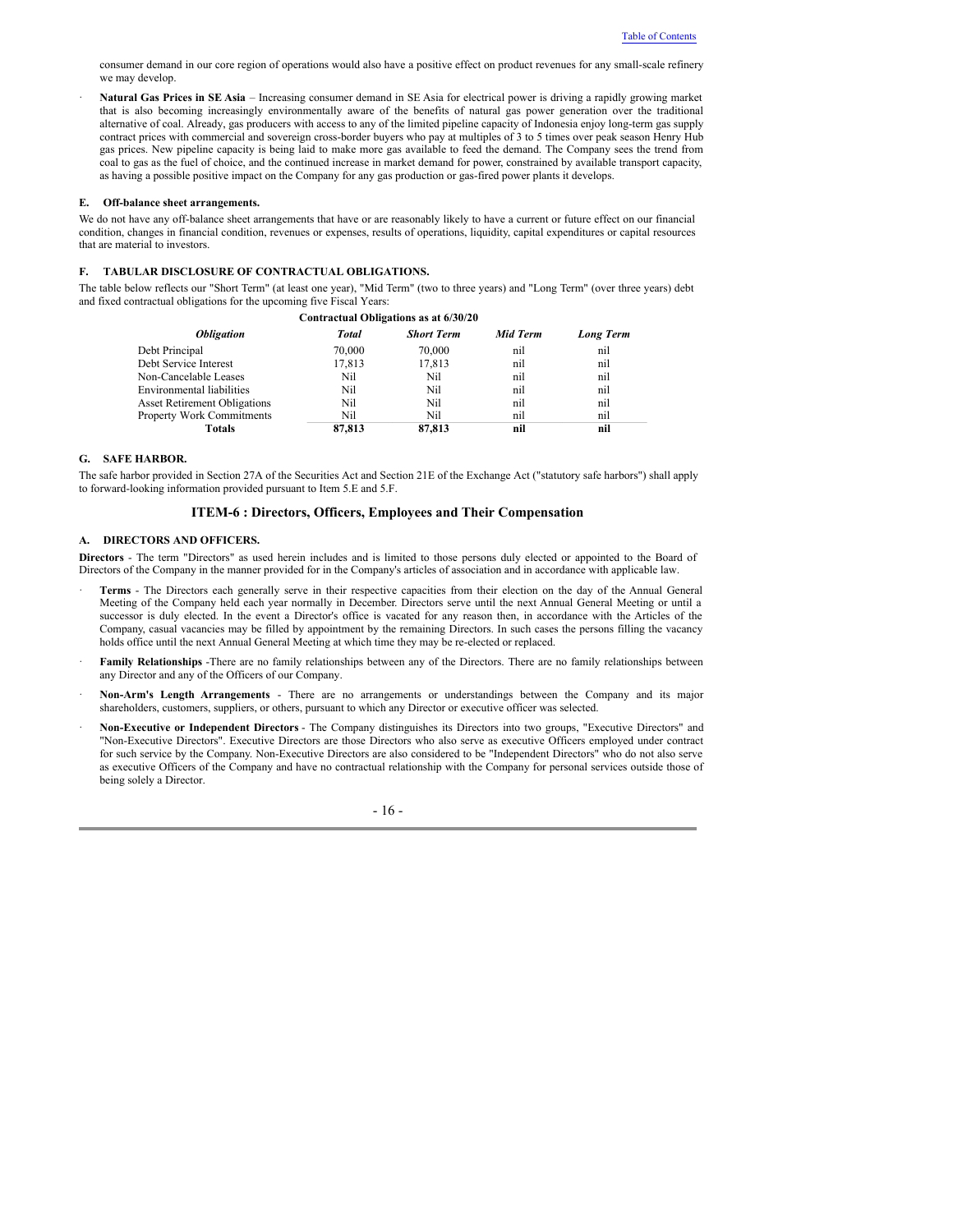**Directors at the Report Date** - The names and other information concerning the sitting Directors of the Company at the Report Date are set forth in the following table. Directors of the Company may from time to time serve as the Directors or Officers of other public companies unrelated to the Company, and the following table also shows related parties and other public companies of which a Director may also serve as a Director.

·

·

| <b>Board of Directors</b> |                                                                  |     |                           |                                              |                                                                     |                                                        |  |
|---------------------------|------------------------------------------------------------------|-----|---------------------------|----------------------------------------------|---------------------------------------------------------------------|--------------------------------------------------------|--|
| Director's<br>Name        | <b>Type of</b><br><b>Director</b>                                | Age | First<br><b>Appointed</b> | Standing<br>Committee<br><b>Memberships</b>  | <b>Functional</b><br><b>Expertise Brought to</b><br>the Company     | <b>Other Public</b><br>Company<br><b>Directorships</b> |  |
| Richard L. McAdoo         | Executive Director &<br>Chief Executive<br>Officer               | 66  | Jan 1999                  | Governance                                   | <b>Emerging Markets</b><br>Businessman &<br>Petroleum Geologist     | None                                                   |  |
| Phillip B. Garrison       | Executive Director &<br><b>Acting Chief Financial</b><br>Officer | 67  | Sep 2007                  | Audit                                        | <b>Emerging Markets</b><br>Businessman &<br>Accountant              | None                                                   |  |
| Karsani Aulia             | Non-Executive $\&$<br>Independent Director                       | 67  | Mar 2017                  | Compensation, Reserves                       | <b>Emerging Markets</b><br>Businessman &<br>Petroleum Geologist     | None                                                   |  |
| Glenn Klein               | Non-Executive $\&$<br>Independent Director                       | 73  | Oct 2018                  | Audit, Compensation,<br>Governance, Reserves | <b>Emerging Markets</b><br>Businessman &<br>Banker                  | None                                                   |  |
| Suresh J. Doshi           | Non-Executive $\&$<br>Independent Director                       | 75  | Sep 2019                  | Audit, Compensation,<br>Governance, Reserves | <b>Emerging Markets</b><br>Businessman &<br><b>Energy Executive</b> | Geopetro<br>Resources<br>Company                       |  |

- **Experience and Principal Business Activities of the Directors** A brief description of the qualifications, experience, and principal business activities of each Director referenced in the preceding table follows:
- *Executive Director - Richard L. McAdoo* holds a Bachelors and a Master's degree in Geology from Texas Tech University; and a Master's degree in Business Administration from Boston University. He is registered as a Certified Petroleum Geologist by the American Association of Petroleum Geologists. Actively involved in the international oil exploration and production business for the last 35 years, Mr. McAdoo has held a variety of technical and management positions in exploration and production for Mobil Oil Company, Phillips Petroleum Company, Jackson Exploration, Inc., Triton Energy Corporation, Tracer Petroleum Company, and others in many regions including the North Sea, Middle East, Africa, South America, former Soviet Union, and Southeast Asia. A long-time resident of Jakarta, Indonesia, he is a tireless promoter of small or stranded oil and gas fields as ideal candidates for innovative conventional and alternative energy solutions to the SE Asia region's chronic undersupply of electrical power and transportation fuels. Ø
- *Executive Director - Phillip B. Garrison* is a resident of Dubai, United Arab Emirates. He is a graduate of the University of Oklahoma and holds an MBA from Southern Methodist University. He is a CPA registered in Texas. He is a past President of the American Business Council in Dubai and is a trustee of the American School of Dubai. After graduation from OU, Mr. Garrison began his career in 1975 in the Oklahoma City office of the public accounting firm of Arthur Young and Company before eventually becoming the Director of Tax in its Hong Kong office. In 1987 he joined Caltex (a Chevron-Texaco joint venture company) in its Irving, Texas office before being posted to Caltex's Dubai office in 1994 as its Managing Director, responsible for downstream and marketing activities in the Middle East. In 2001 he founded Downstream Developments Inc. in Dubai and consults on and develops ventures for transportation and logistics, oil and gas infrastructure projects, and petroleum product marketing. Recently he has worked with the Falcon Group of Dubai, a FEDEX subcontractor in the Middle East and North Africa, as its Managing Director. He also worked with Specialist Group Dubai as its executive officer in charge of operations for its British Military contracts providing logistics, bulk fuels transportation, and waste management services in Iraq during the conflict there. Ø
- *Executive Director – Karsani Aulia* is a resident of Jakarta, Indonesia. He is a graduate of the Bandung Institute of Technology and received his Master's degree in petroleum geology, cum laude, from the Colorado School of Mines in 1982. He worked for PT Caltex Pacific Indonesia (Chevron-Texaco) from 1976 until 2004. There he held various technical and operating positions including Vice President Exploration and General Manager of Resources and Production for Caltex's onshore Minas Field, the largest oilfield in Asia with a daily production of over 200,000 BPD. From 2002 until 2004 he served on Chevron's Worldwide Asset Management Committee and its Technology Council. From 2004 to 2007 he served as the General Manager for the Coastal Plains Pekanbaru PSC a local government owned oil and gas operating company with 27,000 BOPD oil production from the Riau Province, onshore Sumatra. Between 2007 and 2015, he served as Senior Vice President of Operations and Technology for Samudra Energy Ltd. an oil and gas exploration and production company based in Jakarta and Singapore. Under his leadership, Samudra Energy had a period of successful growth to become one of the top ten hydrocarbon producing companies in Indonesia. Ø

- 17 -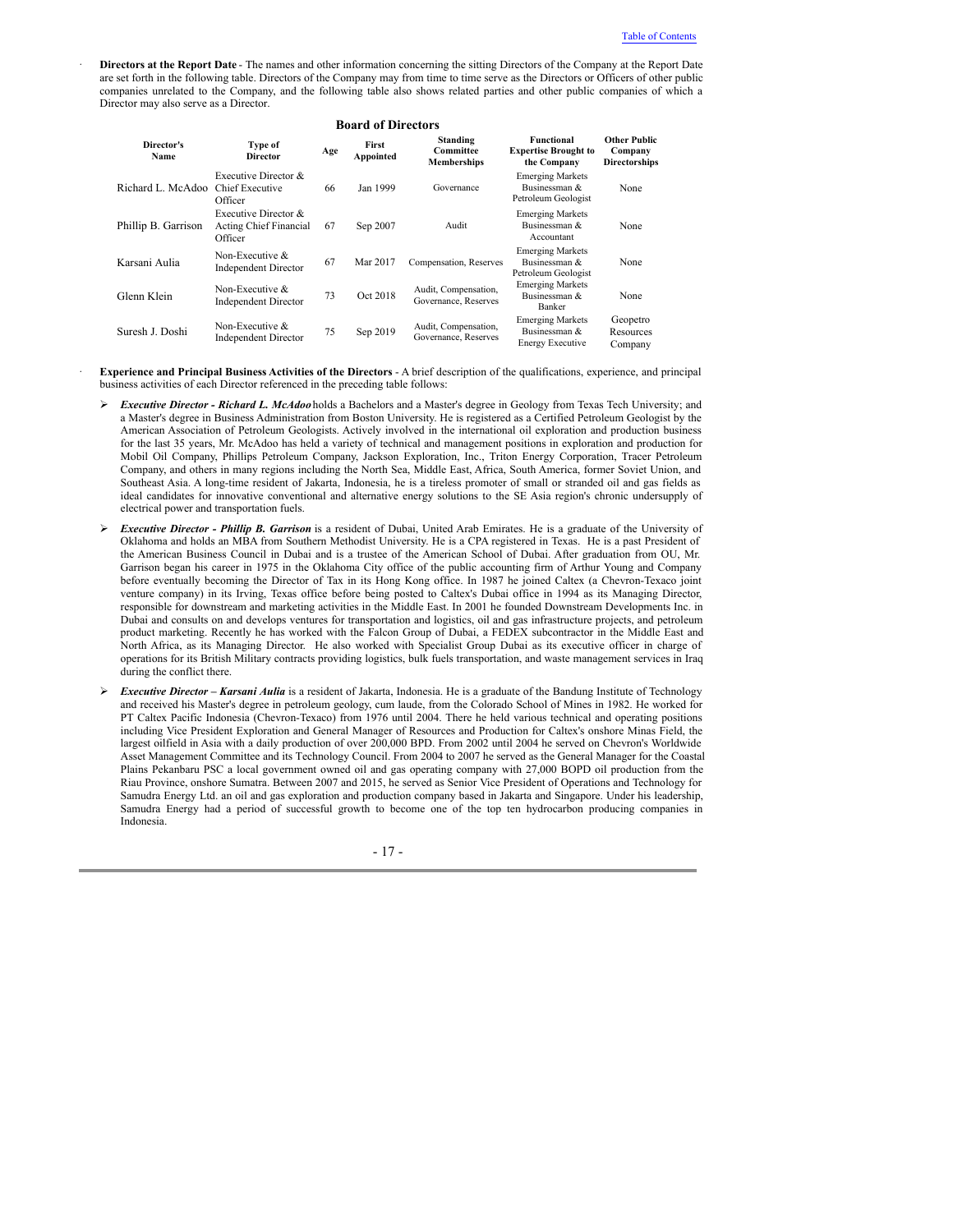- *Non-Executive Director – Glenn S. Klein* is a resident of North Saanich, BC, Canada. He is a career banker with over 44 years' experience and is an expert in international corporate debt restructuring in emerging economies. He began his career and worked for 30 years (1966 – 1996) at the Royal Bank of Canada (RBC) in various roles at RBC branches in Vancouver, Regina, and Montreal. He rose to Regional General Manager for RBC based in Dubai, with responsibility for RBC's interests in the Middle East during the first Gulf War. During his tenure, the RBC Dubai office produced the highest financial results, return on capital and productivity for European units for five consecutive years. Since leaving RBC, Mr. Klein has held several executive level banking roles including serving as the Executive Vice President and General Manager of Banco De La Paz based in Bolivia, and as Dubai based Senior Vice President of Emirates NBD, by assets the largest bank in the Middle East. At ENBD he was responsible for the problem corporate debt portfolio. Under his management, the bank achieved significant recoveries in excess of USD 300 million over a 12-year period. He is also a member of the working group for the SWIFT bank transfer system based on a nomination by the Canadian Bankers Association. Ø
- *Non-Executive Director – Suresh "Stuart" J. Doshi* is a resident of San Francisco, California. Stuart is a graduate of the University of San Francisco with a degree in Finance and holds an MA in Economics from UC Santa Barbara. He has over 40 years of extensive experience in the founding, management, financing, and operations of energy and resource development business. He began his oil and gas career at Natomas Company soon after its acquisition of the Independent Indonesian American Petroleum Company (IIAPCO) and the discovery of substantial oil reserves in Indonesia's first offshore production sharing contract. Stuart rose through a variety of executive management positions to become director of corporate planning for Natomas at the time of its merger with Diamond Shamrock. During his time at Natomas, Stuart served as manager of its crude oil marketing arm where he oversaw sales to global markets of millions of barrels of oil produced by Natomas from its Indonesian oilfields. Stuart also served in senior executive management positions with Energy Sources Group and Pan Pacific Petroleum before co-founding Geopetro Resources Company, where he continues to serve as Chairman and CEO. Stuart has been involved in taking energy companies public on the Toronto Stock Exchange and on the former American Stock Exchange (now NYSE MKT). Ø
- **Directors Changes During Fiscal 2020** During Fiscal 2020 one new director, Mr. Suresh "Stuart" J. Doshi, was appointed a director of the Company on 9/30/19 by action of the board of directors. At the Company's AGM on 12/07/19 incumbent directors McAdoo, Garrison, Aulia, Klein, and Doshi were re-elected. ·
- **Directors Changes Subsequent to End Fiscal 2020** Since the end of Fiscal 2020 and up to the Report Date there have been no changes to the Company's board of directors. **·**

**Senior Management or Officers** - The term "Officers" as used herein includes and is limited to those senior managers or executive managers who are either Chairman, President, Vice President, Secretary, Treasurer, CEO, COO, or CFO of the Company or hold position of similar capacity in wholly-owned subsidiaries.

- **Terms** Officers are appointed by the Board of Directors and hold office indefinitely at the pleasure of the Board of Directors. ·
- **Family Relationships** There are no family relationships between any of the Company's Officers and Directors. ·
- **Non-Arm's Length Arrangements** There are no arrangements or understandings between the Company and its major shareholders, customers, suppliers, or others, pursuant to which any Officer was selected. ·
- **Management Contracts** Senior executive management functions of the Company and its subsidiaries are not performed by anyone other than Directors or Officers of the Company. ·
- **Officers at the Report Date** The names and other information concerning the incumbent Officers of the Company at the Report Date are shown in the following table. ·

| <b>Officers</b>       |                                                     |     |                         |                                                       |                                                     |  |
|-----------------------|-----------------------------------------------------|-----|-------------------------|-------------------------------------------------------|-----------------------------------------------------|--|
| <b>Officer's Name</b> | <b>Positions Held</b>                               | Age | Date First<br>Appointed | <b>Functional Expertise Brought</b><br>to the Company | <b>Other Public Company</b><br><b>Directorships</b> |  |
| Richard L. McAdoo     | Chairman & Chief<br><b>Executive Officer</b>        | 66  | Jan 1999                | Businessman &<br>Petroleum Geologist                  | None                                                |  |
| Phillip B. Garrison   | Director & Acting Chief<br><b>Financial Officer</b> | 67  | Nov 2018                | Businessman &<br>Accountant                           | None                                                |  |

- **Qualifications and Experience of the Officers** A brief description of the qualifications, experience, and principal business activities of each Officer follows: ·
	- **Richard L. McAdoo is the Company's Chairman and Chief Executive Officer or CEO.**See other details in the preceding section concerning Directors experience. §
	- **Phillip B. Garrison is the Company's Acting Chief Financial Officer or Acting CFO.** See other details in the preceding section concerning Directors experience. §

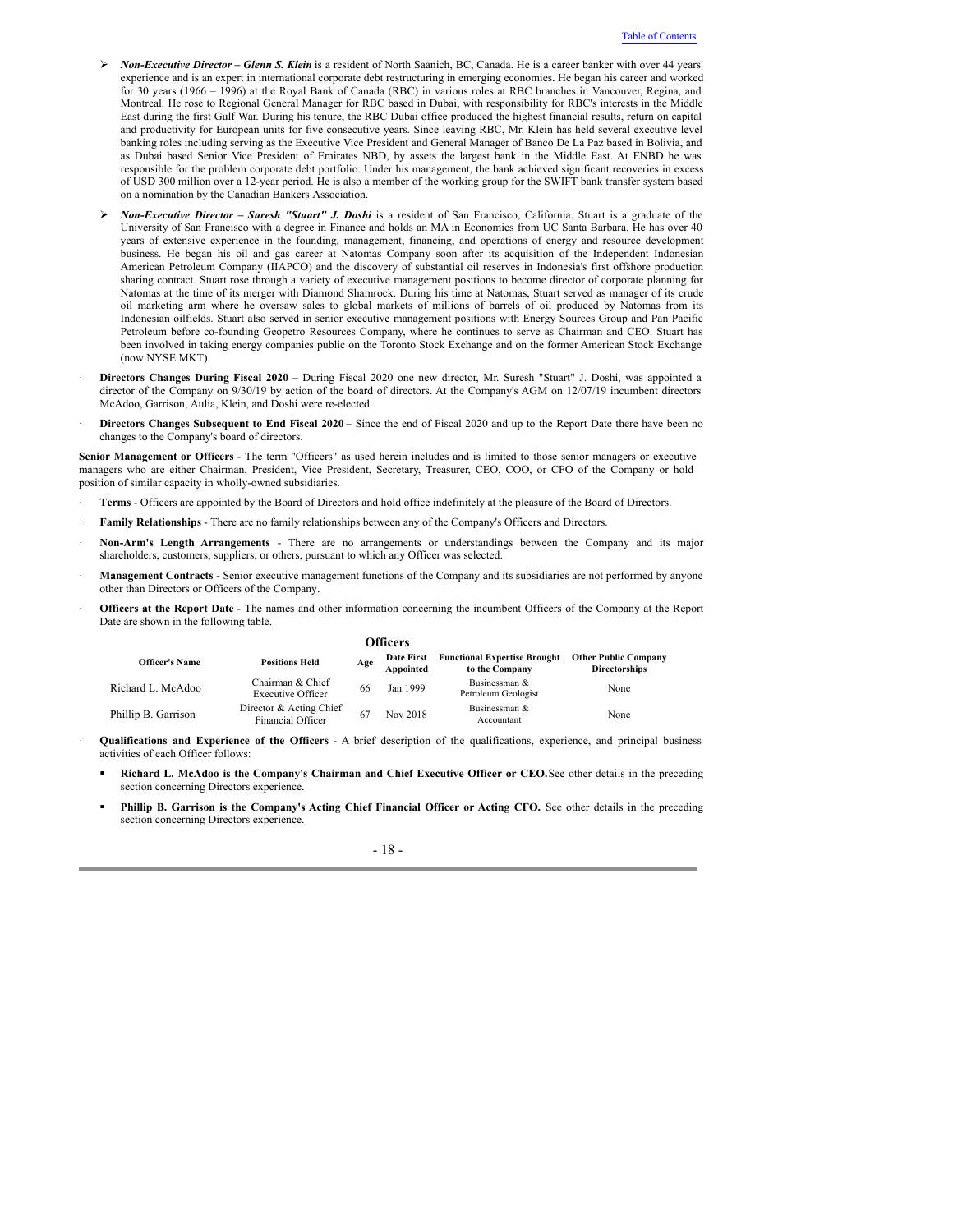#### **COMPENSATION. B.**

The Company's executive compensation program is designed to attract, motivate and retain high performing senior executives, encourage and reward superior performance and align the executives' interests with those of the Company's shareholders. Individual compensation may be based on individual experience and performance or other criteria deemed important by the Compensation Committee. In order to meet the Company's objectives, executive compensation is guided by three principles: 1) providing executives with an equity-based incentive plan, namely a stock option plan; 2) aligning employee compensation with Company corporate objectives; and 3) attracting and retaining qualified individuals in key positions.

- **Compensation Policy Elements -** An executive compensation policy has been established to acknowledge and reward the a) contributions of the executive Officers to the Company's success and to ensure competitive compensation, in order that the Company may benefit from the expertise required to pursue its objectives. The Company's executive compensation policy is comprised of both fixed and variable components. The variable components include equity and non-equity incentive plans. Each compensation component has a different function, but all elements are intended to work in concert to maximize Company and individual performance by establishing specific, competitive operational and financial goals and by providing financial incentives to employees based on their level of attainment of these goals. The Company's current executive compensation program is comprised of the following components:
	- **Base Salary -** Salaries of the Company's executive Officers are reviewed periodically by the Compensation Committee. In determining individual base salaries, the Compensation Committee takes into consideration individual circumstances that may include the scope of an executive's position, location of employment, the executive's relevant competencies, experience, performance, and retention risk. ·
	- **Non-Equity Incentives -** The Company has no formal short or long term non-equity incentive compensation plan having objective targets or measures in determining non-equity incentives, but instead periodically makes cash bonuses allocated and paid to one or more executives based on merit and individual accomplishment and contribution to advancing the Company's project development and strategic objectives. The granting of cash incentives requires the approval of both the Compensation Committee and the Board of Directors and are based upon an assessment of each individual's performance in achieving significant value for the Company, specifically; an executive being instrumental in successfully negotiating a new property acquisition, arranging a financing, drilling a successful well, closing a corporate merger or acquisition, or playing a substantive role in a similar milestone event. ·
	- **2017 Stock Option Plan** The Company has no formal long term equity compensation plan having objective targets or measures in determining equity incentives. Instead incentive compensation paid to the Company's executive Officers consists exclusively of Option-Based awards pursuant to the Company's formal stock option plan, from time to time approved by the shareholders. The Company' current incentive stock option plan was adopted and approved at an annual general meeting on 8/04/17. It is known as the "**2017 Stock Option Plan**", and permits the directors to grant up to 17,471,538 options to purchase common shares, an amount equivalent to 10% of the total common shares issued and outstanding on its approval date. A summary of other key elements of the 2017 Stock Option Plan is as follows: **·**
		- a) Purpose of Plan The purpose of the 2017 Stock Option Plan (the "Plan") is to provide the Company with an equity based compensation mechanism (in this case one common share (a "**Share**") of the Company underlying each "**Option**") to attract, retain and motivate qualified "Executives", "Employees" and "Consultants" (as each group is defined in the Plan) to contribute toward the long term goals of the Company. It also encourages such individuals to acquire Shares of the Company as long term investments, and thereby aligns the common interests of such individuals to those of the Company's other shareholders.
		- **Oversight of the Plan** The Compensation Committee of the board of directors is charged with oversight and management of the Plan. The Compensation Committee also determines, subject to the provisions of the Plan, those Executives, Employees and Consultants to whom Options are to be granted; the Exercise Price at which the Option may be exercised; the term for which the Option is to be valid; and the special terms or vesting milestones of the Option, if any, set out in the Option certificate delivered to the holder. b)
		- c) Participation in Plan The Compensation Committee of the board of directors is charged with oversight and management of the Plan. The Compensation Committee also determines those Executives, Employees and Consultants to whom Options are to be granted.
		- **Maximum Number of Shares** The aggregate maximum number of Options which may be granted under the Plan, including any options granted pursuant to a previous plan, may not exceed *ten percent (10%)* of the total number of the Company's common shares issued and outstanding upon any grant date. d)
		- **Rolling Return** If any Option expires or otherwise terminates for any reason without having been exercised in full, the number of Shares in respect of such expired or terminated Option shall again be available for the purposes of granting Options pursuant to this Plan. Similarly, 10% of the new shares created on any Option exercise shall contribute to the available pool of Options available for grant. e)
		- **Exercise Price of Option** The "**Exercise Price**" shall not be less than the "**Market Value**" of the Shares as of the grant f) date. The Market Value of the Shares for a particular grant date is the closing trading price of the Shares on the day immediately preceding the grant date, and may be less than this price only if it is within the discounts permitted by the applicable listing requirements and regulatory authorities.
		- **Limitations on Grant Amounts** The following limitations shall apply to the Plan and all Options granted thereunder: g)
			- The maximum number of Options which may be granted to any one Option holder under the Plan within any twelve (12) month period shall be five percent (5%) of the total number of the Company's common shares issued and outstanding upon the grant date. i.
			- If required by listing or regulatory rules, disinterested shareholder approval is required to the grant to Insiders, within a twelve (12) month period, of a number of Options which, when added to the number of outstanding incentive stock options granted to Insiders within the previous twelve (12) months, exceed ten percent (10%) of the issued Shares; ii.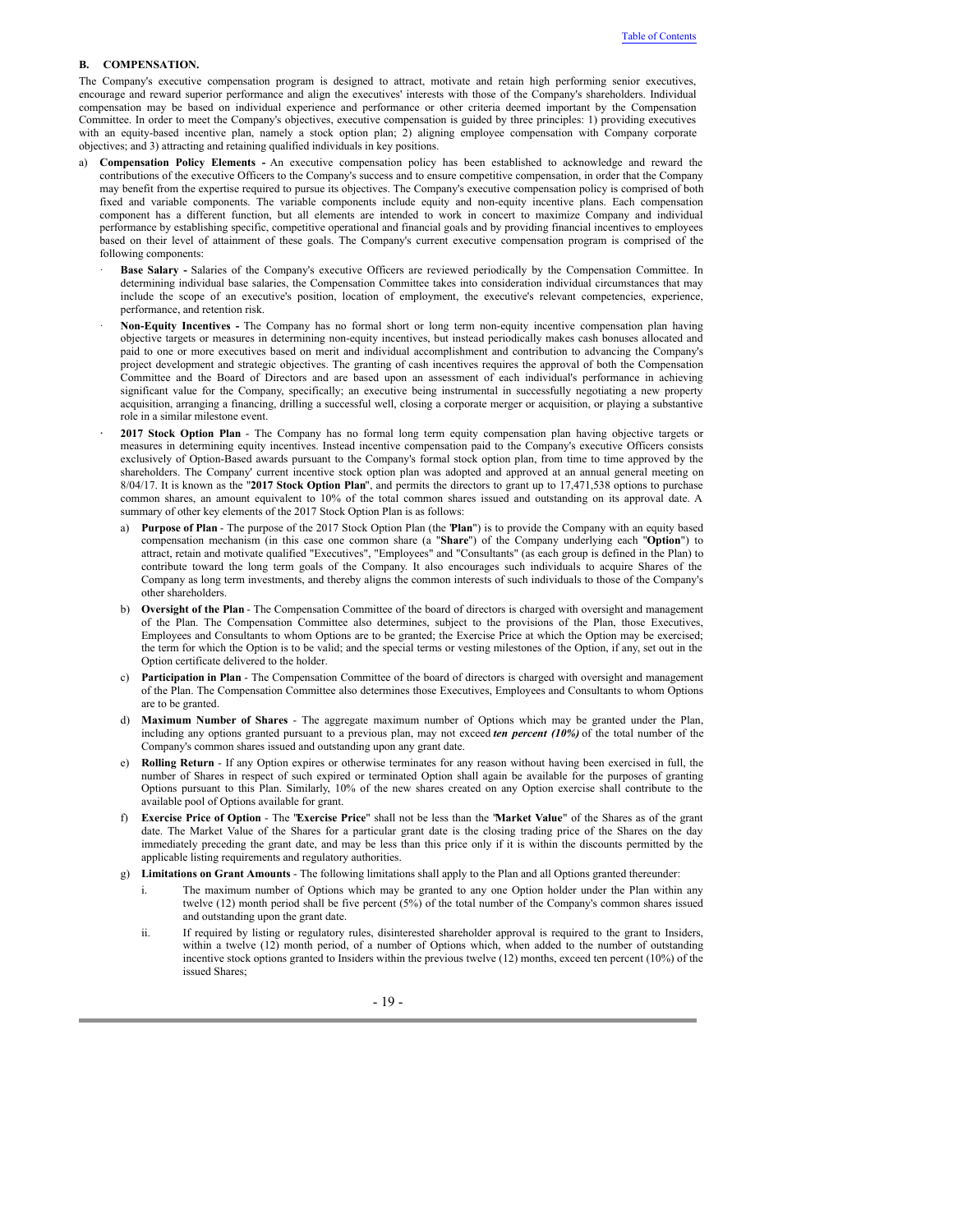- The maximum number of Options which may be granted to any one Consultant within any twelve (12) month period must not exceed two percent (2%) of the total number of the Company's common shares issued and outstanding upon the grant date; and iii.
- The maximum number of Options which may be granted within any twelve (12) month period to Employees or Consultants engaged in investor relations activities must not exceed two percent (2%) of the total number of the Company's common shares issued and outstanding upon the grant date, and such options must vest in stages over twelve (12) months with no more than twenty-five (25%) of the Options vesting in any three (3) month period. iv.
- **No Transfers** Options granted under the Plan are not transferable and may not be assigned. **h)**
- **Limitations on Term** The expiry date of an Option may be fixed by the Compensation Committee at the date of grant provided that the expiry date of no Option shall be later than the tenth (10th) anniversary of its grant date. Additionally: **i)**
	- In the event of the death or disability of the holder, the Options shall expire be exercisable by the holder's personal representative for a period of one-year from the date of death or disability. i.
	- In the event of termination of employment, engagement, or holding of the office for which the Options were granted for any reason including resignation, the Option shall expire thirty (30) days after such termination. ii.
- **Pension Plan Benefits -** The Company does not currently have any formal pension plans that oblige the Company to make payments or provide benefits at, following, or in connection with retirement of its Directors, Officers, or employees. ·
- **Share-Based Awards -** The Company does not currently have any formal short or long term share-based award plans that oblige the Company to make any direct grants and issues of Company securities to its Directors, Officers, or employees as compensation. The Company's Board may from time to time approve award of shares to directors, officers, and/or employees as a performance bonus for exemplary service to the Company in a situation where the awardee's efforts were instrumental. ·
- **Compensation on Termination** There are no Company policies providing for, and no provisions in the Company's employment **b)** agreements with its Officers or employees for, incremental payments to be made to them by the Company in the event of termination of their employment "Without Cause".
- **Compensation on Change of Control of Company -** There are no Company policies providing for, and no provisions in the Company's employment agreements with its Officers or employees for incremental payments to be made to them by the Company in the event of termination of their employment on the event of any "Change of Control" of the Company. c)
- **Compensation of Directors**-The Company has no standard arrangement pursuant to which Directors are compensated by the Company for their services solely in their capacity as Directors except for the granting from time to time of incentive stock options in accordance with the Company's Stock Option Plan and except for compensation paid to Directors who are also executive Officers. No cash compensation was paid to any Director of the Company for the Director's services as a Director during the most recently completed financial year, other than the reimbursement of out-of-pocket expenses. d)
	- **Compensation of Officers and Directors** During its most recently completed financial year ended 6/30/20, the Company compensated its Directors and Officers as set forth in the following table. The Company reports its financial statements in US dollars and therefore all amounts therein are reported in US dollars. e)

- 20 -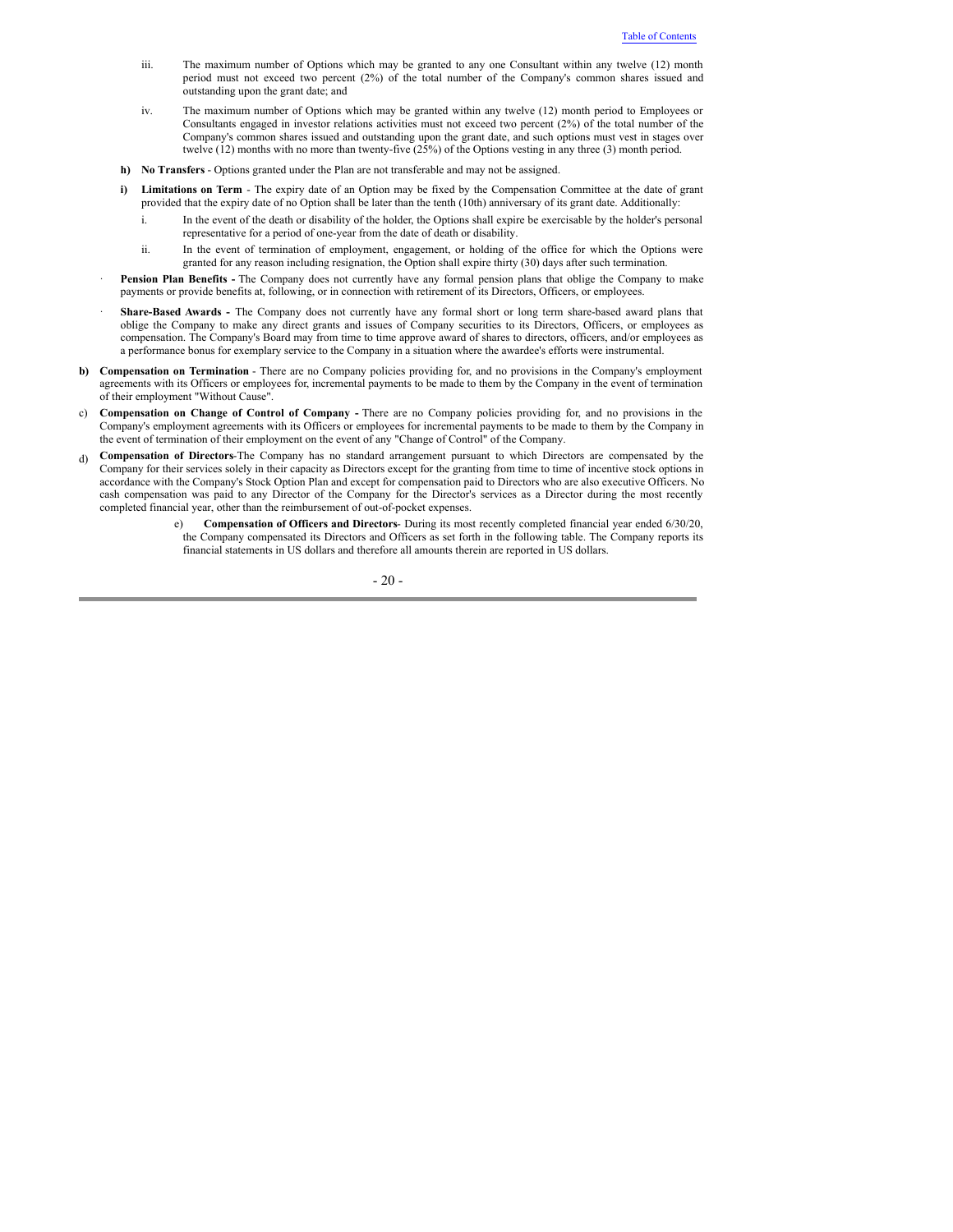#### **Summary Table - Compensation of Directors and Officers During Fiscal 2020**

| $End Note$ :                                                          |                             |                 | (1)                                           |                                        | (2)                                                  |                      |        | (3)          |                                       | (4)                                            | (5)                                 |
|-----------------------------------------------------------------------|-----------------------------|-----------------|-----------------------------------------------|----------------------------------------|------------------------------------------------------|----------------------|--------|--------------|---------------------------------------|------------------------------------------------|-------------------------------------|
| Name and<br><b>Position Held</b>                                      | <b>Fiscal Year</b><br>Ended | From<br>Company | Salary, Wages, and Fees<br>From<br>Subsidiary | Value of<br>Shares &<br><b>Options</b> | Shares Awards & Option Grants<br>Number<br>of Shares | Number<br>of Options | Annual | Long<br>Term | Non-Equity Incentive Plans<br>Pension | Other<br>Value of<br>All Other<br>Compensation | Total<br><b>USS</b><br>Compensation |
| <b>Company Officers</b>                                               |                             |                 |                                               |                                        |                                                      |                      |        |              |                                       |                                                |                                     |
| Richard L. McAdoo <sup>(a)</sup><br>CEO and Director                  | 6/30/20                     | Nil             | \$41,732                                      | Nil                                    | Nil                                                  | Nil                  | Nil    | Nil          | Nil                                   | Nil                                            | \$41,732                            |
| Phillip B. Garrison <sup>(b)</sup><br>Acting CFO and<br>Director      | 6/30/20                     | \$42,000        | Nil                                           | \$20,998                               | Nil                                                  | 2,000,000            | Nil    | Nil          | Nil                                   | Nil                                            | \$62,998                            |
| <b>Officers of Subsidiaries</b>                                       |                             |                 |                                               |                                        |                                                      |                      |        |              |                                       |                                                |                                     |
| Karsani Aulia <sup>(c)</sup><br>Director and Officer of<br>Subsidiary | 6/30/20                     | Nil             | \$41,732                                      | Nil                                    | Nil                                                  | Nil                  | Nil    | Nil          | Nil                                   | Nil                                            | \$41,732                            |
| Non-Executive<br><b>Directors</b>                                     |                             | Fees            |                                               |                                        |                                                      |                      |        |              |                                       |                                                |                                     |
| Glenn S. Klein<br>Non-Executive Director                              | 6/30/20                     | Nil             | Nil                                           | \$10,499                               | Nil                                                  | 1,000,000            | Nil    | Nil          | Nil                                   | Nil                                            | \$10,499                            |
| Suresh J. "Stuart" Doshi<br>Non-Executive Director                    | 6/30/20                     | Nil             | Nil                                           | \$20,998                               | Nil                                                  | 2,000,000            | Nil    | Nil          | Nil                                   | Nil                                            | \$20,998                            |
| <b>Former Officer</b>                                                 |                             |                 |                                               |                                        |                                                      |                      |        |              |                                       |                                                |                                     |
| Byron Tsokas <sup>(d)</sup><br>Vice President                         | 6/30/20                     | \$5.250         | Nil                                           | Nil                                    | Nil                                                  | Nil                  | Nil    | Nil          | Nil                                   | Nil                                            | \$5,250                             |

Notes to the table:

*Salary, wages, and fees paid directly by the Company or by a Company subsidiary as indicated. 1*

2 When applicable the value of any share-based performance reward or bonus, and for incentive stock options grants which reflects the fair value of stock options granted on the dates of grant. The fair value is computed using the Black Scholes option pricing model with the following weighted average assumptions: a) average risk-free interest rate; b) expected vears of life of the option; c) the price of the stock on the grant date; d) expected volatility as a percentage; and e) no expected dividend payments. The Black Scholes model is used to compute option fair values because it is the most commonly used option pricing model and is considered to produce a *reasonable estimate of fair value.*

*Value of non-equity incentives and annual, long-term, and pension plan contributions for services rendered. 3*

*Value of benefits and other forms of compensation paid for services rendered. 4*

#### Notes to the directors and officers:

a The Company's CEO is also an officer of a subsidiary of the Company and is compensated by it directly for services rendered to both the<br>a subsidiary and the Company.

*The Company's Acting CFO was appointed to post on 11/07/19. b*

c The Company's Executive Director is also an officer of a subsidiary of the Company and is compensated by it directly for services rendered *to both the subsidiary and the Company.*

*The former Vice President resigned ef ective 11/06/19. d*

#### **BOARD PRACTICES. C.**

- **Number of Directors** The number of Directors on the Company's Board of Directors was fixed at five (5) directors at the fiscal 2019 annual general meeting. Under the Company's articles of incorporation, the Board is entitled to add one (1) director at any time. a)
- b) Election of Directors The Directors of the Company are elected at each annual general meeting and hold office until the next annual general meeting. In the event or resignation of a sitting Director, the Board of Directors may act to appoint a replacement Director who shall serve until the next general meeting.
- **Independence and Executive Directors –** At the Report Date, the Company has five sitting directors, three of whom are Executive Directors and two of whom are both Non-Executive Directors and also Independent Directors as described below: c)
	- **Executive Directors** The Company considers three of its four directors, McAdoo, Garrison, and Aulia, to be "**Executive Directors**" by virtue of the fact that they are each salaried employees paid directly by the Company or by one the Company's subsidiaries for personal services rendered in their capacities as senior executive officers of the Company or of the subsidiary. i)
	- **Non-Executive Directors** The Company considers two of its five directors, Klein and Doshi, to be "**Non-Executive Directors**" by virtue of the fact that neither is a salaried employee paid by the Company or by a subsidiary of the Company for personal services and neither has been paid directly or indirectly for services rendered as a consultant, advisor, or contractor to the Company or to one of the Company's subsidiaries. ii)
	- **Independent Directors** The Company considers two of its five directors, Klein and Doshi, to be "**Independent Directors**" by virtue of the fact that both are Non-Executive Directors, neither is holder of, or director or officer of a holder, of 10% or more of the Company's voting stock, and neither is a director, officer, or major shareholder of an affiliate controlled by the Company or in control of the Company. iii)

- 21 -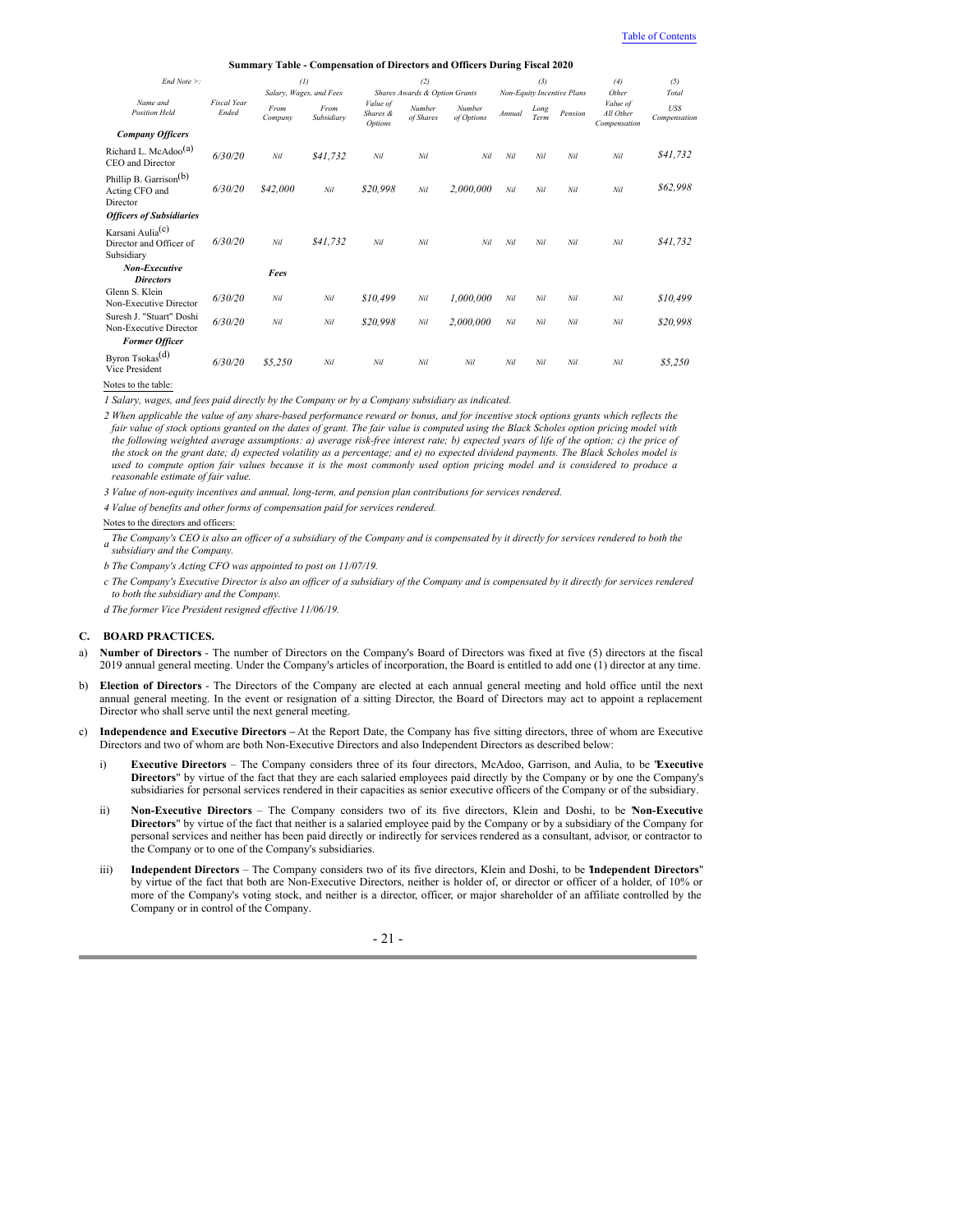Each also meets the requirements of an "Independent Director" as defined in*Part-1.2(1) of NI 58-101 Disclosure of Corporate Governance Practices*.

- **Orientation of New Directors** The Company makes an effort to provide newly appointed or elected Directors with a copy of all d) policies, codes of conduct, and board committee charters then currently in effect at the time of election for their information. Additionally, the Company assists all new Directors with registering on the "*NI 55-102 System for Electronic Disclosure by Insiders*" or "*SEDI*"; and advising of the requirements for each new Director to file and view insider reports electronically that are required of Directors by Canadian Securities Administrators.
- e) Nomination of Directors The Company maintains a standing board committee, that in accordance with its charter, is charged with the task to identify, evaluate, interview, and recommend qualified individual candidates for nomination as potential directors to be elected or appointed to the Board, or as qualified candidates to be hired by Continental in the capacity of senior executive and senior financial officers. See *Item-6.C.j "Governance and Nominating Committee"* herein below.
- **Scheduled Bi**-**Monthly Meetings** The board of directors has adopted a policy to hold periodic board meetings on or about the first Saturday of every other month. The board holds meetings using VoIP conference calls unless it is feasible to meet in person. The purpose of these scheduled meetings is to coordinate and discuss the Company's plans and progress on its objectives, in addition to dealing with any issues which may arise and require resolution by board approval. Additional meetings are called as and when required. f)
- **Other Directorships** As at the Report Date, no directors of the Company are also serving as a director of any other reporting issuer g) in any jurisdiction, whether domestic USA or foreign, except for director Doshi who serves as director and CEO of Geopetro Resources Company, a USA company an issuer on the OTC-Pink.
- **Code of Business Conduct and Ethics** The Company publishes a written Code of Business Conduct and Ethics (the "**Code**"). The h) most recent revision of this Code was adopted by the board of directors and filed on SEDAR on 1/10/20. The Code is deemed to include all the Policies published and described in the following section.
	- The purpose of the Code is to promote ethical and responsible decision making by all of the directors, officers, managers, and all other employees of the Company. The core principles of the Code embrace the values of honesty, integrity, excellence, accountability, transparence, independence, and common-sense ethical responsibility. i)
	- A complete copy of the Code has also been filed and made publicly available on the Canadian Securities Administrators SEDAR system in accordance with requirements of Part-2.3 of NI 58-101 Disclosure of Corporate Governance Practices in the Company's home jurisdiction of Canada. The Code is in the form of a convenient PDF file which can be downloaded from the SEDAR website, and a search for the Company's 'Code of Conduct' filing dated 1/10/20, at http://sedar.com/search/. The Code is hereby incorporated into this Form-20F by this reference. ii)
- *Published Corporate Policies* In addition to the Code described in the preceding section, the Company adopts from time to time and as deemed necessary or desirable certain policies, procedures, guidelines, and recommended practices or procedures for specific administrative, social, compliance, environmental, or ethical issues (each one of which are herein referred to as a "**Policy**"). Each Policy forms an integral part of the Code described in the preceding section. Policies are applicable to all directors, officers, full and part-time employees, casual hires, consultants, advisers, contractors, and suppliers who are working under direct contract to the Company or any one of the Company's wholly owned subsidiaries, its majority owned or otherwise controlled subsidiaries, and any joint ventures under its designated operational control. A complete copy of each Policy has also been filed and made publicly available on the Canadian Securities Administrators SEDAR system in accordance with requirements of *Part-2.3 of NI 58-101 Disclosure of Corporate Governance Practices* in the Company's home jurisdiction of Canada. Each Policy is also available in the form of a convenient PDF file which, after a search for the Company's 'Other Security Holders Documents' filing dated 1/10/20, can be downloaded from the SEDAR website http://sedar.com/search/. Each Policy as filed on SEDAR is hereby incorporated into this Form-20F by this reference. As at the Report Date the Company has adopted, published, and made publicly available the following Policies on SEDAR, attached as part of the 'Code of Conduct' filing dated 1/10/20: *i)*
	- **"Policy on Control of Information and Insider Trading"** The purpose of this Policy is to the purpose of this Policy is intended to prevent "Insider Trading" by persons in possession of "Material Non-Public Information" concerning the Company or its business operations and activities; prevent "Tipping" by persons in possession of the same information" from informing or conveying such knowledge to any other persons; and provide guidance to persons subject to this Policy to permit them to lawfully conduct legitimate transactions for their own personal benefit in the securities of the Company. i)
	- "**Policy on Bribery and Anti-Corruption"** This Policy sets out the responsibilities of the Company and its affiliates, in preventing Bribery and Corruption of Government Officials. This Policy also applies to individuals and corporate counterparties who work for and conduct business on behalf of Continental, all of whom have a separate personal responsibility and may separately be held accountable and personally liable for any Bribery or Corruption issues that may arise. This Policy is intended to guide management, individual personnel, and corporate counterparties to recognize situations which might give rise to possible Bribery and Corruption concerns and the procedures for preventing, reporting, and dealing with such issues. ii)
	- **"Policy on Compliance with Sanctions and Trade Restrictions"** This Policy sets out the responsibilities of the Company and its subsidiaries, associates, affiliates, and personnel in complying with applicable international economic and legal "Sanctions" (as such term is broadly defined in Section-4 of the Policy to include Embargoes, Trade Restrictions, Asset Freezes, Export Controls, and Financial Prohibitions, and other types of Sanctions), many of which are intended to combat global terrorist activities, enforce laws, iii)

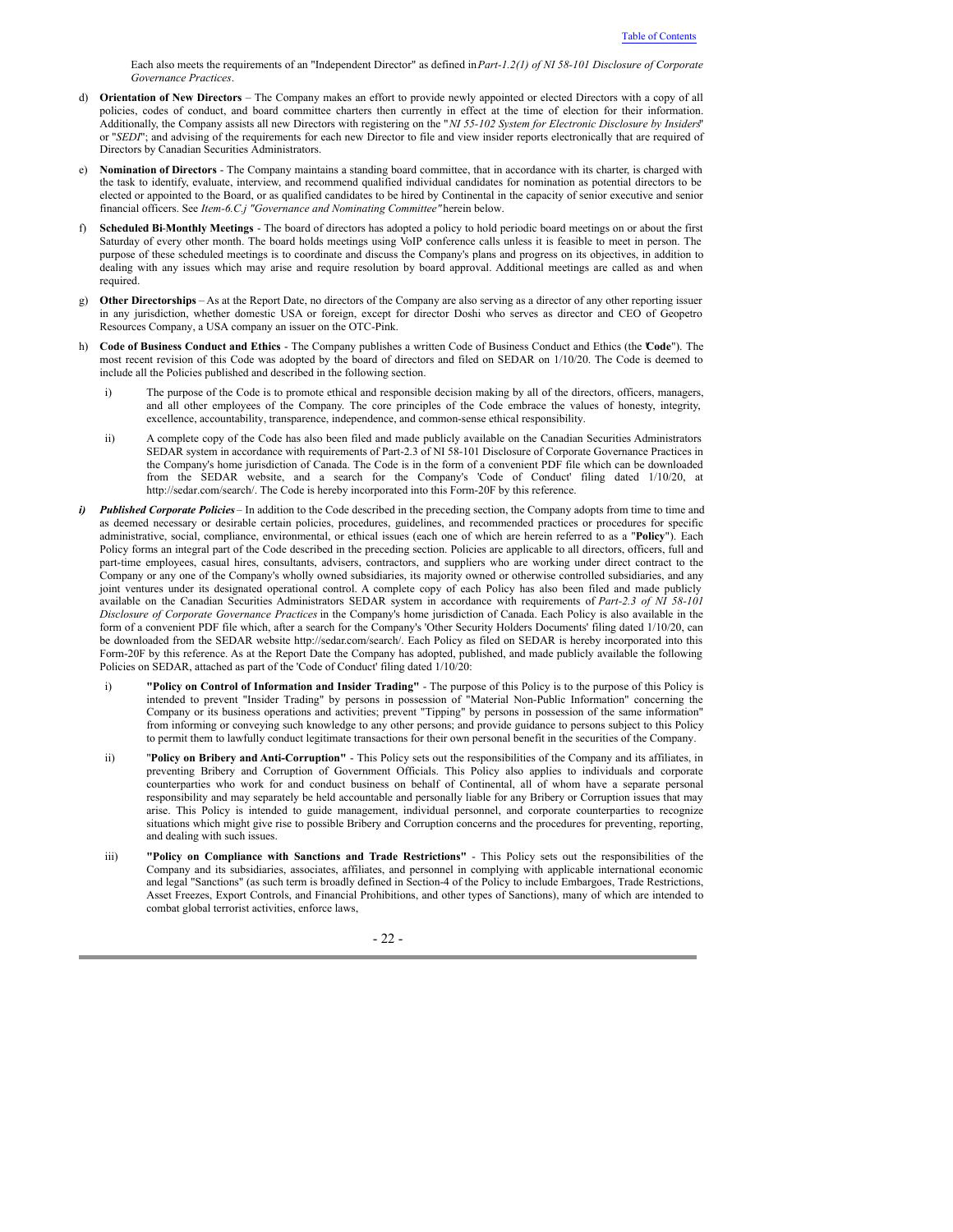and/or force political change. This Policy also applies to individuals and corporate counterparties who work for and conduct business on behalf of the Company, all of whom have a separate personal responsibility and may separately be held accountable and personally liable for any Sanctions related issues that may arise. This Policy is intended to guide management, individual personnel, and corporate counterparties to recognize situations which might give rise to possible Sanctions concerns and the procedures for preventing, reporting, and dealing with such issues.

- *Standing Board Committees* The Company's Board of Directors has created four "**Standing Committees**", each made up of at least j) 3 directors who are charged with the responsibility of coordinating, reviewing, and establishing working guidelines with certain corporate governance matters. Each Standing Committee operates under a formal written "**Charter**" that is adopted by the Board and amended from time to time as and when the Board deems necessary or appropriate. A complete copy of each Charter has also been filed and made publicly available on the Canadian Securities Administrators SEDAR system in accordance with requirements of *Part-2.3 of NI 58-101 Disclosure of Corporate Governance Practices* in the Company's home jurisdiction of Canada. Each Charter is also available in the form of a convenient PDF file which can be downloaded from the SEDAR website http://sedar.com/search/. Each Policy as filed on SEDAR is hereby incorporated into this Form-20F by this reference. Each one of the four Standing Committee Charters as filed on SEDAR is hereby incorporated into this Form-20F by this reference, and the most recent revisions of the Charters for each of the four Standing Committees were filed on SEDAR dated 1/10/20. The four Standing Committees are:
	- *Audit Committee and its Charter* The Company's Board of Directors has created a standing "**Audit Committee**" and charged it with the responsibility of coordinating, reviewing, and working with the Company's accountants and auditors regarding the preparation, review, and approval of the Company's annual audited financial statements and related regulatory filings in both Canada and the USA. The Audit Committee operates under a formal written Charter that is adopted by the Board and amended from time to time as and when the Board deems necessary or appropriate. The most recent revision of the Charter of the Audit Committee is dated 1/10/20. i)
		- In addition to its USA reporting obligations, our Audit Committee operates under the Company's obligations pursuant to the regulatory practices prescribed by the Canadian Securities Administrators under *National Instrument 52-110 Audit Committees* and its *Companion Policy 52-110CP* as last amended and in force and effect (both herein referred to as "*NI-52-110*"). a.
		- The Audit Committee does not consist of the entire Board of Directors. At the Report Date the Audit Committee has three duly appointed members, a majority of whom are "*Independent Directors*" as defined in *Part-1.4 or in Part-6.1.1 of NI 52-110 Audit Committees*. The two Independent Directors on the Audit Committee are directors Klein and Doshi and Mr. Klein serves as Audit Committee chair. b.
		- The Company considers all three members of the Audit Committee to be "*Financially Literate*" as such term is defined in *Part-1.6 of NI 52-110 Audit Committees*. c.
		- The Company considers all three members of the Audit Committee to be "*Audit Committee Financial Experts*" as such term is defined in *Regulation S-K 17 CFR Part 229.407(d)(5)(ii).* d.
	- **Governance and Nominating Committee and its Charter** The Company's Board of Directors has created a standing "**Governance and Nominating Committee**" and charged it with responsibility for oversight of the periodic review, amendment, and approval of the Company's "Code of Business Conduct and Ethics"; and with the task to identify, evaluate, interview, and recommend qualified individual candidates for nomination as potential directors to be elected or appointed to the Board or as qualified candidates to be hired by Continental in the capacity of senior executive and senior financial officers. The Governance and Nominating Committee operates under a formal written Charter that is adopted by the Board and amended from time to time as and when the Board deems necessary or appropriate. The most recent revision of the Charter of the Governance and Nominating Committee is dated 1/10/20. ii)
		- The Governance and Nominating Committee does not consist of the entire Board of Directors. At the Report Date the Governance and Nominating Committee has three duly appointed members, two of whom are "*Independent Directors*" as defined in *Part-1.2(1) of NI 58-101 Disclosure of Corporate Governance Practices.*The Independent Directors on the Governance and Nominating Committee are directors Klein and Doshi. a.
		- The Governance and Nominating Committee is expressly established with the intent of operating in full compliance with Continental's obligations to the Canadian Securities Administrators pursuant to: b.
			- *National Instrument 58-101 Disclosure of Corporate Governance Practices*as last amended and in force and effect, 1.
			- *National Policy 58-201 Corporate Governance Guidelines*as last amended and in force and effect, and 2.
			- The certain provisions of *Section-3.8 of NP-58-201* which provides that the Company's Board of Directors adopt a written code of business conduct and ethics that is applicable to directors, officers and employees of the issuer and which constitutes written standards that are reasonably designed to promote integrity and to deter wrongdoing. 3.

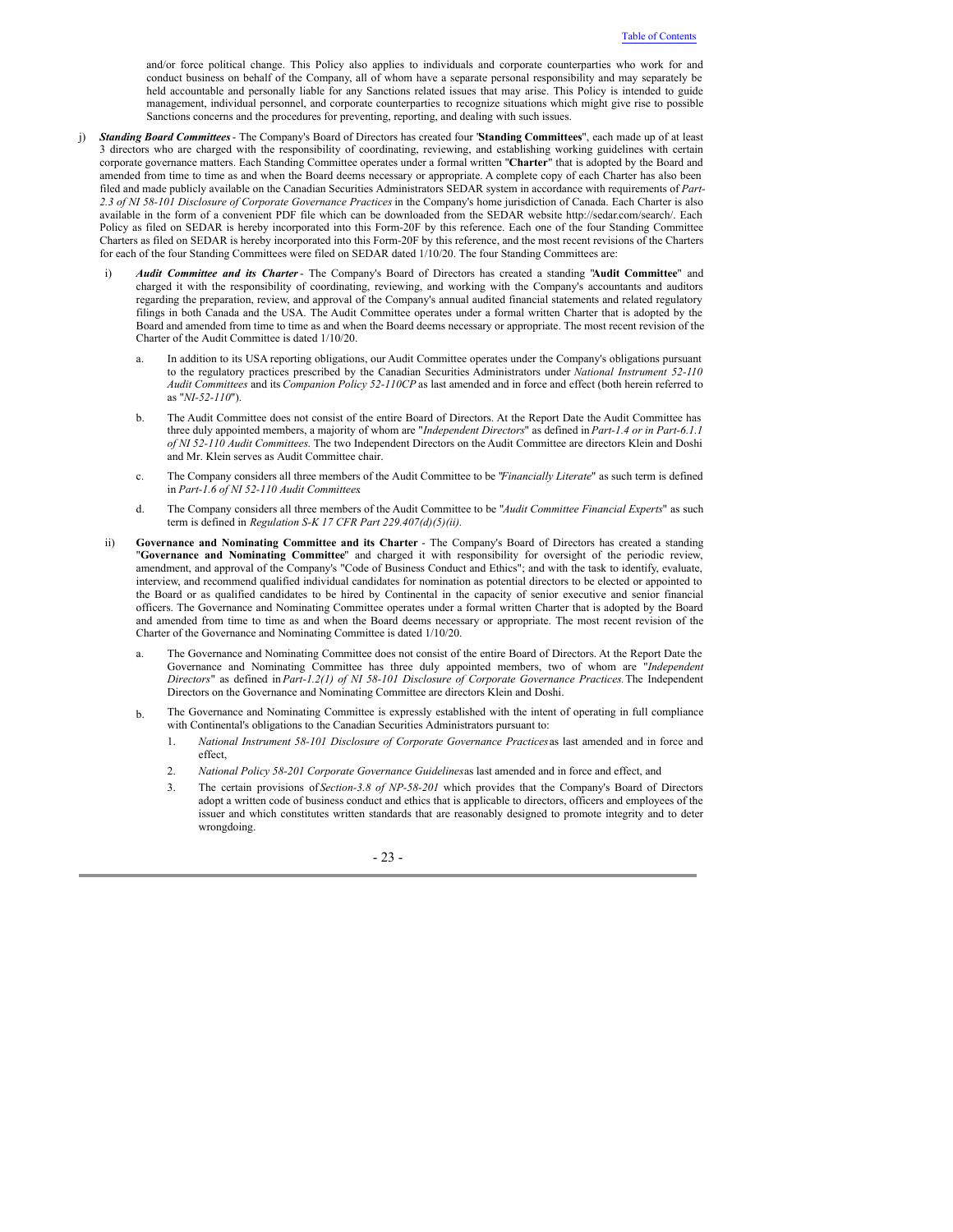- **The Compensation Committee** The Company's Board of Directors has created a standing**"Compensation Committee"** iii) and charged it with responsibility for oversight and periodic review of the Company's "equity incentive plans", "incentive plan", "equity incentive plans", and "plans" for "share-based awards" and "option-based awards" as such terms are all defined in Part-1.2 of Canadian National Instrument NI 58-102F6 Statement of Executive Compensation and herein referred to collectively as "Compensation Plans". After such review, the Committee shall advise the Board of any recommendations for additions or revisions to the Compensation Plans. The Compensation Committee does not consist of the entire Board of Directors. At the Report Date the Compensation Committee has three duly appointed members, a majority of whom are "Independent Directors" as defined in Part-1.2(1) of NI 58-101 Disclosure of Corporate Governance Practices. The Independent Directors on the Governance and Nominating Committee are directors Klein and Doshi.
- **Reserves Committee** The Board of Directors has created a standing**"Reserves Committee"** and charged it with responsibility for oversight of the preparation, review, and approval of the Company's oil and gas activity and reserves reporting. The Reserves Committee operates pursuant to the regulatory requirements prescribed by the Canadian Securities Administrators under National Instrument 51-101 Statement Of Reserves Data And Other Oil And Gas Information. The Reserves Committee does not consist of the entire Board of Directors. At the Report Date the Reserves Committee has three duly appointed members, a majority of whom are an "Independent Directors" as defined in Part-1.2(1) of NI 58-101 Disclosure of Corporate Governance Practices. The Independent Directors on the Committee are directors Klein and Doshi. iv)

#### **EMPLOYEES. D.**

During Fiscal 2020, including its corporate officers, the Company has five full time employees, four of whom are located at the Company's Indonesia representative office in Jakarta and the Indonesian offices of the Company's subsidiaries. Of the two employees who are not senior officers, one is accounting staff and the other is administrative and support staff. None of the Company's employees are not represented by a union.

#### **SHARE OWNERSHIP BY DIRECTORS AND OFFICERS. E.**

The table below lists, as at the Report Date, the number of voting securities owned directly or indirectly by all Directors and Officers. The common share voting rights of our Directors and Officers do not differ from those of any other shareholders. The amounts of common shares shown do not include those common shares that a Director or Officer may yet acquire upon exercise of any outstanding options or warrants.

| <b>Voting Shares Owned by Directors And Officers</b> |                                         |                                                    |                                               |  |  |  |
|------------------------------------------------------|-----------------------------------------|----------------------------------------------------|-----------------------------------------------|--|--|--|
| Type of<br><b>Security</b>                           | Name of<br><b>Beneficial Owner</b>      | <b>Number of Voting</b><br><b>Securities Owned</b> | % of Total Voting<br><b>Securities Issued</b> |  |  |  |
| Common Shares                                        | Richard L. McAdoo, Director & CEO       | 13,579,158                                         | $7.77\%$                                      |  |  |  |
| Common Shares                                        | Phillip B. Garrison, Executive Director | 3,000,000                                          | $1.72\%$                                      |  |  |  |
| Common Shares                                        | Karsani Aulia, Executive Director       | 1,000,000                                          | $0.57\%$                                      |  |  |  |
| Common Shares                                        | Glenn S. Klein, Independent Director    | $\theta$                                           | $-1$                                          |  |  |  |
| Common Shares                                        | Stuart J. Doshi, Independent Director   | 3,906,875                                          | $2.23 \%$                                     |  |  |  |
|                                                      | Directors & Officers as a Group         | 21,486,033                                         | 12.30 %                                       |  |  |  |
| <b>Common Shares</b>                                 | Total Issued & Outstanding              | 174,715,381                                        | 100.00 %                                      |  |  |  |

**Incentive Stock Options Held by Directors and Officers** - The table below lists, as at the Report Date, the number of incentive stock options held by each Director and Officer. Incentive stock options are granted to the Company's management, employees, and consultants in accordance with our formal written Stock Option Plan that is described in more detail in Section-6.B. The number of options held, as at the Report Date, by Directors and Officers as a group plus those options held by other employees and consultants as a group is also shown.

| <b>Incentive Stock Options Held by Directors and Officers</b> |                                                           |                                      |                             |                            |  |  |
|---------------------------------------------------------------|-----------------------------------------------------------|--------------------------------------|-----------------------------|----------------------------|--|--|
| <b>Name of Optionee</b><br>Directors & Officers               | <b>USS Option</b><br><b>Exercise Price</b>                | <b>Date Option</b><br><b>Expires</b> | Number of<br><b>Options</b> | Percent<br><b>Of Total</b> |  |  |
| Richard McAdoo, Director & CEO                                | \$ 0.05                                                   | 30-June-2021                         | 2,000,000                   | $16.6\%$                   |  |  |
| Karsani Aulia, Director                                       | \$ 0.05                                                   | 30-June-2021                         | 2,000,000                   | $16.6\%$                   |  |  |
| Phillip B. Garrison, Director & Acting<br><b>CFO</b>          | \$ 0.05                                                   | 30-June-2021                         | 4,000,000                   | 33.3%                      |  |  |
| Glenn S. Klein, Director                                      | \$ 0.05                                                   | 30-June-2021                         | 2,000,000                   | $16.6\%$                   |  |  |
| Stuart J. Doshi, Director                                     | \$ 0.05                                                   | 30-June-2021                         | 2,000,000                   | $16.6\%$                   |  |  |
|                                                               | 12,000,000                                                | 100%                                 |                             |                            |  |  |
| Other Optionees as a Group                                    | n/a                                                       | n/a                                  | $\Omega$                    | $\Omega$                   |  |  |
|                                                               | <b>Total Stock Options Outstanding at the Report Date</b> |                                      | 12,000,000                  | 100%                       |  |  |

### **ITEM-7 : Major Shareholders and Related Party Transactions**

**Authorized Share Capital** - At the Report Date, the authorized capital of the Company consists of One Billion (1,000,000,000) shares divided into Five Hundred Million (500,000,000) common shares without par value and Five Hundred Million (500,000,000) preferred shares without par value.

**Authorized Common Shares** - At the Report Date, all of the 500,000,000 authorized common shares of the Company are of the same class and, once issued, rank equally as to dividends, voting powers, and participation in assets. Holders of common shares are entitled to one vote for each share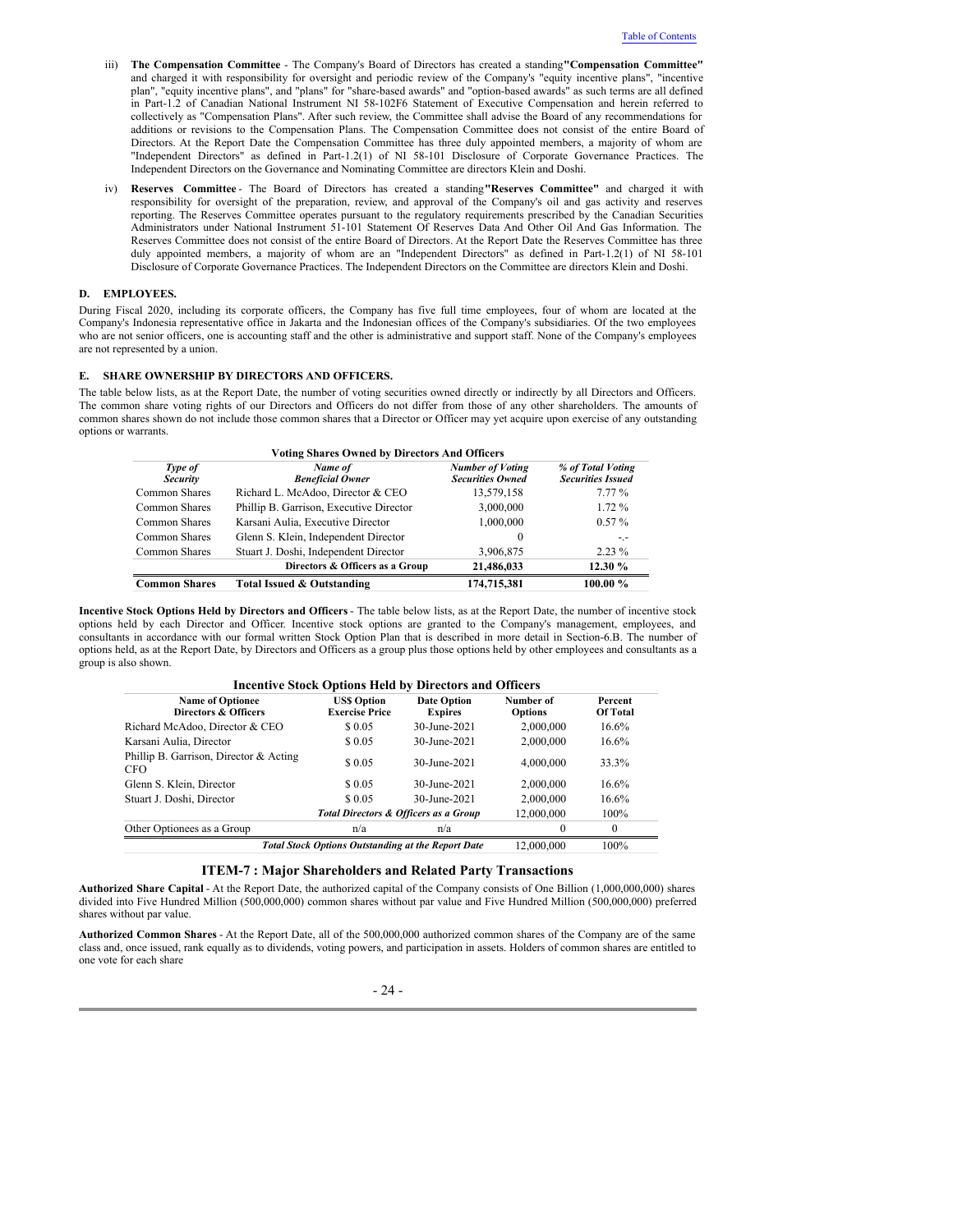held of record in all matters to be acted upon by the shareholders. Holders of common shares are entitled to receive such dividends as may be declared from time to time by the Board of Directors, in its discretion, out of funds legally available therefore.

**Authorized Preferred Shares** - At the Report Date, the authorized capital of the Company includes 500,000,000 preferred shares. The Board of Directors, using its own discretion, may from time to time by resolution, alter the Articles of the Company to divide the preferred shares into special series or classes of preferred shares in differing amounts of preferred shares having separate special terms and conditions attached to each such series. The Directors may create and designated a particular series of preferred shares, fix the number of preferred shares to be included in such designated series, and determine the consideration for which any series is to be sold or issued. Further, the Directors may create, define and attach special rights and restrictions to the preferred shares of any particular series including, rates and other conditions of any dividends; the rights and terms of provisions for cancellation, redemption, conversion, exchange, and/or retraction of the series; and the terms and conditions of any voting rights or restrictions. Holders of preferred shares shall be entitled, on the distribution of assets of the Company or on the liquidation, dissolution or winding-up of the Company, to receive before any distribution to be made to holders of common shares or any other series or class of shares capital ranking junior to the preferred shares as specifically provided in the special rights and restrictions attached to any particular series of the preferred shares issued.

**Issued and Outstanding Share Capital**- At the Company's most recently completed fiscal year ended on 6/30/20, the total number of common shares issued and outstanding was **174,715,381**. As of the Report Date the total number of common shares issued and outstanding is **174,715,381.** Zero preferred shares were issued at the end of Fiscal 2020, and none are issued as of the Report Date. The authorized and issued share capital of the Company is summarized in the table below.

| <b>Authorized And Issued Share Capital</b> |             |                                         |                                             |                           |  |  |
|--------------------------------------------|-------------|-----------------------------------------|---------------------------------------------|---------------------------|--|--|
| <b>Authorized Share Capital</b>            |             |                                         | <b>Issued and Outstanding Share Capital</b> |                           |  |  |
| <b>Type of Security</b>                    |             | Number of Shares Audited FY End 6/30/20 | <b>Last Unaudited Month End</b><br>9/30/20  | <b>At The Report Date</b> |  |  |
| Common Shares                              | 500,000,000 | 174,715,381                             | 174,715,381                                 | 174,715,381               |  |  |
| Preferred Shares                           | 500,000,000 |                                         |                                             |                           |  |  |

*Fully Diluted Basis Shareholding* - As at the Report Date, on a fully diluted basis, there are**174,715,381** common shares of the Company either issued or allocated under unexercised outstanding options, warrants, and debt conversion rights. This fully-diluted total includes **199,715,381** common shares actually issued and outstanding plus**25,000,000** outstanding unexercised warrants to purchase additional common shares and a total of **12,000,000** outstanding unexercised incentive stock options; all as summarized in the table below.

| <b>Fully Diluted Shareholding</b> |                     |                                            |                           |  |  |
|-----------------------------------|---------------------|--------------------------------------------|---------------------------|--|--|
| <b>Type of Security</b>           | Audited FYE 6/30/20 | <b>Last Unaudited Month End</b><br>9/30/20 | <b>At The Report Date</b> |  |  |
| Common Shares                     | 174,715,381         | 174,715,381                                | 174,715,381               |  |  |
| Warrants                          | 25,000,000          | 25,000,000                                 | 25,000,000                |  |  |
| Options                           | 12,000,000          | 12,000,000                                 | 12,000,000                |  |  |
| <b>Fully Diluted Total</b>        | 211,715,381         | 211,715,381                                | 211,715,381               |  |  |

#### **MAJOR SHAREHOLDERS. A.**

**Definition of Major Shareholder** - As used herein the term "**Major Shareholder**" refers to beneficial owners of 5% or more of each class of the Company's voting securities, including our common shares. As at the Report Date the Company has one class of common shares outstanding, of which **174,715,381** are issued and entitled to vote.

**Voting Rights** - The voting rights of our Major Shareholders do not differ from the voting rights of shareholders who are not Major Shareholders.

**List of Major Shareholders** - To the knowledge of the Directors and Officers of the Company, no person beneficially owns, directly or indirectly, or exercises control or direction over common shares carrying more than 5% of the voting rights attached to all issued and outstanding shares of the Company at the Report Date except for those Major Shareholders who, together with their respective share holdings, are listed in the following table:

| <b>Major Shareholders</b> |                                           |                            |            |  |  |
|---------------------------|-------------------------------------------|----------------------------|------------|--|--|
| <b>Type of Security</b>   | <b>Name of Major Shareholder</b>          | <b>Voting Shares Owned</b> | % of Total |  |  |
| Common Shares             | Mr. J. Khan $(1)$                         | 15,000,000                 | $8.6\%$    |  |  |
| Common Shares             | Dr. K. Tan $(2)$                          | 15,000,000                 | $8.6\%$    |  |  |
| Common Shares             | Mr. R. L. McAdoo <sup>(3)</sup>           | 13,579,158                 | $7.7\%$    |  |  |
| Common Shares             | 21st Century Group Holdings<br>Ltd. $(4)$ | 13,000,000                 | $7.4\%$    |  |  |
| Common Shares             | Tri-Emirates Investments Ltd.<br>(5)      | 11,000,000                 | 6.3%       |  |  |
|                           | Major Shareholders as a Group             | 67,579,158                 | 38.7%      |  |  |
| <b>Common Shares</b>      | Total Issued & Outstanding<br>(6)         | 174,715,381                | $100.0\%$  |  |  |

- 25 -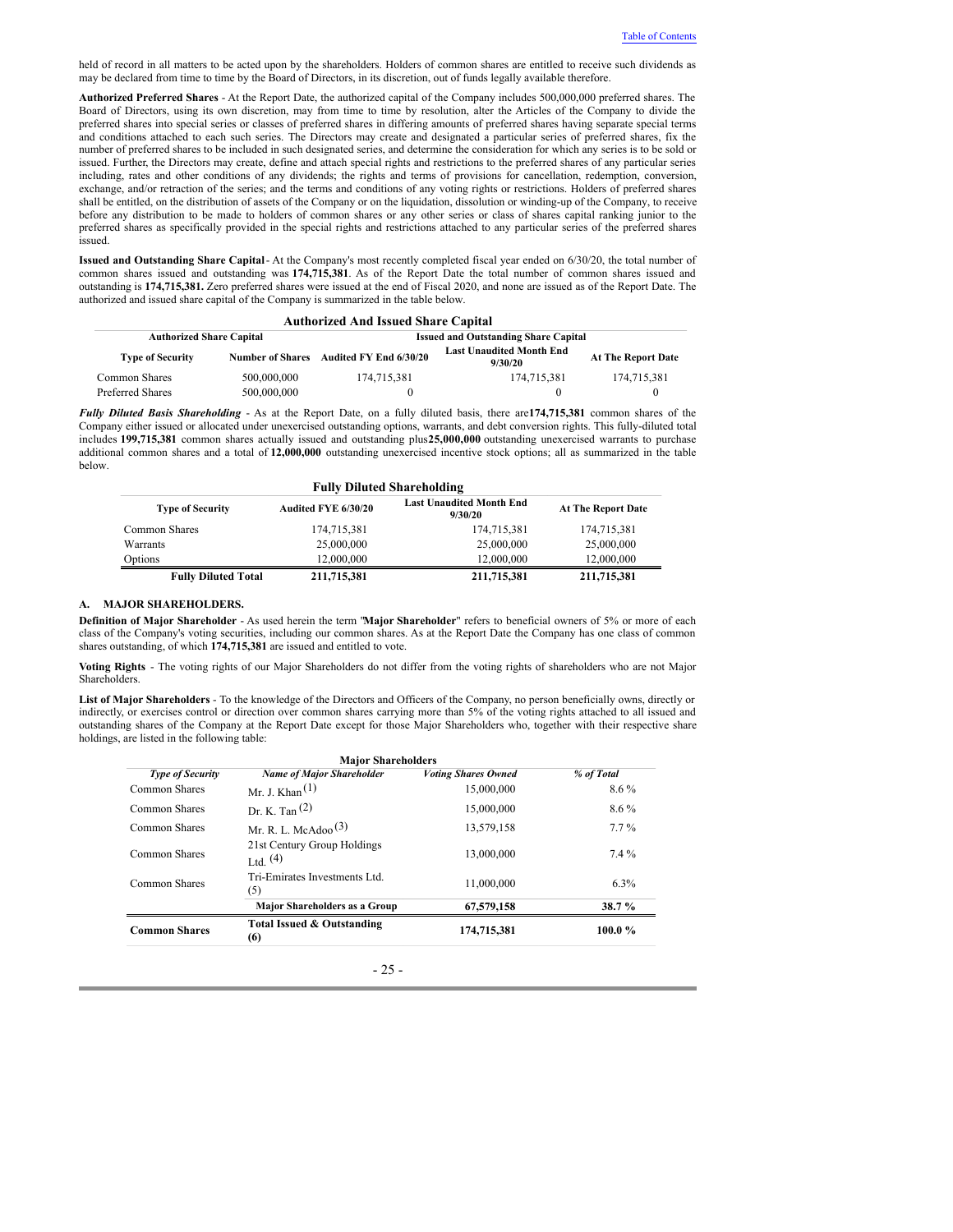#### *Notes to Table:*

2

- Major Shareholder, Malaysian businessman 1
- Major Shareholder, Malaysian businessman Major Shareholder, Chairman, and CEO of the Company.
- Major Shareholder, British Virgin Islands company owned by UAE resident family. 3 4
- 5
	- Major Shareholder, Cayman Islands company owned by UAE resident family. The major shareholders listed do not include any possible major shareholders whose shares are held by nominee 6 depositories CDS and CEDE as described in the following section. The Company is not aware of the identities of unregistered shareholders and beneficial owners of the shares held by nominee depositories CDS or CEDE.

**Registered and Unregistered Shareholders -**We estimate that the total number of Registered and Unregistered Shareholders of the Company is approximately 990, based on the following assumptions:

- *Registered Shareholders* The Company knows the names, residences, and respective numbers of shares held by only those holders who possess a paper certificate on file with our registrar and transfer agent (collectively our "**Registered Shareholders**"). Each year our transfer and clearing agents Computershare and Broadridge furnish us with a list of Registered Shareholders entitled to vote at our annual general meeting and we use this list to mail proxy and meeting information, and some information about non-objecting beneficial owners who are unknown to us but hold our shares through an intermediary broker dealer or similar financial institution. As at the most recent record date for an annual general meeting we had 190 registered shareholders holding about 57% of our outstanding common shares. ·
- *Unregistered Shareholders* The Company has researched to the best of its ability, the "**Unregistered Shareholders**". The shares of our Unregistered Shareholders are commonly held by brokerage firms that use a share depository institution as its nominee and clearing house on behalf of banks, brokerage firms, institutions and their respective clients. Two of these share depository institutions, CDS and CEDE, hold a majority of the Company's issued and outstanding common shares as shown in the preceding table. Canadian Depository for Securities, Inc., or "**CDS**" is a Canadian depository and "**CEDE**" an American nominee of the Depository Trust Company is a USA depository. The actual number of shareholders, the amount of shares owned by each, the residence of each, and the identities of each actual individual shareholder represented by the CDS and CEDE holdings is not known to the Company except for a limited amount of shareholders who have elected to receive annual meeting proxy and other information directly from the Company. We estimate the number of our Unregistered Shareholders from the number of proxy materials requested of the Company by various brokerage houses for distribution to our shareholders at the record date of our most recently held annual general or special shareholders meeting. Unregistered Shareholders hold about 43% of our outstanding common shares. ·

*Geographic Distribution of Shareholders*- We estimate the location of Registered Shareholders from the registered certificate addresses provided by our transfer agent. In the case of Unregistered Shareholders, we presume that the shares held by Canadian depository CDS represent Canadian or other Non-US holders and we presume that shares held at CEDE are attributable to USA resident holders although we have no way of knowing these facts as certain. As at the Report Date, based on mailings of proxy materials for our annual general meetings, we estimate that 21% of shares are held by residents located in the USA, another 28% in Canada, and the remaining 51% in other countries.

**Control** - To the extent known to the Company, the Company is not owned or controlled directly or indirectly by another corporation, or by any foreign government, or by any other natural or legal person severally or jointly, other than disclosed herein.

**Change of Control** - To the extent known to the Company, there are no arrangements, the operation of which may at a subsequent date result in a change of control of the Company.

#### **RELATED PARTY TRANSACTIONS. B.**

**Management Compensation** - During this fiscal year ended 6/30/20, the Company paid or accrued salary, fees, or other compensation to the Company's officers in the amount of \$130,895.

**Related Party Balances** - As at the 6/30/20 end of this fiscal year, the Company owes its officers an aggregate amount of \$271,683 as accumulated but unpaid salary and fees.

**Loans from CEO** - As at the 6/30/20 end of this fiscal year, the Company owes its CEO an aggregate amount of \$87,500 for personal loans made by him to the Company during and prior to Fiscal 2018. This loan is interest free with no fixed repayment terms.

**Loans from Directors** - As at the 6/30/20 end of this fiscal year, the Company owes \$20,000 to two directors for personal loans in the amount of \$10,000 each, made by them to the Company during Fiscal 2020. These loans are interest free with no fixed repayment terms.

**Salary Suspension - CEO** - During the fiscal year ended 6/30/18, the Company's CEO voluntarily suspended and terminated payment and accrual of salary commencing from 7/01/17 and continuing at the Report Date until such time as the Company's financial condition permits a resumption of such cost.

**Options Grants** - During this year ended 6/30/20, the Company granted a total of 5,000,00 incentive stock options to three directors. The options have an exercise price of US\$ 0.05 per share and an expiry date of 6/30/21.

**Other Related Party Transactions** - Except for the related party transactions described in the preceding paragraphs or in the notes to the financial statements, and to the extent of the Company's knowledge, during the Company's Fiscal Year ended 6/30/20 and up to the Report Date there were no loans, guarantees, transactions, or currently proposed transactions between the Company and

(a) enterprises that directly or indirectly through one or more intermediaries, control or are controlled by, or are under common control with, the Company;

- 26 -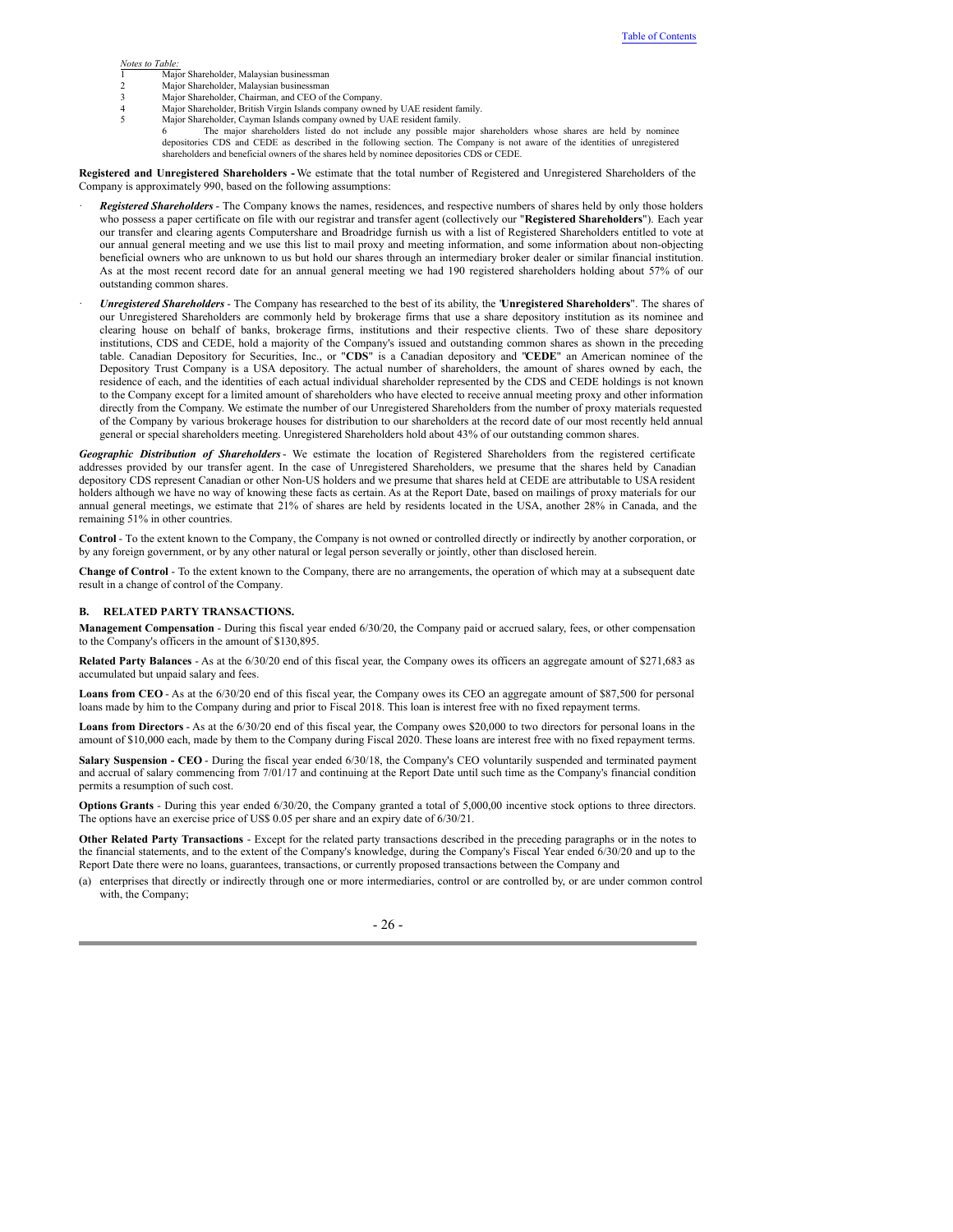- associates (An associate is an unconsolidated enterprise in which the Company has a significant influence or which has significant influence over the Company); (b)
- individuals owning, directly or indirectly, an interest in the voting power of the Company that gives them significant influence over (c) the Company, and close members (Close members of an individual's family are those that may be expected to influence, or be influenced by, that person in their dealings with the Company.) of any such individual's family;
- (d) Directors, Officers, and key management personnel, that is, those persons having authority and responsibility for planning, directing and controlling the activities of the Company, including close members of such individuals' families; and
- (e) enterprises in which a substantial interest in the voting power is owned, directly or indirectly, by any person described in (c) or (d) or over which such a person is able to exercise significant influence. This includes enterprises owned by Directors or Major Shareholders of the Company and enterprises that have a member of key management in common with the Company. Significant influence over an enterprise is the power to participate in the financial and operating policy decisions of the enterprise but is less than control over those policies.

#### **INTERESTS OF EXPERTS AND COUNSEL. C.**

Since the end of the Company's Fiscal 2020, to the best of our knowledge, there are no transactions, or proposed transactions, which have materially affected or will materially affect the Company in which any auditors, experts, counsel, or independent advisors has had or will have any direct or material indirect interest.

#### **ITEM-8 : Financial Information**

#### **CONSOLIDATED STATEMENTS AND OTHER FINANCIAL INFORMATION. A.**

The Company's audited financial statements prepared using IFRS as issued by IASB, together with the independent auditor's report thereon for the Company's Fiscal 2020 year ended 6/30/20, are attached as an integral part field with this Annual Report. They are further described in "Item 18 - Financial Statements".

- **Canadian Financial Disclosure Standards NI 51-102 -**The Company is obliged, in its home country of Canada, to prepare certain financial reports pursuant to the standards required by the Canadian Securities Administrators ("**CSA**") pursuant to *National Instrument 51-102 Continuous Disclosure Obligations*and its *Companion Policy NI 51-102CP* (herein both referred to as "**NI 51-102**"). a)
- **Electronic SEDAR Filings** NI 51-102 mandates that the Company file electronically, the Company's annual audited financial statements and its interim quarterly financial statements, together with a management discussion and analysis for each period, via the CSA's *System for Electronic Document Archiving and Retrieval* better known as "**SEDAR**". The Company began filing electronically on SEDAR in 1997. Copies of the Company's SEDAR filings may be downloaded from the SEDAR website at www.sedar.com. b)
- **Audited Annual Financial Statements** The Company prepares NI 51-102 annual audited consolidated financial statements as at its year end date of 30 June. These consolidated financial statements include the accounts of the Company and its majority owned subsidiaries. c)
- **Interim Quarterly Financial Statements** During the course of the Company's Fiscal Year, management prepares NI 51-102 compliant, unaudited, interim, quarterly consolidated financial statements together with a management discussion and analysis and files it on SEDAR within 60 days of each of the fiscal quarters ended 30 September, 31 December, and 31 March. d)
- **EDGAR Form-6K Filings** The Company has adopted the regular practice of filing its NI 51-102 compliant interim quarterly financial statements and management discussion and analysis on EDGAR under cover of Form-6K filings at the same time it files them on SEDAR. e)
- **Reporting Currency** Commencing for its 7/31/02 year end the Company adopted the U.S. currency as its reporting currency and has prepared its financial statements since then on that basis. The accounts of the Company are prepared in U.S. dollars. f)
- **Canadian GAAP** Prior to and including the Company's Fiscal Year ended 6/30/11, the Company's financial statements were prepared in accordance with Canadian Generally Accepted Accounting Principles (" **GAAP**"), the application of which, in the case of the Company, conformed in all material respects for the periods presented with US GAAP, except as disclosed in footnotes to those financial statements. g)
- **IFRS - International Financial Reporting Standards -**The Canadian Accounting Standards Board has mandated the replacement of Canadian GAAP with International Financial Reporting Standards ("**IFRS**") for all Canadian publicly accountable enterprises. The effective changeover date for the Company was 7/01/11, at which time the Company ceased using Canadian GAAP and replaced it with IFRS. The Company issued its first set of interim quarterly financial statements prepared under IFRS for the quarter ended 9/30/11 including comparative IFRS financial results and an opening balance sheet as at 7/01/10. The first annual IFRS consolidated financial statements were prepared for the Company's fiscal year ended 6/30/12 which incorporated restated comparatives for the previous Fiscal Year ended 6/30/11. Commencing from 7/01/11, the Company's financial statements were and are prepared in accordance with IFRS as issued by the International Accounting Standards Board or IASB. h)
- **Dividend Distributions** Holders of our common shares are entitled to receive such dividends as may be declared from time to time by our board, in its discretion, out of funds legally available for that purpose. The Company has not declared any dividends for the last five Fiscal Years and does not anticipate that it will do so in the foreseeable future. We intend to retain future earnings, if any, for use in the operation and expansion of our business and do not intend to pay any cash dividends in the foreseeable future. i)

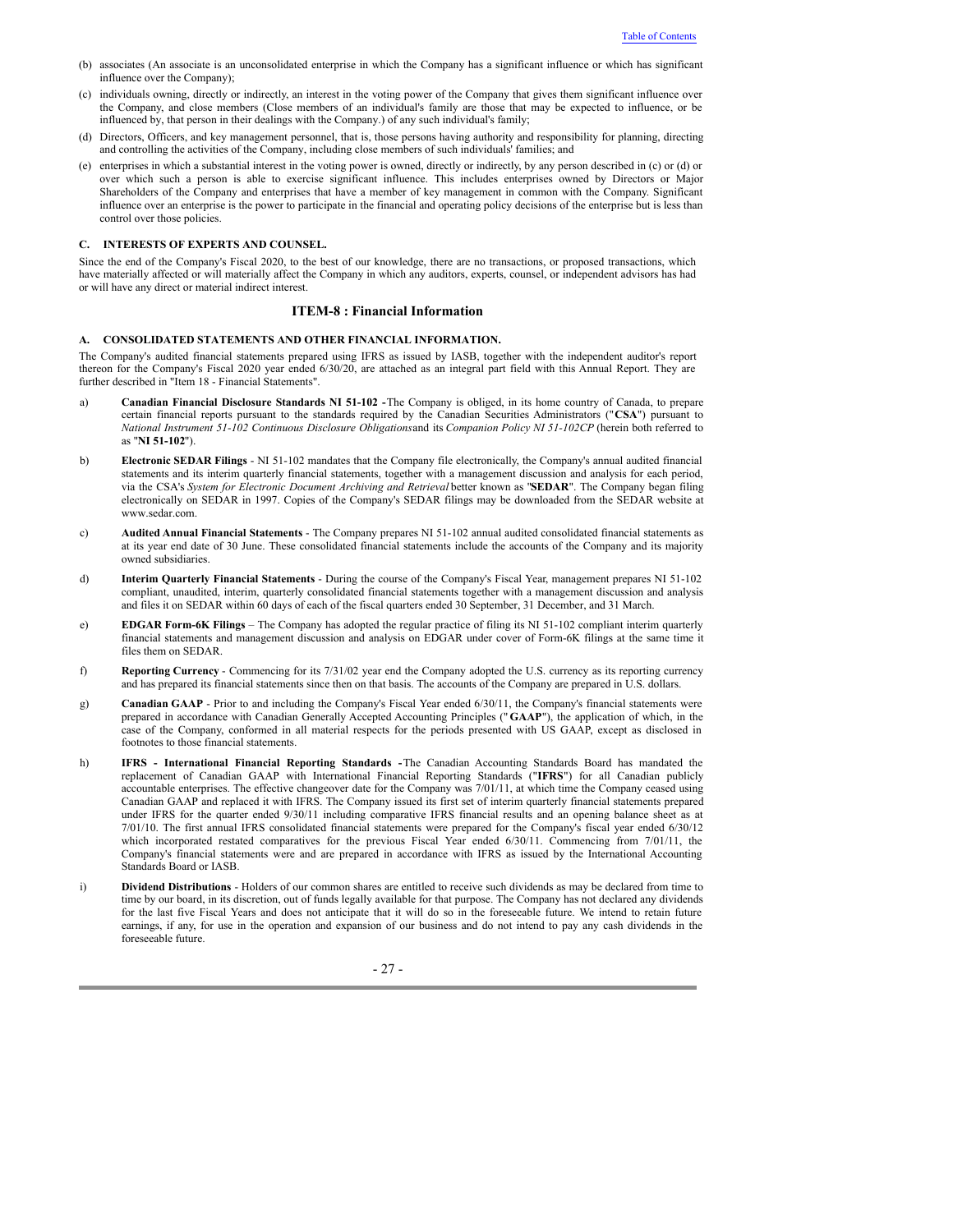**Legal Proceedings** - As of the Report Date, the Company knows of no material, active or pending legal proceedings against them; nor is the Company involved as a plaintiff in any material proceeding or pending litigation. j)

#### **SIGNIFICANT CHANGES. B.**

There have been no significant changes to the Company's foregoing financial information as described in this Item-8 above since the end of the fiscal year covered by this annual report on Form-20F and up to the Report Date.

### **ITEM-9 : The Offer and Listing**

#### **OFFER AND LISTING DETAILS. A.**

Since 3/24/98, the Company's common shares trade on the OTC Markets in the United States under the symbol "CPPXF". The following table lists trading price history of the Company's common shares and the high and low trading prices for each of the past six months, each of the past eleven quarters, and each of the past five fiscal years.

| <b>Price History</b><br><b>For the Month</b> | <b>USS</b><br>High | <b>USS</b><br>Low | <b>Price History</b><br>For the Ouarter | US\$<br>High | <b>USS</b><br>Low | <b>Price History</b><br><b>For the Fiscal</b> | US\$<br>High | US\$<br>Low |
|----------------------------------------------|--------------------|-------------------|-----------------------------------------|--------------|-------------------|-----------------------------------------------|--------------|-------------|
| <b>Ended</b>                                 | Price              | Price             | <b>Ended</b>                            | Price        | Price             | <b>Year's Ended</b>                           | Price        | Price       |
|                                              |                    |                   |                                         |              |                   |                                               |              |             |
| 09/30/2020                                   | \$0.02             | \$0.01            | 09/30/2020                              | \$0.02       | \$0.01            | 06/30/2020                                    | \$0.01       | \$0.01      |
| 08/31/2020                                   | \$0.02             | \$0.01            | 06/30/2020                              | \$0.03       | \$0.01            | 06/30/2019                                    | \$0.02       | \$0.02      |
| 07/31/2020                                   | \$0.02             | \$0.01            | 03/31/2020                              | \$0.01       | \$0.01            | 06/30/2018                                    | \$0.03       | \$0.02      |
| 06/30/2020                                   | \$0.02             | \$0.01            | 12/31/2019                              | \$0.01       | \$0.01            | 06/30/2017                                    | \$0.03       | \$0.02      |
| 05/31/2020                                   | \$0.03             | \$0.01            | 09/30/2019                              | \$0.03       | \$0.03            | 06/30/2016                                    | \$0.02       | \$0.01      |
| 04/30/2020                                   | \$0.03             | \$0.01            | 06/30/2019                              | \$0.02       | \$0.02            |                                               |              |             |
|                                              |                    |                   | 03/31/2019                              | \$0.02       | \$0.02            |                                               |              |             |
|                                              |                    |                   | 12/31/2018                              | \$0.01       | \$0.01            |                                               |              |             |
|                                              |                    |                   | 09/30/2018                              | \$0.04       | \$0.03            |                                               |              |             |
|                                              |                    |                   | 06/30/2018                              | \$0.03       | \$0.03            |                                               |              |             |
|                                              |                    |                   | 03/31/2018                              | \$0.03       | \$0.03            |                                               |              |             |

- **PLAN OF DISTRIBUTION.**This Form-20F is filed as an "Annual Report" and the information called for by this Item-9.B is not **B.** applicable.
- **MARKETS.** Since 3/24/98, the Company's common shares have been quoted and traded under the symbol "CPPXF" on the OTC Markets QB or Pink tiers or one of their respective predecessors. **C.**
- **SELLING SHAREHOLDERS.** This Form-20F is filed as an "Annual Report" and the information called for by this Item-9.D is not **D.** applicable.
- **DILUTION.** This Form-20F is filed as an "Annual Report" and the information called for by this Item-9.E is not applicable. **E.**
- **EXPENSES OF THE ISSUE.** This Form-20F is filed as an "Annual Report" and the information called for by this Item-9.F is not applicable. **F.**

### **ITEM-10 : Additional Information**

**SHARE CAPITAL.** This Form-20F is filed as an "Annual Report" and the information called for by this Item-10.A is not applicable. **A.**

#### **MEMORANDUM AND ARTICLES OF ASSOCIATION. B.**

The Company was incorporated in British Columbia, Canada, on 5/29/84 under the name "Intl. Focus Res. Inc.". On 1/03/96 the name was changed to "Continental Copper Corporation". On 10/23/97 the name was changed to "Continental Energy Corporation". On 6/23/04, the Company was transitioned under the Business Corporation Act (British Columbia). At an annual general meeting of the shareholders on 1/25/06 the shareholders adopted an amended Articles to conform them to the Business Corporations Act (British Columbia), enacted in 2004, as it required. At an annual general meeting of the shareholders on 8/04/17 the shareholders amended, restated, and adopted the Company's current Articles of Association.

Set out below is a summary of various provisions of our Notice of Articles and Articles prescribed by the Business Corporations Act (British Columbia) in respect of:(i) objects and purposes: (ii) directors; (iii) authorized capital; (iv) rights, preference and restrictions attached to our classes of shares; (v) shareholder meetings; and (vi) limitation on rights of non-Canadians; (vii) delay of change of control; and (viii) reporting of share ownership.

*Objects and Purposes -* Neither our Notice of Articles or Articles contain a limitation on our objects and purposes.

#### - 28 -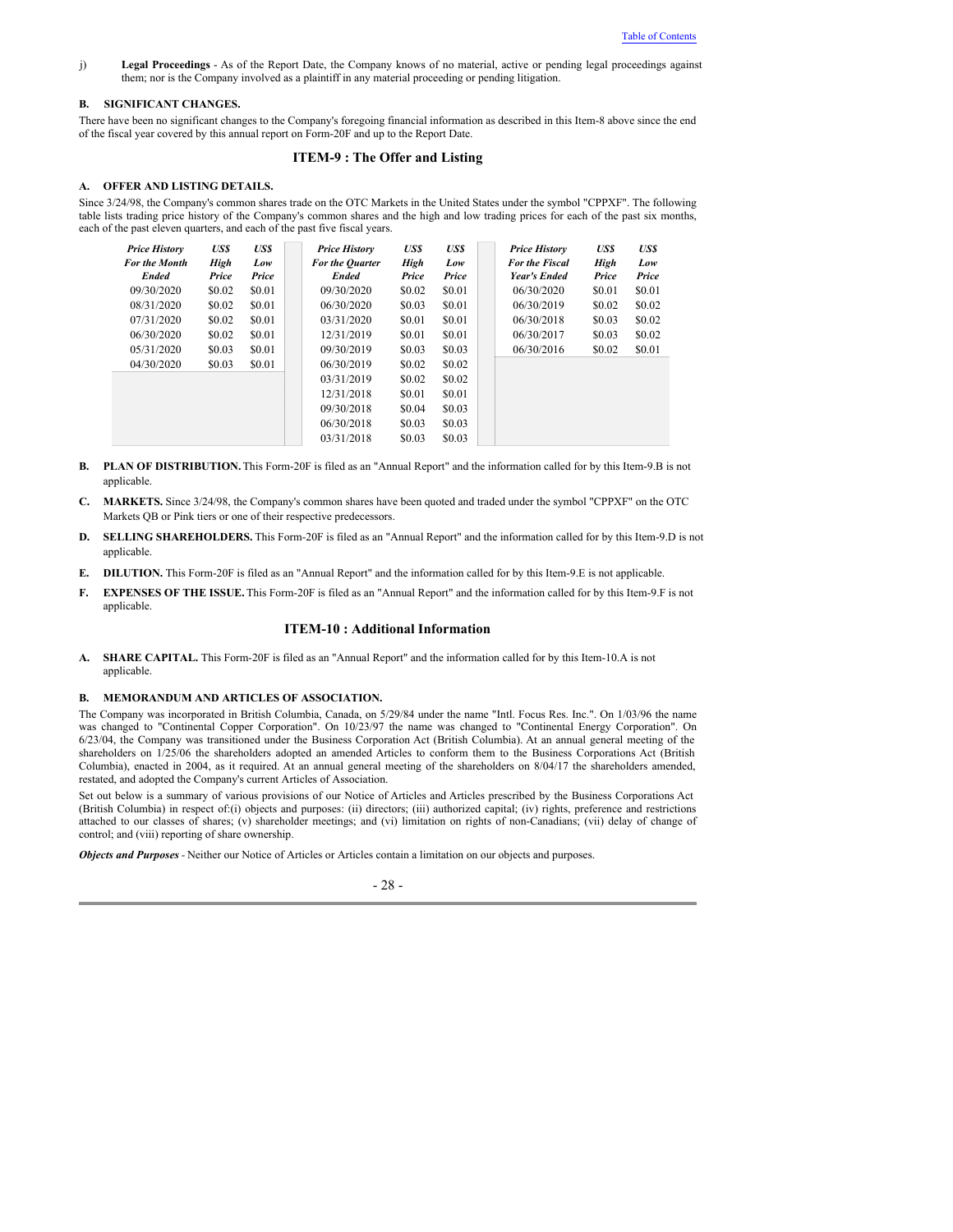*Directors* - Our Articles have provisions related to conflicts of interests of directors in certain corporate transactions. A director or senior officer who holds a disclosable interest in a contract or transaction into which the Company proposes to enter into, must disclose such interest and is liable to account to the Company for any profit that accrues to the director or senior offer as a result of the transaction if the provisions for disclosure and director approval set out in the Business Corporations Act (British Columbia) are not complied with. A director with a disclosable interest in a contract or transaction is not entitled to vote on any directors' resolution approving the contract or transaction, unless all directors have an interest in the contract or transaction. A director with a disclosable interest in a contract or transaction is entitled to be counted as part of the quorum for the directors' meeting to consider the contract or transaction. Under the Business Corporations Act (British Columbia), a director does not hold a disclosable interest in a contract or transaction merely because it relates to his/her compensation in his/her capacity as a director, officer, employee or agent of the Company. Our Articles provide that our directors may, without shareholder approval, borrow money upon the credit of our Company, issue and sell bonds or debentures and provide guarantees. Neither our Notice of Articles nor Articles set out a mandatory retirement age for our directors and our directors are not required to own securities of our Company in order to serve as directors.

*Authorized Capital -* Our Notice of Articles provide that our authorized capital consists of 500,000,000 shares of common stock, without par value, and 500,000,000 shares of preferred stock, without par value. Our preferred stock may be issued in one or more series and our directors may fix the number of shares which is to comprise each series and the designation, rights, privileges, restrictions and conditions attaching to each series.

*Rights, Preferences and Restrictions-*Pursuant to our Articles and the Business Corporations Act (British Columbia), holders of our common stock are entitled to vote at all meetings of shareholders, except meetings at which only holders of a specified class of shares are entitled to vote, receive any dividend declared by our Company's board of directors and, subject to the rights, privileges, restrictions and conditions attaching to any other class of shares, receive the remaining property of our Company upon dissolution. Shares of our preferred stock of each series rank on a parity with our share of preferred stock of any other series and are entitled to a preference over shares of our common stock with respect to the payment of dividends and the distribution of assets or return of capital in the event of liquidation, dissolution or winding-up of our Company. The provisions in our Articles attaching to our common stock and our preference stock may be altered, amended, repealed, suspended or changed by the affirmative vote of the holders of not less than twothirds of the outstanding shares of common stock and two-thirds of the shares of preferred stock, as applicable. With the exception of special resolutions (i.e. resolutions in respect of fundamental changes to our Company, including: the sale of all or substantially all of its assets, an merger or other arrangement or an alteration to our Company's authorized capital) that require the approval of two-thirds of the votes cast by shareholders (holding common stock) entitled to vote at a meeting, either in person or by proxy, resolutions to approve matters brought before a meeting of our shareholders require approval by a simple majority of the votes cast by shareholders entitled to vote at a meeting, either in person or by proxy.

*Shareholder Meetings-* The Business Corporations Act (British Columbia) provides that:(i) meetings of shareholders must be held in British Columbia, unless otherwise provided in a company's Articles; (ii) directors must call an annual general of shareholders not later than 15 months after the last preceding annual general and once in every calendar year;(iii) for the purpose of determining shareholders entitled to receive notice of or vote at meetings of shareholders, the directors may fix in advance a date as the record date for that determination, provided that such date shall not precede by more than 50 days or by less than 21 days the date on which the meeting is to be held; (iv) a quorum of shareholders for a shareholder meeting may be set by the Articles and the Company's Articles provide that the quorum for the transaction of business at a meeting of our shareholders is two shareholders, or one or more proxy holder representing two members, or one member and proxy holder representing another member; (v) the holders of not less than five percent of the issued shares entitled to vote at a meeting may requisition the directors to call a meeting of shareholders for the purposes stated in the requisition; and (vii) upon the application of a director or shareholder entitled to vote at the meeting, the Supreme Court of British Columbia may order a meeting to be called, held and conducted in a manner that the Court directs.

*Limitations on Rights of Non-Canadians -* Except as provided in the Investment Canada Act, there are no limitations specific to the rights of non-Canadians to hold or vote our common stock under the laws of Canada or British Columbia or in our charter documents. See "Exchange Controls" below in this Annual Report for a discussion of the principal features of the Investment Canada Act for non-Canadian residents proposing to acquire our common stock.

*Delay of Change of Control -* Pursuant to the provisions of the Business Corporations Act (British Columbia), at each annual general meeting of our shareholders all of our directors retire and the shareholders appoint a new board of directors. Each director holds office until our next annual general meeting unless:(i) he dies or resigns; (ii) he is removed by ordinary resolution of our shareholders (or class or series of shareholders if such class or series has the exclusive right to elect one or more directors); or (iii) the director becomes disqualified to hold officer, as provided under the Business Corporations Act (British Columbia).A director appointed or elected to fill a vacancy on our board holds office for the unexpired term of his predecessor (generally, until our next annual general meeting).With the exception of provisions in our Articles that limit the number of directors that can be appointed between annual meetings of shareholders and that give our directors the authority to issue blank check preferred stock, there are no provisions in our Notice of Articles or Articles that would have the effect of delaying, deferring or preventing a change in control of our Company, and that would operate only with respect to a merger, acquisition or corporate restructuring involving our Company.

*Reporting of Share Ownership -*Neither our Notice of Articles or Articles contain any provisions governing the ownership threshold above which shareholder ownership must be disclosed. Securities legislation in Canada, however, requires that we disclose in our annual general meeting proxy statement, holders who beneficially own more than ten percent of our issued and outstanding shares, and United States Federal securities laws require the disclosure in this Annual Report on Form-20F of holders who own more than five percent of our issued and outstanding shares.

#### **MATERIAL CONTRACTS C.**

As at the 6/30/20 end of Fiscal 2020, and at the Report Date, the Company does not hold any contracts with third parties that it deems material.

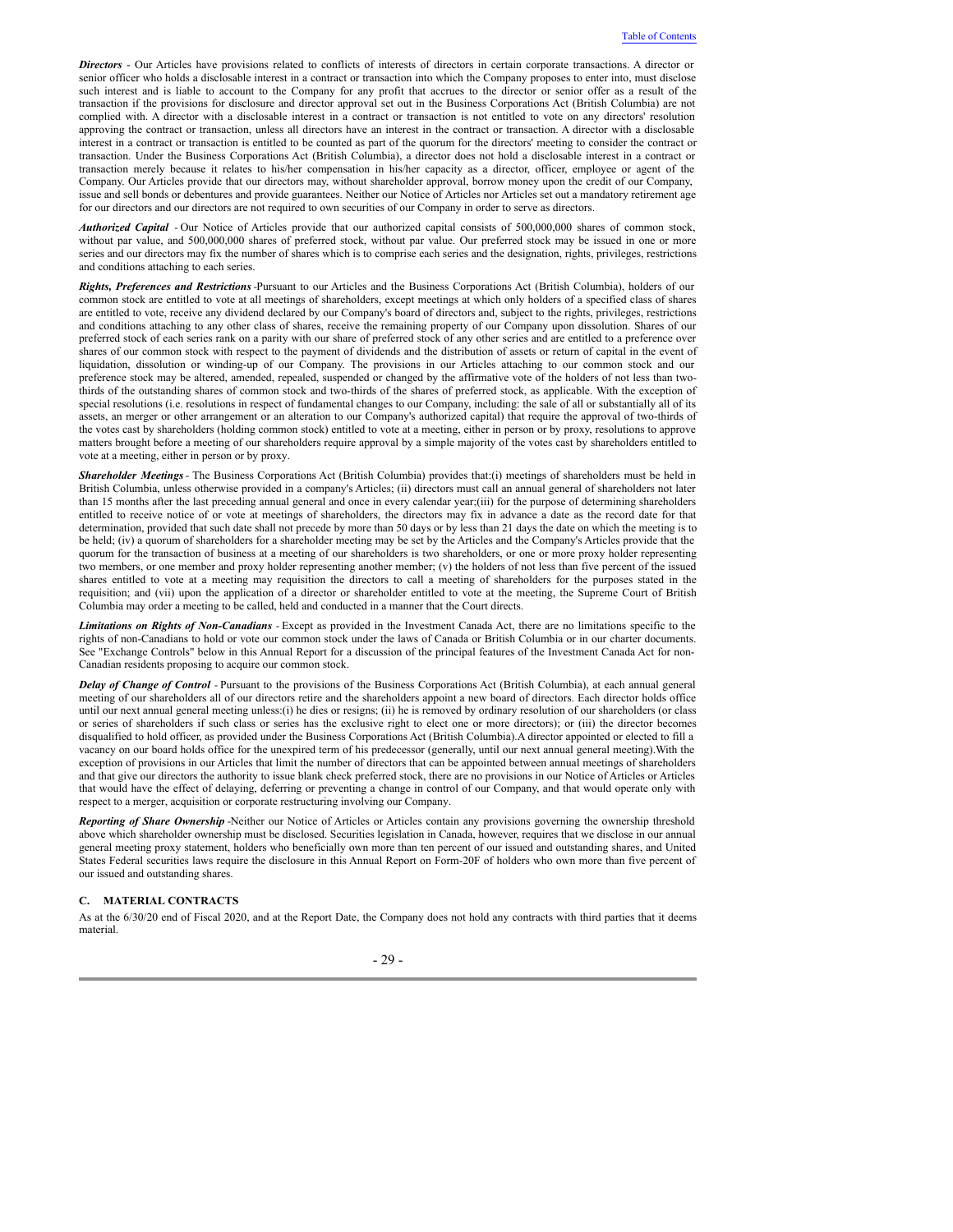#### **EXCHANGE CONTROLS. D.**

Except as discussed in ITEM-10.E, "Taxation", the Company is not aware of any Canadian federal or provincial laws, decrees, or regulations that restrict the export or import of capital, including foreign exchange controls, or that affect the remittance of dividends, interest or other payments to non-Canadian holders of the common shares. There are no limitations on the right of non-Canadian owners to hold or vote the common shares imposed by Canadian federal or provincial law or by the charter or other constituent documents of the Company.

The Investment Canada Act (the "Investment Act"), which generally prohibits a reviewable investment by an entity that is not a "Canadian", as defined, unless after review, the minister responsible for the Investment Act is satisfied that the investment is likely to be of net benefit to Canada. An investment in the Shares by a non-Canadian who is not a "WTO investor" (which includes governments of, or individuals who are nationals of, member states of the World Trade Organization and corporations and other entities which are controlled by them), at a time when the Company was not already controlled by a WTO investor, would be reviewable under the Investment Act under three circumstances. First, if it was an investment to acquire control (within the meaning of the Investment Act) and the value of the Company's assets, as determined under Investment Act regulations, was C\$5 million or more. Second, the investment would also be reviewable if an order for review was made by the federal cabinet of the Canadian government on the grounds that the investment related to Canada's cultural heritage or national identity (as prescribed under the Investment Act), regardless of asset value. Third, the investment would also be reviewable if an order for review is made by the federal cabinet of the Canadian government on the grounds that an investment by a non-Canadian could be injurious to national security.

An investment in the Shares by a WTO investor, or by a non-Canadian at a time when the Company was already controlled by a WTO investor, would be reviewable under the Investment Act if it was an investment to acquire control and the value of the Company's assets, as determined under Investment Act regulations, was not less than a specified amount, which for 2009 is C\$312 million.

The usual thresholds for review for direct acquisitions of Canadian businesses (other than acquisitions of cultural businesses) by foreign investors will change as of a date to be determined by the federal cabinet of the Canadian Government. At that time transactions will be reviewable only if the "enterprise value" of the assets of the Canadian business is equal to or greater than (a) C\$600 million, in the case of investments made during the first two years after the amendments come into force; (b) C\$800 million, in the case of investments made during the third and fourth years after the amendments come into force; and (c) C\$1 billion, in the case of investments made between the fifth year after the amendments come into force and December 31 of the sixth year after the amendments come into force. This threshold will thereafter be adjusted on an annual basis.

The Investment Act provides detailed rules to determine if there has been an acquisition of control. For example, a non-Canadian would acquire control of the Company for the purposes of the Investment Act if the non-Canadian acquired a majority of the Shares. The acquisition of less than a majority, but one-third or more, of the Shares would be presumed to be an acquisition of control of the Company unless it could be established that, on the acquisition, the Company not controlled in fact by the acquirer. An acquisition of control for the purposes of the Investment Act could also occur as a result of the acquisition by a non-Canadian of all or substantially all of the Company's assets.

#### **TAXATION. E.**

*Canadian Federal Income Tax Considerations* - The following summary discusses only the Canadian federal income tax considerations generally applicable to a holder (a "Holder") of one or more common shares of the Company who, for the purposes of the Income Tax Act (Canada) (the "Tax Act") is a non-resident of Canada who holds common shares as capital property. The summary deals with the provisions of the Tax Act in force on 12/31/99. It does not discuss all the tax consequences that may be relevant to particular holders in light of their circumstances or to holders subject to special rules. It is therefore not intended to be, nor should it be construed to be, legal or tax advice to any holder of common shares of the Company and no opinion or representation with respect to the Canadian income tax consequences to any such holder or prospective holder is made. Holders and prospective holders should therefore consult their own tax advisers with respect to their particular circumstances.

*Dividends* - A Holder will be subject to Canadian withholding tax ("Part XIII Tax") equal to 25%, or such lower rate as may be available under an applicable tax treaty, of the gross amount of any dividend paid or deemed to be paid on common shares. Under the Canada-US Income Tax Convention (1980) as amended by the Protocols signed on 6/14/83, 3/28/84, 3/17/95, and 7/29/97 (the "Treaty"), the rate of Part XIII Tax applicable to a dividend on common shares paid to a Holder who is a resident of the United States and who is the beneficial owner of the dividend, is 5%.If the Holder is a company that owns at least 10% of the voting stock of the Company paying the dividend, and, in all other cases, the tax rate is 15% of the gross amount of the dividend. The Company will be required to withhold the applicable amount of Part XIII Tax from each dividend so paid and remit the withheld amount directly to the Receiver General for Canada for the account of the Holder.

*Disposition of Common Shares* - A Holder who disposes of a common share, including by deemed disposition on death, will not normally be subject to Canadian tax on any capital gain (or capital loss) thereby realized unless the common share constituted "taxable Canadian property" as defined by the Tax Act. Generally, a common share of a public corporation will not constitute taxable Canadian property of a Holder if the share is listed on a prescribed stock exchange unless the Holder or persons with whom the Holder did not deal at arm's length alone or together held or held options to acquire, at any time within the five years preceding the disposition, 25% or more of the shares of any class of the capital stock of the Company.

A Holder who is a resident of the United States and realizes a capital gain on a disposition of a common share that was taxable Canadian property will nevertheless, by virtue of the Treaty, generally be exempt from Canadian tax thereon unless (a) more than 50% of the value of the common shares is derived from, or from an interest in, Canadian real estate, including Canadian mineral resource properties, (b) the common share formed part of the business property of a permanent establishment that the Holder has or had in Canada within the 12 month period preceding the disposition, or (c) the Holder is an individual who (i) was a resident of Canada at any time during the 10 years immediately preceding the disposition, and for a total of 120 months during any period of 20 consecutive years, preceding the disposition, and (ii) owned the common share when he ceased to be resident in Canada.

- 30 -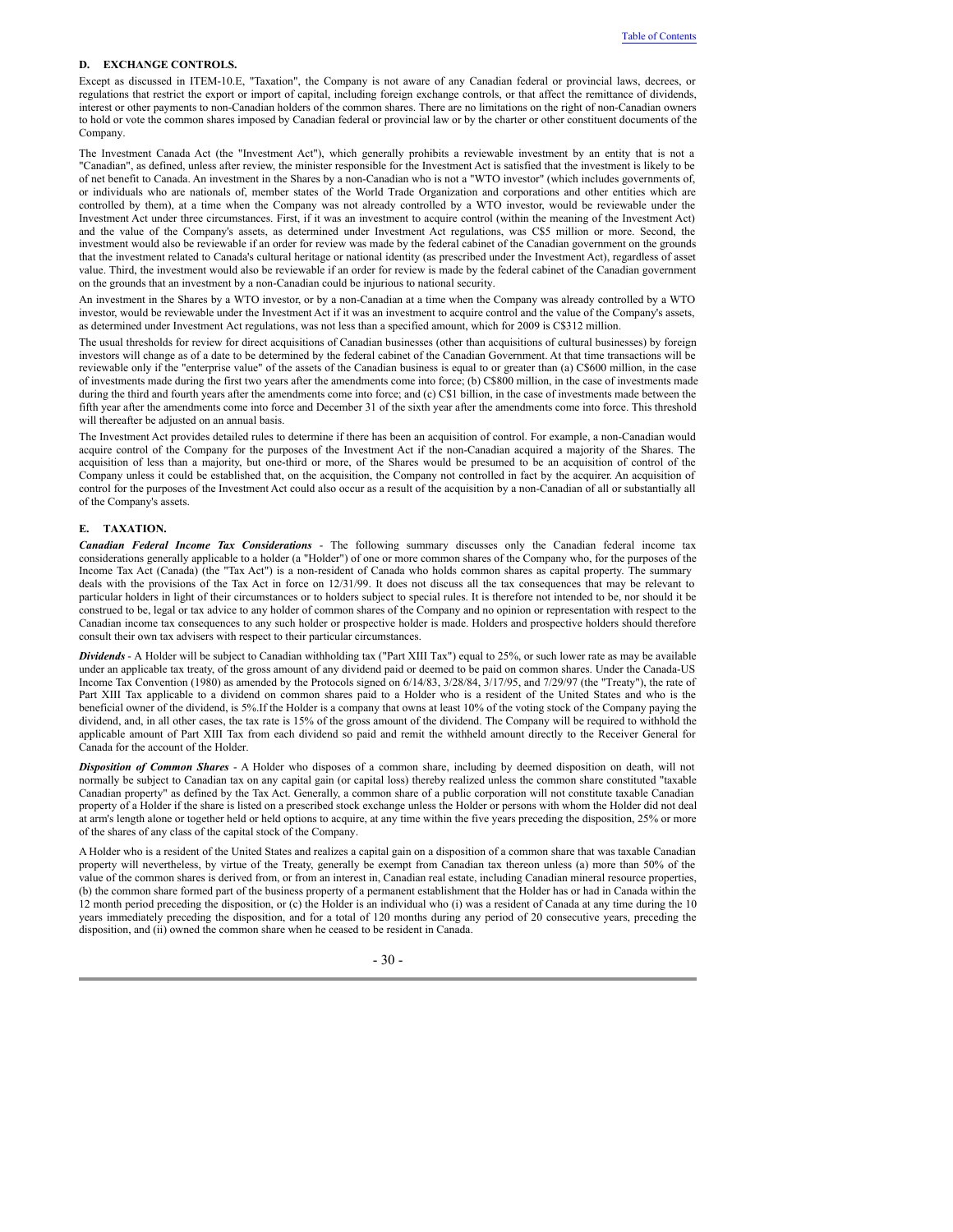A Holder who is subject to Canadian tax in respect of a capital gain realized on a disposition of a common share must include three quarters of the capital gain (taxable capital gain) in computing the Holder's taxable income earned in Canada. The Holder may, subject to certain limitations, deduct three-quarters of any capital loss (allowable capital loss) arising on a disposition of taxable Canadian property from taxable capital gains realized in the year of disposition in respect to taxable Canadian property and, to the extent not so deductible, from such taxable capital gains realized in any of the three preceding years or any subsequent year.

*United States Taxation* - For federal income tax purposes, an individual who is a citizen or resident of the United States or a domestic corporation ("US Taxpayer") will recognize a gain or loss on the sale of the Company's common shares equal to the difference between the proceeds from such sale and the adjusted tax basis of the common shares. The gain or loss will be a capital gain or capital loss if the Company's common shares are capital assets in the hands of the US Taxpayer. For federal income tax purposes, a US Taxpayer will be required to include in gross income dividends received on the Company's common shares. A US Taxpayer who pays Canadian tax on a dividend on common shares will be entitled, subject to certain limitations, to a credit (or alternatively, a deduction) against federal income tax liability.

A domestic corporation that owns at least 10% of the voting shares of the Company should consult its tax advisor as to applicability of the deemed paid foreign tax credit with respect to dividends paid on the Company's common shares. Under a number of circumstances, United States Investor acquiring shares of the Company may be required to file an information return with the Internal Revenue Service Center where they are required to file their tax returns with a duplicate copy to the Internal Revenue Service Center, Philadelphia, PA 19255. In particular, any United States Investor who becomes the owner, directly or indirectly, of 10% or more of the shares of the Company will be required to file such a return. Other filing requirements may apply, and United States Investors should consult their own tax advisors concerning these requirements.

This is not intended to be, nor should it be construed to be, legal or tax advice to any holder of common shares of the Company and no opinion or representation with respect to the US income tax consequences to any such holder or prospective holder is made. Holders and prospective holders should therefore consult their own tax advisers with respect to their particular circumstances.

#### **DIVIDENDS AND PAYING AGENTS. F.**

This Form-20F is filed as an Exchange Act "Annual Report" and therefore the provision of information called for by this Item-10.F is not applicable.

#### **STATEMENT BY EXPERTS. G.**

This Form-20F is filed as an Exchange Act "Annual Report" and therefore the provision of information called for by this Item-10.G is not applicable.

#### **DOCUMENTS ON DISPLAY. H.**

Documents and agreements concerning our Company referred to in this Annual Report may be viewed by appointment during normal business hours at our registered and records office at Suite 1500-1055 West Georgia Street, Vancouver, British Columbia, V6E 4N7 Canada.

#### **SUBSIDIARY INFORMATION. I.**

As of the Report Date, we have no direct and indirectly owned subsidiaries incorporated in the United States.

#### **ITEM-11 : Quantitative and Qualitative Disclosure About Market Risk**

This Form-20F is filed as an Exchange Act "Annual Report" and therefore the provision of information called for by this Item-11 is not applicable.

#### **ITEM-12 : Description of Securities Other than Equity Securities**

This Form-20F is filed as an Exchange Act "Annual Report" and therefore the provision of information called for by this Item-12 is not applicable.

### **PART-II**

### **ITEM-13 : Defaults, Dividend Arrearages and Delinquencies**

#### **MATERIAL DEFAULT IN PAYMENT. A.**

The Company is not in material default of any payments due at the end of the past Fiscal Year covered by this Annual Report or at the Report Date.

#### **PAYMENT OF DIVIDENDS. B.**

No payments of dividends of any kind have been made by the Company during the past Fiscal Year covered by this Annual Report or during the period up to the Report Date. No declarations of dividends of any kind have been made during the same period and consequently no dividend payments are accrued or in arrears.

### **ITEM-14 : Material Modifications to Security Holder Rights & Use of Proceeds**

From the beginning of the Fiscal Year covered by this Annual Report up to the Report Date neither the Company nor anyone else has modified materially the instruments defining the rights of holders of any class of the Company's securities. **A.**

- 31 -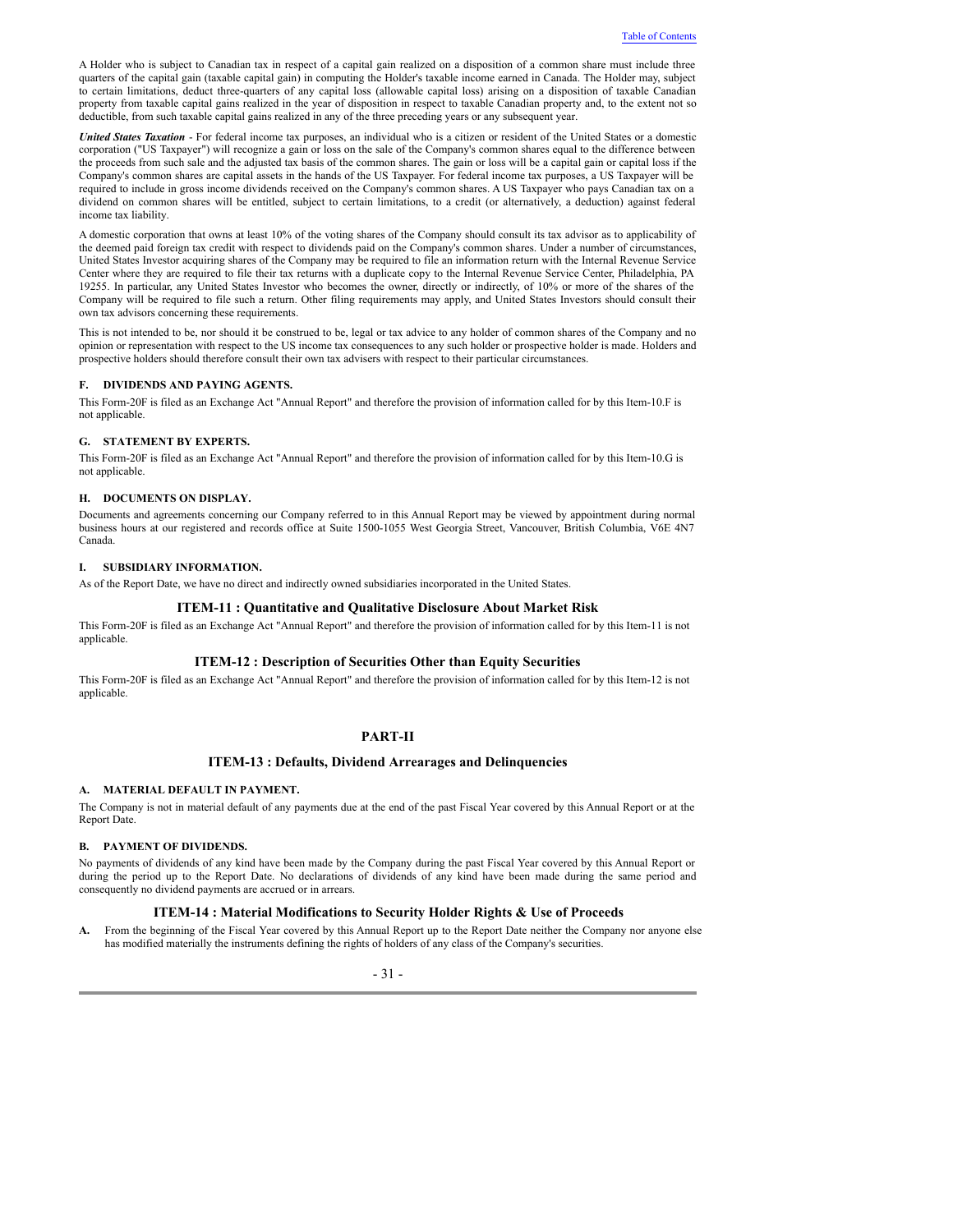- From the beginning of the Fiscal Year covered by this Annual Report up to the Report Date neither the Company nor anyone else has modified materially or qualified the rights evidenced by any class of the Company's securities by issuing or modifying any other class of securities. **B.**
- From the beginning of the Fiscal Year covered by this Annual Report up to the Report Date neither the Company nor anyone else has withdrawn or substituted a material amount of the assets securing any class of the Company's securities. **C.**
- From the beginning of the Fiscal Year covered by this Annual Report up to the Report Date there have been no changes to the trustees or paying agents for any class of the Company's securities. **D.**
- From the beginning of the Fiscal Year covered by this Annual Report up to the Report Date the Company has not filed a first Securities Act registration statement. **D.**

### **ITEM-15 : Controls and Procedures**

#### **DISCLOSURE CONTROLS AND PROCEDURES. A.**

As required under applicable United States securities regulatory requirements, we have carried out an evaluation of the effectiveness of the design and operation of our Company's disclosure controls and procedures during the Fiscal 2020 year ended 6/30/20 to prevent a material weakness. A material weakness is a deficiency, or combination of deficiencies, in internal control over financial reporting, such that there is a reasonable possibility that a material misstatement of the annual or interim financial statements will not be prevented or detected on a timely basis.

Disclosure controls and procedures are controls and other procedures that are designed to ensure that information required to be disclosed in our reports filed or submitted under the Securities Exchange Act of 1934 is recorded, processed, summarized and reported, within the time period specified in SEC rules and forms. Disclosure controls and procedures include, controls and procedures designed to ensure that information required to be disclosed in our reports filed under the Securities Exchange Act of 1934 is accumulated and communicated to management, including our Chief Executive Officer and Finance Manager, to allow timely decisions regarding required disclosure.

The Company carried out an evaluation under the supervision and with the participation of its management, including its Chief Executive Officer and Chief Financial Officer, of the effectiveness of its disclosure controls and procedures as of the end of the period covered by this Annual Report. Based on this evaluation, the Chief Executive Officer and Acting Chief Financial Officer concluded that the Company's disclosure controls and procedures were effective as at the end of Fiscal 2020 on 6/30/20.

#### **MANAGEMENT'S ANNUAL REPORT ON INTERNAL CONTROL OVER FINANCIAL REPORTING. B.**

Our management is responsible for establishing and maintaining effective internal control over financial reporting as defined in Rules 13a-15 under the Securities Exchange Act of 1934. Our internal control over financial reporting is a process designed under the supervision of our principal executive officer and principal financial officer to provide reasonable assurance regarding the reliability of financial reporting and the preparation of consolidated financial statements for external purposes in accordance with accounting principles generally accepted in the United States.

Because of inherent limitations, internal control over financial reporting may not prevent or detect misstatements. Therefore, even those systems determined to be effective can provide only reasonable assurance with respect to financial statement preparation and presentation.

Our management assessed the effectiveness of our internal control over financial reporting based on the criteria for effective internal control over financial reporting established in *Internal Control — Integrated Framework*, issued in 1992 by the Committee of Sponsoring Organizations of the Treadway Commission. Based on the assessment, management determined that we maintained effective internal control over financial reporting during the Fiscal 2020 year ended 6/30/20, based on those criteria.

#### **ATTESTATION REPORT OF THE REGISTERED PUBLIC ACCOUNTING FIRM. C.**

This report does not include an attestation report of the Company's registered public accounting firm regarding internal control over financial reporting. Management's report was not subject to attestation by the Company's registered public accounting firm pursuant to the Dodd-Frank Wall Street Reform Act of 2010 that provides small public companies with market capitalizations below \$75 million a permanent exemption from the Sarbanes-Oxley Section 404(b) requirement to obtain an audit of internal controls over financial reporting.

#### **CHANGES IN INTERNAL CONTROL OVER FINANCIAL REPORTING. D.**

There were no changes in the Company's internal control over financial reporting procedures or in other factors that have materially affected, or are reasonably likely to materially affect these internal controls over financial reporting subsequent to the date of management's last evaluation.

#### **ACCOUNTING AND CONTROLLER FUNCTIONS. E.**

Prior to 10/31/19 the Company outsourced its internal controller and accounting functions to AVISAR Chartered Professional Accountants of Langley, British Columbia, Canada. Beginning on 11/01/19 the Company ended this arrangement and the Company's Acting CFO and CEO resumed preparation of consolidated, un-audited, quarterly interim financial statements and reports. The Company's Acting CFO and CEO, in conjunction with the Company's auditors, also prepare the Company's annual audited financial statements and reports. This practice continues at the end of fiscal 2020 and is continuing as of the Report Date.

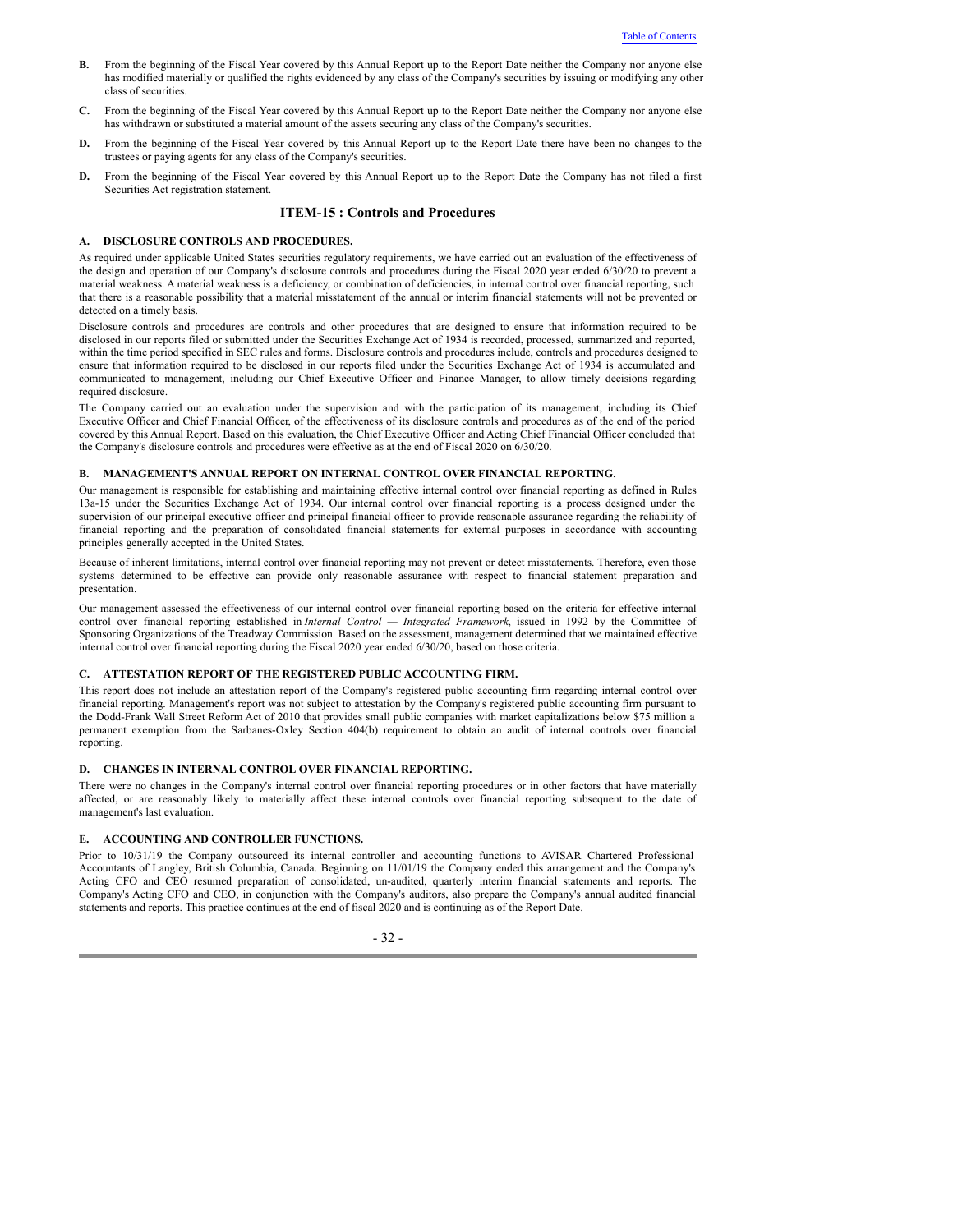### **ITEM-16 : [Reserved]**

#### **AUDIT COMMITTEE FINANCIAL EXPERT. A.**

Our Board of Directors has determined that we have at least two members of our Audit Committee, Mr. Doshi and Mr. Garrison, that each qualify as an "*Audit Committee Financial Expert*" as defined in *Regulation S-K (17 CFR Part 229.407(d)(5)(ii))*. Mr. Doshi has years of experience as a CEO of publicly listed companies on the Toronto Stock Exchange and the NYSE MKT. Mr. Garrison is a Certified Public Accountant with prior experience working at junior and senior management levels with public accounting firm Arthur Young and Company. Our Board of Directors considers all three duly appointed members of the Company's Audit Committee to be "*Financially Literate*" as they are required to be in accordance with the meaning of that term as set forth in*Part-1.6 of NI 52-110 Audit Committees*

#### **CODE OF ETHICS OF SENIOR FINANCIAL OFFICERS. B.**

In addition to the Code of Business Conduct and Ethics published by the Company and described and incorporated herein as provided for in *Item-6.B.h "Code of Business Conduct and Ethics"*above our senior financial officers subscribe an additional code of ethics for the purposes of inclusion in this Annual Report. This additional code complies with Section-406 of the Sarbanes-Oxley Act of 2002 and the rules of the SEC promulgated thereunder. A copy of this additional code of ethics, entitled " *Code of Ethics for Senior Financial Officers*" and signed by the Company's two senior financial officers the CEO and the CFO and is filed with this Annual Report as an attachment marked Exhibit-11.1.

#### **INDEPENDENT CERTIFYING AUDITOR'S FEES AND SERVICES. C.**

The Vancouver, British Columbia, Canada based firm of **Davidson & Company LLP** ("**Davidson**") serves as the Company's independent auditors, and has since 12/31/14. Davidson is a member of the Chartered Professional Accountants of Canada British Columbia, a member of the Chartered Professional Accountants of Canada and is registered with the Public Company Accountability Oversight Board. Our Board of Directors appointed Davidson as our independent certifying accountant to audit our financial statements for the Fiscal 2020 period covered by this Annual Report.

*Audit Fees -* The aggregate fees to be billed by Davidson for professional services rendered for the audit of our annual financial statements for the year ended 6/30/20 are estimated at CDN\$ 30,000. The aggregate fees billed by Davidson for professional services rendered for the audit of our annual financial statements for the previous fiscal year ended 6/30/19 were CDN\$ 30,000.

*Tax Fees -* The aggregate fees billed by Davidson for professional services rendered and related to tax advice, return preparation, and tax planning for the year ended 6/30/20 were \$ nil and the aggregate fees to be rendered by Davidson for similar services for the previous year ended 6/30/19 are also \$ nil.

*Audit Committee Pre-Approved Procedures* - Our Audit Committee pre-approves all services provided by our principal accountants and their fees were reviewed and approved by the Audit Committee before the respective services were rendered and none of such services were approved by the Audit Committee pursuant to paragraph (c)(7)(i) of Rule 2-01 of Regulation S-X.

#### **EXEMPTIONS FROM THE LISTING STANDARDS FOR AUDIT COMMITTEES. D.**

The provision of information called for by this Item-16.D is not applicable.

#### **PURCHASES OF EQUITY SECURITIES BY THE ISSUER AND AFFILIATED PURCHASERS. E.**

During the most recently completed Fiscal Year covered by this Annual Report the Company made no repurchases of its own securities pursuant to any plan or program. The Company made no public announcements of any securities repurchase plans or programs during .<br>the year. There are no outstanding securities that may yet be purchased under any plan or program attributable to the past or prior years as at the Report Date.

#### **CHANGE IN REGISTRANT'S INDEPENDENT CERTIFYING AUDITOR. F.**

During the Company's two most recently completed fiscal years and up to the Report Date there have been no changes to the Company's independent auditors, Davidson & Company LLP.

#### **CORPORATE GOVERNANCE. G.**

The Company's securities are quoted on the OTCQB and are not listed on a national securities exchange in its home country of Canada. This Annual Report is for our Fiscal Year ended 6/30/19. Therefore, the provision of information called for by this Item-16.G is not applicable.

#### **MINE SAFETY DISCLOSURE. H.**

Neither the Company, nor any one of its subsidiaries, act as operators of a coal or other mine. Therefore, the provision of mine safety information called for by this Item-16.H is not applicable in this Annual Report.

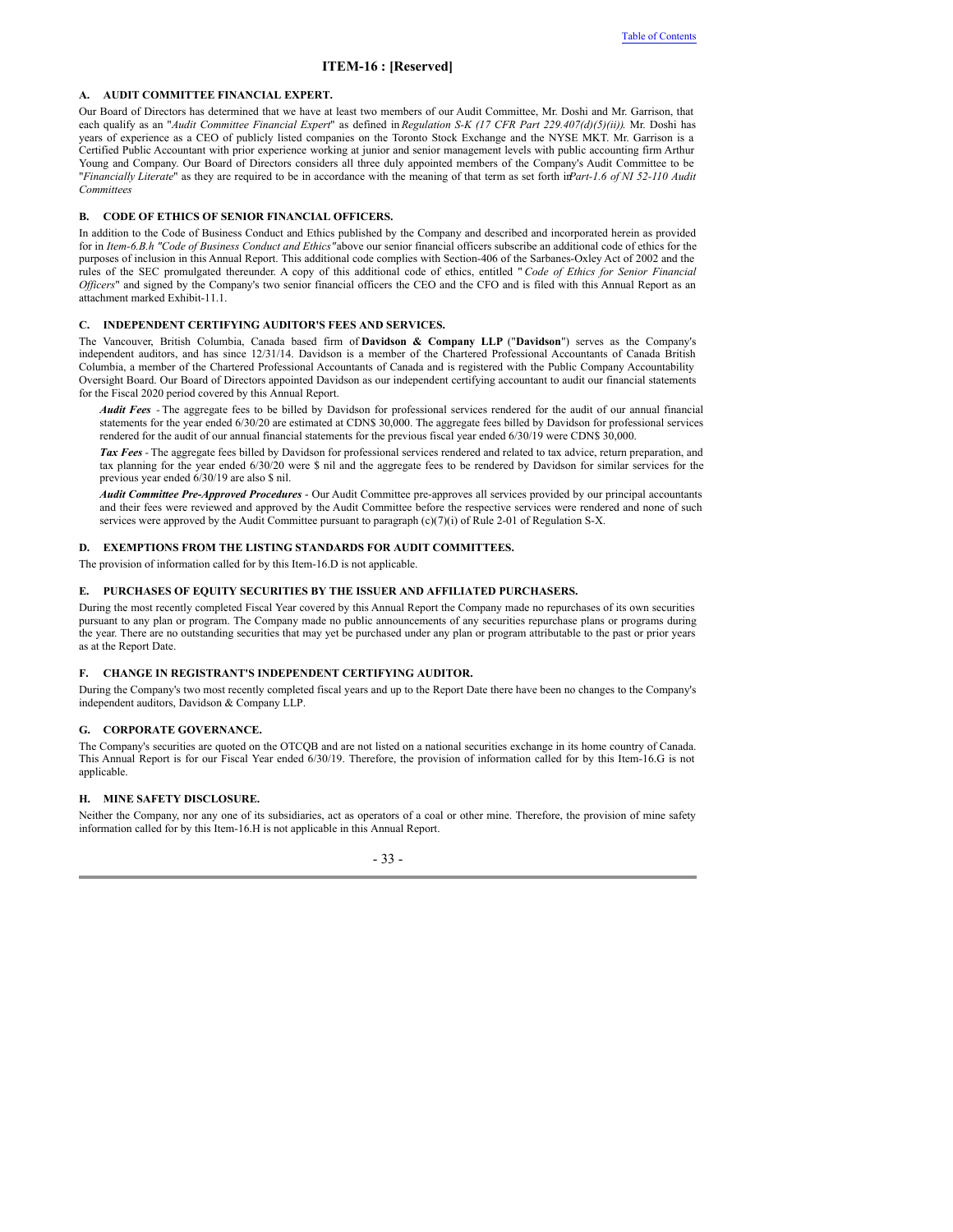### **PART-III**

### **ITEM-17 : Financial Statements**

The Company is providing its audited annual financial statements with this Annual Report on Form-20F in the substance and form described in the following list and the Signatures below:

### **List of Consolidated Financial Statements Filed Herewith as an Integrated Part of this Annual Report**

- Financial Statement Title Page. (1)
- Independent Auditor's Reports for the past three Fiscal Years ended 6/30/20, 6/30/19 and 6/30/18 by Davidson & Company LLP. (2)
- Audited Consolidated Financial Statements for the past three Fiscal Years ended 6/30/20, 6/30/19 and 6/30/18, including: (3)
	- Consolidated Statements of Financial Position. a.
	- b. Consolidated Statements of Comprehensive Loss.
	- c. Consolidated Statements of Cash Flow.
	- d. Consolidated Statement of Changes in Deficiency.
	- e. Notes to the Consolidated Financial Statements.
- Management's Discussion & Analysis for the 2020 fiscal year ended 6/30/20 made on Form 51-102F in accordance with the Company's obligations in its home country pursuant to the Canadian Securities Administrator's *National Instrument NI 51- 102 Continuous Disclosure Obligations* and its *Companion Policy NI 51-102CP*. (4)

- 34 -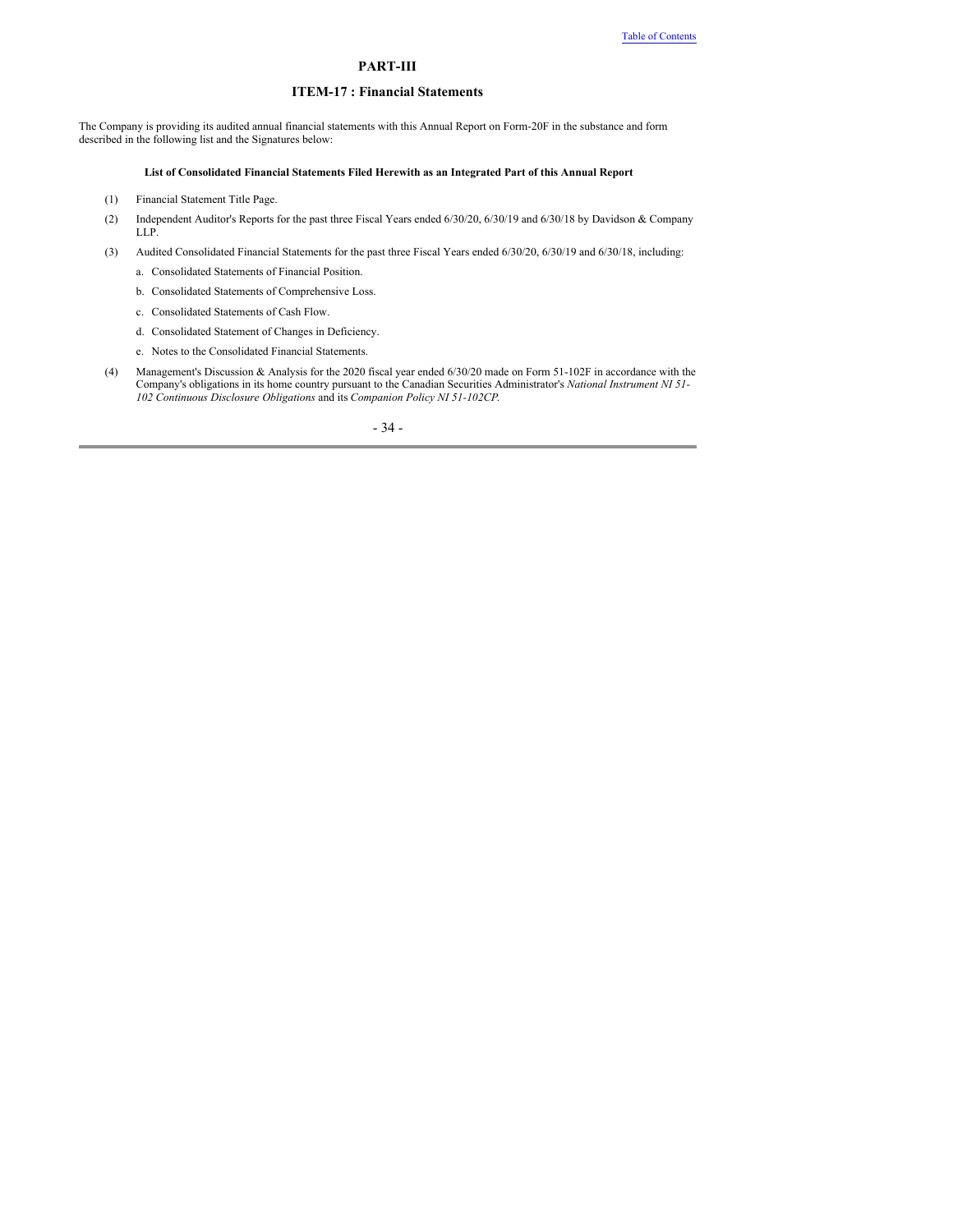# **CONTINENTAL ENERGY CORPORATION**

**CONSOLIDATED FINANCIAL STATEMENTS**

**30 June 2020**

*Expressed in U.S. Dollars*

- 35 -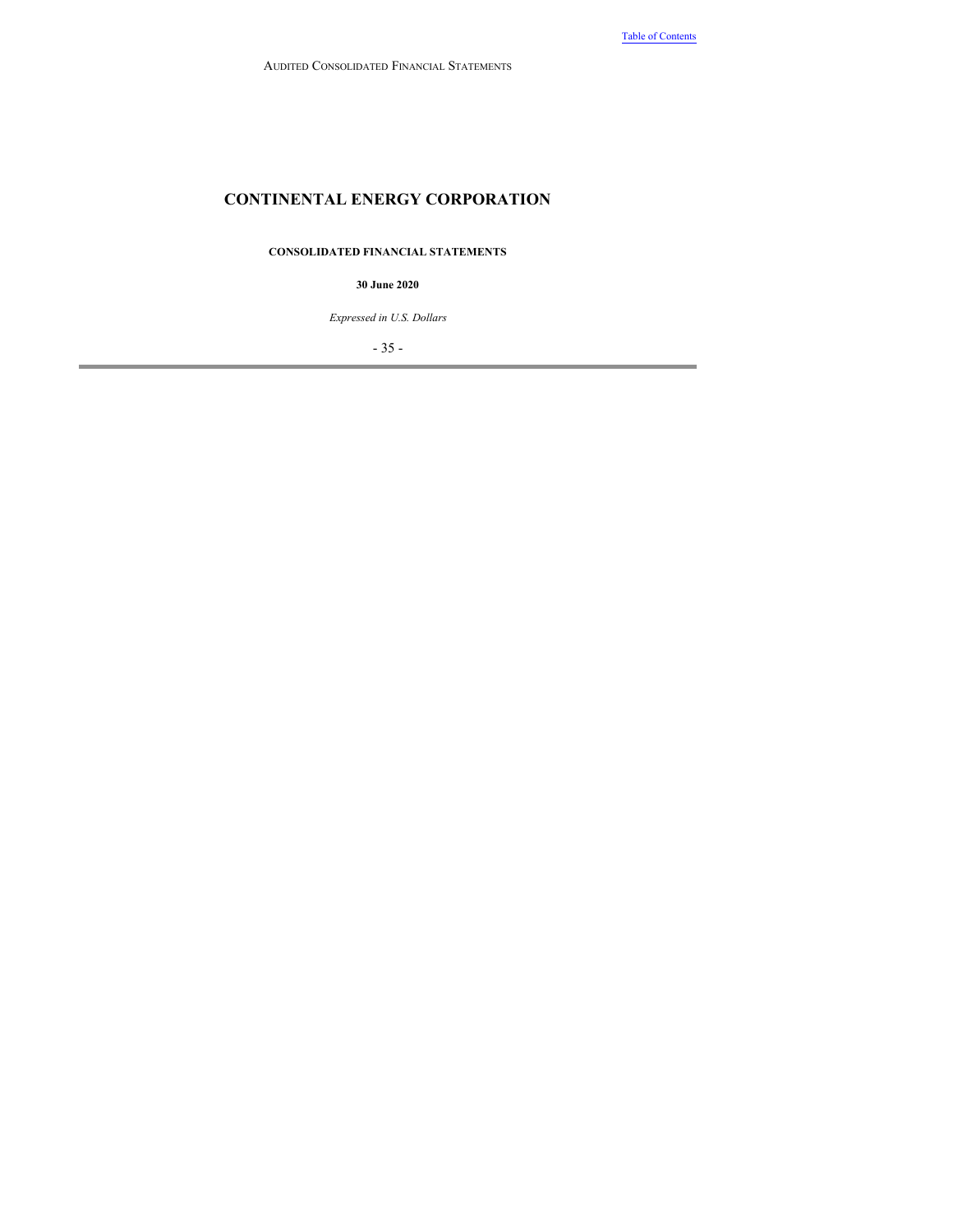**"DAVIDSON & COMPANY LLP"** Chartered Professional Accountants

# DAVIDSON & COMPANY LLP

- Chartered Professional Accountants

### **Report of Independent Registered Public Accounting Firm**

To the Shareholders and Directors of Continental Energy Corporation

#### *Opinion on the Consolidated Financial Statements*

We have audited the accompanying consolidated statements of financial position of Continental Energy Corporation (the "Company"), as of June 30, 2020 and 2019, and the related consolidated statements of loss and comprehensive loss, cash flows, and changes in deficiency for the years ended June 30, 2020, 2019, and 2018, and the related notes (collectively referred to as the "financial statements"). In our opinion, the consolidated financial statements present fairly, in all material respects, the financial position of the Company as of June 30, 2020 and 2019, and the results of its operations and its cash flows for the years ended June 30, 2020, 2019, and 2018 in conformity with International Financial Reporting Standards as issued by the International Accounting Standards Board.

#### *Going Concern*

The accompanying consolidated financial statements have been prepared assuming that the Company will continue as a going concern. As discussed in Note 1 to the consolidated financial statements, the Company has suffered recurring losses from operations and has a net capital deficiency that raise substantial doubt about its ability to continue as a going concern. Management's plans in regard to these matters are also described in Note 1. The consolidated financial statements do not include any adjustments that might result from the outcome of this uncertainty.

#### *Basis for Opinion*

These consolidated financial statements are the responsibility of the Company's management. Our responsibility is to express an opinion on the Company's consolidated financial statements based on our audits. We are a public accounting firm registered with the Public Company Accounting Oversight Board (United States) ("PCAOB") and are required to be independent with respect to the Company in accordance with the U.S. federal securities laws and the applicable rules and regulations of the Securities and Exchange Commission and the PCAOB.

We conducted our audits in accordance with the standards of the PCAOB. Those standards require that we plan and perform the audit to obtain reasonable assurance about whether the consolidated financial statements are free of material misstatement, whether due to error or fraud. The Company is not required to have, nor were we engaged to perform, an audit of its internal control over financial reporting. As part of our audits we are required to obtain an understanding of internal control over financial reporting but not for the purpose of expressing an opinion on the effectiveness of the Company's internal control over financial reporting. Accordingly, we express no such opinion.

Our audits included performing procedures to assess the risks of material misstatements of the financial statements, whether due to error or fraud, and performing procedures that respond to those risks. Such procedures included examining, on a test basis, evidence regarding the amounts and disclosures in the consolidated financial statements. Our audits also included evaluating the accounting principles used and significant estimates made by management, as well as evaluating the overall presentation of the consolidated financial statements. We believe that our audits provide a reasonable basis for our opinion.

#### *Critical Audit Matters*

We have served as the Company's auditor since 2015.

Vancouver, Canada October 28, 2020



1200 - 609 Granville Street, P.O. Box 10372, Pacific Centre, Vancouver, B.C., Canada V7Y 1G6 Telephone (604) 687-0947 Davidson-co.com

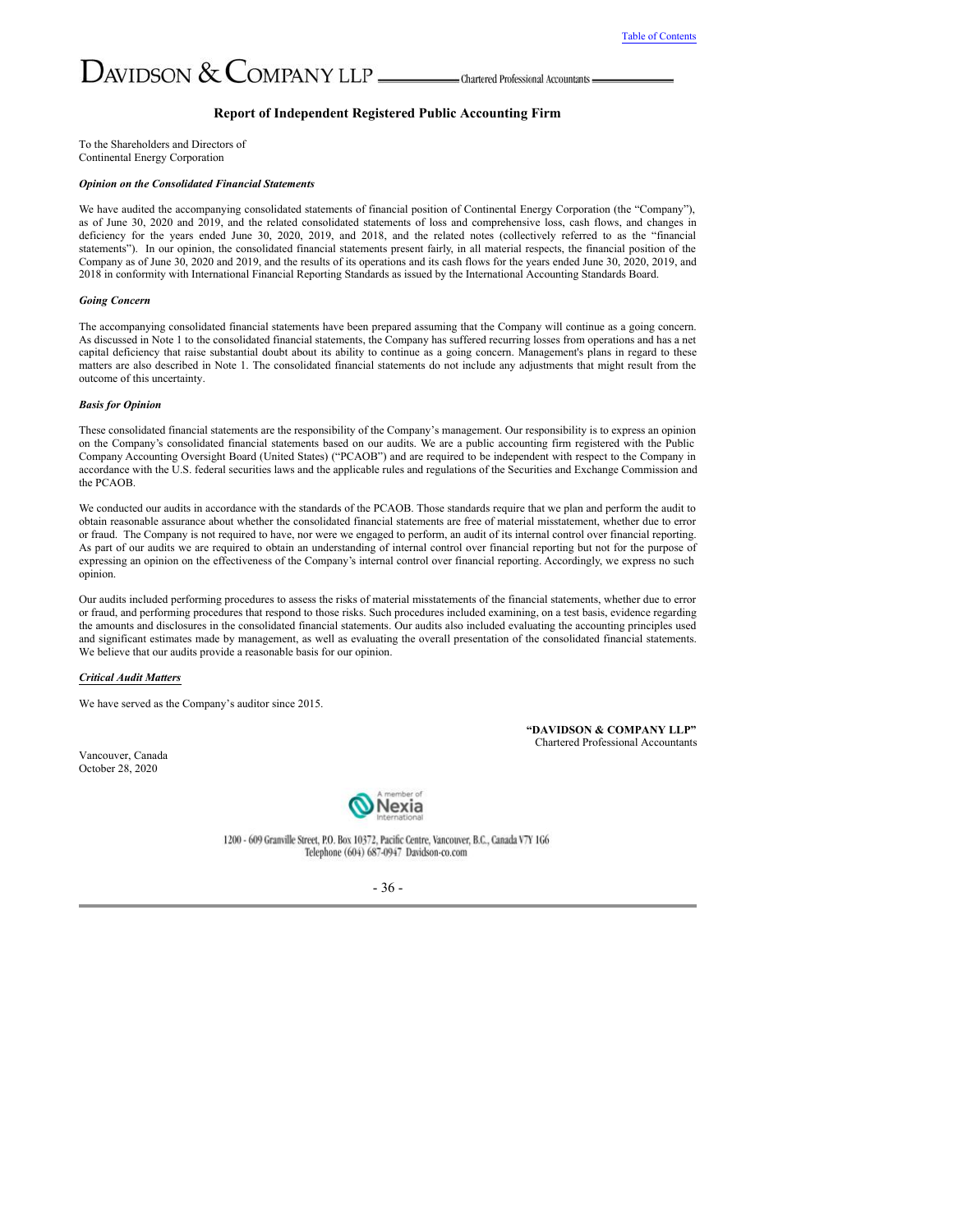**Consolidated Financial Statements**

*(Expressed in U.S. Dollars)*

### **STATEMENTS OF FINANCIAL POSITION**

| <b>ASSETS</b><br>Current                 | Note | <b>30 June 2020</b><br>S | 30 June 2019<br>S |
|------------------------------------------|------|--------------------------|-------------------|
| Cash                                     |      | 64,336                   | 66,125            |
| Receivables                              |      | 1,739                    | 9,818             |
| Prepaid expenses and deposits            |      | 26,231                   | 26,673            |
|                                          |      | 92,306                   | 102,616           |
|                                          |      |                          |                   |
| <b>LIABILITIES</b>                       |      |                          |                   |
| Current                                  |      |                          |                   |
| Accounts payable and accrued liabilities | 12   | 446,409                  | 332,639           |
| Loans from related parties               | 12   | 107,500                  | 87,500            |
| Promissory notes                         | 10   | 87,579                   |                   |
|                                          |      | 641,488                  | 420,139           |
| Non-current                              |      |                          |                   |
| Promissory notes                         | 10   | 152,478                  | 81,513            |
|                                          |      | 793,966                  | 501,652           |
| <b>DEFICIENCY</b>                        |      |                          |                   |
| Share capital                            | 11   | 18,238,161               | 18,238,161        |
| Share-based payment and other reserve    | 11   | 10,587,677               | 10,535,182        |
| Deficit                                  |      | (29, 527, 498)           | (29, 172, 379)    |
|                                          |      | (701, 660)               | (399, 036)        |
|                                          |      | 92,306                   | 102,616           |

*Nature of Operations and Going Concern (Note*1*)*

- See Accompanying Notes –

ON BEHALF OF THE BOARD:

*"Richard L. McAdoo"*, Director & CEO

*"Phillip B. Garrison"*, Director & Acting CFO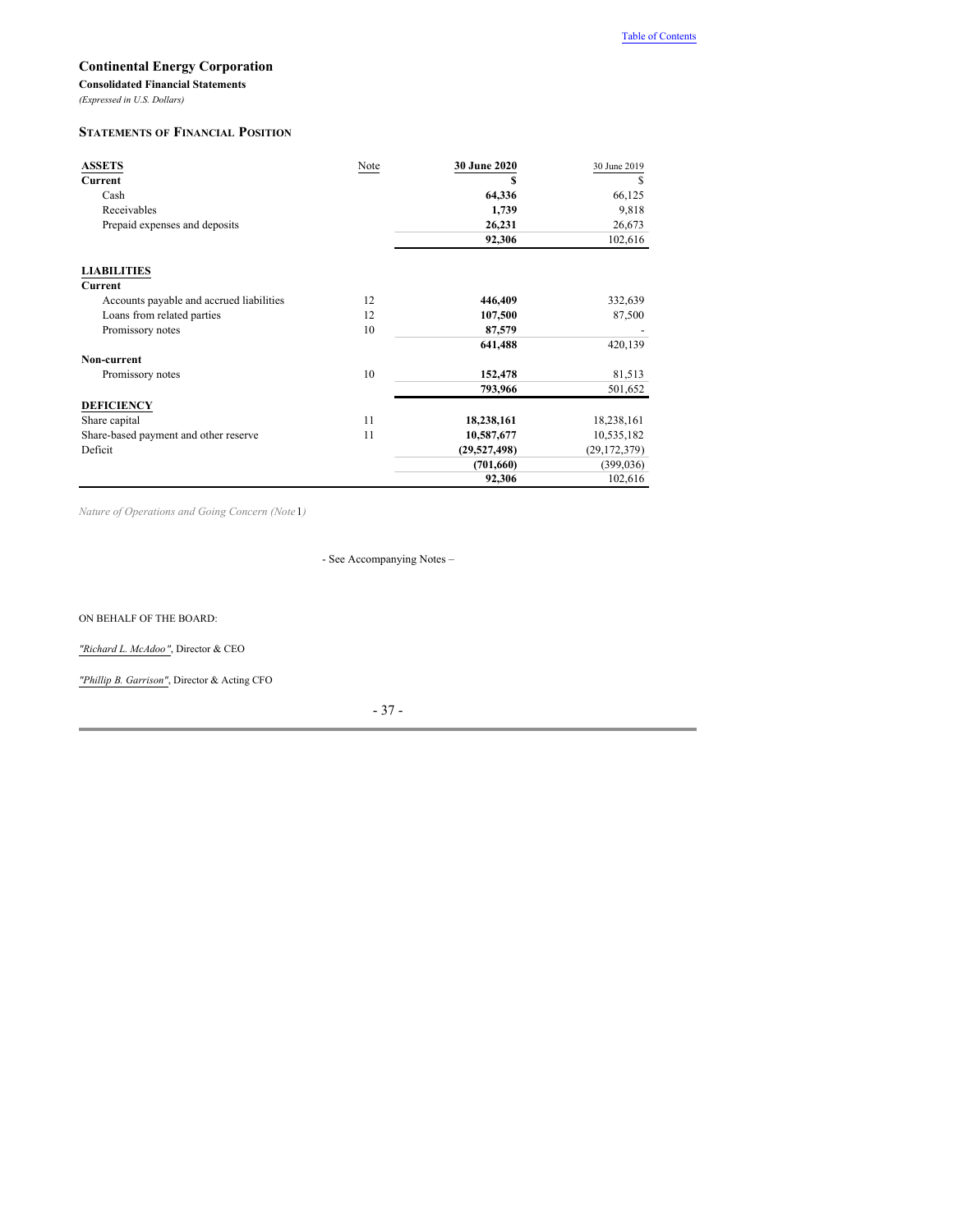#### **Consolidated Financial Statements**

*(Expressed in U.S. Dollars)*

### **STATEMENTS OF LOSS AND COMPREHENSIVE LOSS**

|                                                       | Note   | <b>Year Ended</b><br>30 June 2020 | Year Ended<br>30 June 2019 | Year Ended<br>30 June 2018 |
|-------------------------------------------------------|--------|-----------------------------------|----------------------------|----------------------------|
| <b>EXPENSES</b>                                       |        | S                                 |                            | S                          |
| Corporate administrative and office costs             |        | 65,079                            | 75,901                     | 118,693                    |
| Depreciation                                          |        |                                   |                            | 731                        |
| Engineering and technical services                    |        | 3,396                             | 11,232                     | 25,000                     |
| Interest and bank charges                             | 10     | 10,089                            | 18,637                     | 9,541                      |
| Management and employee salaries                      | 12     | 149,030                           | 165,259                    | 166,030                    |
| Professional fees                                     |        | 43,396                            | 67,533                     | 96,690                     |
| Regulatory compliance and filing fees                 |        | 27,309                            | 34,293                     | 66,187                     |
| Share-based payments                                  | 11,12  | 52,495                            | 92,250                     | 41,950                     |
| Travel and accommodation                              |        | 723                               | 51,077                     | 82,666                     |
|                                                       |        | (351,517)                         | (516, 182)                 | (607, 488)                 |
| <b>OTHER INCOME (EXPENSES)</b>                        |        |                                   |                            |                            |
| Interest and foreign exchange                         |        | (3,602)                           | (5,928)                    | (1,894)                    |
| Financing cost                                        | 9      |                                   |                            | (151, 110)                 |
| Settlement of debt                                    | 11, 12 |                                   | 5,250                      | 382,838                    |
| <b>Transaction</b> cost                               | 6      |                                   |                            | (335,057)                  |
| Loss and comprehensive loss for the year              |        | (355, 119)                        | (516, 860)                 | (712, 711)                 |
| <b>Loss Per Share - Basic and Diluted</b>             |        | (0.00)                            | (0.00)                     | (0.00)                     |
| Weighted Average Number of Shares - Basic and Diluted |        | 174,715,381                       | 171,091,271                | 152,620,997                |

- See Accompanying Notes -

- 38 -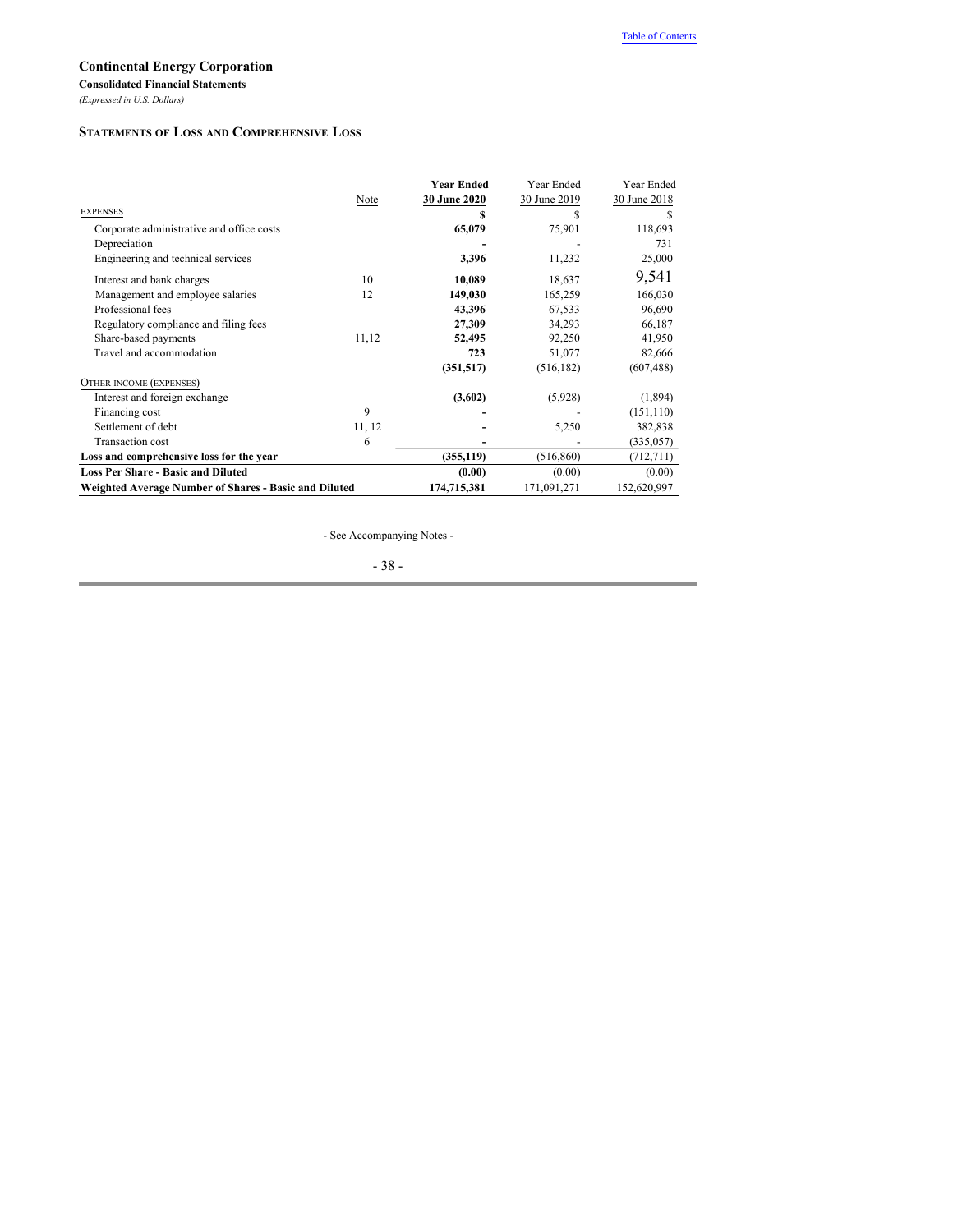**Consolidated Financial Statements**

*(Expressed in U.S. Dollars)*

### **STATEMENTS OF CASH FLOWS**

|                                                 |        | <b>Year Ended</b> | Year Ended   | Year Ended   |
|-------------------------------------------------|--------|-------------------|--------------|--------------|
| <b>Cash Resources Provided By (Used In)</b>     | Note   | 30 June 2020      | 30 June 2019 | 30 June 2018 |
| <b>Operating Activities</b>                     |        | S                 | S            | S            |
| Loss for the year                               |        | (355, 119)        | (516, 860)   | (712, 711)   |
| Items not affecting cash                        |        |                   |              |              |
| Depreciation                                    |        |                   |              | 731          |
| Interest on promissory notes                    | 10     | 8,544             | 16,432       | 7,486        |
| Settlement of debt                              | 11, 12 |                   | (5,250)      | (382, 838)   |
| Financing cost                                  | 9      |                   |              | 151,110      |
| Share-based payments                            | 11, 12 | 52,495            | 92,250       | 41,950       |
| <b>Transaction</b> cost                         | 6      |                   |              | 335,057      |
| Changes in non-cash working capital             |        |                   |              |              |
| Receivables                                     |        | 8,079             | (2,212)      | (5, 131)     |
| Prepaid expenses and deposits                   |        | 442               | 12,783       | 84,562       |
| Accounts payable and accrued liabilities        |        | 113,770           | (76,986)     | 48,937       |
|                                                 |        | (171, 789)        | (479, 843)   | (430, 847)   |
| <b>Financing Activities</b>                     |        |                   |              |              |
| Private placements                              | 11     |                   | 550,000      | 350,000      |
| Proceeds from issuance of promissory note       | 10     | 150,000           |              |              |
| Promissory note principal repayment             | 10     |                   | (30,000)     |              |
| Interest paid on promissory notes               | 10     |                   | (4,919)      |              |
| Proceeds from exercise of warrants              | 11     |                   |              | 20,000       |
| Advances from joint venture partner             | 6      |                   |              | 79,676       |
| Proceeds from (repayment of) loans from related |        |                   |              |              |
| parties                                         | 12     | 20,000            |              | (13,100)     |
|                                                 |        | 170,000           | 515,081      | 436,576      |
| Change in cash                                  |        | (1,789)           | 35,238       | 5,729        |
| <b>Cash Position – Beginning of Year</b>        |        | 66,125            | 30,887       | 25,158       |
| <b>Cash Position - End of Year</b>              |        | 64,336            | 66,125       | 30,887       |

*Supplemental cash flow information (Note 14)*

- See Accompanying Notes -

- 39 -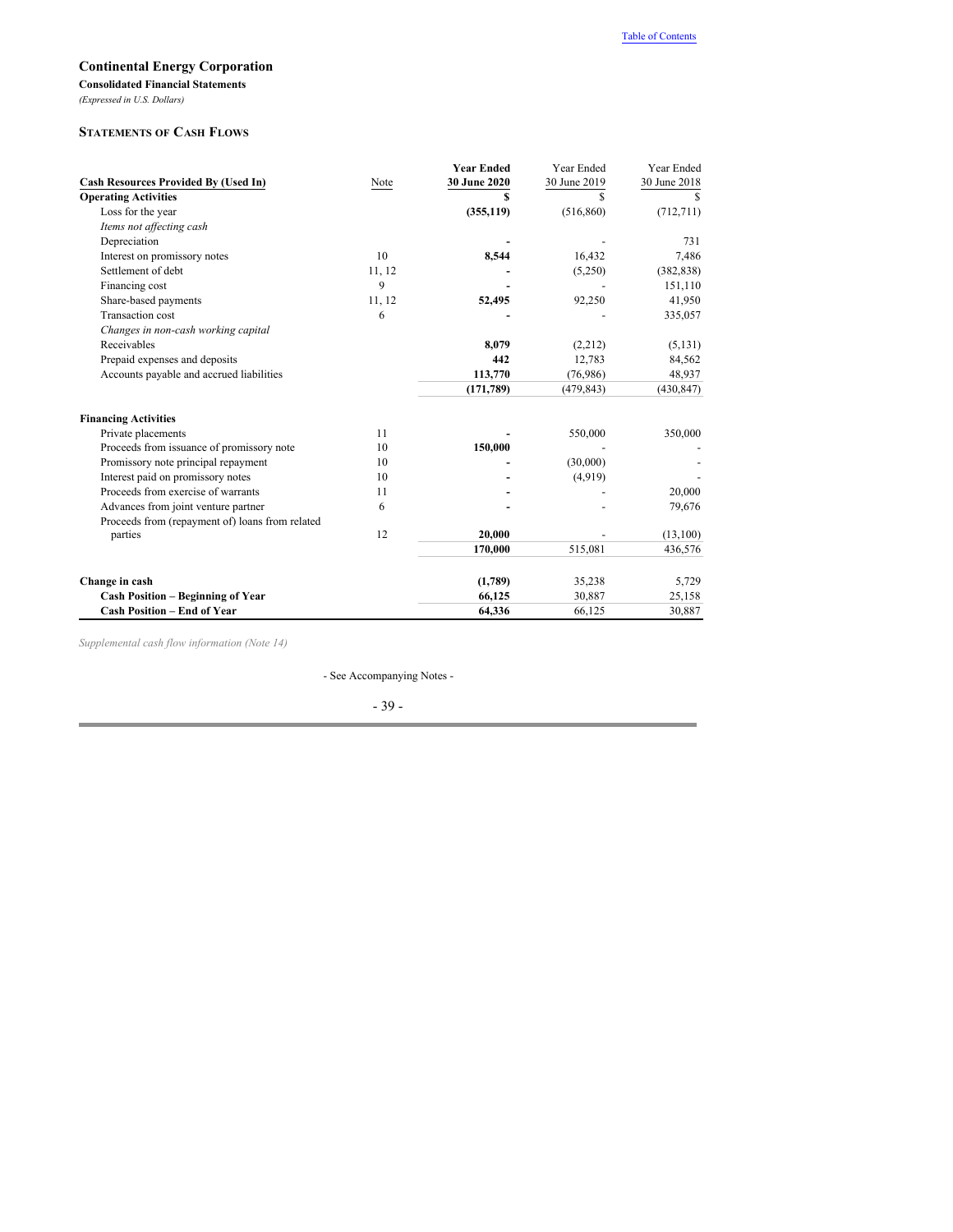**Consolidated Financial Statements**

*(Expressed in U.S. Dollars)*

### **STATEMENTS OF CHANGES IN DEFICIENCY**

|                                                                          |      | <b>Shares</b> | <b>Share Capital</b> | <b>Share-Based Payment</b> | Conversion<br><b>Rights Reserve</b> |                |              |
|--------------------------------------------------------------------------|------|---------------|----------------------|----------------------------|-------------------------------------|----------------|--------------|
|                                                                          |      |               | <b>Amount</b>        | and Other Reserve          |                                     | <b>Deficit</b> | <b>Total</b> |
|                                                                          | Note | <b>Number</b> | S                    |                            | S                                   |                |              |
| <b>Balance on 30 June 2017</b>                                           |      | 123,015,381   | 16,201,630           | 9,927,687                  | 92,966                              | (27, 942, 808) | (1,720,525)  |
| Acquisition of CHI                                                       | 6    | 14,000,000    | 541,796              | 158,204                    |                                     |                | 700,000      |
| Convertible debt settlement                                              | 9    | 10,350,000    | 517,500              | 151,110                    |                                     |                | 668,610      |
| Reallocation of conversion right reserve                                 |      |               |                      |                            |                                     |                |              |
| on settlement of convertible debt                                        | 9    |               | 92,966               |                            | (92,966)                            |                |              |
| Exercise of warrants                                                     | 11   | 2.000.000     | 20,000               |                            |                                     |                | 20,000       |
| Reallocation of share-based payment<br>and other reserves on exercise of |      |               |                      |                            |                                     |                |              |
| warrants                                                                 |      |               | 26,200               | (26,200)                   |                                     |                |              |
| Private placement - cash                                                 | 11   | 7,000,000     | 325,430              | 24,570                     |                                     |                | 350,000      |
| Settlement of debt                                                       | 11   | 7,000,000     | 116,000              |                            |                                     |                | 116,000      |
| Share-based payments                                                     | 11   |               |                      | 41,950                     |                                     |                | 41,950       |
| Loss for the year                                                        |      |               |                      |                            |                                     | (712, 711)     | (712, 711)   |
| <b>Balance on 30 June 2018</b>                                           |      | 163,365,381   | 17,841,522           | 10,277,321                 | $\overline{\phantom{0}}$            | (28,655,519)   | (536, 676)   |
| Balance on 30 June 2018                                                  |      | 163, 365, 381 | 17,841,522           | 10,277,321                 |                                     | (28, 655, 519) | (536, 676)   |
| Private placement - cash                                                 | 11   | 11,000,000    | 384,389              | 165,611                    |                                     |                | 550,000      |
| Settlement of debt                                                       | 11   | 350,000       | 12,250               |                            |                                     |                | 12,250       |
| Share-based payments                                                     | 11   |               |                      | 92,250                     |                                     |                | 92,250       |
| Loss for the year                                                        |      |               |                      |                            |                                     | (516, 860)     | (516, 860)   |
| Balance on 30 June 2019                                                  |      | 174,715,381   | 18,238,161           | 10,535,182                 | ٠                                   | (29, 172, 379) | (399, 036)   |
|                                                                          |      |               |                      |                            |                                     |                |              |
| Balance on 30 June 2019                                                  |      | 174,715,381   | 18,238,161           | 10,535,182                 |                                     | (29, 172, 379) | (399, 036)   |
| Share-based payments                                                     | 11   |               |                      | 52,495                     |                                     |                | 52,495       |
| Loss for the year                                                        |      |               |                      |                            |                                     | (355, 119)     | (355, 119)   |
| <b>Balance on 30 June 2020</b>                                           |      | 174,715,381   | 18,238,161           | 10,587,677                 | ٠                                   | (29,527,498)   | (701, 660)   |

- See Accompanying Notes -

- 40 -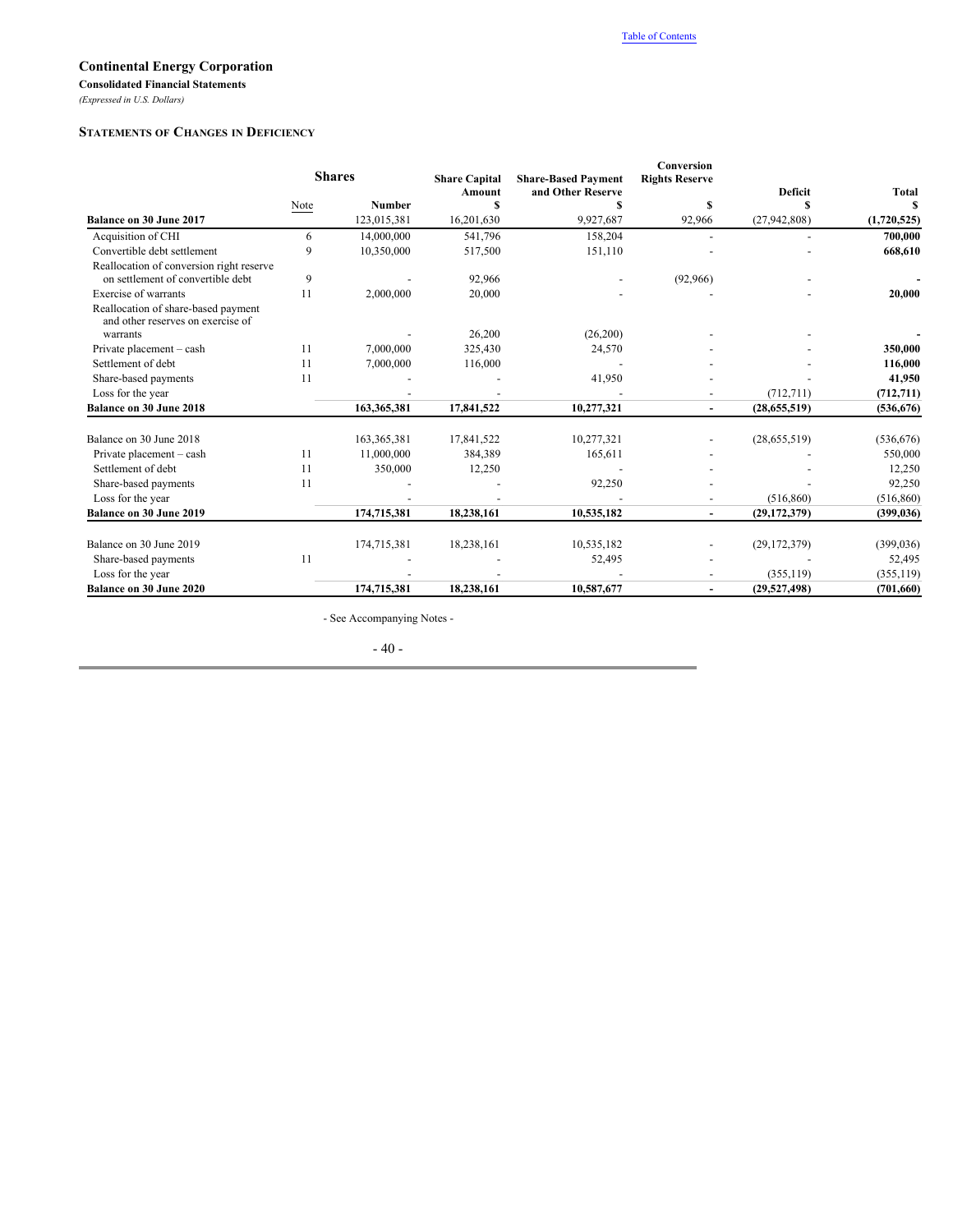### **Notes to Financial Statements**

#### **1. Nature of Operations and Going Concern**

Continental Energy Corporation (the "Company") is incorporated under the laws of the Province of British Columbia, Canada. The Company's registered address and records office is 1500-1055 West Georgia Street, Vancouver, British Columbia, Canada V6E 4N7.

The Company is a developer of modular, small-scale crude oil refineries that are co-located with smaller and/or stranded oil and gas producing fields. Each refinery will be designed to refine high demand motor fuels for supply to underserved local markets in the Republic of Indonesia. The Company operates its primary business activities through two subsidiaries in Indonesia. Each of these subsidiaries has received the necessary investment licenses to permit foreign direct investment in Indonesia and one has received the required licenses from the Indonesian Ministry of Mines and Energy to build, own, and operate a petroleum refining business. The Company is now working towards securing financing to begin construction.

These consolidated financial statements have been prepared on the basis of accounting principles applicable to a going concern, which assumes that the Company will continue in operation for the foreseeable future and will be able to realize its assets and discharge its liabilities in the normal course of operations. The Company is a development stage company and has incurred operating losses over the past several fiscal years and has no current source of operating cash flows. The Company's ability to continue as a going concern is dependent upon its ability to obtain the financing necessary to acquire and develop its projects as well as fund ongoing administration expenses. There are no assurances that sufficient funding will be available.

Management intends to obtain additional funding primarily by issuing common and preferred shares in private placements, and/or by joining with strategic partners and joint venture partners in its refinery developments. There can be no assurance that management's future financing actions will be successful. Management is not able to assess the likelihood or timing of raising capital for future expenditures or acquisitions.

These uncertainties indicate the existence of material uncertainty that casts substantial doubt on the Company's ability to continue as a going concern in the future. If the going concern assumption were not appropriate for these consolidated financial statements, liquidation accounting would apply, and adjustments would be necessary to the carrying values and classification of assets, liabilities, the reported income and expenses, and such adjustments could be material.

In March 2020, the World Health Organization declared coronavirus COVID-19 a global pandemic. This contagious disease outbreak, which has continued to spread, and any related adverse public health developments, has adversely affected workforces, economies, and financial markets globally, potentially leading to an economic downturn. It is not possible for the Company to predict the duration or magnitude of the adverse results of the outbreak and its effects on the Company's business or results of operations at this time.

#### **2. Basis of Preparation**

These consolidated financial statements have been prepared in accordance with International Financial Reporting Standards ("IFRS") as issued by the International Accounting Standards Board ("IASB") and the interpretations of the International Financial Reporting Interpretations Committee ("IFRIC"). The policies presented in Note 3 were consistently applied to all periods presented.

The Company's Board of Directors, upon the recommendation of its Audit Committee, has approved these financial statements on 27 October 2020.

#### *Basis of Consolidation*

These consolidated financial statements include the financial statements of the Company and the entities controlled by the Company. Control exists when the Company has the power, directly or indirectly, to govern the financial and operating policies of an entity so as to obtain benefits from its activities. The financial statements of subsidiaries are included in the consolidated financial statements from the date that control commences until the date that control ceases. All intercompany transactions and balances have been eliminated. These consolidated financial statements include the accounts of the Company and its subsidiaries as follows:

- PT Continental Hilir Indonesia ("PT-CHI"), an entity incorporated in Indonesia on 12 September 2017, which is 100% owned and controlled by the Company. ·
- PT Kilang Kaltim Continental ("KKC"), an entity incorporated in Indonesia on 5 December 2017, which is 100% owned and controlled by the Company. ·
- Continental Hilir Indonesia Pte. Ltd. ("CHI") since its acquisition on 31 August 2017 (Note 6). CHI was incorporated in Singapore and was 100% owned and controlled by the Company. CHI was wound up and struck off the register of active Singaporean companies as the entity was no longer required after the incorporation of the Company's Indonesian subsidiaries in 2017. These consolidated financial statements include the accounts of CHI until 10 December 2018, the date of CHI's dissolution. ·

These consolidated financial statements have been prepared on a historical cost basis using the accrual basis of accounting and are presented in United States ("U.S.") dollars, the functional currency of the Company and its subsidiaries, except when otherwise indicated. When foreign exchange conversion is required for accounting and presentation purposes the Company uniformly applies the daily average reference rate published each banking day for U.S. dollar exchange rates the Bank of Canada for Canadian dollars ("CAD") and by the Bank of Indonesia for Indonesian Rupiah ("IDR").

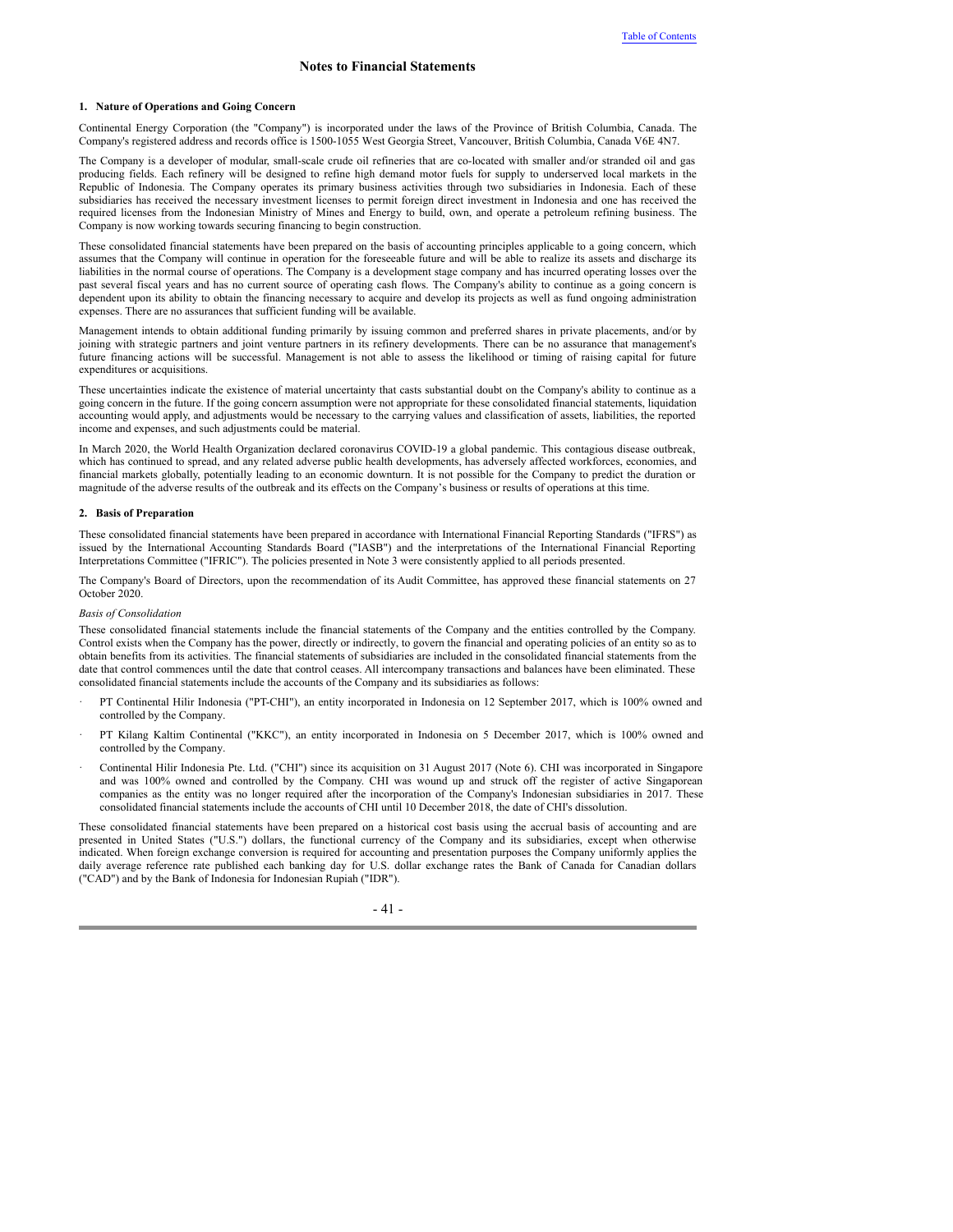#### **3. Summary of Significant Accounting Policies**

#### *Foreign Currencies*

The functional currency is the currency of the primary economic environment in which the entity operates. The functional currency determinations were conducted through an analysis of the consideration factors identified in IAS 21, the Effects of Changes in Foreign Exchange Rates ("**IAS 21**"). The Company's functional and presentation currency is the U.S. dollar.

Any transactions in currencies other than the functional currency have been translated to the U.S. dollar in accordance with IAS 21. Transactions in currencies other than the functional currency are recorded at the rates of exchange prevailing on dates of transactions. At the end of each reporting period, monetary assets and liabilities that are denominated in foreign currencies are translated at the rates prevailing at that date. Non-monetary assets and liabilities carried at fair value that are denominated in foreign currencies are translated at rates prevailing at the date when the fair value was determined. All gains and losses on translation of these foreign currency transactions are included in the statements of loss and comprehensive loss. Non-monetary items that are measured in terms of historical cost in a foreign currency are not retranslated.

#### *Loss per Share*

Basic loss per share is computed by dividing income available to common shareholders by the weighted average number of common shares outstanding during the period. The computation of diluted loss per share assumes the conversion, exercise or contingent issuance of securities only when such conversion, exercise or issuance would have a dilutive effect on earnings per share. The dilutive effect of convertible securities is reflected in diluted loss per share by application of the "if converted" method. The dilutive effect of outstanding options and warrants and their equivalents is reflected in diluted loss per share by application of the treasury stock method. In the years when the Company reports a loss, the effect would be anti-dilutive, and therefore, basic and diluted loss per share are the same.

#### *Share-Based Payments*

The Company grants stock options and warrants to buy common shares of the Company to directors, officers, employees, service providers, and other arm's length parties. Such equity settled share-based payment arrangements are entered into for a period and vesting periods determined at its sole discretion of the board of directors and at prices equal to or greater than the closing market price on the day preceding the date they were granted. An individual is classified as an employee when the individual is an employee for legal or tax purposes (direct employee) or provides services similar to those performed by a direct employee.

The fair value of these equity settled share-based payments is measured using the Black-Scholes option pricing model taking into account the terms and conditions upon which these instruments were granted. At each statement of financial position reporting date, the amount recognized as an expense is adjusted to reflect the actual number of instruments that are expected to vest.

Arrangements in which the Company receives good or services as consideration for its own equity instrument or stock options granted to non-employees, are accounted for as equity settled share-based payments transactions and measured at the fair value of goods and services received. If fair value of goods or services received cannot be estimated reliably, the transaction is measured at the fair value of the equity instruments granted at the date the Company receives the goods or services.

#### *Unit Private Placements*

The Company values warrants issued as part of a private placement unit by allocating the proceeds from the issuance of units between common shares and common share purchase warrants on a pro-rata basis based on relative fair values as follows:

- The fair value of common shares is based on the closing market price on the date the units are issued; and ·
- The fair value of the common share purchase warrants is determined using the Black-Scholes pricing model. ·

The fair value attributed to the warrants is recorded in the share-based payment reserve.

#### *Financial Instruments*

### *Measurement – Initial Recognition*

Financial assets and liabilities are recognized when the Company becomes a party to the contractual provisions of the instrument. On initial recognition, all financial assets and liabilities are recorded at fair value, net of attributable transaction costs, except for financial assets and liabilities classified as Fair Value Through Profit or Loss ("FVTPL"). Transaction costs of financial assets and liabilities classified as at FVTPL are expensed in the period in which they are incurred. Subsequent measurement of financial assets and liabilities depends on the classifications of such assets and liabilities.

#### *Classification of Financial Assets*

*Amortized cost*

Financial assets that meet the following conditions are measured at amortized cost:

- The financial asset is held within a business model whose objective is to hold financial assets in order to collect contractual cash flows, and ·
- The contractual terms of the financial asset give rise on specified dates to cash flows that are solely payments of ·

### - 42 -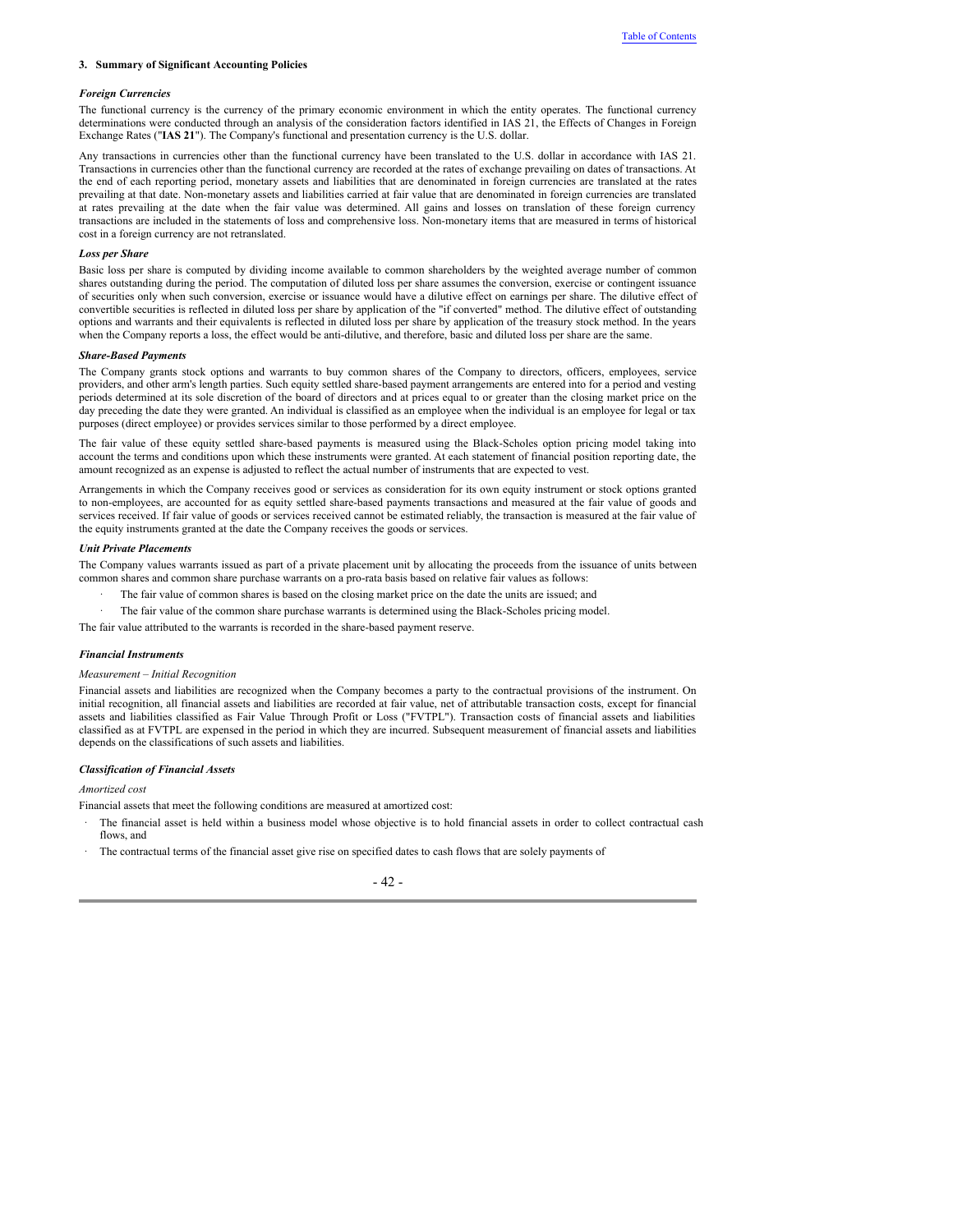#### principal and interest on the principal amount outstanding.

The amortized cost of a financial asset is the amount at which the financial asset is measured at initial recognition minus principal repayments plus the cumulative amortization, using the effective interest method applied to the difference between the initial amount and the maturity amount, adjusted for any allowance due to losses or gains. Interest income is recognized using the effective interest method. The Company's financial assets at amortized cost include its cash.

#### *Fair value through other comprehensive income ("FVTOCI")*

Financial assets that meet the following conditions are measured at FVTOCI.

- The financial asset is held within a business model whose objective is achieved by both collecting contractual cash flows and selling financial assets, and ·
- The contractual terms of the financial assets give rise on specified dates to cash flows that are solely payments of principal and interest on the principal amount outstanding. ·

The Company does not have any instruments classified as financial assets at FVTOCI.

#### *Fair Value Through Profit or Loss ("FVTPL")*

All other financial assets are measured at FVTPL. The Company, at initial recognition, may also irrevocably designate a financial asset as measured at FVTPL if doing so eliminates or significantly reduces a measurement or recognition inconsistency that would otherwise arise from measuring assets or liabilities or recognizing the gains and losses on them on different bases. Financial assets measured at FVTPL are measured at fair value at the end of each reporting period, with any fair value gains or losses recognized in profit or loss to the extent they are not part of a designated hedging relationship. The Company does not have any financial assets measured at fair value through profit or loss.

### *Impairment of financial assets at amortized cost:*

The Company assesses all information available, including on a forward-looking basis, the expected credit losses associated with its assets carried at amortized cost. The impairment methodology applied depends on whether there has been a significant increase in credit risk. To assess whether there is a significant increase in credit risk, the Company compares the risk of a default occurring on the asset as the reporting date, with the risk of default as at the date of initial recognition, based on all information available, and reasonable and supportive forward-looking information.

#### *Financial liabilities and equity*

Debt and equity instruments are classified as either financial liabilities or equity in accordance with the substance of the contractual arrangements and the definition of a financial liability and an equity instrument.

An equity instrument is any contract that evidences a residual interest in the assets of the Company after deducting all of its liabilities. Equity instruments issued by the Company are recognized as proceeds received net of direct issue costs. Repurchase of the Company's own equity instruments is recognized and deducted directly from equity. No gain or loss is recognized, by the Company, in profit or loss on the purchase, sale, or the cancellation of its own equity instruments.

#### *Classification of Financial Liabilities*

Financial liabilities that are not contingent consideration of an acquirer in a business combination, held for trading, or designated as at FVTPL, are measured at amortized cost using the effective interest method. The Company's financial liabilities measured at amortized cost include accounts payable and accrued liabilities, promissory notes and loan from related parties.

#### *Derecognition*

A financial asset is derecognized when:

- The rights to receive cash flows from the asset have expired; ·
- The Company has transferred its rights to receive cash flows from the asset or has assumed an obligation to pay the received cash flows in full to a third party under a 'pass-through' arrangement; ·
- And either (a) the Company has transferred substantially all risks and rewards of the asset, or (b) the Company retains legal title but has contractually or otherwise transferred the associated economic risks and rewards. ·
- A financial liability is derecognized when the obligation under the liability is discharged or cancelled or expires.

#### *Compound Financial Instruments*

Compound financial instruments issued by the Company comprise convertible debt that can be converted into fixed number of common shares of the Company. The liability component of the compound financial instrument is recognized initially at the fair value of a similar liability that does not have any equity conversion option. The equity component is recognized as the difference between the fair value of the compound financial instrument as a

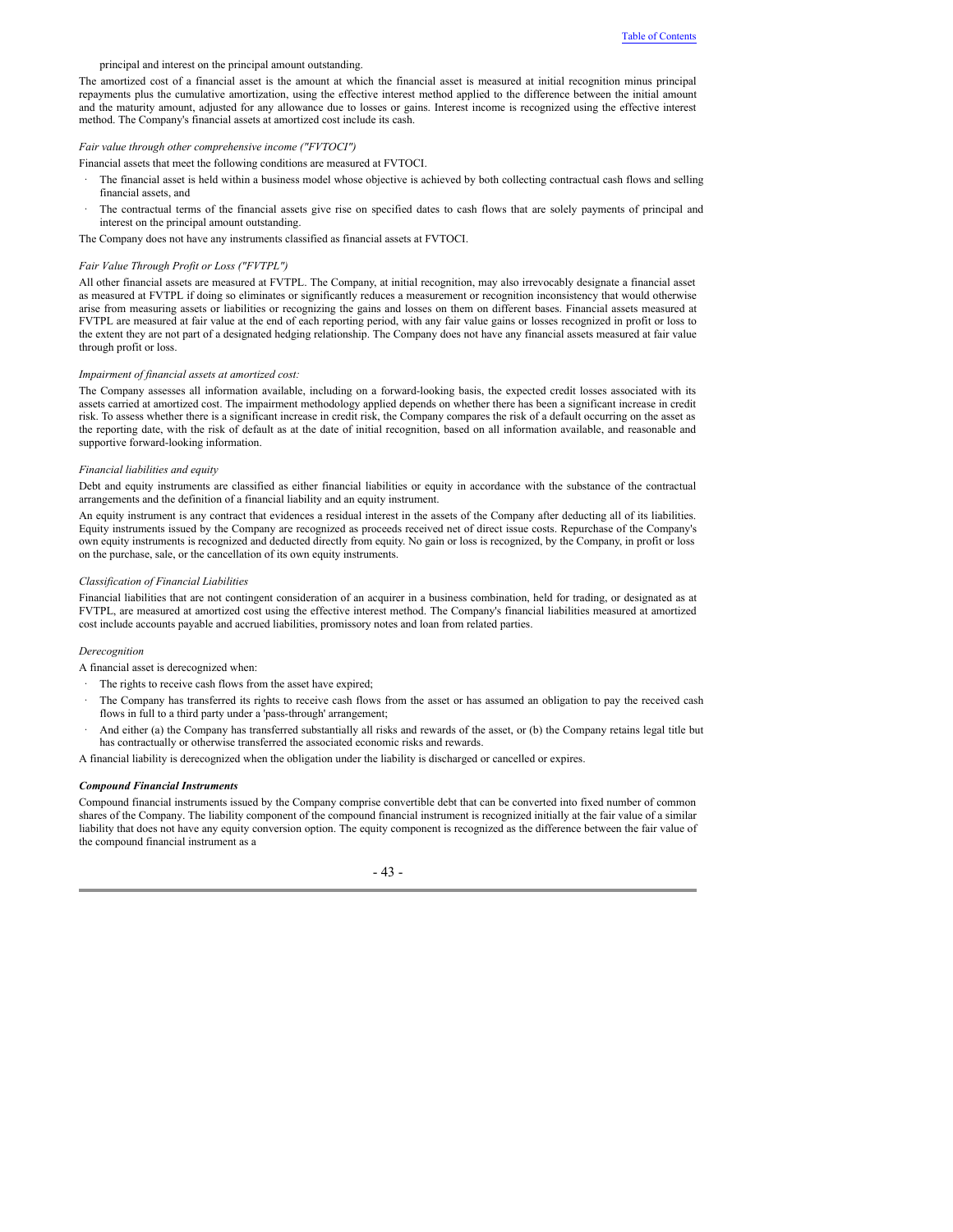whole and the fair value of the liability component. Any directly attributable transaction costs are allocated to the liability and equity components in proportion to their initial carrying amounts. Should a compound financial instrument have more than one equity component, transaction costs are allocated to the equity components in proportion to their respective fair values.

Subsequent to initial recognition, the liability component of a compound financial instrument is measured at amortized cost using the effective interest method. The equity component of a compound financial instrument is not re-measured subsequent to initial recognition.

#### *Income Taxes*

Income tax expense consists of current and deferred tax expense. Income tax expense is recognized in the statements of comprehensive loss.

Current tax expense is the expected tax payable on the taxable income for the year, using tax rates enacted or substantively enacted at period end, adjusted for amendments to tax payable with regards to previous years.

Deferred taxes are recorded using the liability method. Under the liability method, deferred tax assets and liabilities are recognized for future tax consequences attributable to differences between the financial statement carrying amounts of existing assets and liabilities and their respective tax bases. Deferred tax assets and liabilities are measured using the enacted or substantively enacted tax rates expected to apply when the asset is realized or the liability settled. The effect on deferred tax assets and liabilities of a change in tax rates is recognized in income in the period that substantive enactment occurs.

A deferred tax asset is recognized to the extent that it is probable that future taxable profits will be available against which the asset can be utilized. To the extent that the Company does not consider it probable that a deferred tax asset will be recovered, it provides a valuation allowance against the excess.

The following temporary differences do not result in deferred tax assets or liabilities:

- The initial recognition of assets or liabilities that do not affect accounting or taxable profit; and ·
- Goodwill. ·

Deferred tax assets and liabilities are offset when there is a legally enforceable right to offset when they relate to income taxes levied by the same taxation authority.

#### **4. Significant Accounting Estimates and Judgments**

The preparation of financial statements requires management to make judgments, estimates and assumptions that affect the application of policies and reported amounts of assets and liabilities, profit and expenses. The estimates and associated assumptions are based on historical experience and various other factors that are believed to be reasonable under the circumstances, the results of which form the basis of making the judgments about carrying values of assets and liabilities that are not readily apparent from other sources. Actual results may differ from these estimates.

The estimates and underlying assumptions are reviewed on an ongoing basis. Revisions to accounting estimates are recognized in the period in which the estimate is revised if the revision affects only that period or in the period of the revision and further periods if it affects both current and future periods.

#### *Critical Judgments:*

#### *Acquisition of CHI*

The Company acquired 100% of outstanding common shares of CHI (Note 6) in fiscal 2018. The accounting treatment of such acquisitions is dependent upon whether the acquired entity constitutes a business in accordance with IFRS 3, Business Combinations. A business usually consists of:

- *Inputs* Any economic resource that creates, or has the ability to create, outputs, when one or more processes are applied to it. ·
- *Processes* Any system, standard, protocol, convention or rule that when applied to an input or inputs, creates or has the ability to create outputs. ·
- Outputs The result of inputs and processes applied to those inputs that provide or have the ability to provide a return in the form of dividends, lower costs, or other economic benefits directly to investors or other owners, members or participants. ·

Inputs and processes are essential elements that have to be present in order for an entity to be classified as a business. Although a business usually has outputs, they are not required for an integrated set of assets to qualify as a business.

CHI was set up for development of small-scale refinery projects in Indonesia. The entity was still in its early stage of development and did not have any licenses for the development of such projects. It therefore did not have any significant inputs or processes capable of producing outputs. As a result, the entity did not qualify as a business.

#### *Recovery of deferred taxes*

Judgment is required in determining whether deferred tax assets are recognized on the statement of financial position. Deferred tax assets require management to assess the likelihood that the Company will generate taxable income in future periods in order to utilize recognized deferred tax assets. Estimates of future taxable income are based on forecasted cash flows and the application of existing tax laws in each jurisdiction. The Company has not recognized any deferred tax assets on the statement of financial position as at 30 June 2019.

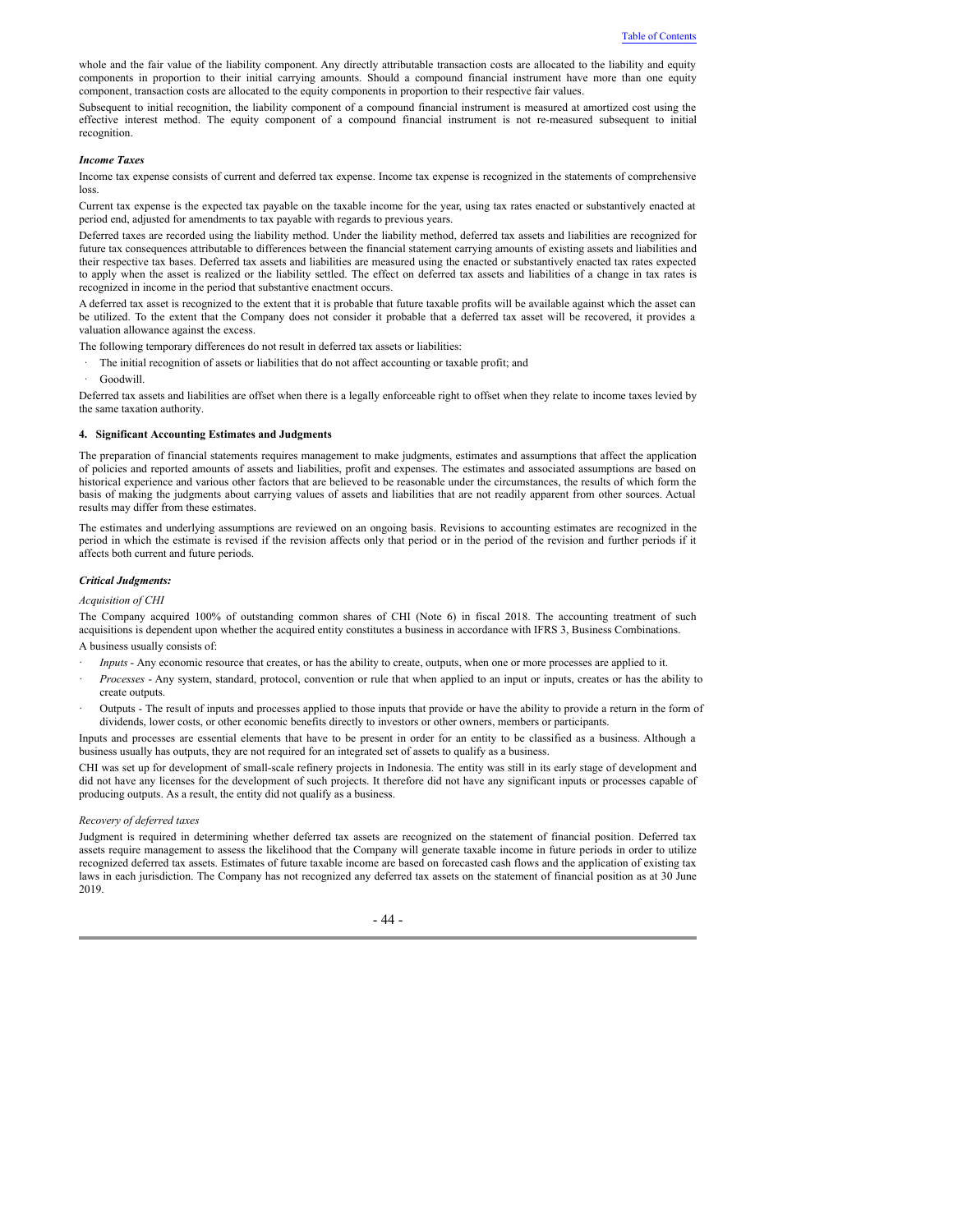#### *Compound financial instruments*

The promissory notes are compound financial instruments which are accounted for separately by their components: a financial liability and an equity component. The financial liability, which represents the obligation to pay coupon interest on the promissory note in the future, is initially measure at its fair value and subsequently measured at amortized cost. The residual amount is accounted for as an equity instrument at issuance. The identification of convertible debenture components is based on interpretations of the substance of the contractual arrangement and therefore requires judgment from management. The separation of the components affects the initial recognition of the promissory note at issuance and the subsequent recognition of interest on the liability component. The determination of the fair value of the liability is also based on a number of assumptions, including contractual future cash flows, discount rates, and the presence of any derivative financial instruments.

#### *Critical Accounting Estimates:*

Significant estimates relate to, but are not limited to:

#### *Stock options and warrant valuations*

The fair value of stock options and warrants granted is estimated on the date of the grant using the Black-Scholes option pricing model. Expected volatility is based on historical stock price volatility of comparable companies in a similar stage of life cycle as the Company. The Company uses historical data to estimate the timing of exercises within the valuation model. The risk-free interest rate for the expected term of the instruments is based on the yields of government bonds. Changes in these estimates, especially the volatility and the expected life determination could have a material impact on the Company's comprehensive loss for the year.

#### **5. Recent Accounting Pronouncements and Adoption of New Standards**

New or revised standards, amendments and interpretations to existing IFRS standards are issued by the IASB or by IFRIC from time to time.

#### *The Company adopted the following new accounting standards during the current year:*

#### *IFRS 16, Leases*

The Company adopted IFRS 16 effective on 1 July 2019. IFRS 16 and its consequential amendments have replaced IAS 17 – Leases and its associated interpretative guidance. IFRS 16 applies a control model to the identification of leases, distinguishing between a lease and a service contract on the basis of whether the customer controls the asset being leased. For those assets determined to meet the definition of a lease, IFRS 16 introduces significant changes to the accounting by lessees, introducing a single, on-balance sheet accounting model that is similar to current finance lease accounting, with limited exceptions for short-term leases or leases of low value assets. Lessor accounting remains similar to current accounting practice. The Company considers that IFRS 16 has no material impact on the results and financial position of the Company in respect of the short term leases for the Company's Jakarta interim and virtual offices. The Company does not have any other leasing arrangements.

#### *IFRIC 23, Uncertainty over Income Tax Treatment*

The Company adopted IFRIC 23 on 1 July 2019. IFRIC 23 clarifies the accounting for uncertainties in income taxes and is to be applied to the determination of taxable profit (tax loss), tax bases, unused tax losses, unused tax credits and tax rates, when there is uncertainty over income tax treatments under IAS 12. IFRIC 23 specifically addresses the following:

- Whether an entity considers uncertain tax treatments separately; ·
- The assumptions an entity makes about the examination of tax treatments by taxation authorities; ·
- How an entity determines taxable profit or loss, tax bases, unused tax losses, unused tax credits, and tax rates; and ·
- How an entity considers changes in facts and circumstances. ·

An entity has to determine whether to consider each uncertain tax treatment separately or together with one or more other uncertain tax treatments. The approach that better predicts the resolution of the uncertainty should be followed. The interpretation is effective for annual reporting periods beginning on or after 1 January 2019. The Company considers that IFRIC 23 has no material impact on the results and financial position of the Company presented in these consolidated financial statements.

#### *New accounting standards issued but not yet in ef ect*

#### *Classification of liabilities as current or non-current (Amendments to IAS 1)*

The IASB has published *Classification of Liabilities as Current or Non-Current* (Amendments to IAS 1) which clarified the guidance on whether a liability should be classified as either current or non-current. The amendments:

- Clarify that the classification of liabilities as current or non-current should only be based on rights that are in place "at the end of the reporting period"; ·
- Clarify that classification is unaffected by expectations about whether an entity will exercise its right to defer settlement of a liability; and ·
- Make clear that settlement includes transfers to the counterparty of cash, equity instruments, other assets or services that result in extinguishment of the liability. ·

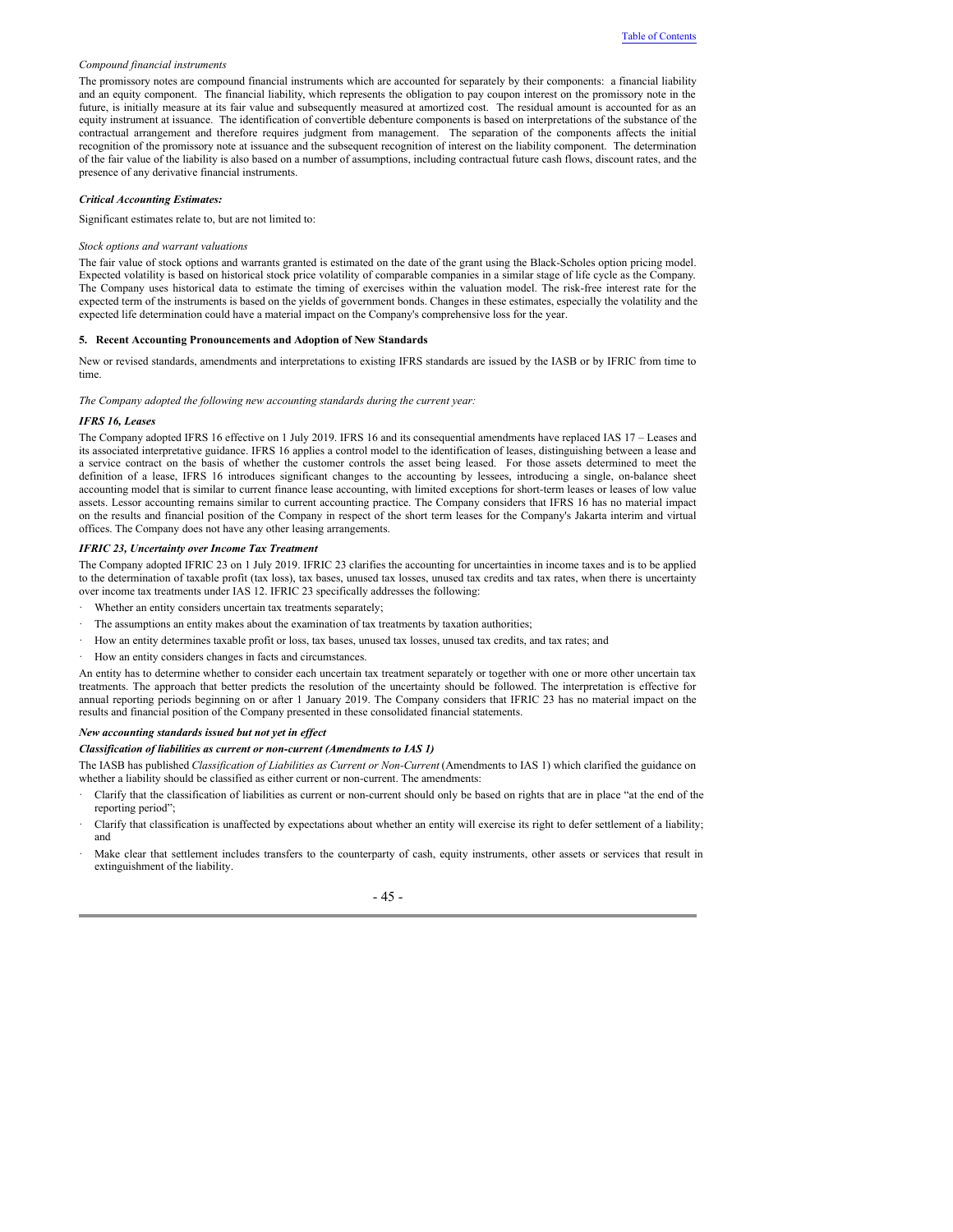This amendment is effective for annual periods beginning on or after January 1, 2022. Earlier application is permitted. The extent of the impact of adoption of this amendment has not yet been determined. There is currently a proposal outstanding that would defer the effective date until January 1, 2023.

#### *Definition of a business (Amendments to IFRS 3)*

The IASB has issued*Definition of a Business* (Amendments to IFRS 3) to clarify the definition of a business for the purpose of determining whether a transaction should be accounted for as an asset acquisition or a business combination. The amendments:

- Clarify the minimum attributes that the acquired assets and activities must have to be considered a business; ·
- Remove the assessment of whether market participants can acquire the business and replace missing inputs or processes to enable them to continue to produce outputs; ·
- Narrow the definition of a business and the definition of outputs; and ·
- Add an optional concentration test that allows a simplified assessment of whether an acquired set of activities and assets is not a business. ·

This amendment is effective for annual periods beginning on or after January 1, 2020. Earlier application is permitted. The Company does not expect the adoption of this new amendment to have a significant impact on the consolidated financial statements.

#### **6. Acquisition**

The Company entered into a Joint Development Agreement dated 4 January 2017 (the "JDA") with Continental Hilir Indonesia Pte. Ltd., a privately held Singapore company, regarding the development of small-scale crude oil refinery projects in Indonesia.

During fiscal 2018, on 31 August 2017, the Company closed a deal (the "CHI Transaction") with eight subscribers and shareholders (the "Subscribers") of CHI, who had invested a total of \$700,000 into CHI, consisting of \$550,000 in cash and \$150,000 in management services to CHI. CHI had made non-interest bearing reimbursable advances directly to the benefit of the Company of \$381,666 in relation the JDA. Upon closure of the CHI Transaction the JDA between CHI and the Company was terminated and extinguished.

In accordance with separate settlement and disposition agreements with each one of the Subscribers, the Company reimbursed the entire \$700,000 to the Subscribers by way of the issue of its own securities in an aggregate amount of 14,000,000 Units (the "Units") at a value of \$0.05 per Unit. Each Unit consisted of one common share of the Company and one warrant to purchase an additional common share at a fixed price of \$0.10 per common share for a term of one year from issue.

Three of the Subscribers are also directors of the Company. The other subscribers are all arms-length and unrelated parties to the Company. Each one of the related parties received 1,000,000 of the Units upon issue on the same terms as the arms-length Subscribers. (Note 12)

The allocation of the purchase price was as follows:

| Fair value of 14,000,000 shares issued (Note 11)   | S | 541,796   |
|----------------------------------------------------|---|-----------|
| Fair value of 14,000,000 warrants issued (Note 11) |   | 158,204   |
| <b>Total consideration</b>                         |   | 700,000   |
| Net assets (liabilities) acquired from CHI         |   |           |
| Prepayments and advances                           |   | 98.277    |
| Accounts payable and accrued liabilities           |   | (115,000) |
| Cash advances settled                              |   | 381,666   |
| Net assets acquired                                |   | 364,943   |
| <b>Transaction cost</b>                            |   | 335,057   |

Subsequent to the closure of the CHI Transaction on 31 August 2017, the Company established a new subsidiary in Indonesia, PT-CHI on 12 September 2017. PT-CHI assumed the business objectives and purpose for which the Company and CHI originally entered the JDA. During fiscal 2019, the Company caused CHI to be wound up, dissolved, and struck off by the Singapore companies registrar.

#### **7. Capital Management**

The Company's objectives when managing capital are to safeguard the Company's ability to continue as a going concern in order to pursue new business development and to maintain a flexible capital structure for its projects for the benefits of its stakeholders. The Company's principal source of funds is from the issuance of common shares.

In the management of capital, the Company includes the components of deficiency.

The Company manages the capital structure and makes adjustments to it in light of changes in economic conditions and the risk characteristics of the underlying assets. To maintain or adjust the capital structure, the Company may attempt to issue new shares, enter into joint venture arrangements, acquire or dispose of assets, or adjust the amount of cash and short-term investments.

The Company's investment policy is to invest any excess cash in highly liquid short-term interest-bearing investments selected with regard to the expected timing of expenditures from continuing operations.

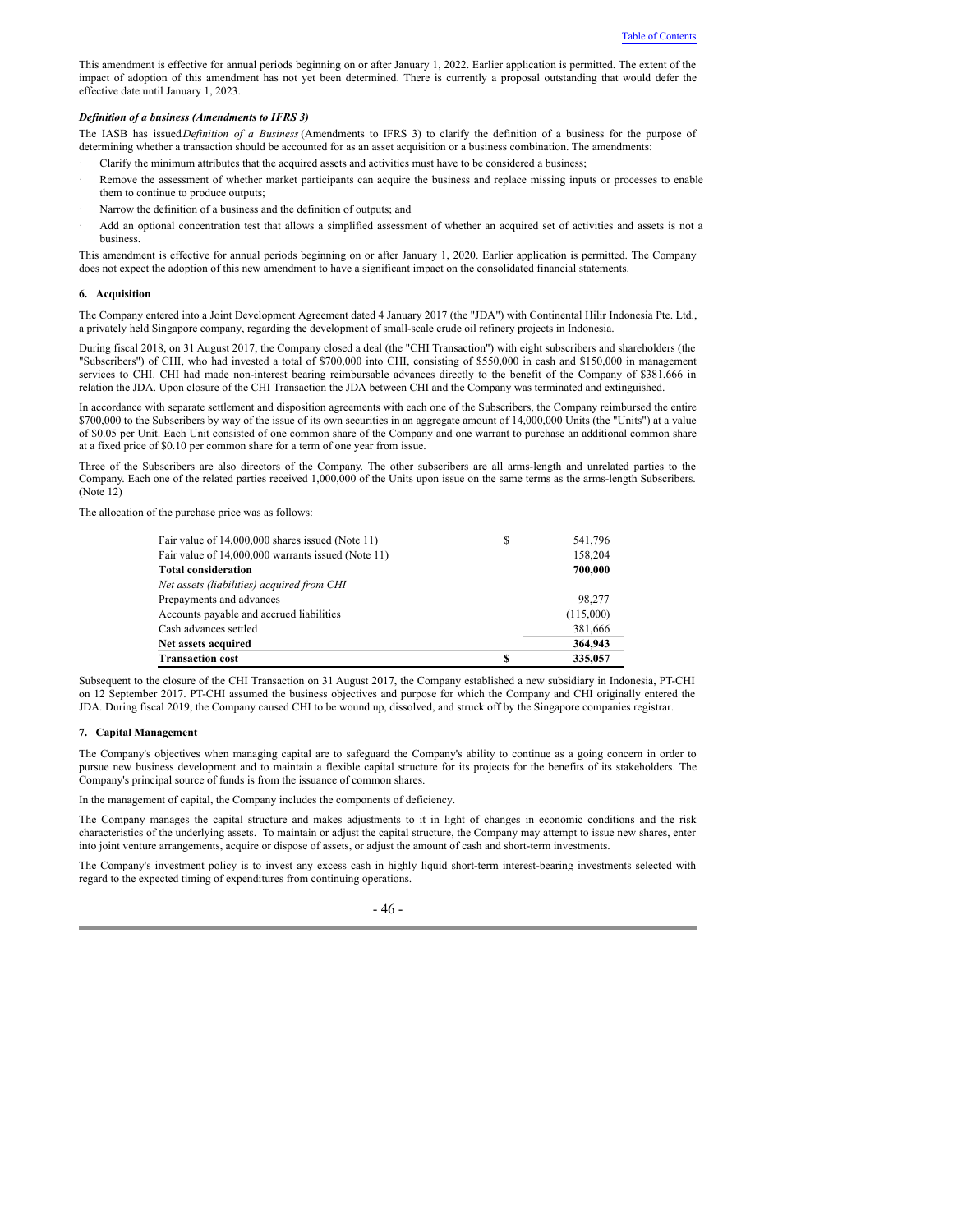The Company is not subject to any externally imposed capital requirements and there was no change in the Company's capital management during the year ended 30 June 2020.

### **8. Financial Risk Management**

The Company's financial instruments are exposed to certain financial risks. The risk exposures and the impact on the Company's financial instruments are summarized below.

#### *Currency risk*

The Company is primarily exposed to currency fluctuations relative to the U.S. dollar through expenditures that are denominated in foreign currencies. Also, the Company is exposed to the impact of currency fluctuations on its foreign currency monetary assets and liabilities.

The Company is exposed to foreign currency risk through the following financial assets and liabilities denominated in currencies other than U.S. dollars:

|                     |             |                    | <b>Accounts</b><br>payable and<br>accrued |
|---------------------|-------------|--------------------|-------------------------------------------|
| <b>30 June 2020</b> | Cash        | <b>Receivables</b> | liabilities                               |
| Canadian dollars    | 12,513      | 1,739              | (39, 938)                                 |
| Indonesian Rupiah   | 66,906,321  |                    | 638,635,895                               |
|                     |             |                    | <b>Accounts</b>                           |
|                     |             |                    | payable and                               |
|                     |             |                    | accrued                                   |
| 30 June 2019        | Cash        | <b>Receivables</b> | liabilities                               |
| Canadian dollars    | 3,026       | 12,849             | (83,353)                                  |
| Indonesian Rupiah   | 310,453,039 |                    | (439, 546, 620)                           |
|                     |             |                    | <b>Accounts</b>                           |
|                     |             |                    | payable and                               |
|                     |             |                    | accrued                                   |
| 30 June 2018        | Cash        | <b>Receivables</b> | liabilities                               |
| Canadian dollars    | 987         | 10,016             | (128, 813)                                |
| Indonesian Rupiah   | 211,156,790 |                    | (341, 664, 000)                           |

At 30 June 2020, with other variables unchanged, a 10% change in exchange rates would affect the loss by \$6,350 (2019 - \$6,073, 2018 - \$9,860).

### *Credit risk*

Credit risk is the risk of loss if a customer or third party to a financial instrument fails to meet its contractual obligations. The Company's cash is held by reputable financial institutions. Receivables consist of goods and services taxes due from the Federal Government of Canada. Management believes that the credit risk concentration with respect to cash and receivables is remote.

#### *Price risk*

The Company is exposed to price risk with respect to commodity and equity prices. Equity price risk is defined as the potential adverse impact on the Company's earnings, or ability to obtain equity financing, due to movements in individual equity prices or general movements in the level of the stock market. Commodity price risk is defined as the potential adverse impact on earnings and economic value due to commodity price movements and volatilities. The Company closely monitors commodity prices of oil and gas, individual equity movements, and the stock market to determine the appropriate course of action to be taken by the Company.

### *Liquidity risk*

Liquidity risk is the risk that the Company will not be able to meet its financial obligations as they fall due. Liquidity requirements are managed based on expected cash flows to maintain sufficient capital to meet short term obligations. As at 30 June 2020, the Company had a current assets of \$92,306 which is not sufficient to settle current liabilities of \$641,488. The Company's management continues to work on obtaining financing to meet these obligations and also on reaching alternative arrangements with relevant parties.

#### *Interest rate risk*

Interest rate risk is the risk that the fair value of future cash flows of a financial instrument will fluctuate because of changes in market interest rates. As at 30 June 2020, the Company has a positive cash balance and other than certain promissory notes, which have a fixed interest rate of 9% per annum and 6% per annum, its debt was interest free. The Company has no significant concentrations of interest rate risk arising from operations.

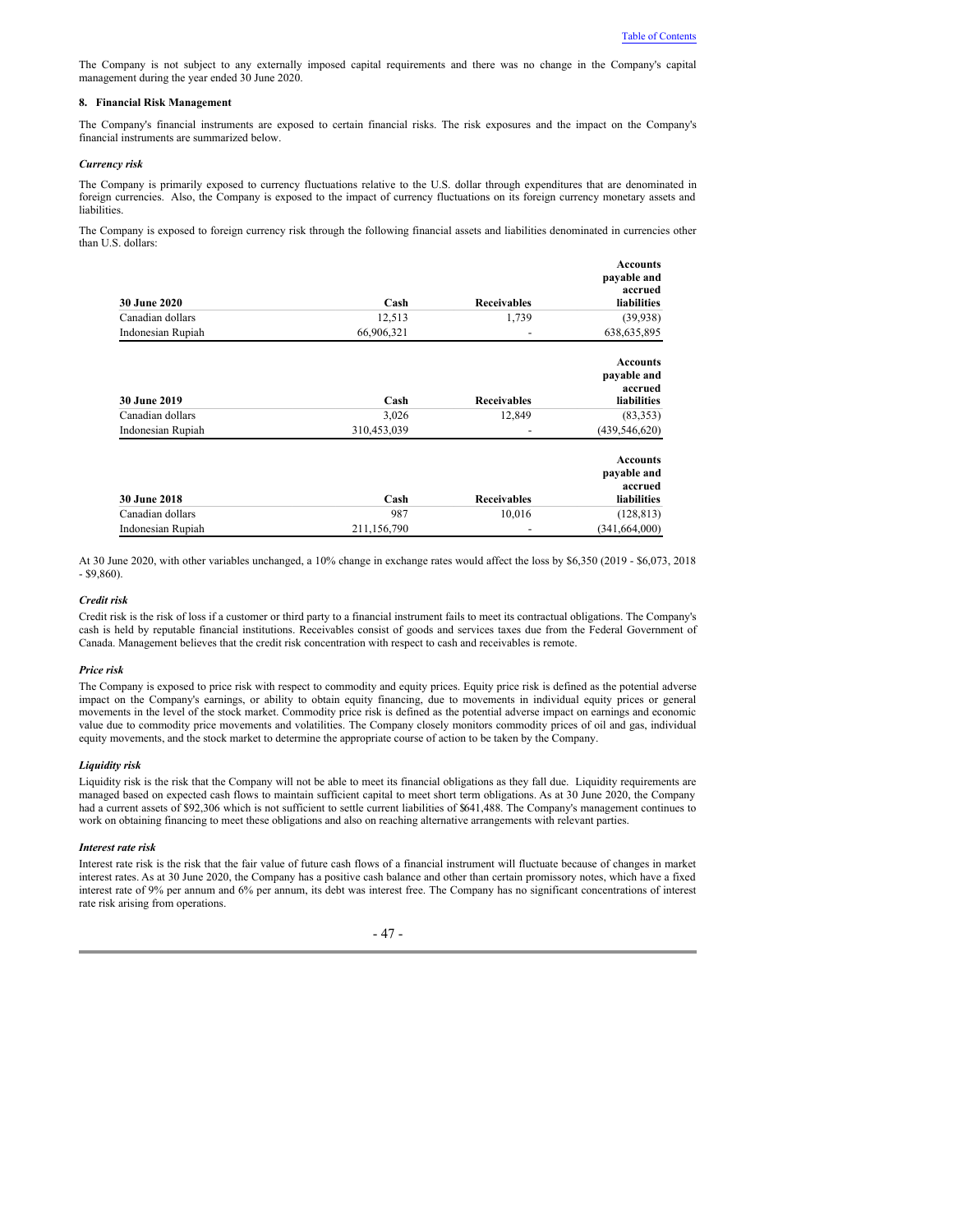#### **9. Convertible Debt**

The Company issued a convertible promissory note for cash proceeds of \$250,000 on 21 September 2011. The promissory note paid interest at 18% per annum and could be converted to the common shares of the Company at \$0.05 per share.

On 31 August 2017, the Company settled the convertible promissory note and accumulated interest thereon in an aggregate amount of \$517,500 by the issue to the note holder of10,350,000 units of the Company at \$0.05 per unit. Each unit consisted of one common share of the Company and one warrant to purchase an additional common share at a fixed price of \$0.10 per common share for a term of one year.

|                                         | <b>Total S</b> |
|-----------------------------------------|----------------|
| <b>Balance on 30 June 2017</b>          | 510.014        |
| Interest                                | 7.486          |
| Conversion                              | (517,500)      |
| Balance on 30 June 2018, 2019, and 2020 | -              |

The fair value of the warrants included in the units amounted to \$151,110 and was determined using theBlack-Scholes option pricing model with the following assumptions: expected dividend yield: 0%, expected stock price volatility: 125%, risk-free interest rate: 1.23%, expected life of warrants (years): 1.00. The Company recognized this fair value in its statement of loss as financing cost in fiscal year 2018. Upon conversion of the debt, the value of the conversion option of \$92,966, previously recorded as a separate category within equity, was reclassified from conversion rights reserve to share capital, also in fiscal year 2018.

As at 30 June 2020, the Company has no convertible debt except for the possible contingent conversion, at the election of the holders, of two promissory notes issued during fiscal 2020, which have an aggregate principal amount of \$150,000 and are described in Note-10.

#### **10. Promissory Notes**

On 1 September 2018, the Company issued three promissory notesto unrelated arms-length parties for an aggregate principal amount of \$100,000 in respect of unpaid accounts payable and accrued liabilities of CHI (Note 6). The notes each have a term of two years and bear non-compounding simple interest at a rate of nine (9%) per year on the unpaid balance commencing from 1 September 2017. Two of these notes were repaid together with accumulated interest thereon during Fiscal 2019. The third note matured subsequent to FYE 2020 on 31 August 2020 and is now past due and payable.

The Company issued two promissory notes on 20 March 2020 to unrelated arms-length parties for an aggregate principal amount of \$150,000 in respect of working capital loans to the Company. The notes bear non-compounding simple interest at a rate of six (%) per year, become due and payable on July 1, 2021, and may be repaid together with all accumulated interest thereon, at the election of the holders, in cash or in the form of the Company's common shares valued at the volume weighted average trading price during the twenty business days preceding the maturity date or as a participation at the same terms of any private placement closed by the Company prior to the maturity date.

Management has determined that the fair value of any embedded derivative and residual equity component associated with the promissory notes' conversion feature is negligible, and that the fair value of the liability component approximates its carrying amount on the date of issuance.

A continuity of the promissory notes payable is as follows:

|                              | \$       |
|------------------------------|----------|
| Balance - 30 June 2018       |          |
| Issuance of promissory notes | 100,000  |
| Interest                     | 16,432   |
| Repayments                   | (34,919) |
| Balance - 30 June 2019       | 81,513   |
| Issuance of promissory notes | 150,000  |
| Interest                     | 8,544    |
| Balance - 30 June 2020       | 240,057  |
| <b>Current portion</b>       | (87,579) |
| <b>Non-current portion</b>   | 152,478  |
|                              |          |

#### **11. Share Capital**

·

#### *Authorized Share Capital*

500,000,000 common shares without par value and without special rights or restrictions attached. ·

500,000,000 preferred shares without par value and with special rights or restrictions attached.

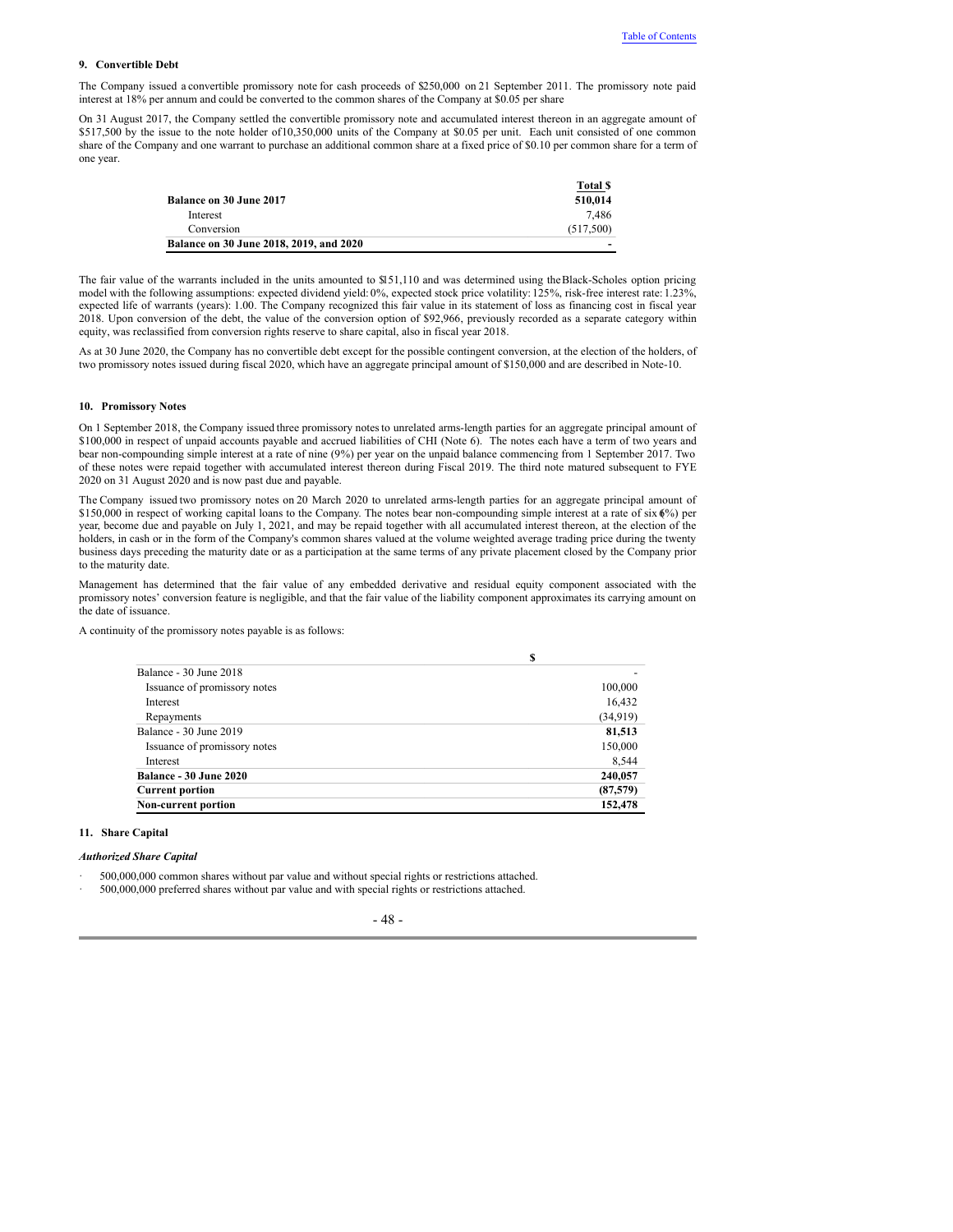#### *Shares issued*

*·*

*·*

*·*

*·*

- *Common shares issued during this current fiscal year ended 30 June 2020*
	- There were no common shares issued during the current fiscal year ended 30 June 2020. ·
- *Common shares issued during the previous fiscal year ended 30 June 2019*
	- On 26 September 2018, pursuant to a private placement, the Company issued 7,000,000 units of the Company at \$0.05 per unit, for proceeds of \$350,000. Each unit consisted of one common share of the Company and one warrant to purchase an additional common share at a fixed price of \$0.05 per common share for a term expiring on 30 June 2021. The Company allocated \$228,545 to common shares and \$121,455 to the share purchase warrants based on management's estimate of relative fair values. The fair value of the share purchase warrants was estimated using the Black-Scholes option pricing model with the following assumptions: expected dividend yield: 0%, expected stock price volatility: 100%, risk-free interest rate: 2.18%, expected life of warrants: 2.76 years. ·
	- On 26 September 2018, the Company also issued 350,000 common shares to settle a payable to an officer of \$17,500. These common shares had a fair value of \$0.035 per share on the date of issuance for a total value of \$12,250, resulting in a gain on settlement of debt of \$5,250. ·
	- On 16 December 2018, pursuant to a private placement, the Company issued4,000,000 units of the Company at \$0.05 per unit, for proceeds of \$200,000. Each unit consisted of one common share of the Company and one warrant to purchase an additional common share at a fixed price of \$0.05 per common share for a term expiring on 30 June 2021. The Company allocated \$155,844 to common shares and \$44,156 to the share purchase warrants based on management's estimate of relative fair values. The fair value of the share purchase warrants was estimated using the Black-Scholes option pricing model with the following assumptions: expected dividend yield: 0%, expected stock price volatility: 100%, risk-free interest rate: 1.95%, expected life of warrants: 2.54 years. ·
- *Common shares issued during the past fiscal year ended 30 June 2018*
	- O n 31 August 2017, the Company settled a convertible promissory note and accumulated interest thereon in an aggregate amount of \$517,500 by the issue to the loan holder of 10,350,000 units of the Company at \$0.05 per unit (Note 9). Each unit consisted of one common share of the Company and one warrant to purchase an additional common share at a fixed price of \$0.10 per common share for a term of one year. ·
	- On 31 August 2017, the Company issued 14,000,000 units at a value of \$0.05 per unit in connection with the acquisition of CHI (Note 6). Each unit consisted of one common share of the Company and one warrant to purchase an additional common share at a fixed price of \$0.10 per common share for a term of one year. The units were recorded at their fair value, being \$700,000 and pro-rated between common shares (\$541,796) and the share purchase warrants (\$158,204). The fair value of the share purchase warrants was estimated using the Black-Scholes option pricing model with the following assumptions: expected dividend yield: 0%, expected stock price volatility: 125%, risk-free interest rate: 1.21%, expected life of warrants (years): 1.00. ·
	- On 7 September 2017, 2,000,000 warrants with exercise price of \$0.01 per share were exercised for gross proceeds of \$20,000 (Note 12). ·
	- On 8 September 2017, pursuant to a private placement, the Company issued1,000,000 units of the Company at \$0.05 per unit, for proceeds of \$50,000. Each unit consisted of one common share of the Company and one warrant to purchase an additional common share at a fixed price of \$0.10 per common share for a term of one year. The Company allocated \$41,876 to common shares and \$8,124 to the share purchase warrants based on management's estimate of relative fair values. The fair value of the share purchase warrants was estimated using the Black-Scholes option pricing model with the following assumptions: expected dividend yield: 0%, expected stock price volatility: 125%, risk-free interest rate: 1.21%, expected life of warrants (years): 1.00. ·
	- On 28 November 2017, pursuant to a private placement, the Company issued6,000,000 units of the Company at \$0.05 per unit, for proceeds of \$300,000. Each unit consisted of one common share of the Company and one warrant to purchase an additional common share at a fixed price of \$0.10 per common share for a term of one year. No brokers or finders' fees were incurred. The Company allocated \$283,554 to common shares and \$16,446 to the share purchase warrants based on management's estimate of relative fair values. The fair value of the share purchase warrants was estimated using the Black-Scholes option pricing model with the following assumptions: expected dividend yield: 0%, expected stock price volatility: 125%, risk-free interest rate: 1.61%, expected life of warrants (years): 1.00. ·
	- O n 29 December 2017, the Company issued 1,000,000 common shares to settle a payable to the CEO of \$50,000. These common shares had a fair value of \$0.02 per share on the date of issuance for a total value of \$20,000, resulting in gain on settlement of debt of \$30,000. ·
	- On 2 January 2018, the Company issued 6,000,000 common shares to settle a payable to the CEO and the CFO of \$300,000. These common shares had a fair value of \$0.016 per share on the date of issuance for a total value of \$96,000, resulting in gain on settlement of debt of \$204,000. ·
- *Preferred shares issued during this fiscal year and the past and previous fiscal years* There were no preferred shares issued during the three fiscal years ended 30 June 2018, 2019, and 2020.

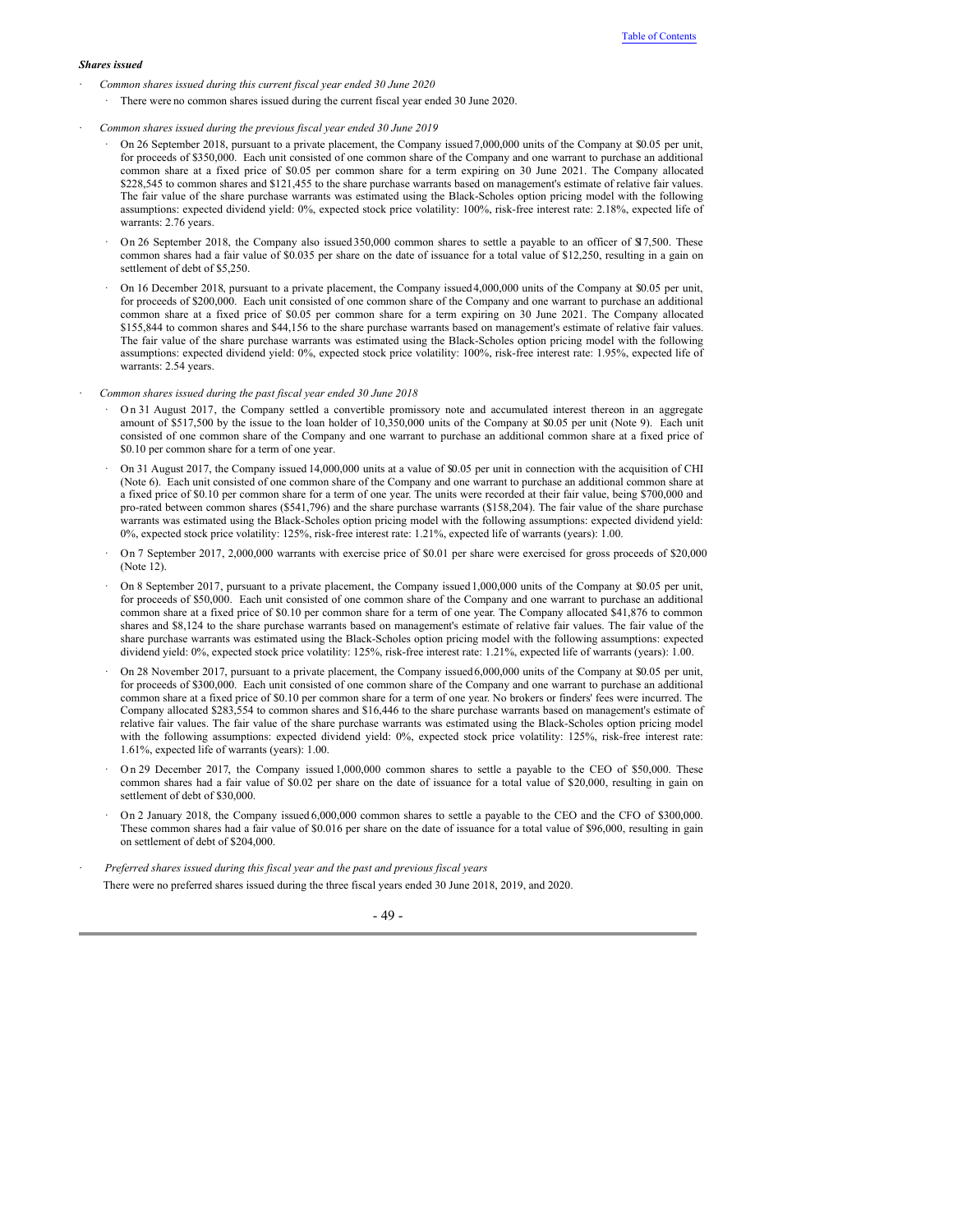#### *Stock options*

The Company has an approved incentive stock option plan under which the Board of Directors may, from time to time, grant options to directors, officers, employees or consultants. Options granted must be exercised within a period as determined by the board. Options vest on the grant date unless otherwise determined by the board. The aggregate number of common shares which may be reserved as outstanding options shall not exceed 25,000,000, and the maximum number of options held by any one individual at any one time shall not exceed 7.5% of the total number of the Company's issued and outstanding common shares and 15% of same for all related parties (officers, directors, and insiders) as a group.

A reconciliation of the Company's stock options outstanding on 30 June 2020 is as follows:

|                             | Number of<br><b>Options</b> | <b>Weighted Average</b><br><b>Exercise Price</b><br>\$ per Share |
|-----------------------------|-----------------------------|------------------------------------------------------------------|
| Outstanding on 30 June 2017 |                             |                                                                  |
| Granted                     | 4,500,000                   | 0.15                                                             |
| Outstanding on 30 June 2018 | 4,500,000                   | 0.15                                                             |
| Granted                     | 7,500,000                   | 0.05                                                             |
| Expired                     | (4,500,000)                 | 0.15                                                             |
| Outstanding on 30 June 2019 | 7,500,000                   | 0.05                                                             |
| Granted                     | 5,000,000                   | 0.05                                                             |
| Expired                     | (500,000)                   | 0.05                                                             |
| Outstanding on 30 June 2020 | 12,000,000                  | 0.05                                                             |

### *Options activity during the past fiscal year ended 30 June 2018:*

A total of 4,500,000 stock options were granted to directors and officers of the Company, 4,000,000 with an exercise price of \$0.15 and a term expiring on 31 August 2018 and 500,000 with an exercise price of \$0.16 expiring on 17 October 2018. The fair value of these stock options was determined to be \$40,800 and \$1,150 respectively, and was charged to the fiscal 2018 statement of loss and comprehensive loss as share-based payments expense.

#### *Options activity during the previous fiscal year ended 30 June 2019:*

A total of 7,500,000 stock options were granted to directors and officers of the Company, each having an exercise price of \$0.05 and a term expiring on 30 June 2021. The fair value of these stock options was determined to be \$92,250, which was charged to the fiscal 2019 statement of loss and comprehensive loss as share-based payments expense.

#### *Options activity during the current fiscal year ended 30 June 2020:*

A total of 500,000 incentive stock options expired in accordance with their provisions upon resignation of the holder.

A total of 5,000,000 stock options were granted to certain directors of the Company, each having an exercise price of \$0.05 and a term expiring 30 June 2021. The fair value of these stock option grants was determined to be \$52,495, which was charged to the fiscal 2020 statement of loss and comprehensive loss as share-based payments expense.

The fair value of the options granted was estimated using theBlack-Scholes option pricing model, with the following assumptions:

|                                  | <b>Year Ended</b>   | Year Ended          | <b>Year Ended</b>   |
|----------------------------------|---------------------|---------------------|---------------------|
|                                  | <b>30 June 2020</b> | <b>30 June 2019</b> | <b>30 June 2018</b> |
| Expected dividend yield          | Nil                 | Nil                 | Nil                 |
| Expected stock price volatility  | 100%                | 100%                | 125%                |
| Risk-free interest rate          | 1.84%               | 1.79%               | 1.25%               |
| Expected life of options (years) | 1.75                | 2.38                | 1.00                |

A summary of the Company's options outstanding on 30 June 2020 is as follows, and in total have a weighted average remaining contractual life of 1.00 years:

| <b>Options</b><br>Outstanding | Options<br>Exercisable |            | Exercise<br>Price | <b>Expiry</b><br>Date |
|-------------------------------|------------------------|------------|-------------------|-----------------------|
| 12,000,000                    |                        | 12.000.000 | \$0.05            | 30 June 2021          |
| 12,000,000                    |                        | 12.000.000 |                   |                       |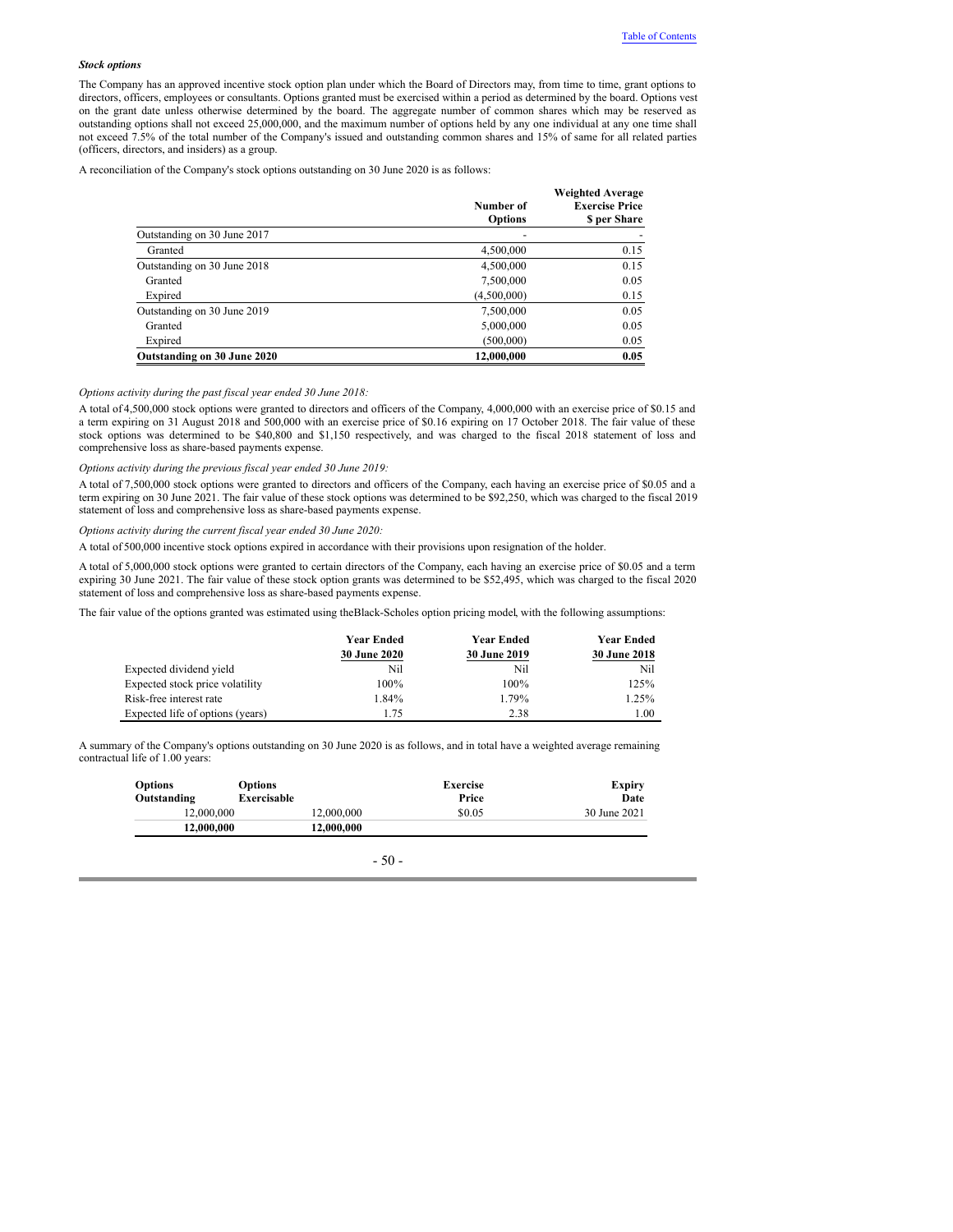#### *Warrants*

A reconciliation of the Company's warrants outstanding is as follows:

|                             | Number of<br>Warrants | <b>Weighted Average</b><br><b>Exercise Price</b><br>\$ per Share |
|-----------------------------|-----------------------|------------------------------------------------------------------|
| Outstanding on 30 June 2017 | 2,000,000             | 0.01                                                             |
| Issued                      | 31,350,000            | 0.10                                                             |
| Exercised                   | (2,000,000)           | 0.01                                                             |
| Outstanding on 30 June 2018 | 31,350,000            | 0.10                                                             |
| Issued                      | 11,000,000            | 0.05                                                             |
| Expired                     | (10,350,000)          | 0.10                                                             |
| Outstanding on 30 June 2019 | 32,000,000            | 0.05                                                             |
| Expired                     | (7,000,000)           | 0.05                                                             |
| Outstanding on 30 June 2020 | 25,000,000            | 0.05                                                             |

#### *Warrants activity during the past fiscal year ended 30 June 2018:*

The Company issued an aggregate amount of 31,500,000 warrants as part of units issued pursuant to private placements (21,000,000) and as part of note conversion (10,350,000) each with an exercise price of \$0.10 expiring on 31 August 2018. The fair value of the warrants issued was estimated using the Black-Scholes option pricing model as described above in this Note-11 under the heading *Shares Issued*. Also during fiscal 2018 an amount of 2,000,000 warrants with exercise price of \$0.01 per share were exercised.

#### *Warrants activity during the previous fiscal year ended 30 June 2019:*

A total of 10,350,000 warrants expired and the terms of 21,000,000 outstanding warrants were amended to reflect a reduction in exercise price from \$0.10 each to \$0.05 each and an extension of their term and expiry date from 31 August 2018 (14,000,000), from 8 September 2018 (1,000,000), and from 28 November 2018 (6,000,000) until a new expiry date on 30 June 2020. As the warrants were originally issued to unrelated party investors as part of private placement units, the modification of the terms was a transaction with the Company's shareholders and therefore the incremental value resulting from such amendment did not result in any impact on the Company's statement of loss.

The Company issued an aggregate amount of 11,000,000 warrants as part of private placement units, each having an exercise price of \$0.05 expiring on 30 June 2021. The fair value of the warrants was estimated using the Black-Scholes option pricing model as described above in this Note-11 under the heading *Shares Issued*.

#### *Warrants activity during the current fiscal year ended 30 June 2020:*

The terms of a total of 14,000,000 outstanding common share purchase warrants were amended to extend their old expiry date on 30 June 2020 to a new expiry date of 30 June 2022. There was no change to the \$0.05 exercise price of each. As the share purchase warrants were originally issued to unrelated party investors as part of private placement units the modification of the terms was a transaction with the Company's shareholders and therefore the incremental value resulting from such amendment did not result in any impact on the Company's statement of loss.

A summary of the Company's warrants outstanding on 30 June 2020 is as follows:

| Number of  | <b>Exercise</b>   |                    |
|------------|-------------------|--------------------|
| Warrants   | <b>Price Each</b> | <b>Expiry Date</b> |
| 11,000,000 | \$0.05            | 30 June 2021       |
| 14,000,000 | \$0.05            | 30 June 2022       |
| 25,000,000 |                   |                    |

#### **12. Related Party Transactions**

Key management personnel of the Company include three persons having the authority and responsibility for planning, directing and controlling the activities of the Company and its wholly owned operating subsidiaries, (collectively the "**Officers**"). Each one of the Officers, together with each non-executive and independent member of the Company's board of directors and any shareholder controlling 10% or more of the Company's voting common shares, is considered to be a "**Related Party**".

- Related Party Balances At the completion of the year ended 30 June 2020, the balances due to Related Parties, compared to the balance due them at the end of the Company's previous fiscal year ended 30 June 2019 ("FYE19"), are as follows: ·
	- a) an aggregate amount of \$271,683 (FYE19 \$227,045) was due and payable to the Company's Officers as accumulated and unpaid salary and fees. These amounts are included in accounts payable and are unsecured and non-interest bearing;

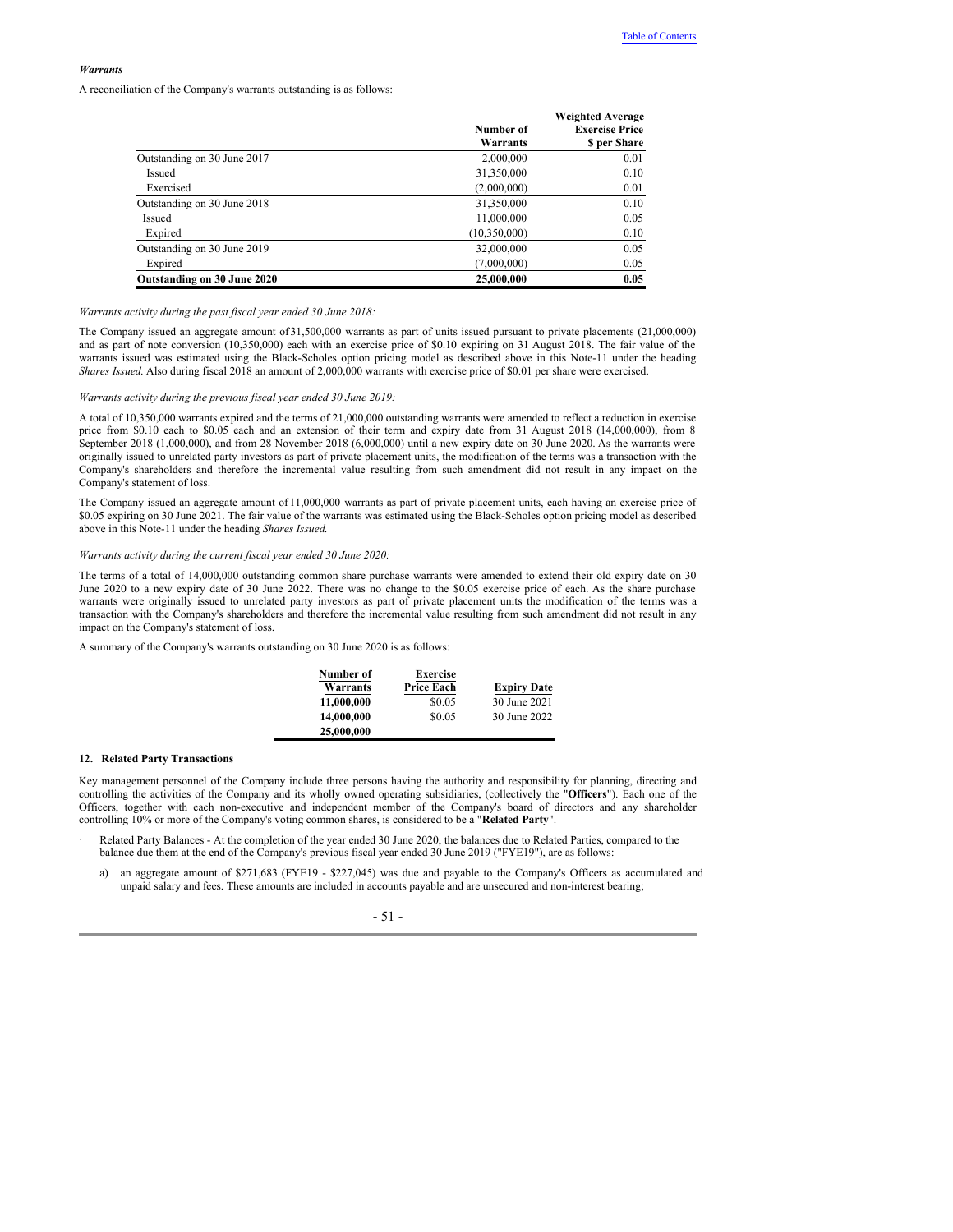- an aggregate amount of \$87,500 (FYE19 \$87,500) was due and payable to the Company's CEO as repayment of accumulated loans made in prior years by the CEO to the Company for assistance with working capital. This loan is interest free with no fixed repayment terms; b)
- c) an aggregate amount of \$20,000 (FYE19 \$nil) was due and payable to two of the Company's Directors (\$10,000 each) for working capital loans made by them to the Company. These loans are, are interest free, and both matured on 31 March 2020;
- Transactions With Related Parties During the fiscal year ended 30 June 2020, the Company received \$20,000 working capital loans from two directors and issued a total of 5,000,000 incentive stock options to three directors with an exercise price of \$0.05 and a term of 1.75 years. The fair value of these incentive stock options was determined to be \$52,495, using the Black Scholes Option Pricing model (Note 11).
- Compensation Of Officers During the year ended 30 June 2020, aggregate compensation was paid or accrued to Officers of the Company, including Officers of subsidiaries, as follows, together with a comparison to the amount paid or accrued to them for FYE19 and the fiscal year ended 30 June 2018 ("FYE18"):
- a) During this fiscal year ended 30 June 2020, the Company or its wholly owned subsidiaries paid or accrued salary, fees, or other compensation to Officers in the amount of \$130,895 (FYE19 - \$142,445, FYE18 - \$148,604).
- b) The CEO of the Company voluntarily suspended and terminated payment and accrual of his salary as CEO of the Company effective on 1 July 2017 and continuing until such time as the Company's financial condition permits a resumption and such resumption is approved by the Board of Directors. Consequently, the Company did not directly accrue any salary, during FYE20 or FYE19, for the CEO.
- Former Related Party Balances Due ·
	- a) Former CFO A former CFO of the Company resigned effective 31 December 2017, and accordingly, the Company terminated accrual of salary upon his resignation date and agreed to issue 4,000,000 common shares to settle \$200,000 in accumulated unpaid salary and pay a total amount of \$125,000 by end November 2018 to settle all outstanding compensation and amounts due. The settlement shares were issued on 2 January 2018 at a fair value of \$0.016 per share and total value of \$64,000 and the Company realized a gain on settlement of \$136,000. Commencing from 1 January 2018, the CFO agreed to continue as "Acting CFO" without additional compensation and did so until his replacement as Acting CFO on 7 November 2018. Accordingly, during the two fiscal years ended 30 June 2019 and 30 June 2020, the Company did not pay or accrue salary for the former CFO. On 7 December 2018 the former CFO ceased to be a director and also thereupon ceased to be a Related Party of the Company. The Company has paid a total of \$75,000 of the amount due the former CFO by 30 November 2018. At the 30 June 2020 fiscal year end, a total remaining balance due the former CFO in the amount of \$50,000 (FYE19 - \$105,021) is past due and unpaid and included in accounts payable.
	- *Former Vice President -* The Company's former Vice President of Business Development resigned to pursue other personal opportunities effective on 7 December 2019. At the end of Fiscal 2020, a total remaining balance due the former Vice President in the amount of \$38,776 (FYE19 - \$42,636) is due and unpaid and included in accounts payable. *b)*

#### **13. Income Taxes**

·

·

The Company is domiciled in Canada and is therefore subject to tax on estimated assessable profit at the rate of 27.00% (2019 - 27.00%,  $2018 - 27.00\%$ ). The Company has no assessable profit in Canada. Non-capital tax losses may be carried-forward for twenty (20) tax years in Canada.

The tax expense at statutory rates for the Company can be reconciled to the reported income taxes per the statement of loss as follows:

|                                                      | <b>Year Ended</b>   | <b>Year Ended</b>   | <b>Year Ended</b>   |
|------------------------------------------------------|---------------------|---------------------|---------------------|
|                                                      | <b>30 June 2020</b> | <b>30 June 2019</b> | <b>30 June 2018</b> |
|                                                      |                     |                     |                     |
| Loss before income taxes                             | (355, 119)          | (516, 860)          | (712, 711)          |
| Federal and provincial statutory tax rate            | 27.00 %             | 27.00 %             | 27.00 %             |
| Income tax recovery based on the above rates         | (96,000)            | (139, 552)          | (192, 432)          |
| Non-deductible expenses and other                    | 13,000              | 44.440              | 164,973             |
| Change in tax rates                                  | 123,706             |                     | (102,075)           |
| Adjustment to prior years provision versus statutory |                     |                     |                     |
| tax returns                                          | (50,000)            | (93,327)            |                     |
| Losses and temporary differences for which no tax    |                     |                     |                     |
| benefit has been recorded                            | 9.294               | 188.439             | 129.534             |
| Total income taxes                                   |                     |                     |                     |

- 52 -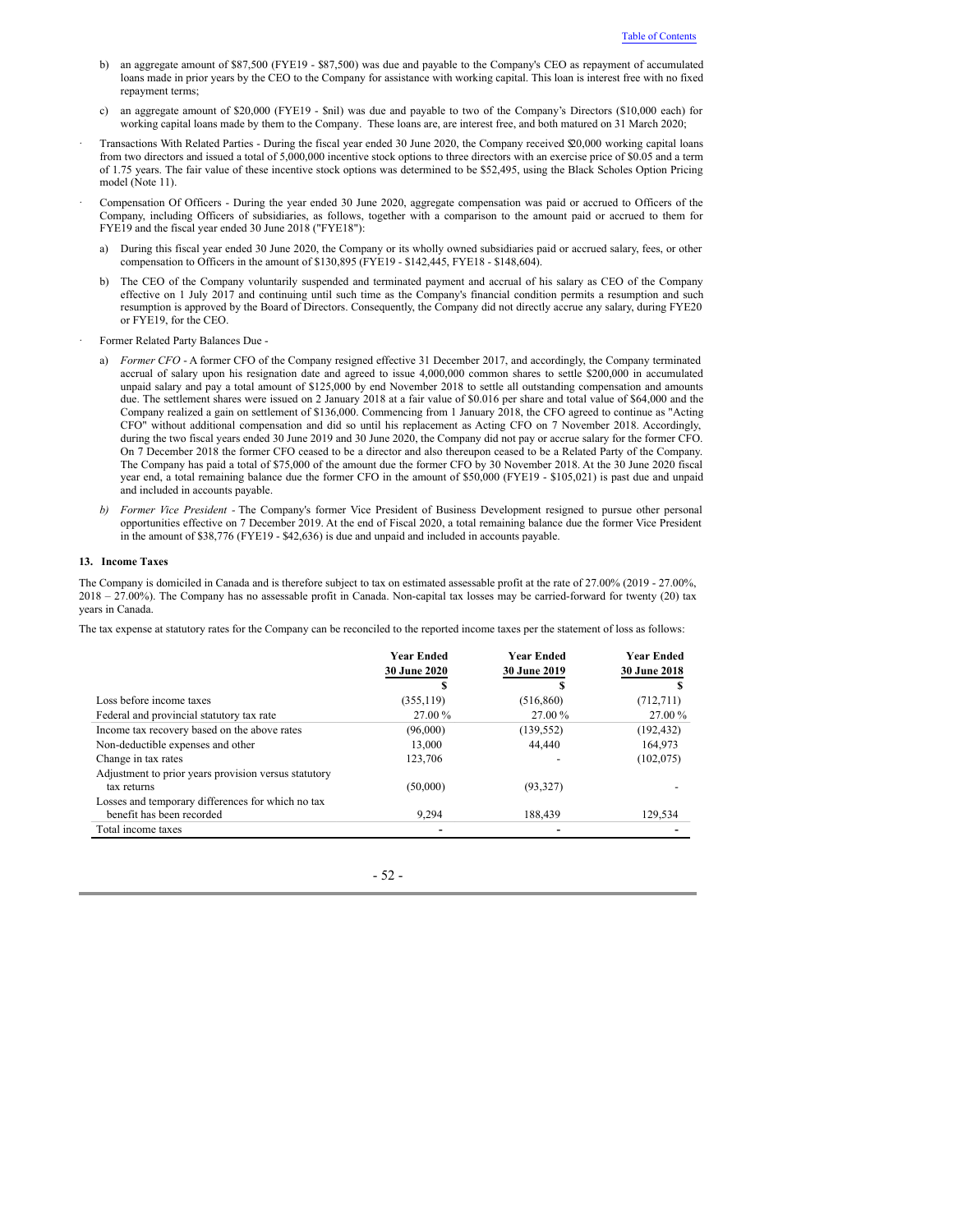The Company's unrecognized deferred tax assets are as follows:

|                                        | <b>30 June 2020</b> | <b>30 June 2019</b> |
|----------------------------------------|---------------------|---------------------|
|                                        |                     | S                   |
| Non-capital losses                     | 2,244,000           | 2,197,767           |
| Capital losses                         | 370,000             | 384,802             |
| Resource properties                    | 384,000             | 399.721             |
| Capital assets                         | 147,000             | 143,204             |
| Share issue costs and other            | -                   | 10,212              |
| Total unrecognized deferred tax assets | 3.145.000           | 3,135,706           |

In assessing the recoverability of deferred tax assets other than deferred tax assets resulting from the initial recognition of assets and liabilities that do not affect accounting or taxable profit, the Company's management considers whether it is more likely than not that some portion or all of the deferred tax assets will be realized. The ultimate realization of deferred tax assets is dependent upon the generation of future taxable income during the periods in which those temporary differences become deductible.

The Company owns two subsidiaries domiciled in Indonesia and each is therefore subject to Indonesian corporate income tax on estimated assessable profit at the rate of 25% (2019 - 25%, 2018 – 25%). The Indonesian subsidiaries have not yet commenced commercial operations and have no assessable income. Non-capital tax losses may be carried-forward for five (5) tax years in Indonesia.

The Company has combined non-capital tax loss carry-forwards of approximately \$8,000,000 that may be available for corporate tax purposes in Canada and Indonesia as follows:

|                                 | Canada    | Indonesia | Total     |
|---------------------------------|-----------|-----------|-----------|
| <b>Expiring in</b>              | \$        | \$        | \$        |
| 2023                            |           | 135,000   | 135,000   |
| 2024                            |           | 177,000   | 177,000   |
| 2025                            |           | 89,000    | 89,000    |
| 2027                            | 1,075,000 | -         | 1,075,000 |
| 2028                            | 969,000   | -         | 969,000   |
| 2029                            | 1,035,000 | -         | 1,035,000 |
| 2030                            | 600,000   | -         | 600,000   |
| 2031                            | 416,000   | -         | 416,000   |
| 2032                            | 432,000   |           | 432,000   |
| 2033                            | 437,000   | -         | 437,000   |
| 2034                            | 376,000   | -         | 376,000   |
| 2035                            | 590,000   |           | 590,000   |
| 2036                            | 417,000   | ٠         | 417,000   |
| 2037                            | 419,000   | -         | 419,000   |
| 2038                            | 543,000   | -         | 543,000   |
| 2039                            | 417,000   |           | 417,000   |
| 2040                            | 210,000   |           | 210,000   |
| Non-capital loss carry-forwards | 7,936,000 | 401,000   | 8,337,000 |

### **14. Supplemental cash flow information**

| Non-Cash Investing and                                                         |             | <b>Year Ended</b>   | <b>Year Ended</b>   | <b>Year Ended</b>   |
|--------------------------------------------------------------------------------|-------------|---------------------|---------------------|---------------------|
| <b>Financing Activities</b>                                                    | <b>Note</b> | <b>30 June 2020</b> | <b>30 June 2019</b> | <b>30 June 2018</b> |
|                                                                                |             |                     |                     |                     |
| Acquisition of CHI                                                             | 6           |                     |                     | 700,000             |
| Convertible debt settlement                                                    | 9           |                     |                     | 668,610             |
| Conversion of accounts payable into long-                                      |             |                     |                     |                     |
| term promissory notes                                                          | 10          |                     | 100,000             |                     |
| Common shares issued in settlement of accrued<br>and unpaid salaries           | 11,12       |                     | 12.250              | 116,000             |
| Reallocation of conversion rights reserve on<br>settlement of convertible debt | 9           |                     |                     | 92,966              |
| Reallocation of share-based payment and other<br>reserve on warrant exercise   |             |                     |                     | 26,200              |

### **15. Segmented Information**

The Company currently operates in only one segment which is geographically concentrated within the Republic of Indonesia.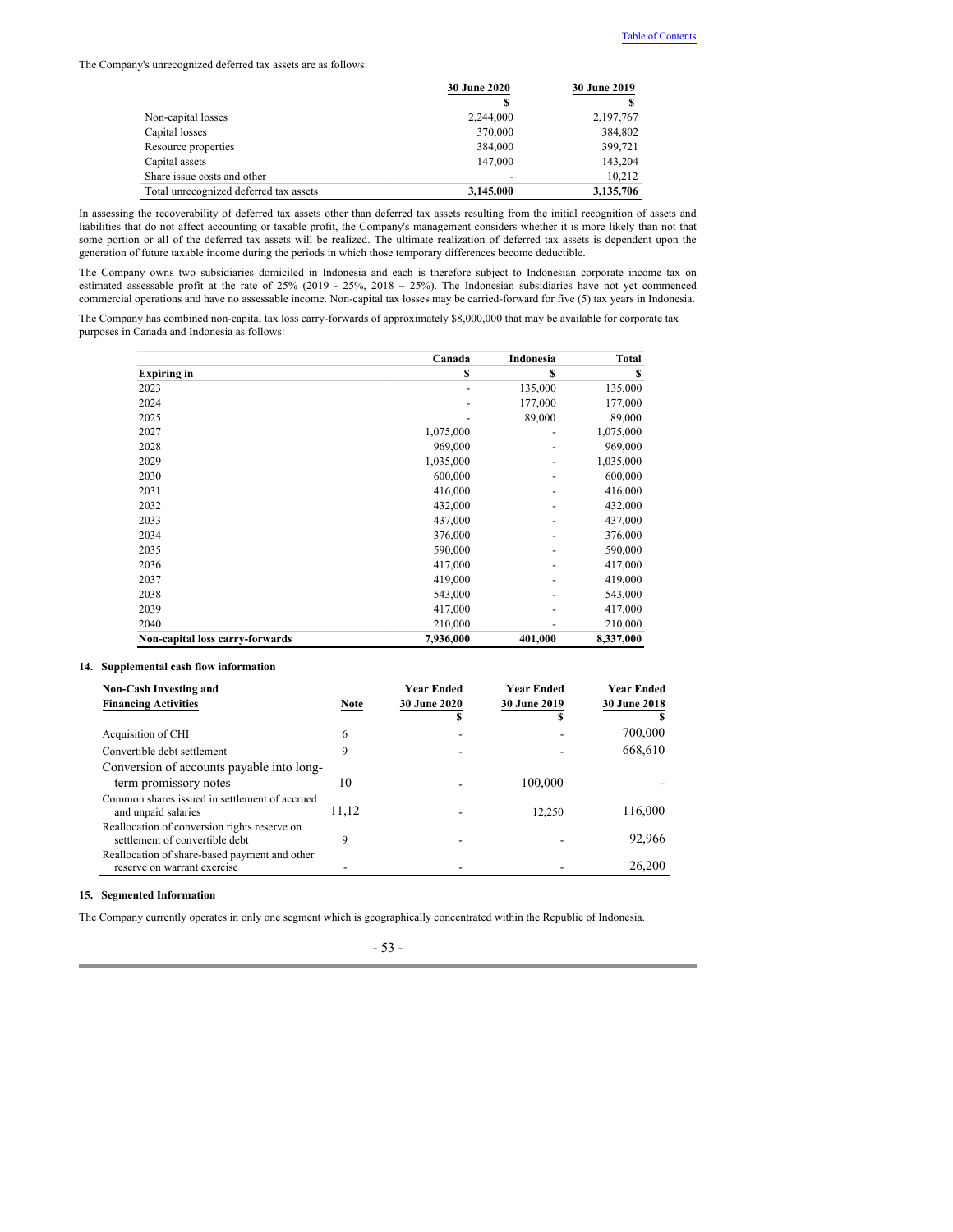### **CONTINENTAL ENERGY CORPORATION FORM 51-102F1**

#### **Management's Discussion and Analysis**

### **For the Fourth Quarter and Fiscal Year Ended on 30 June 2020**

This Management Discussion and Analysis ("**MD&A**") has been prepared by the management of Continental Energy Corporation (the "**Company**") as of 28 October 2020 (the "**Report Date**").

This MD&A pertains to the three (3) months quarter ended 30 June 2020 that is hereinafter referred to as "**This Quarter**". The end of This Quarter corresponds to the "**Fourth Quarter**" and the twelve (12) months period of the Company's fiscal year ended 30 June 2020 ("**Fiscal 2020**").

This MD&A is intended to be read in conjunction with the audited annual consolidated financial statements, the notes thereto, and the auditor's report to the Company for its Fiscal 2020 year ended on 30 June 2020 (the "**Audited Annual Financial Statements**") that are published and filed herewith.

This MD&A is intended to supplement and complement the unaudited, condensed, interim, consolidated quarterly financial statements (the "**Interim Financial Statements**") that were separately prepared and filed by management, on similar forms with similar management discussion, for each one of the preceding three Fiscal 2020 quarters, ended on 30 September 2019, on 31 December 2019, and on 31 March 2020.

The financial statements published and filed herewith are consolidated and include the accounts of the Company's two operating subsidiaries as more fully described in Part-11 of this MD&A:

- PT Continental Hilir Indonesia ("**PT-CHI**"). •
- PT Kilang Kaltim Continental ("**KKC**"). •

All financial information presented herein, and both the Interim Financial Statements and the Audited Annual Financial Statements has been prepared in accordance with accounting policies consistent with International Financial Reporting Standards ("**IFRS**") promulgated by the International Accounting Standards Board. All amounts disclosed are in United States dollars unless otherwise stated.

### **1. Nature Of Business**

The Company is a developer of small-scale crude oil refineries that are purposefully located near existing crude oil feedstock production in order to cost efficiently refine and deliver fuels directly to under-served local markets in the rapidly growing and emerging economy of Indonesia.

Why Indonesia? Already a G20 member, Indonesia is predicted by the World Bank to grow to the  $4<sup>th</sup>$  largest economy in the world by 2045.

#### **2. Highlight Events During This Quarter**

Significant events which may have a material effect on the business affairs of the Company that have occurred during This Quarter are summarized below:

#### **Ongoing Operations**

During This Quarter the Company' management continued arranging crude supply agreements, refined product offtake agreements, and securing equity and lender finance for its Maloy Refinery project in Indonesia. The Company also is evaluating additional small scale, modular refineries in Indonesia and abroad as a result of enquiries the Company has received.

#### **Covid 19 Effect on Ongoing Operations**

The Company's ability to pursue its ongoing operations activities in both Indonesia and Canada This Quarter have been severely affected due to the Covid 19 pandemic largely due to travel limitations, face to face meeting restrictions, and many potential investors, partners, and contractors reducing their own activity for the same reasons.

#### **Periodic Board Meetings**

As a matter of policy the Company's board of directors holds schedule meetings on the first Saturday of every other month and other meetings from time to time as may be called. During This Quarter, a periodic board meetings were held on 2 May 2020 and an occasional board meeting was held on 6 June 2020. All five directors of record attended each. The board holds meetings using VoIP conference calls unless it is feasible to meet in person. The purpose of these scheduled meetings is to coordinate and discuss the Company's plans and progress on its objectives, in addition to dealing with any issues which may arise and require board approval.

#### **Results for Quarter-3 of Fiscal 2020 Posted**

In a press release dated 30 May 2020 the Company posted its financial results for the Third Quarter of the Company's Fiscal 2020 year ending 31 March 2020. The press release accompanied filing of the financial statements and management discussion and analysis for the quarter filed on SEDAR.

- 54 -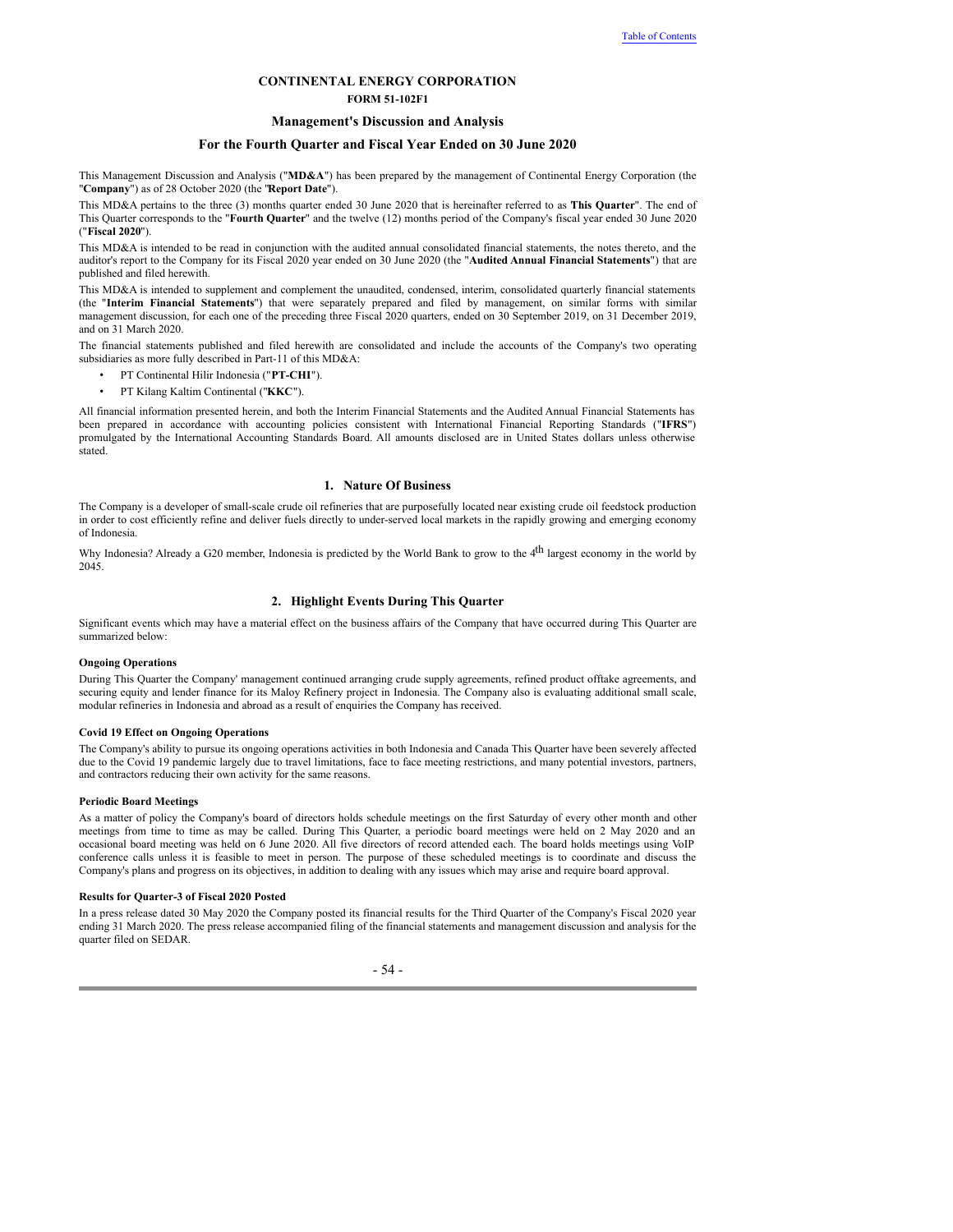#### **2.1 Share Purchase Warrants Activity During This Quarter**

During This Quarter, the following activity involving the Company's share purchase warrants occurred:

- *Exercises* No outstanding share purchase warrants were exercised. ·
- *New Issues* No new issues of share purchase warrants were made. ·
- *Expiry* A total of 7,000,000 common share purchase warrants with an exercise price of US\$ 0.05 per share expired without exercise on 30 June 2020. ·
- *Amendments* No amendments were made to the terms of any outstanding share purchase warrants. ·

### **2.2 Incentive Stock Options Activity During This Quarter**

During This Quarter, the following activity involving the Company's incentive stock options occurred:

- *Exercises* No outstanding incentive stock options were exercised. ·
- *New Grants* No new incentive stock options were granted. ·
- *Expiry* No outstanding and unexercised incentive stock options expired. ·
- *Amendments* No amendments were made to the terms of any outstanding incentive stock options. ·

#### **2.3 New Shares Issues During This Quarter**

- *Common* No new common shares were issued. ·
- *Preferred* No new preferred shares were issued. ·

#### **3. Shareholding At The End Of This Quarter And Fiscal 2020**

As at the end of This Quarter and at Fiscal 2020 year end, the Company's share capital was issued or held in reserve as follows:

- 174,715,381 common shares were issued and outstanding.
- unexercised warrants were issued and outstanding. 25,000,000

12,000,000 unexercised stock options were issued and outstanding.

Nil preferred shares were issued and outstanding.

#### **4. Subsequent Events To The Report Date**

Significant events which may have a material effect on the business affairs of the Company that have occurred subsequent to the end of This Quarter and up to the Report Date are summarized below:

#### **Board Meetings Held**

In accordance with the Company's policy of holding periodic board meetings on or about the first Saturday of every other month, the board held meetings, subsequent to the end of This Quarter and up to the Report Date, on 4 July 2020 and 12 September 2020. The meetings were held by VoIP conference call and all of the Company's directors were present at each meeting. The board discussed the Company's plans and progress on its objectives.

### **Ongoing Operations**

Subsequent to the end of This Quarter and up to the Report Date, the Company' management continued arranging crude supply agreements, refined product offtake agreements, and securing equity and lender finance for its Maloy Refinery project in Indonesia. The Company also is evaluating additional small scale, modular refineries in Indonesia and abroad as a result of enquiries the Company has received.

#### **Covid 19 Effect on Ongoing Operations**

Subsequent to the end of This Quarter and up to the Report Date, the Company's ability to pursue its ongoing operations activities in both Indonesia and Canada have been severely affected due to the Covid19 pandemic largely due to travel limitations, face to face meeting restrictions, and many potential investors, partners, and contractors reducing their own activity for the same reasons.

### **4.1 Share Purchase Warrants Activity: Since This Quarter End and Up to the Report Date**

- *Exercises* No outstanding share purchase warrants were exercised. ·
- *New Issues* No new issues of share purchase warrants were made. ·
- *Expiry* No share purchase warrants expired. ·
- *Amendments* No amendments were made to the terms of any outstanding share purchase warrants. ·

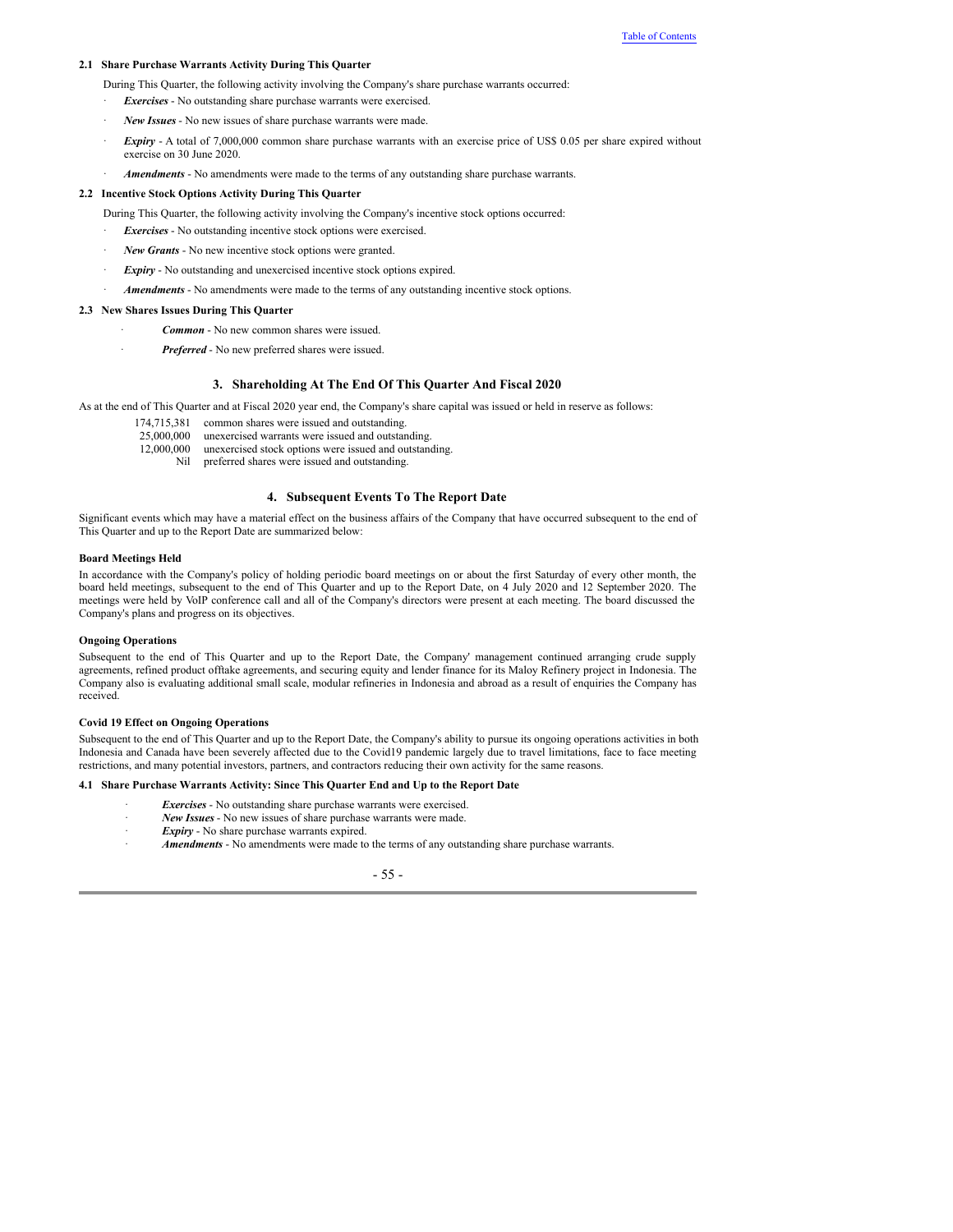#### **4.2 Incentive Stock Options Activity: Since This Quarter End and Up to the Report Date**

- *Exercises* No outstanding incentive stock options were exercised.
- *New Grants* No new grants of incentive stock options were made.
- *Expiry* No outstanding and unexercised incentive stock options expired.
- *Amendments* No amendments were made to the terms of any outstanding incentive stock options. ·

### **4.3 New Shares Issues: Since This Quarter End and Up to the Report Date**

No new common shares were issued. ·

· · ·

·

·

No new preferred shares were issued.

### **5. Shareholding At The Report Date**

As at the Report Date of this MD&A, the Company's share capital is issued or held in reserve as follows:

- common shares were issued and outstanding. 174,715,381
- unexercised warrants were issued and outstanding. 25,000,000
- 12,000,000 unexercised stock options were issued and outstanding.
	- Nil preferred shares were issued and outstanding.

### **6. Financial Results Of Operations**

### **Selected Annual Information for the Last Three Fiscal Years**

The following table sets out selected annual financial information for the Company and is derived from its audited, consolidated financial statements for the last three fiscal years ended 30 June 2020, 2019, and 2018 respectively.

|                                  | US\$ | 2020       | 2019       | 2018       |
|----------------------------------|------|------------|------------|------------|
| Revenue                          |      | Nil        | Nil        | Nil        |
| Expenses                         |      | (351,517)  | (516, 182) | (607, 488) |
| Net Loss for the Year            |      | (355, 119) | (516, 860) | (712, 711) |
| Basic and Diluted Loss per Share |      | (0.00)     | (0.00)     | (0.00)     |
| <b>Total Assets</b>              |      | 92,306     | 102,616    | 77,949     |
| Total Long-Term Liabilities      |      | 152,478    | 81,513     | Nil        |
| Dividends Declared               |      | Nil        | Nil        | Nil        |

#### **Summary of Quarterly Results for the Last Eight Quarters**

The following table sets out selected and unaudited quarterly financial information for the Company for its last eight quarters and is derived from Interim Financial Statements prepared by management in accordance with accounting policies consistent with IFRS.

|                          |         |                  | <b>Attributable to Shareholders of the Company</b> |                  |                          |  |
|--------------------------|---------|------------------|----------------------------------------------------|------------------|--------------------------|--|
|                          |         | <b>Total Net</b> |                                                    | Income or (Loss) | Income or (Loss)         |  |
|                          |         | Income           | Income                                             | from continued   | Per Share                |  |
| Period                   | Revenue | or (Loss)        | or (Loss)                                          | operations       | <b>Basic and diluted</b> |  |
| Quarter-4 of Fiscal 2020 | Nil     | (67, 921)        | (67, 921)                                          | (67, 921)        | (0.00)                   |  |
| Quarter-3 of Fiscal 2020 | Nil     | (58,918)         | (58,918)                                           | (58, 918)        | (0.00)                   |  |
| Quarter-2 of Fiscal 2020 | Nil     | (93,695)         | (93,695)                                           | (93,695)         | (0.00)                   |  |
| Quarter-1 of Fiscal 2020 | Nil     | (134, 585)       | (134, 585)                                         | (134, 585)       | 0.00                     |  |
| Quarter-4 of Fiscal 2019 | Nil     | (158, 628)       | (158, 628)                                         | (158, 628)       | (0.00)                   |  |
| Quarter-3 of Fiscal 2019 | Nil     | (176, 551)       | (176, 551)                                         | (176, 551)       | (0.00)                   |  |
| Quarter-2 of Fiscal 2019 | Nil     | (127,907)        | (127,907)                                          | (127, 907)       | (0.00)                   |  |
| Quarter-1 of Fiscal 2019 | Nil     | (53, 777)        | (53, 777)                                          | (53, 777)        | (0.00)                   |  |

Quarterly results will vary in accordance with the Company's business and financing activities. The Company's primary source of funding is through the issuance of share capital. When the capital markets are depressed, the Company's activity level normally declines accordingly. As capital markets strengthen and the Company is able to secure equity financing with favorable terms, the Company's business activity levels increase. ·

Non-cash transactions of the Company such as issuance of common shares to settle debt and the valuations of share based payments expenses also affect the size of the Company's quarterly income (loss).

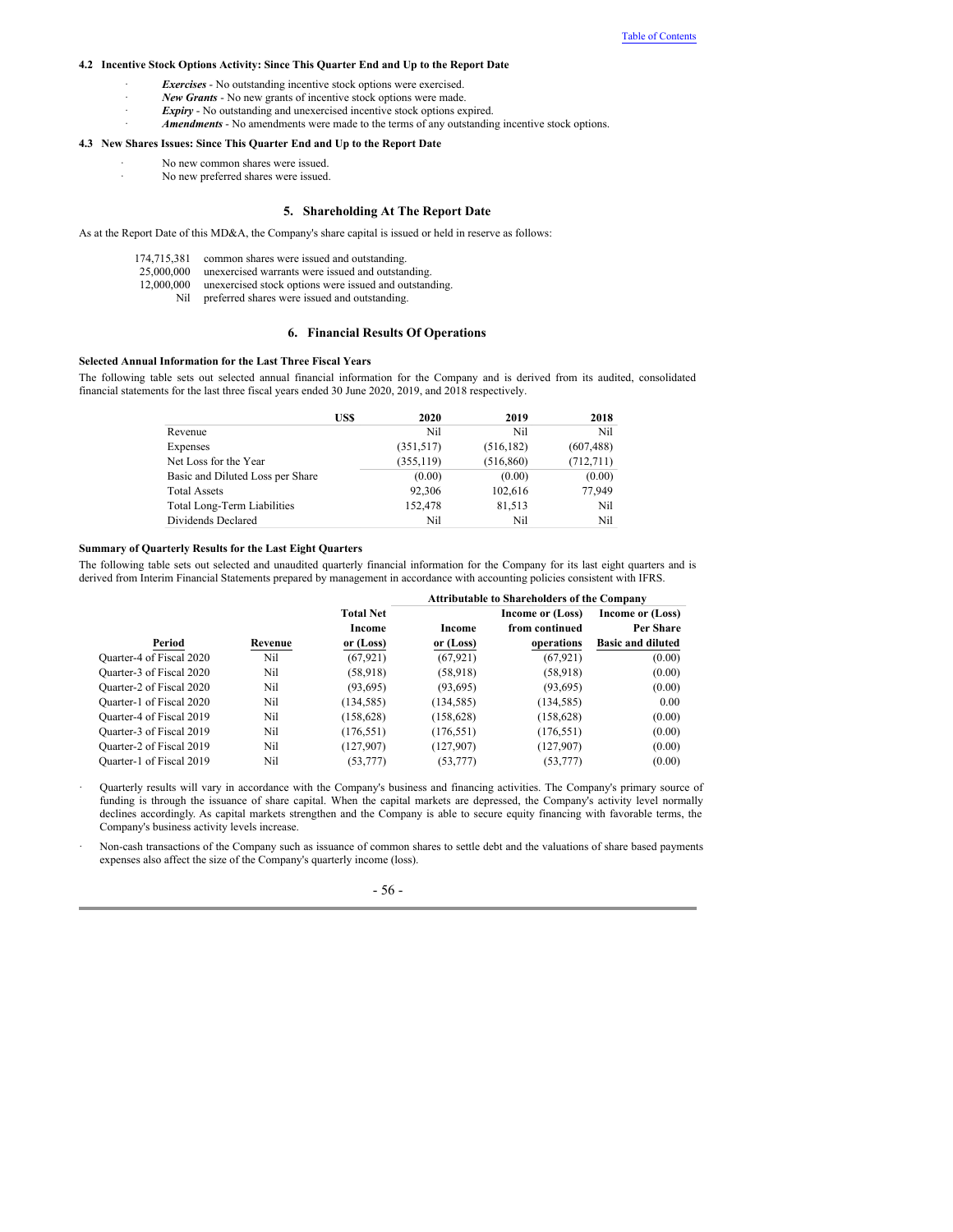### **7. Comparative Results Of Operations**

#### **Current and Comparative Fiscal Years**

The results of the Company's business operations during the twelve (12) months period and Fiscal Year ended 30 June 2020 (the "Current Fiscal Year") compared with those of the Company's previous twelve (12) months period and Fiscal Year ended 30 June 2019 *(the "Comparative Fiscal Year") are:*

- a) Overall, the Company incurred a loss from operations during the Current Fiscal Year of \$355,119 compared to a loss of \$516,860 for the Comparative Fiscal Year, a decrease of \$161,741, primarily due to reduced expenditures on third party services.
- b) The Company incurred a loss per share of \$0.00 in the Current Fiscal Year and \$0.00 in the Comparative Fiscal Year.
- Interest expense during the Current Fiscal Year was \$10,089 compared to \$18,637 during the Comparative Fiscal Year, a reduction of \$8,548, primarily due to paying off promissory notes in the Comparative Fiscal Year. c)
- The Company's cash administrative costs were \$299,022 during the Current Fiscal Year compared to \$405,295 during the Comparative Fiscal Year, a reduction of \$106,273, primarily due to paying off promissory notes in the Comparative Fiscal Year and reduced expenditures on third party services. d)
- Share-based payments expense were \$52,495 during the Current Fiscal Year compared to \$92,250 during the Comparative Fiscal Year. e)
- Cash utilized in operating activities during the Current Fiscal Year amounted to \$171,789 compared to \$479,843 used in the Comparative Fiscal Year. The Company's plans for expanding its operations in Indonesia during fiscal 2020 were restricted during the second half of the Current Fiscal Year due to Covid19 imposed lockdowns. f)
- Net cash raised from financing activities during the Current Fiscal Year was \$170,000 compared to \$515,081 raised during the Comparative Fiscal Year. The Company's plans for raising finance during fiscal 2020 were restricted during the second half of the Current Fiscal Year due to Covid19 impacts. g)

#### **Current and Comparative Quarters**

The results of the Company's business operations during the quarter and three (3) months period ended 30 June 2020 (the 'Current Quarter") compared with those of the quarter and three month period ended 30 June 2019 (the Comparative Quarter") are.

- a) Overall, the Company incurred a loss from operations during the Current Quarter of \$67,921 compared to a loss of \$158,625 for the Comparative Quarter, a reduction of \$90,704, primarily due to due to reduced expenditures on third party services and a general reduction in business activity attributable to Covid19 restrictions on the Company's ability to conduct business as usual.
- b) The Company incurred a loss per share of \$0.00 in the Current Quarter and \$0.00 in the Comparative Quarter.
- The Company's cash administrative costs during the Current Quarter totaled \$65,750 compared to \$146,121 during the Comparative Quarter, a decrease of \$80,371, primarily due to due to a general reduction in business activity attributable to Covid19 restrictions on the Company's ability to conduct business as usual. c)
- d) Share-based payments expense was \$nil during the Current Quarter and also \$nil in the Comparative Quarter.

### **8. Liquidity And Capital Management**

At 30 June 2020, the end of the Company's Fiscal 2020 year, the Company's Audited Annual Financial Statements reflect a working capital deficit of \$549,182 compared to a working capital deficit of \$317,523 at the end of the prior Fiscal 2019 year. During Fiscal 2020, the Company spent \$171,789 on its operations and received \$170,000 in working capital loads from related parties and nonrelated party shareholders.

The Company has no significant operations that generate cash flow and its long term financial success is dependent on management's ability to develop new business opportunities which become profitable. These undertakings can take many years and are subject to factors that are beyond the Company's control.

In order to finance the Company's growth and develop new business opportunities and to cover administrative and overhead expenses, the Company raises money through equity sales and from the exercise of convertible securities. Many factors influence the Company's ability to raise such funds, including the health of the capital markets, the climate for investment in the sectors the Company is considering, the Company's track record, and the experience and caliber of its management.

The Company does not have sufficient funds to meet its administrative requirements and new business development objectives over the next twelve months. Actual funding requirements may vary from those planned due to a number of factors, including providing for new opportunities as they arise. The Company believes it will be able to raise the necessary capital it requires but recognizes there will be risks involved that may be beyond its control. The Company is actively sourcing new capital as best the Covid19 environment will allow.

The Company's objectives when managing capital are to safeguard the Company's ability to continue as a going concern in order to pursue new business development and to maintain a flexible capital structure for its projects for the benefits of its stakeholders. The Company's principal source

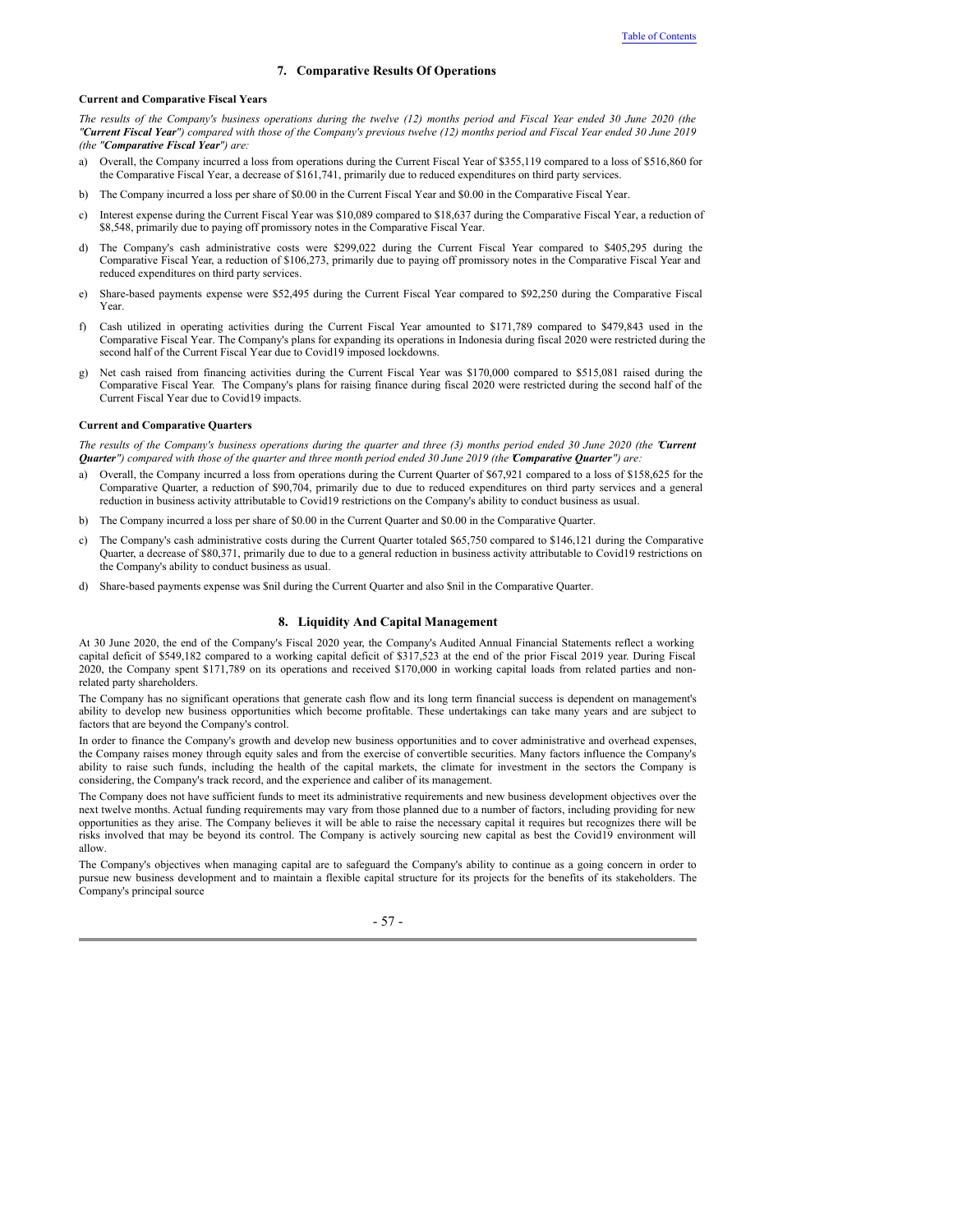of funds is from the issuance of common shares. In the management of capital, the Company includes the components of shareholders' equity as well as cash and receivables.

The Company manages the capital structure and makes adjustments to it in light of changes in economic conditions and the risk characteristics of the underlying assets. To maintain or adjust the capital structure, the Company may attempt to issue new shares, enter into joint venture arrangements, acquire or dispose of assets, or adjust the amount of cash and short-term investments. The Company's investment policy is to invest its cash in liquid short-term interest-bearing investments selected with regard to the expected timing of expenditures from continuing operations. The Company is not subject to any externally imposed capital requirements and there was no change in the Company's capital management during the period ended 30 June 2020.

#### **9. Risks And Uncertainties**

The Company has no history of profitable operations and is currently in the early stages of its development. As such, the Company is subject to many risks common to such enterprises, including under-capitalization, cash shortages and limitations with respect to personnel, financial and other resources and the lack of revenues. There is no assurance that the Company will be successful in achieving a return on shareholders' investment and the likelihood of success must be considered in light of its early stage of operations.

The Company has no source of operating cash flow and no assurance that additional funding will be available to it to take advantage of further growth and development of new opportunities and projects when required. Although the Company has been successful in the past in obtaining financing through the sale of equity securities or joint ventures, there can be no assurance that the Company will be able to obtain adequate financing in the future or that the terms of such financing will be favorable. Failure to obtain such additional financing could result in the delay or indefinite postponement of further growth or new opportunity development.

The Company is very dependent upon the personal efforts and commitment of its existing management. To the extent that management's services would be unavailable for any reason, a disruption to the operations of the Company could result, and other persons would be required to manage and operate the Company.

The continuing effect of the Covid 19 pandemic on the world economy and the Company's project development and financing goals has constrained the Company's business and the Company expects these constraints to continue well into Fiscal Year 2021.

#### **10. Related Party Transactions**

Key management personnel of the Company include three persons having the authority and responsibility for planning, directing and controlling the activities of the Company and its wholly owned operating subsidiaries, (collectively the "**Officers**"). Each one of the Officers, together with each non-executive and independent member of the Company's board of directors and any shareholder controlling 10% or more of the Company's voting common shares, is considered to be a "**Related Party**".

### **10.1 Related Party Balances**

At the completion of This Quarter and the twelve (12) months period of the 2020 fiscal year, the balances due to Related Parties, compared to the balance due them at the end of the Company's most recently completed fiscal year ended 30 June 2019 ("**FYE19**"), are as follows:

a) an aggregate amount of \$271,683 (FYE19 - \$227,045) was due and payable to the Company's Officers as accumulated but unpaid salary and fees. These amounts are included in accounts payable and are unsecured and non-interest bearing; and

b) an aggregate amount of \$87,500 (FYE19 - \$87,500) was due and payable to the Company's CEO as repayment of accumulated loans made in prior years by the CEO to the Company for assistance with working capital. This loan is interest free with no fixed repayment terms, and

c) an aggregate amount of \$20,000 (FYE19 - nil) was due and payable to two of the Company's Directors (\$10,000 each) for working capital loans made by them to the Company. These loans are evidenced by promissory notes, are interest free, and both matured on 31 March 2020.

#### **10.2 Transactions With Related Parties**

- a) During this fiscal year ended 30 June 2020, the Company granted a total of 5,000,000 incentive stock options to three directors (2019) – 7,500,000). The options have an exercise price of US\$ 0.05 per share and an expiry date of 30 June 2021.
- b) During this fiscal year ended 30 June 2020, a total of 500,000 outstanding incentive stock options originally granted to a former officer of the Company terminated on 7 January 2020, 30 days after his resignation.
- c) During the fiscal year ended 30 June 2018, the Company issued 3,000,000 Units of its securities, each "Unit" consisting of one common share and one warrant to purchase an additional common share at a price of \$0.10 for one year, to three directors of the Company, in conjunction with the CHI Transaction described in part 7 above. Each director received 1,000,000 Units. During the previous fiscal year ended 30 June 2019, the terms of the 3,000,000 warrants were amended to reflect a reduction in exercise price from \$0.10 each to \$0.05 each and an extension of their term and expiry date from 31 August 2018 until a new expiry date on 30 June 2020. The 3,000,000 warrants issued to the three directors as part of the Units, expired at 5pm Vancouver time on 30 June 2020.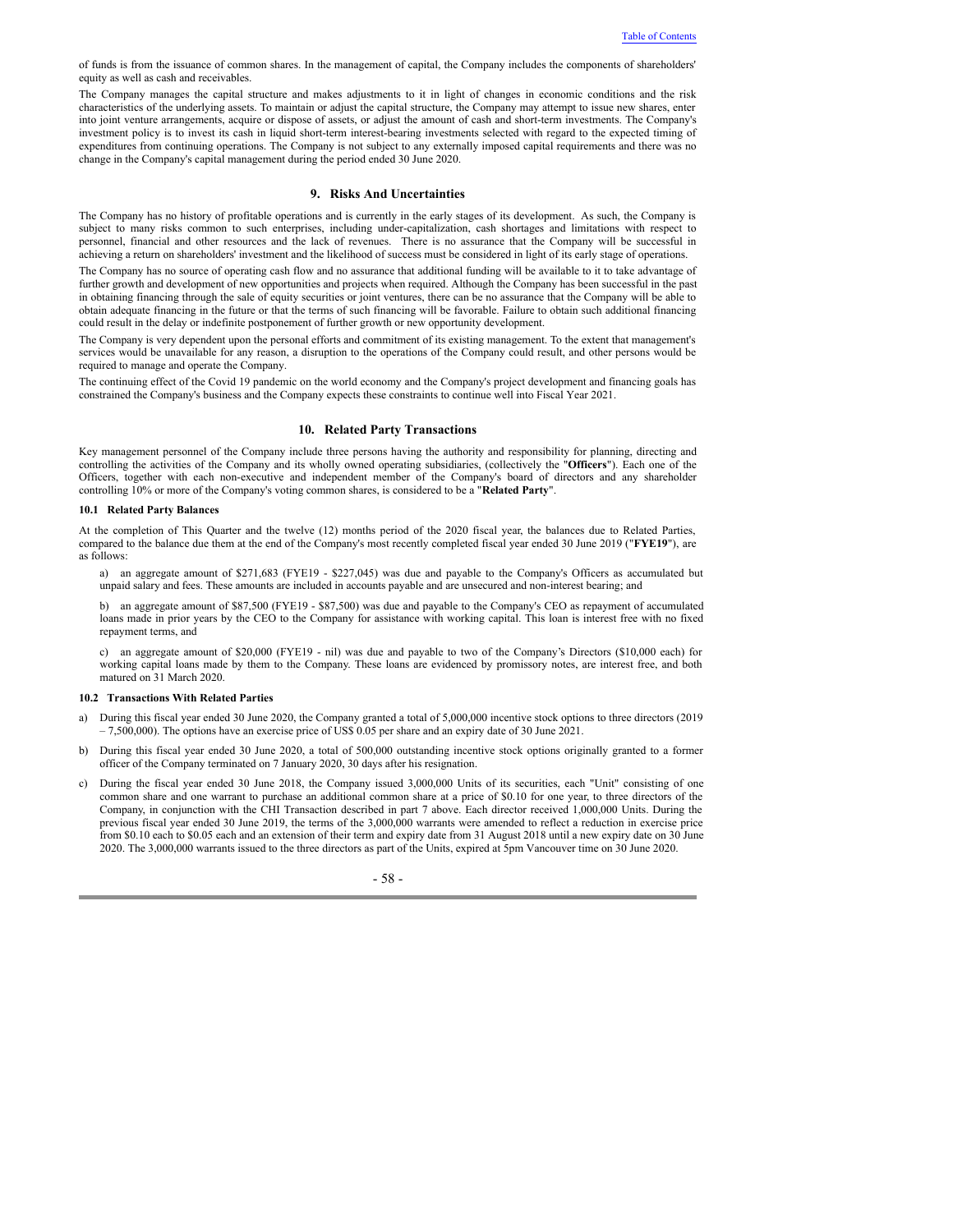#### **10.3 Compensation Of Officers and Key Management Personnel**

- a) During the current fiscal year ended 30 June 2020, the Company, or its wholly owned subsidiaries, paid or accrued salary, fees, or other compensation to Officers in the amount of \$130,895 (FYE19 - \$142,445, FYE18 - \$148,604).
- The CEO of the Company voluntarily suspended and terminated payment and accrual of his salary as CEO of the Company effective on 1 July 2017 and continuing until such time as the Company's financial condition permits a resumption and such resumption is approved by the Board of Directors. b)
- During the current fiscal year ended 30 June 2020, the Company's PT Kilang Kaltim Continental ("**KKC**") subsidiary directly paid compensation for work performed in the Jakarta office to the Company's CEO, and also to a Company director who separately serves as the CEO of KKC. The amounts so paid are included in the disclosure in paragraph 10.3a) above. c)

#### **10.4 Balance Due Former Related Parties**

- A former CFO of the Company resigned effective 31 December 2017, and accordingly, the Company terminated accrual of salary upon his resignation date and agreed to issue 4,000,000 common shares to settle \$200,000 in accumulated unpaid salary and pay a total amount of \$125,000 by end November 2018 to settle all outstanding compensation and amounts due. The settlement shares were issued on 2 January 2018 at a fair value of \$0.016 per share and total value of \$64,000 and the Company realized a gain on settlement of \$136,000. Commencing from 1 January 2018, the CFO agreed to continue as "Acting CFO" without additional compensation and did so until his replacement as Acting CFO on 7 November 2018. Accordingly, during the two fiscal years ended 30 June 2019 and 30 June 2020, the Company did not pay or accrue salary for the former CFO. On 7 December 2018 the former CFO ceased to be a director and also thereupon ceased to be a Related Party of the Company. The Company has paid a total of \$75,000 of the amount due the former CFO by 30 November 2018. At the 30 June 2020 fiscal year end, a total remaining balance due the former CFO in the amount of \$50,000 is past due and unpaid and included in accounts payable. a)
- b) The Company's Vice President of Business Development resigned to pursue other personal opportunities effective on 7 December 2019. At the end of This Quarter and Fiscal 2020, a total remaining balance due the former Vice President in the amount of \$38,776 (FYE19 - \$nil) is due and unpaid and included in accounts payable.

#### **11. Subsidiaries And Operating Segments**

The Company's current business activities are limited to the midstream and downstream industries of the oil and gas business and are geographically concentrated within the Republic of Indonesia. The Company operates these business activities through two wholly owned, special purpose, limited liability, corporate subsidiaries, each incorporated in Indonesia under its direct foreign investment laws: 1) PT Continental Hilir Indonesia ("**PT-CHI**") and 2) PT Kilang Kaltim Continental ("**KKC**").

### **12. Material Contracts And Events**

#### **12.1 Off-Balance Sheet Arrangements**

At the end of This Quarter, the Company does not have any off-balance sheet arrangements not already disclosed elsewhere in this MD&A or in the Audited Annual Financial Statements that are published and filed herewith.

#### **12.2 Material Contracts & Commitments**

During This Quarter, no new material contracts or commitments were undertaken, not elsewhere disclosed in this MD&A or in the Audited Annual Financial Statements that are published and filed herewith.

#### **12.3 Investor Relations, Publicity and Promotion**

During This Quarter, no material new arrangements, or modifications to existing agreements, were made by the Company for investor relations services, publicity, promotion or advertising agreements which are not otherwise already disclosed in this MD&A or in the Audited Annual Financial Statements that are published and filed herewith.

#### **12.4 Financial Advice, Consulting, & Fund Raising**

During This Quarter, no material new arrangements, or modifications to existing agreements, were made by the Company for financial advisory, finder, consulting or fund raising agreements which are not otherwise already disclosed in this MD&A or in the Audited Annual Financial Statements that are published and filed herewith.

#### **12.5 Claims, Contingencies & Litigation**

Except for any contingencies elsewhere disclosed in this MD&A or in the Audited Annual Financial Statements that are published and filed herewith, the Company knows of no material, active or pending claims or legal proceedings against them; nor is the Company involved as a plaintiff in any material proceeding or pending litigation that might materially adversely affect the Company or a property interest of the Company.

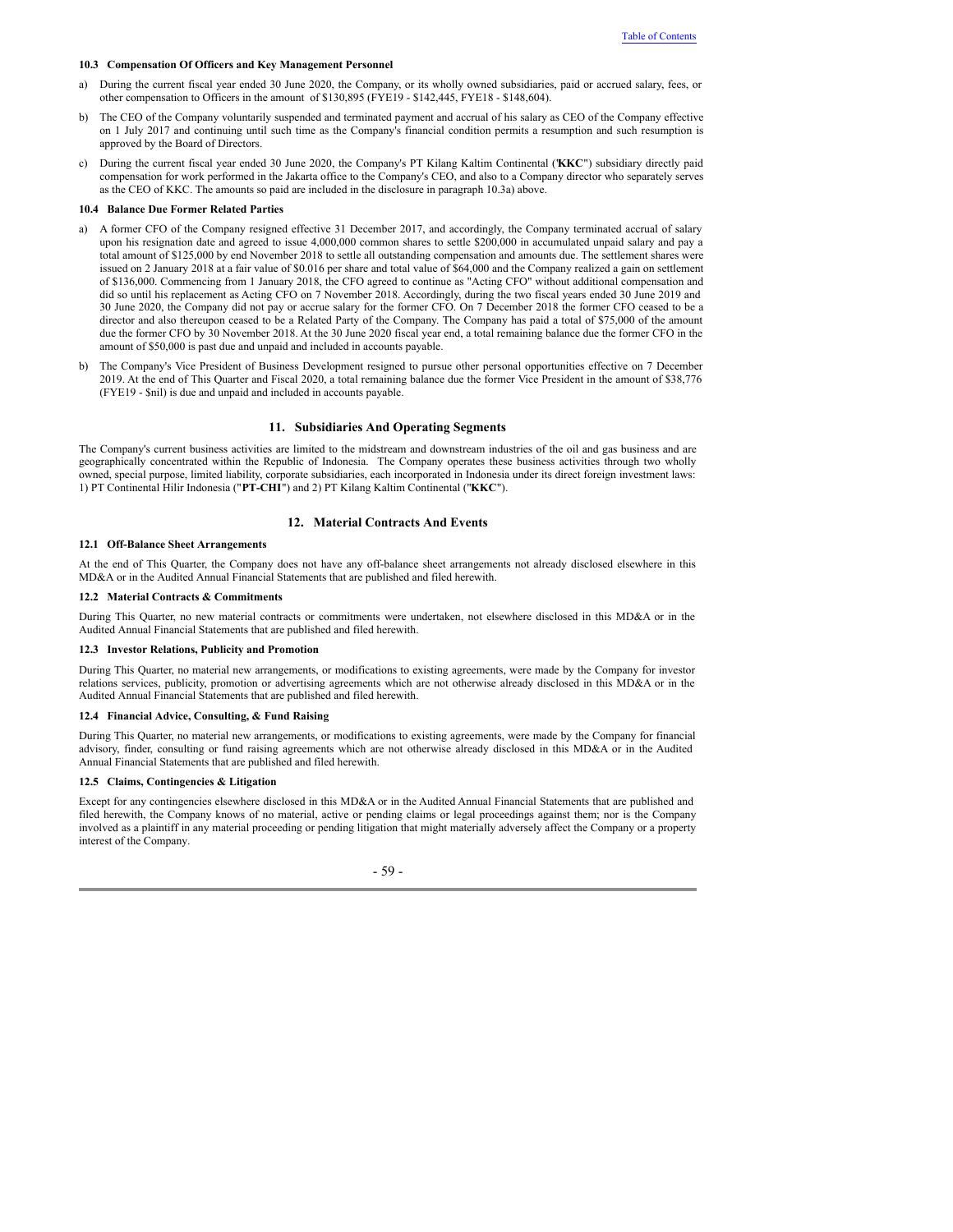### **13. Critical Accounting Policies And Estimates**

The preparation of financial statements in accordance with IFRS as issued by IASB requires that the Company's management make judgments and estimates and form assumptions that affect the amounts in the financial statements and the related notes to those financial statements. Actual results could differ from those estimates. The Company reviews its judgments, estimates, and assumptions on an ongoing basis based on historical experience and other factors that are considered to be relevant under the circumstances. The Company's critical judgements and estimates applied in the preparation of its Audited Annual Financial Statements for fiscal year ending 30 June 2020 are described in comprehensive detail in Note-4 to the Audited Annual Financial Statements filed together with this MD&A.

#### **14. Changes In Accounting Policies And New Accounting Pronouncements**

The Company's consolidated financial statements are prepared in accordance with International Financial Reporting Standards ("IFRS") as issued by the International Accounting Standards Board ("IASB") and the interpretations of the International Financial Reporting Interpretations Committee ("IFRIC"). From time to time adoption of new or revised standards, amendments and interpretations to existing IFRS standards are issued by the IASB or by IFRIC. A comprehensive description and discussion of recent accounting pronouncements for the current year and applicable to future fiscal years is contained in Note-5 to the Audited Annual Financial Statements filed together with this MD&A.

#### **15. Financial Instruments**

The Company's financial instruments as at the end of This Quarter, consist of cash, accounts payable and accrued liabilities, the loan payable to a related party and promissory notes. The fair value of these instruments approximates their carrying value due to their shortterm or long-term maturity. There were no off-balance sheet financial instruments. The Company's financial instruments are exposed to certain financial risks and the impact on the Company's financial instruments are summarized below.

#### **15.1 Currency risk**

The Company is primarily exposed to currency fluctuations relative to the U.S. dollar through expenditures that are denominated in foreign currencies. Also, the Company is exposed to the impact of currency fluctuations on its foreign currency monetary assets and liabilities. The Company is exposed to foreign currency risk through the following financial assets and liabilities denominated in currencies other than U.S. dollars:

|                     | Cash        | <b>Receivables</b> | Accounts payable and<br>accrued liabilities |
|---------------------|-------------|--------------------|---------------------------------------------|
| <b>30 June 2020</b> |             |                    |                                             |
| Canadian dollars    | 12,513      | 1,739              | (39,938)                                    |
| Indonesian Rupiah   | 66,906,321  | -                  | (638, 635, 895)                             |
| <b>30 June 2019</b> |             |                    |                                             |
| Canadian dollars    | 3,026       | 12,849             | (83,353)                                    |
| Indonesian Rupiah   | 310,453,039 |                    | (439, 546, 620)                             |

At 30 June 2020, with other variables unchanged, a 10% change in exchange rates would affect the loss by \$6,350 (2019 - \$6,073).

#### **15.2 Credit risk**

Credit risk is the risk of loss if a customer or third party to a financial instrument fails to meet its contractual obligations. The Company's cash is held by reputable financial institutions. Receivables consist of goods and services taxes due from the Federal Government of Canada. Management believes that the credit risk concentration with respect to cash and receivables is remote.

#### **15.3 Price risk**

The Company is exposed to price risk with respect to commodity and equity prices. Equity price risk is defined as the potential adverse impact on the Company's earnings, or ability to obtain equity financing, due to movements in individual equity prices or general movements in the level of the stock market. Commodity price risk is defined as the potential adverse impact on earnings and economic value due to commodity price movements and volatilities. The Company closely monitors commodity prices of oil and gas, individual equity movements, and the stock market to determine the appropriate course of action to be taken by the Company.

#### **15.4 Liquidity risk**

Liquidity risk is the risk that the Company will not be able to meet its financial obligations as they fall due. Liquidity requirements are managed based on expected cash flows to maintain sufficient capital to meet short term obligations. As at 30 June 2020, the Company had a cash balance of \$92,306

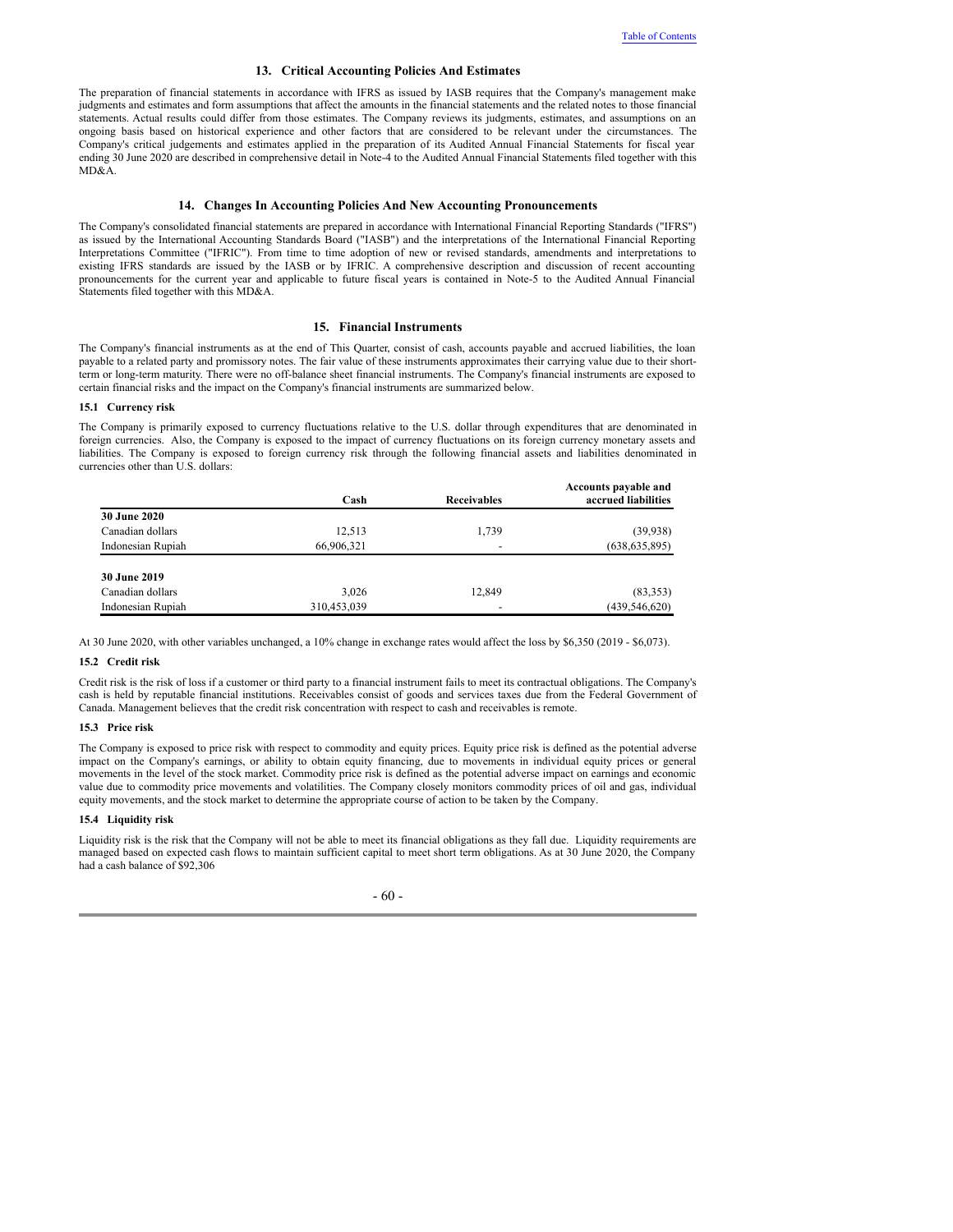which is not sufficient to settle current liabilities of \$641,488. The Company's management continues to work on obtaining financing to meet these obligations and also on reaching alternative arrangements with relevant parties.

#### **15.5 Interest rate risk**

Interest rate risk is the risk that the fair value of future cash flows of a financial instrument will fluctuate because of changes in market interest rates. As at 30 June 2020, the Company has a positive cash balance and other than its promissory notes, one (\$70,000) of which has a fixed interest rate of 9% per annum and two others (\$75,000 each) which have fixed interest rates of 6% per annum, its debt was interest free. The Company has no significant concentrations of interest rate risk arising from operations.

#### **16. Continuous Disclosure And Filings**

#### **16.1 Additional Disclosure for Venture Issuers without Significant Revenue**

The Company is a "Venture Issuer" as defined in Section-1.1 of NI 51-102 and in Section-1.1 of NI 52-110. The Company prepares its financial statements and accounts in US dollars currency using IFRS as issued by IASB. All dollar values are in US\$ in this statement of executive compensation unless otherwise indicated. Additional disclosure concerning the Company's general and administrative expenses is provided in the Company's statement of loss and comprehensive loss contained in the Audited Annual Financial Statements that are published and filed herewith.

#### **16.2 Continuous Disclosure & Filings - Canada**

Additional disclosure is made on a continuous basis in accordance with applicable laws and in compliance with securities rules and regulations of the British Columbia Securities Commission ("**BCSC**"). This disclosure and filings includes annual audited consolidated financial statements and quarterly unaudited interim financial statements. It also includes press releases, material change reports, and disclosure of new or changed circumstances regarding the Company. Shareholders and interested parties may obtain downloadable copies of these filings made by the Company on "**SEDAR**" (the System for Electronic Document Archiving and Retrieval at website *www.sedar.com*).

These incorporated Canadian regulatory filings include standing board committee charters last revised and filed on SEDAR on 10 January 2020, namely 1) Audit Committee Charter, 2) Governance and Nominating Committee Charter, 3) Compensation Committee Charter, and the 4) Reserves Committee Charter.

These incorporated Canadian regulatory filings also include the Company's Code of Conduct and Business Ethics last revised and filed on SEDAR on 10 January 2020, together with its associated policies namely 1) Policy on Control of Information and Insider Trading, 2) Policy on Anti-Bribery and Anti-Corruption, and 3) Policy on Compliance with Sanctions & Trade Restrictions.

The Company began filing on SEDAR in 1997. All continuous disclosure filings made by the Company on SEDAR during the year and up to the date of this Management Discussion and Analysis filing are incorporated herein by this reference.

#### **16.3 Continuous Disclosure & Filings - USA**

The Company is also a full reporting issuer and filer with the US Securities and Exchange Commission ("**SEC**"), making the Company a "**SEC Issuer**" as defined in Section-1.1 of NI 51-102 The Company is required to file an annual report with the SEC in the format of a Form 20F annual report which includes audited annual consolidated financial statements. The Company files interim unaudited quarterly financial reports, press releases, material change reports, and disclosure of new or changed circumstances regarding the Company on a periodic basis under Form-6K. The Company has filed electronically on the SEC's EDGAR database (website *www.sec.gov/edgar*) commencing with the Company's Form 20F at its fiscal year end 2004. Prior to 2004 the Company filed Form 20F annual reports with the SEC in paper form. All Company filings made to US-SEC during the past fiscal year and up to the date of this filing are incorporated herein by this reference.

#### **16.4 Form 20F Annual Report and Annual Information Form**

As a SEC Issuer, the Company is obliged to file an "**Annual Report on Form 20F**" with the SEC. As a Canadian Venture Issuer the Company is permitted to file the same Annual Report on Form 20F on SEDAR in satisfaction of the Canadian obligation to file an "**Annual Information Form**" on Form 51-102F2 or "**AIF**".

#### **16.5 Statement of Executive Compensation - Venture Issuer**

As a Venture Issuer in Canada, the Company discloses executive compensation on Form 51-102F6V which is included in the Company's annual information circular filed on SEDAR and provided to shareholders as part of the proxy materials in advance of the Company's annual general meeting.

#### **16.6 Additional Disclosure for Emerging Markets Issuers**

A substantial component of the Company's business activities are conducted in the Republic of Indonesia and the Company considers itself to be an "**Emerging Market Issuer**" as defined in the Issuer Guide for Companies Operating in Emerging Markets (the "**EMI Guide**") published by the Ontario Securities Commission as Staff Notice 51-720. The EMI Guide identifies eight matters as worthy of additional disclosure that Emerging Market Issuer's consider. These are: 1) the local business and operating environment, 2) language and cultural differences, 3) corporate structure, 4) related parties, 5) risk management and disclosure, 6) internal controls, 7) use of and reliance on experts, and 8) oversight of the external auditor and how the effect on the Company's operations of these eight matters may differ in the emerging market from what may be expected if the Company's same business activities were conducted in Canada. The Company provides such disclosure annually in its Annual Report on Form 20F.

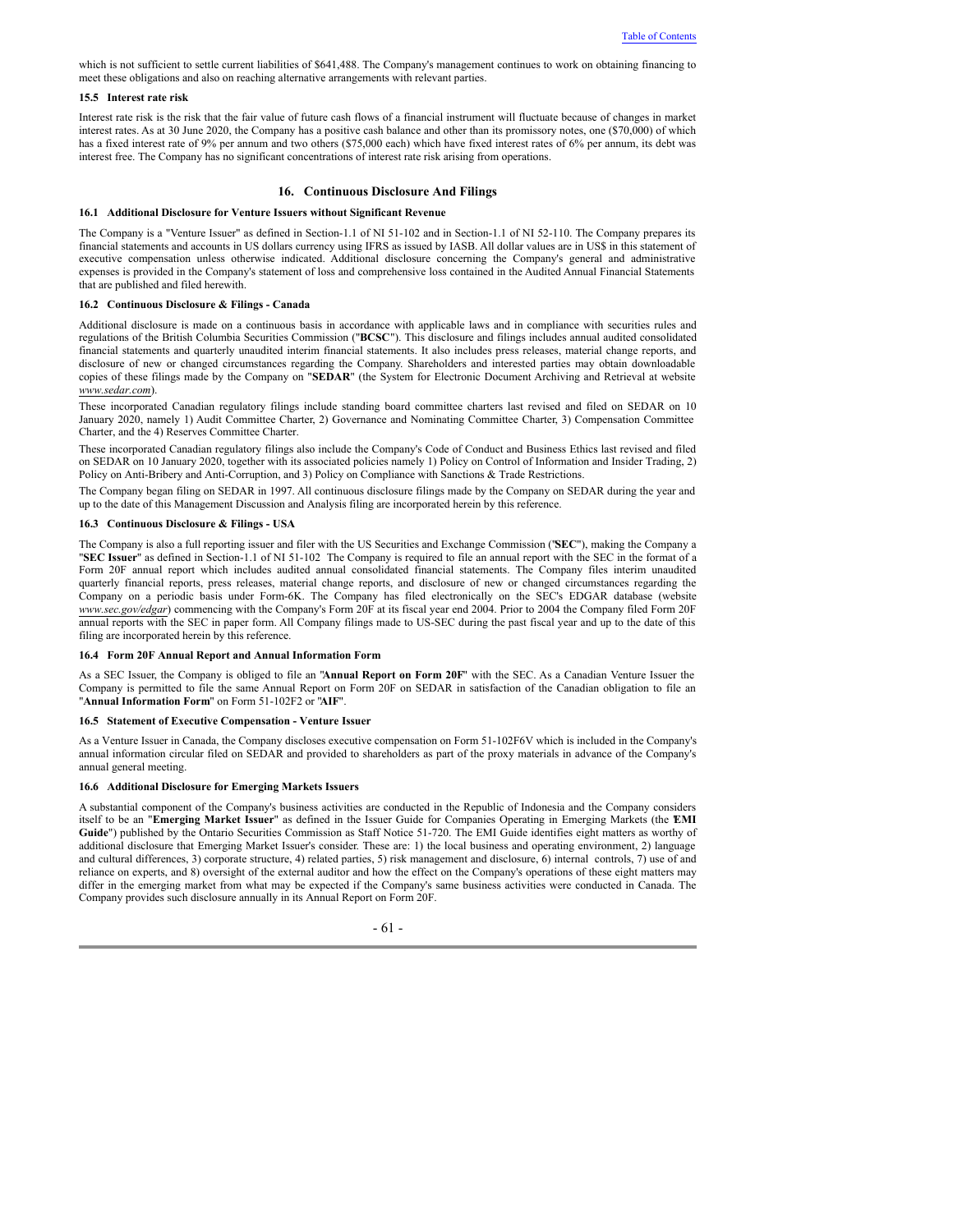#### **17. Forward-Looking Statements**

Forward-looking statements relate to future events or future performance and reflect management's expectations or beliefs regarding future events and include, but are not limited to, statements with respect to the estimation of reserves and resources, projections of anticipated revenue, the realization of reserve estimates, the timing and amount of estimated future production, cost, work schedules, capital requirements, success of resource exploration operations, environmental risks, permitting risks, unanticipated reclamation expenses, title disputes or claims and limitations on insurance coverage.

### **17.1 Forward Looking Words and Phrases**

In certain cases, forward-looking statements can be identified by the use of words such as "plans", "expects" or "does not expect", "is expected", "budget", "scheduled", "estimates", "forecasts", "projections", "intends", "anticipates" or "does not anticipate", or "believes", or variations of such words and phrases or statements that certain actions, events or results "may", "could", "would", "might" or "will be taken", "occur" or "be achieved" or the negative of these terms or comparable terminology.

### **17.2 Risks and Uncertainties**

By their very nature forward-looking statements involve known and unknown risks, uncertainties and other factors which may cause the actual results, performance or achievements of the Company to be materially different from any future results, performance or achievements expressed or implied by the forward-looking statements. Such factors include, among others, risks related to actual results of exploration or new project development activities; changes in project parameters as plans continue to be refined; cash flow projections; future prices of resources; possible variations in resource reserves; accidents, labor disputes and other risks of the oil, gas, and alternative energy industries; delays in obtaining governmental approvals or financing or in the completion of development or construction activities; as well as other factors detailed from time to time in the Company's periodic filings on EDGAR and SEDAR.

### **17.3 No Assurance all Risks Anticipated**

Although the Company has attempted to identify important factors that could cause actual actions, events or results to differ materially from those described in forward-looking statements, there may be other factors that cause actions, events or results not to be as anticipated, estimated or intended. There can be no assurance that forward-looking statements will prove to be accurate, as actual results and future events could differ materially from those anticipated in such statements. Accordingly, readers should not place undue reliance on forward-looking statements.

---o0o---

$$
\cdot 62 -
$$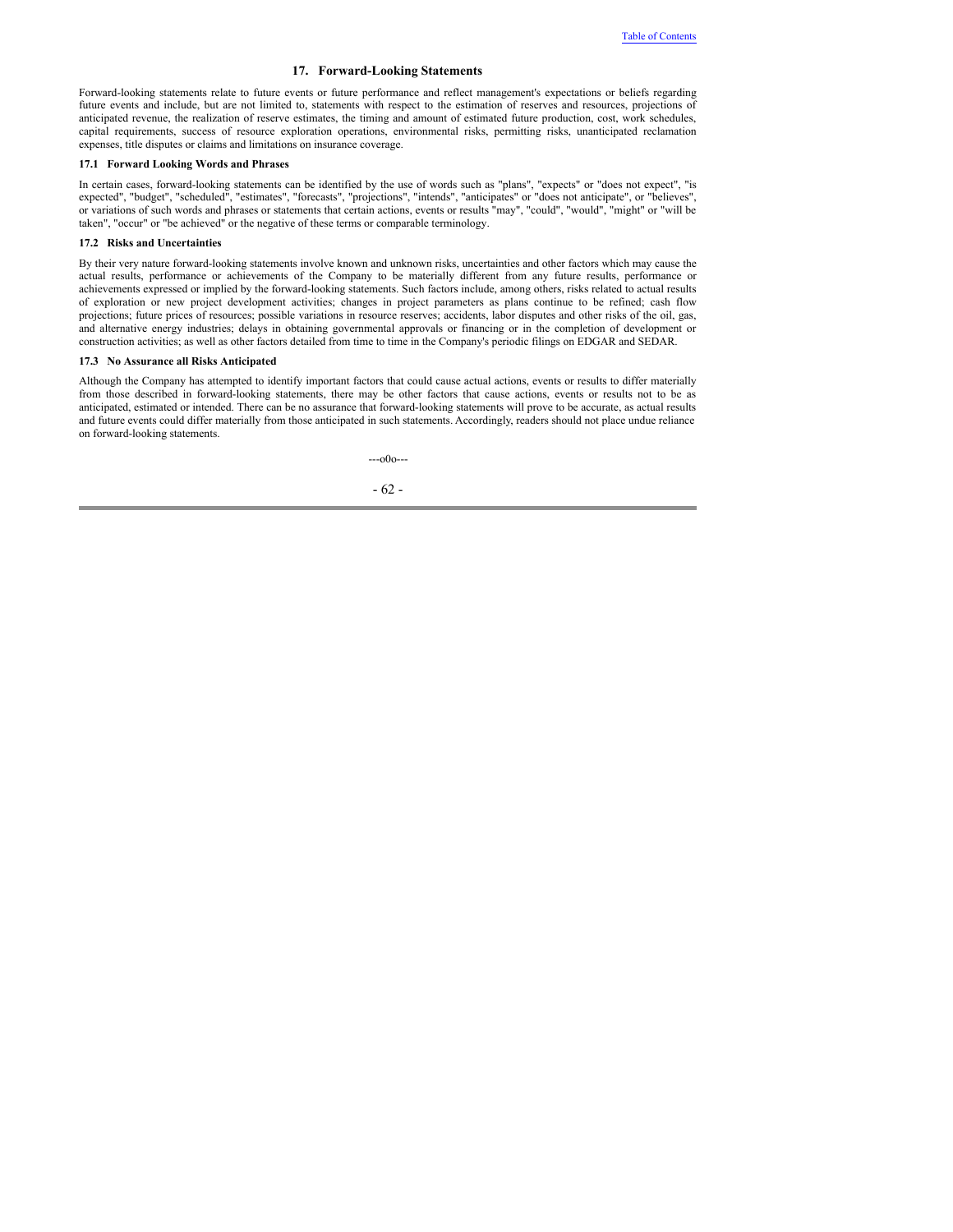Table of [Contents](#page-0-0)

### **ITEM-18 : Financial Statements**

The Company has included its audited annual financial statements and its management discussion and analysis for Fiscal 2020 under "ITEM-17 : Financial Statements" above.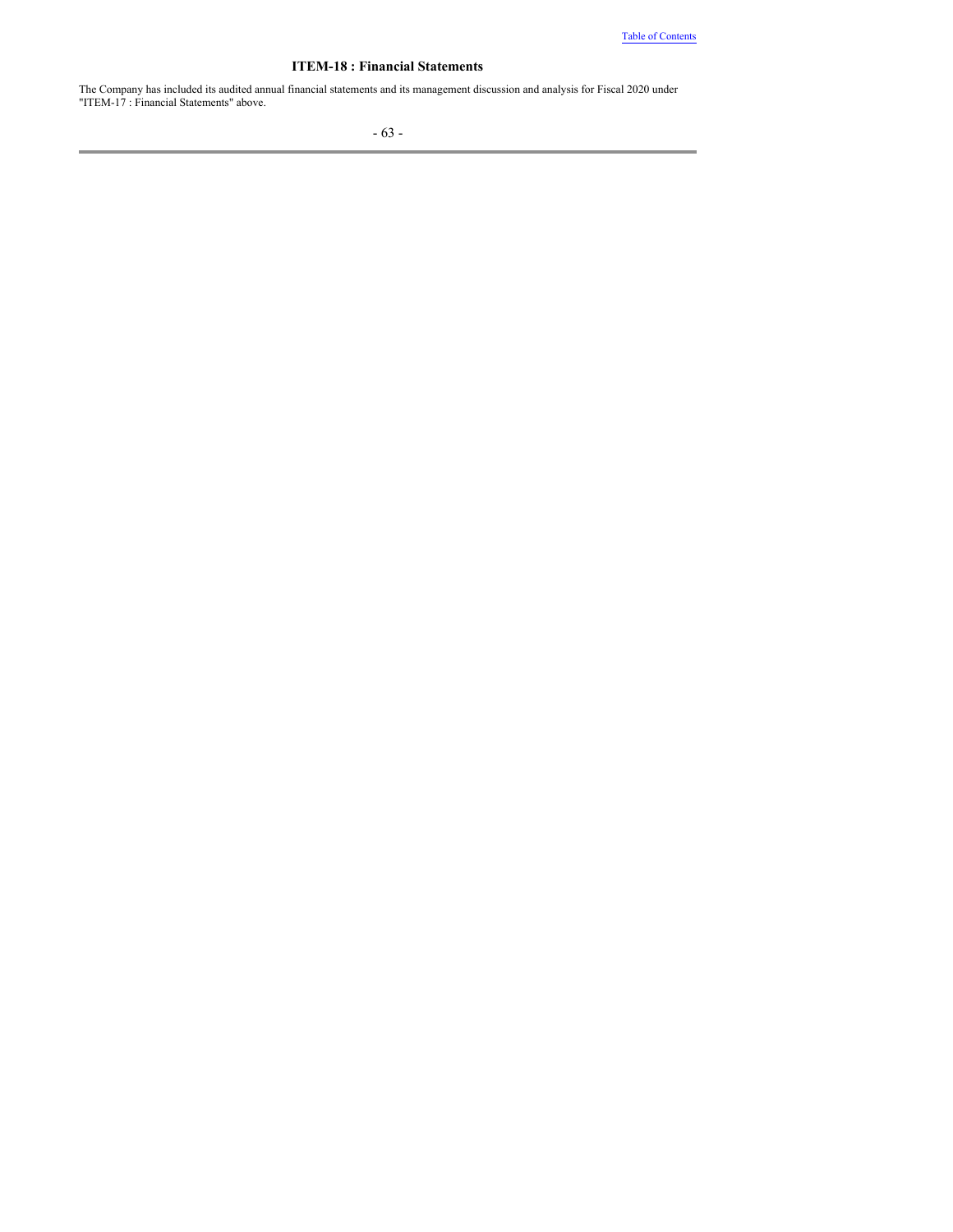### **ITEM-19 : Exhibits**

Exhibits filed with this Form-20F Annual Report and attached following this signature page:

- *Description Exhibit*
- Code of Ethics of Senior [Financial](#page-64-0) Officers, CEO and CFO, dated at the Report Date. 11.1
- Section 302 Certification under [Sarbanes-Oxley](#page-65-0) Act of 2002 for CEO, dated at the Report Date. 12.1
- Section 302 Certification under [Sarbanes-Oxley](#page-66-0) Act of 2002 for CFO, dated at the Report Date. 12.2
- Section 906 Certification under [Sarbanes-Oxley](#page-67-0) Act of 2002 for CEO, dated at the Report Date. 13.1
- Section 906 Certification under [Sarbanes-Oxley](#page-68-0) Act of 2002 for CFO, dated at the Report Date. 13.2

Other exhibits filed with the SEC on Form-6K and incorporated by reference:

Notice of Alteration of Authorized Share Capital as last recorded with the Registrar of British Columbia on 11/12/09 and incorporated by reference to a copy furnished to the SEC as Exhibit-99.6 under Form-6K on 12/14/09. 01.2

Amended and Restated Articles of Association as last adopted by the shareholders at general meeting on 8/04/17, and incorporated by reference to a copy furnished to the SEC as Exhibit-99.1 under Form-6K on 8/11/17. 01.1

Other exhibits filed with regulators in the Company's home jurisdiction of Canada and incorporated by reference

- 99.0 Other Exhibits filed in the Company's home jurisdiction with Canadian securities regulators on its System for Electronic Document Analysis and Retrieval ("SEDAR") are available for public download from www.sedar.com. The same Exhibits are also made publicly available for download via the Company's website www.continentalenergy.com. Such Exhibits are incorporated into this *20F Annual Report by this reference:*
	- *Audit Committee Charter* dated 1/10/20, incorporated herein by reference to a copy filed on SEDAR on 1/10/20. 99.1
	- *Governance and Nominating Committee Charter* dated 1/10/20, incorporated herein by reference to a copy filed on SEDAR on 99.2 1/10/20.
	- *Compensation Committee Charter* dated 1/10/20, incorporated herein by reference to a copy filed on SEDAR on 1/10/20. 99.3
	- *Reserves Committee Charter* dated 1/10/20, incorporated herein by reference to a copy filed on SEDAR on 1/10/20. 99.4
	- *Code of Conduct and Business Ethics*dated 1/10/20, incorporated herein by reference to a copy filed on SEDAR on 1/10/20. 99.5
	- *Policy on Control of Information and Insider Trading* dated 1/10/20, incorporated herein by reference to a copy filed on SEDAR 99.6 on 1/10/20 as a part of the code of conduct.
	- *Policy on Anti-Bribery and Anti-Corruption* dated 1/10/20, incorporated herein by reference to a copy filed on SEDAR on 99.7 1/10/20 as a part of the code of conduct.
	- *Policy on Compliance with Sanctions & Trade Restrictions* dated 1/10/20, incorporated by reference to a copy filed on SEDAR 99.8on 1/10/20 as a part of the code of conduct.

### **SIGNATURES**

### **CONTINENTAL ENERGY CORPORATION**

/s/ Richard L. McAdoo **By: Richard L. McAdoo Chairman & Chief Executive Officer Report Date: October 28, 2020**

- 64 -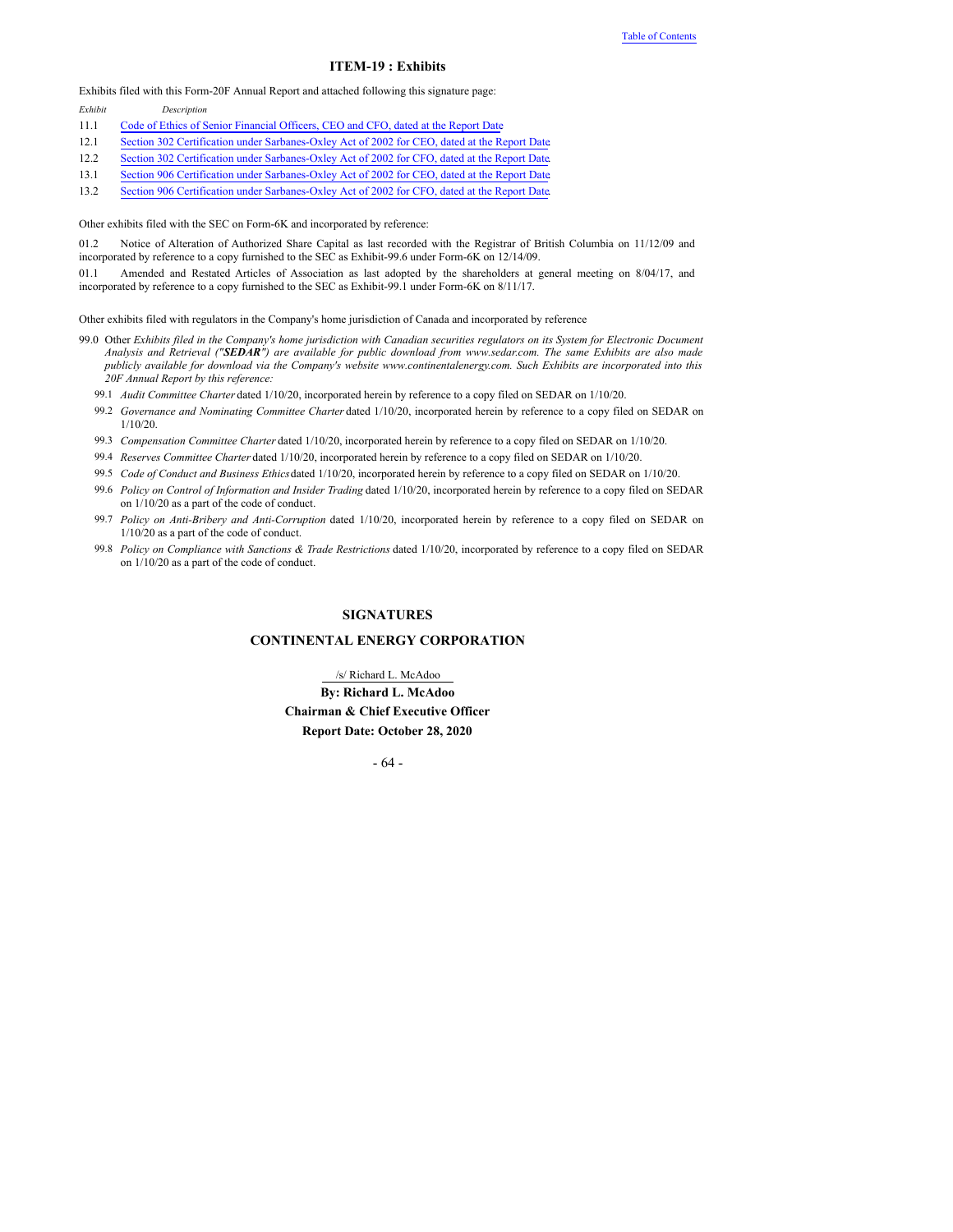### **2 0 2 0 F O R M - 2 0 F E X H I B I T - 11.1**

### CODE OF ETHICS FOR SENIOR FINANCIAL OFFICERS

<span id="page-64-0"></span>This constitutes the Company's Code of Ethics for senior financial officers as required by Section 406 of the Sarbanes-Oxley Act of 2002, for all companies reporting under Section 13(a) and 15(d) of the Securities Exchange Act of 1934

### *Last Revised on October 28, 2020*

The Chief Executive Officer and the Chief Financial Officer (collectively, the "Senior Financial Officers") of Continental Energy Corporation (the "Company") must adhere to this Code of Ethics for Senior Officers, in addition to all other applicable Company Policies and the Company's separately published Code of Business Conducts and Ethics for all its employees. The Company currently has no officer serving in the capacity of Controller.

### **PRINCIPLES GOVERNING PROFESSIONAL AND ETHICAL CONDUCT 1.**

It is the policy of the Company that its Senior Financial Officers will adhere to, advocate for, and promote professional and ethical conduct; honesty and integrity, and accountability for adherence to this code.

### **CONFLICTS OF INTEREST 2.**

The Senior Financial Officers must promote a culture of honesty and integrity throughout the Company and avoid conflicts of interest with the Company. The Senior Financial Officers should avoid actual or apparent conflicts of interest between personal and professional relationships. Any situation, transaction or relationship that involves, or may reasonably be expected to involve, a conflict of interest with the Company must be disclosed immediately to the Audit Committee.

### **FINANCIAL REPORTING AND DISCLOSURE 3.**

Senior Financial Officers shall provide fair, accurate, timely, and understandable disclosure in this Form-20F Annual Report of a "foreign private issuer" under Section 13(a) and 15(d) of the Securities Exchange Act of 1934. The said officers seek to provide disclosure to the investment community that is not only in conformity with Section 406 of the Sarbanes-Oxley Act of 2002, but that also fairly presents the financial condition and results of operations of the Company to its shareholders and possible investors. Senior Financial Officers shall also seek to promote ethical behavior by other Company employees involved in financial reporting.

### **COMPLIANCE WITH APPLICABLE LAWS, RULES AND REGULATIONS 4.**

It is the policy of the Company to comply with all applicable laws, rules and regulations of federal, state and local governments and other regulatory agencies that affect the conduct of the Company's business and financial reporting. The Senior Financial Officers are expected to be familiar with the legal and regulatory requirements applicable to their business responsibilities and to fulfill their duties in accordance with these laws, rules and regulations.

### **WAIVER 5.**

Waivers of this Code of Ethics may only be granted by the Company's Audit Committee and will be disclosed in accordance with applicable securities laws.

### **CODE COMPLIANCE AND VIOLATIONS 6.**

Compliance with this Code of Ethics is mandatory. Each Senior Financial Officer shall promptly report any information he or she may have concerning evidence of any material violation of the securities or other laws, rules or regulations applicable to the Company and the operation of its business, by the Company, or any of its agents, and any violation of this Code of Ethics to the Company's Audit Committee. The Audit Committee may determine, or designate appropriate persons to determine, appropriate disciplinary action, up to and including termination of employment, in the event of any such violation.

The undersigned incumbent Senior Financial Officers have read the foregoing and certify their compliance with this Code of Ethics.

/s/ Richard L. McAdoo

Richard L. McAdoo Chief Executive Officer /s/ Phillip B. Garrison

Phillip B. Garrison Acting Chief Financial Officer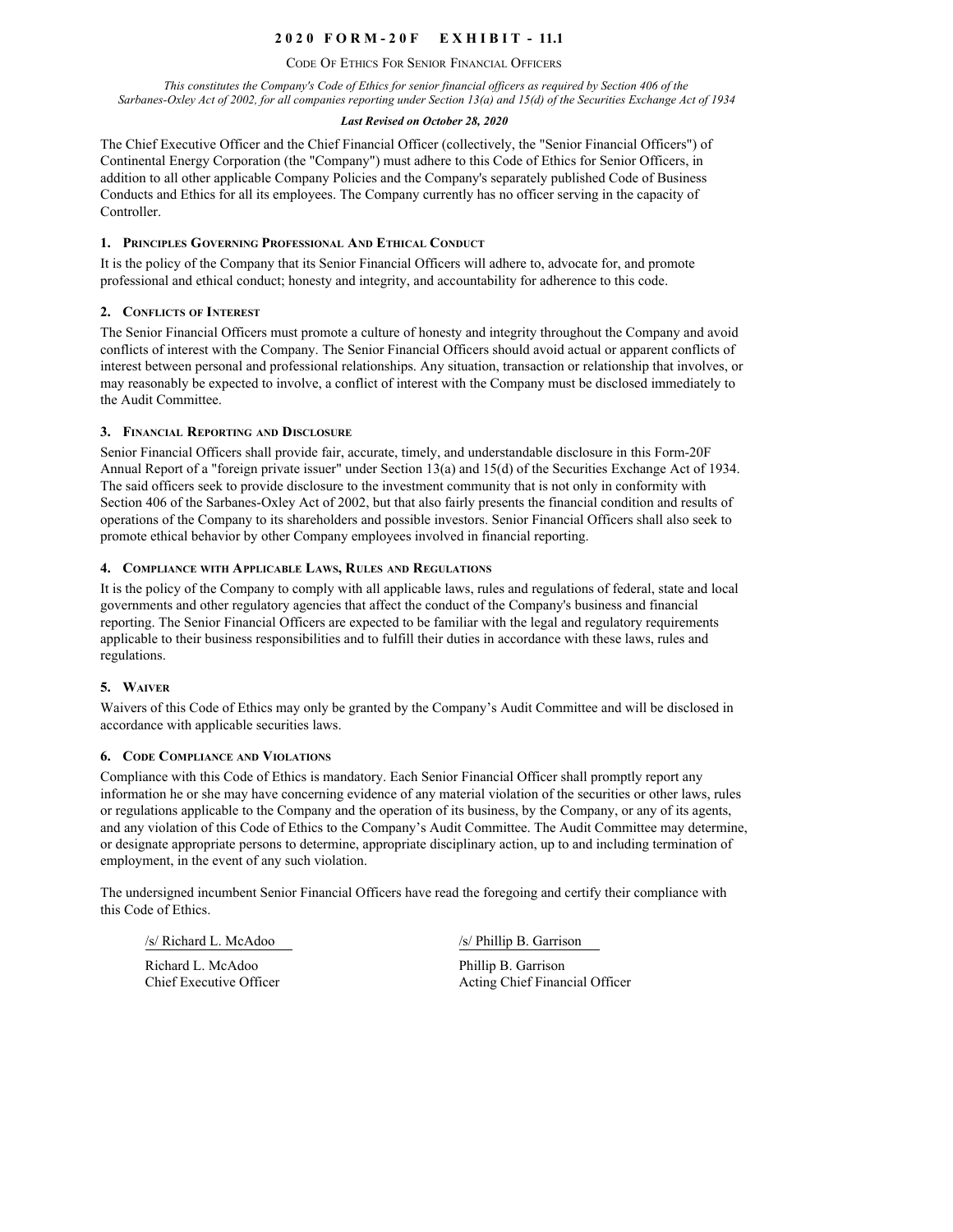### **2 0 2 0 F O R M - 2 0 F E X H I B I T - 12.1**

#### **SARBANES OXLEY ACT OF 2002 SECTION 302 CERTIFICATIONS**

The disclosure required to be filed pursuant to Section 302 of the Sarbanes Oxley Act of 2002 is included below in this Exhibit-12.1 in the form required as Certificates by the Company's CFO.

### **CFO CERTIFICATE**

### <span id="page-65-0"></span>I, **Phillip B. Garrison**, certify that:

- 1. I have reviewed and read this annual report on Form-20F of Continental Energy Corporation (the "Company") for the Company's fiscal year ended **30 June 2020**;
- 2. Based on my knowledge, this report does not contain any untrue statement of a material fact or omit to state a material fact necessary to make the statements made, in light of the circumstances under which such statements were made, not misleading with respect to the period covered by this report;
- Based on my knowledge, the financial statements, and other financial information included in this report, fairly 3. present in all material respects the financial condition, results of operations and cash flows of the Company as of, and for, the periods presented in this report;
- 4. The Company's other certifying officer and I are responsible for establishing and maintaining disclosure controls and procedures (as defined in Exchange Act Rules 13a-15(e) and 15d-15(e)) and internal control over financial reporting (as defined in Exchange Act Rules 13a-15(f) and 15d-15(f)) for the Company and have:
	- (a) Designed such disclosure controls and procedures, or caused such disclosure controls and procedures to be designed under our supervision, to ensure that material information relating to the Company, including its consolidated subsidiaries, is made known to us by others within those entities, particularly during the period in which this report is being prepared;
	- (b) Designed such internal control over financial reporting, or caused such internal control over financial reporting to be designed under our supervision, to provide reasonable assurance regarding the reliability of financial reporting and the preparation of financial statements for external purposes in accordance with generally accepted accounting principles;
	- Evaluated the effectiveness of the Company's disclosure controls and procedures and presented in this (c) report our conclusions about the effectiveness of the disclosure controls and procedures, as of the end of the period covered by this report based on such evaluation; and
	- (d) Disclosed in this report any change in the Company's internal control over financial reporting that occurred during the period covered by the annual report that has materially affected, or is reasonable likely to materially affect, the Company's internal control over financial reporting; and
- 5. The Company's other certifying officer and I have disclosed, based on our most recent evaluations of internal control over financial reporting, to the Company's auditors and the audit committee of the Company's board of directors (or persons performing the equivalent functions):
	- all significant deficiencies and material weaknesses in the design or operation of internal control over (a) financial reporting which are reasonably likely to adversely affect the Company's ability to record, process, summarize and report financial information; and
	- any fraud, whether or not material, that involves management or other employees who have a significant (b)role in the Company's internal control over financial reporting.

Dated: **October 28, 2020**

/s/ Phillip B. Garrison Phillip B. Garrison Acting Chief Financial Officer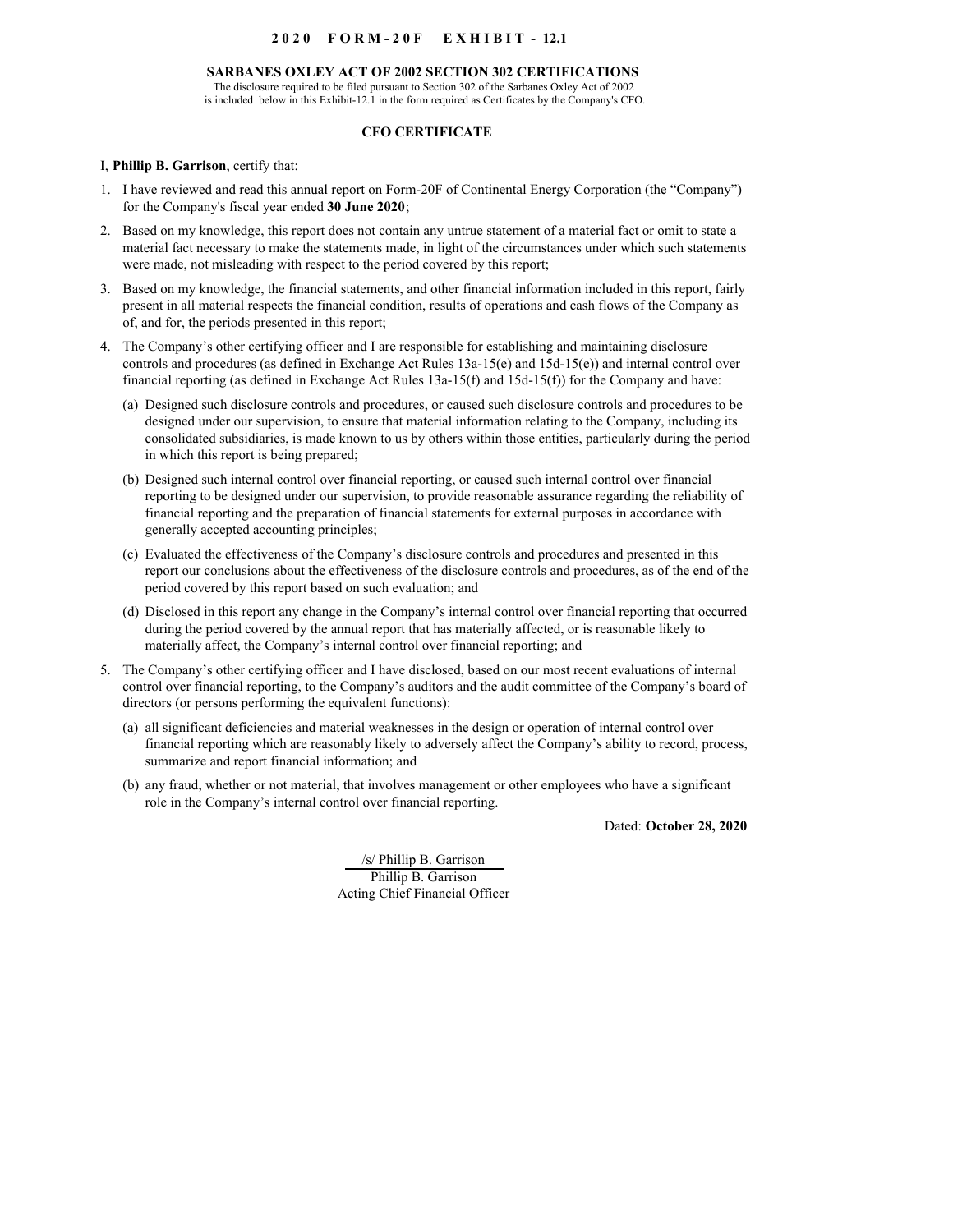### **2 0 2 0 F O R M - 2 0 F E X H I B I T - 12.2**

### **SARBANES OXLEY ACT OF 2002 SECTION 302 CERTIFICATIONS**

The disclosure required to be filed pursuant to Section 302 of the Sarbanes Oxley Act of 2002 is included below in this Exhibit-12.2 in the form required as Certificates by the Company's CEO.

### **CEO CERTIFICATE**

### <span id="page-66-0"></span>I, **Richard L. McAdoo**, certify that:

- 1. I have reviewed and read this annual report on Form-20F of Continental Energy Corporation (the "Company") for the Company's fiscal year ended **30 June 2020**;
- 2. Based on my knowledge, this report does not contain any untrue statement of a material fact or omit to state a material fact necessary to make the statements made, in light of the circumstances under which such statements were made, not misleading with respect to the period covered by this report;
- Based on my knowledge, the financial statements, and other financial information included in this report, fairly 3. present in all material respects the financial condition, results of operations and cash flows of the Company as of, and for, the periods presented in this report;
- 4. The Company's other certifying officer and I are responsible for establishing and maintaining disclosure controls and procedures (as defined in Exchange Act Rules 13a-15(e) and 15d-15(e)) and internal control over financial reporting (as defined in Exchange Act Rules 13a-15(f) and 15d-15(f)) for the Company and have:
	- (a) Designed such disclosure controls and procedures, or caused such disclosure controls and procedures to be designed under our supervision, to ensure that material information relating to the Company, including its consolidated subsidiaries, is made known to us by others within those entities, particularly during the period in which this report is being prepared;
	- (b) Designed such internal control over financial reporting, or caused such internal control over financial reporting to be designed under our supervision, to provide reasonable assurance regarding the reliability of financial reporting and the preparation of financial statements for external purposes in accordance with generally accepted accounting principles;
	- Evaluated the effectiveness of the Company's disclosure controls and procedures and presented in this (c) report our conclusions about the effectiveness of the disclosure controls and procedures, as of the end of the period covered by this report based on such evaluation; and
	- (d) Disclosed in this report any change in the Company's internal control over financial reporting that occurred during the period covered by the annual report that has materially affected, or is reasonable likely to materially affect, the Company's internal control over financial reporting; and
- 5. The Company's other certifying officer and I have disclosed, based on our most recent evaluations of internal control over financial reporting, to the Company's auditors and the audit committee of the Company's board of directors (or persons performing the equivalent functions):
	- all significant deficiencies and material weaknesses in the design or operation of internal control over (a) financial reporting which are reasonably likely to adversely affect the Company's ability to record, process, summarize and report financial information; and
	- any fraud, whether or not material, that involves management or other employees who have a significant (b)role in the Company's internal control over financial reporting.

Dated: **October 28, 2020**

/s/ Richard L. McAdoo Richard L. McAdoo Chief Executive Officer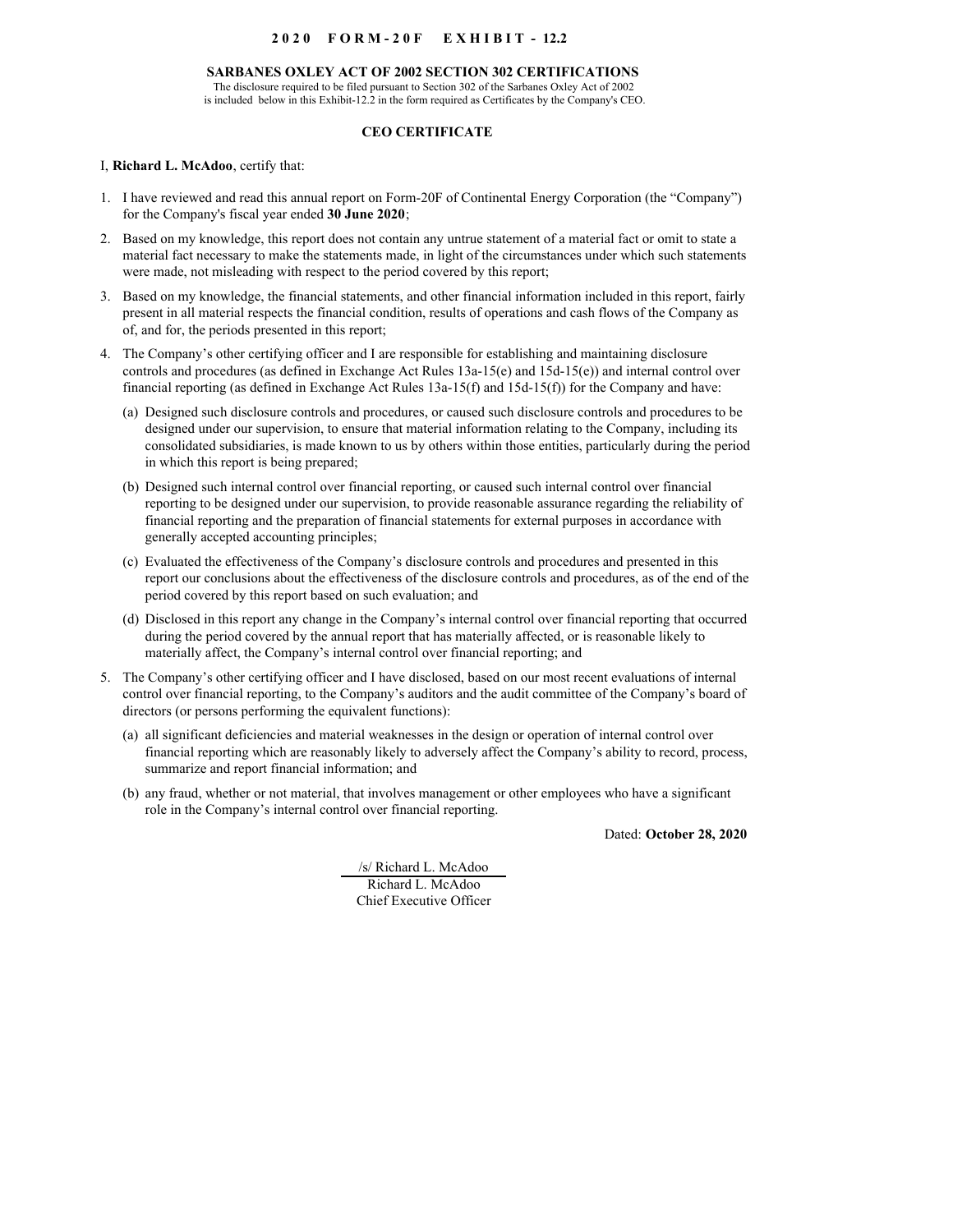### **2 0 2 0 F O R M - 2 0 F E X H I B I T - 13.1**

<span id="page-67-0"></span>Certification Furnished Pursuant To Rule 13a-14(B) (17 CFR 240.13a-14(B)) or Rule 15d-14(B) (17 CFR 240.15d-14(B)) and Section 1350 of Chapter 63 Of Title 18 of The United States Code (18 U.S.C. 1350), Promulgated Under Section 906 of The Sarbanes-Oxley Act of 2002

In connection with the Annual Report on Form-20F for the fiscal year ended **30 June 2020** of Continental Energy Corporation, a British Columbia, Canada corporation (the "Company"), as filed with the Securities and Exchange Commission on the date hereof (the "Annual Report"), I, **Richard L. McAdoo**, Chief Executive Officer of the Company certify, pursuant to 18 U.S.C. Section 1350 as adopted pursuant to Section 906 of the Sarbanes-Oxley Act of 2002, that:

- The Annual Report fully complies with the requirements of Section  $13(a)$  or  $15(d)$  of the Securities Exchange Act of 1934, as amended; and 1.
- The information contained in the Annual Report fairly presents, in all material respects, the financial condition and results of operations of the Company. 2.

Dated: **October 28, 2020**

/s/ Richard L. McAdoo Richard L. McAdoo Chief Executive Officer

*The foregoing certification is being furnished solely pursuant to Rule 13a-14(b) under the Securities Exchange Act of 1934, as amended, and 18 U.S.C. § 1350 and will not be deemed "filed" for purposes of Section 18 of the Securities Exchange Act of 1934, as amended, or otherwise subject to the liability of that section.*